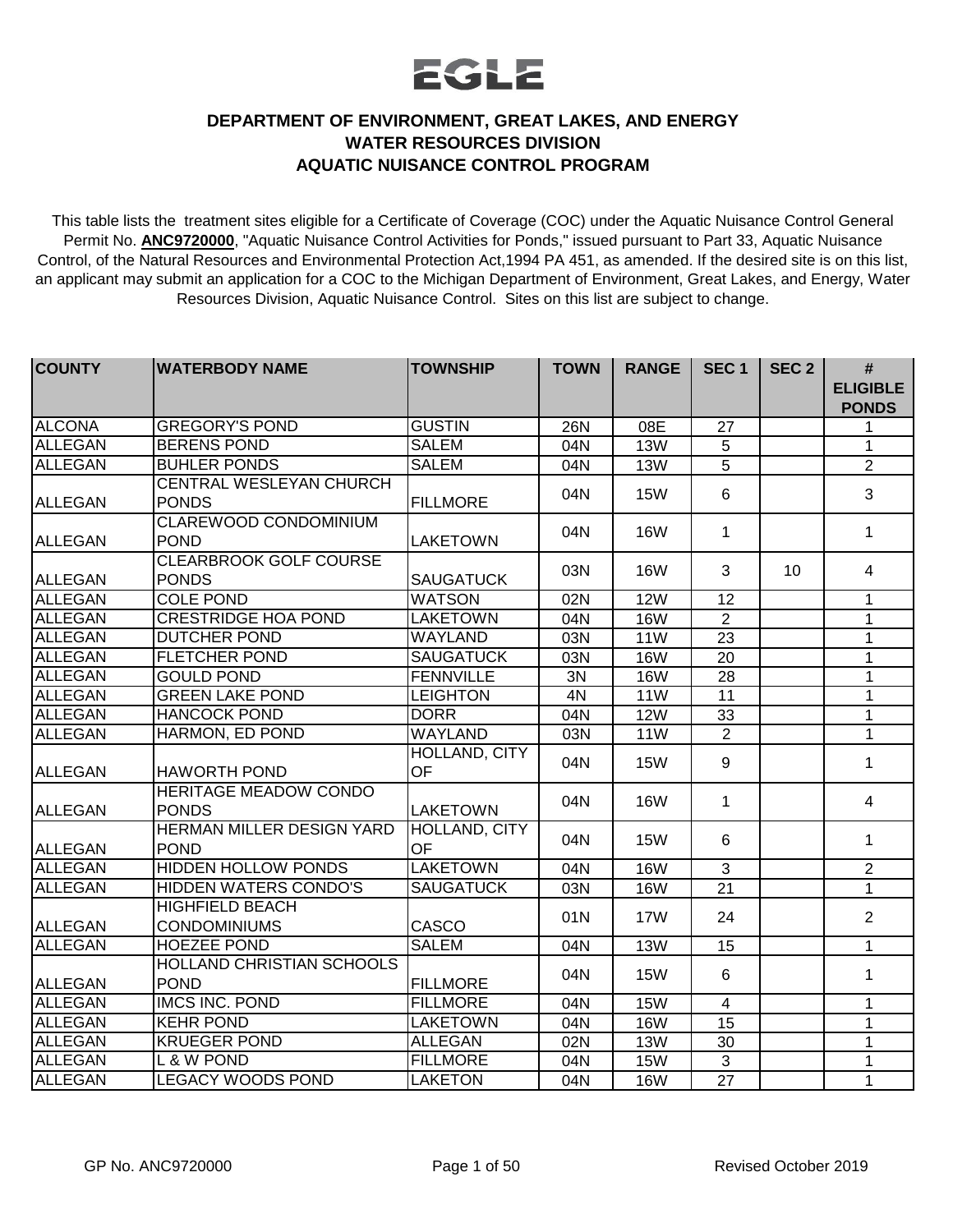| <b>COUNTY</b>  | <b>WATERBODY NAME</b>                                | <b>TOWNSHIP</b>               | <b>TOWN</b> | <b>RANGE</b> | SEC <sub>1</sub> | SEC <sub>2</sub> | #<br><b>ELIGIBLE</b> |
|----------------|------------------------------------------------------|-------------------------------|-------------|--------------|------------------|------------------|----------------------|
|                |                                                      |                               |             |              |                  |                  | <b>PONDS</b>         |
| <b>ALLEGAN</b> | <b>PRESERVATION ESTATES</b><br><b>PONDS</b>          | <b>MANLIUS</b>                | 03N         | <b>15W</b>   | $\overline{7}$   |                  | 6                    |
| <b>ALLEGAN</b> | <b>PRINTZ PONDS</b>                                  | <b>LAKETOWN</b>               | 04N         | <b>16W</b>   | 27               |                  | 5                    |
| <b>ALLEGAN</b> | <b>RIVERWALK MEADOWS POND</b>                        | <b>HEATH</b>                  | 03N         | 14W          | 5                |                  | 1                    |
| <b>ALLEGAN</b> | <b>SAL POND</b>                                      | <b>SALEM</b>                  | 04N         | <b>13W</b>   | 20               |                  | 1                    |
| ALLEGAN        | <b>SAND HARBOR PONDS</b>                             | <b>CHESIRE</b>                | 01N         | 14W          | 16               |                  | $\overline{2}$       |
| <b>ALLEGAN</b> | <b>SEKISUI POLYMER</b><br><b>INNOVATIONS LLC</b>     | <b>FILLMORE</b>               | 04N         | <b>15W</b>   | 9                |                  | 1                    |
| <b>ALLEGAN</b> | <b>SLAYTON POND</b>                                  | <b>LAKETOWN</b>               | 04N         | <b>16W</b>   | 25               |                  | $\mathbf 1$          |
| <b>ALLEGAN</b> | <b>SUNNY LAKE</b>                                    | <b>DORR</b>                   | 04N         | <b>12W</b>   | 16               |                  | 1                    |
| <b>ALLEGAN</b> | <b>THOMPSON POND</b>                                 | <b>SALEM</b>                  | 04N         | <b>13W</b>   | $\overline{4}$   |                  | 1                    |
| <b>ALLEGAN</b> | <b>TOWER HARBOR COURT POND</b>                       | <b>SAUGATUCK</b>              | 03N         | <b>16W</b>   | 16               |                  | 1                    |
| <b>ALLEGAN</b> | <b>TRANSMATIC PONDS</b>                              | <b>FILLMORE</b>               | 04N         | <b>15W</b>   | 9                |                  | $\overline{2}$       |
| <b>ALLEGAN</b> | <b>TRIPONDS FAMILY RESORT</b>                        | <b>VALLEY</b>                 | 02N         | <b>15W</b>   | 1                |                  | $\overline{2}$       |
| <b>ALLEGAN</b> | <b>VEHHOEVEN POND</b>                                | <b>FILLMORE</b>               |             | <b>15W</b>   | 17               |                  | $\mathbf{1}$         |
| <b>ALLEGAN</b> |                                                      | <b>LAKETON</b>                | 04N         |              |                  |                  | $\mathbf{3}$         |
| <b>ALLEGAN</b> | <b>WEST WIND VILLAGE</b><br><b>WINDEMULLERS POND</b> | <b>FILLMORE</b>               | 04N         | <b>16W</b>   | 1                |                  |                      |
|                | POLJAN PONDS                                         | <b>CENTRAL LAKE</b>           | 04N         | <b>15W</b>   | 16               |                  | $\mathbf 1$          |
| <b>ANTRIM</b>  | 5610 BUEHLER POND                                    | <b>IRVING</b>                 | 31N         | 08W          | 20               |                  | $\overline{2}$       |
| <b>BARRY</b>   |                                                      |                               | 04N         | 09W          | 14               |                  | $\overline{2}$       |
| <b>BARRY</b>   | <b>CIDER MILL POND</b>                               | <b>MIDDLEVILLE</b>            | 04N         | <b>10W</b>   | 23               |                  | 1                    |
| <b>BARRY</b>   | <b>DINGERSON POND</b>                                | <b>CASTLETON</b>              | 03N         | 7W           | 3                |                  | 1                    |
| BARRY          | <b>GOODPASTER POND</b>                               | <b>ASSYRIA</b>                | 01N         | 07W          | 6                |                  | $\mathbf 1$          |
| <b>BARRY</b>   | <b>HASTINGS FISH HATCHERY</b><br><b>PARK PONDS</b>   | <b>HASTINGS</b>               | 03N         | 08W          | 18               |                  | 5                    |
| <b>BARRY</b>   | THORNAPPLE VALLEY CHURCH                             | RUTLAND                       | 03N         | 09W          | 27               |                  | $\mathbf 1$          |
| <b>BAY</b>     | ALDERWOOD ESTATES PONDS                              | <b>BANGOR</b>                 | <b>14N</b>  | 05E          | 9                |                  | $\overline{2}$       |
| <b>BAY</b>     | <b>BAY VALLEY RESORT PONDS</b>                       | <b>FRANKENLUST</b>            | <b>13N</b>  | 04E          | $\overline{2}$   |                  | $\overline{2}$       |
| <b>BAY</b>     | <b>CORTLAND FARM CONDO</b><br><b>PONDS</b>           | <b>MONITOR</b>                | 14N         | 05E          | 31               |                  | $\overline{2}$       |
| <b>BAY</b>     | <b>CORTLAND FARMS SOUTH</b><br><b>POND</b>           | <b>MONITOR</b>                | 14N         | 05E          | 31               |                  | 1                    |
| BAY            | COUNTRY CLUB ESTATES POND KOCHVILLE                  |                               | 13N         | 04E          | 13               |                  | 1                    |
| <b>BAY</b>     | <b>COURIER POND</b>                                  | <b>HAMPTON</b>                | 14N         | 06E          | 24               |                  | 1                    |
| <b>BAY</b>     | <b>HACKER POND</b>                                   | <b>PORTSMOUTH</b>             | 14N         | 06E          | 19               |                  | $\mathbf{1}$         |
| <b>BAY</b>     | <b>HAMPTON LAKES POND</b>                            | <b>HAMPTON</b>                | 14N         | 06E          | 30               |                  | $\mathbf 1$          |
| <b>BAY</b>     | <b>NORTH LAKE</b>                                    | <b>WILLIAMS</b>               | 14N         | 03E          | 29               |                  | 1                    |
| <b>BAY</b>     | OLD HICKORY DRIVE POND                               | <b>MONITOR</b>                | <b>13N</b>  | 04E          | $\overline{2}$   |                  | $\mathbf{1}$         |
| <b>BAY</b>     | <b>STEHLE'S POND</b>                                 | <b>HAMPTON</b>                | 14N         | 06E          | 9                |                  | 1                    |
| <b>BAY</b>     | <b>VALLEY CENTER POND</b>                            | <b>MONITOR</b>                | 14N         | 04E          | 28               |                  | 1                    |
| <b>BERRIEN</b> | <b>BURKE POND</b>                                    | THREE OAKS                    | 08S         | <b>20W</b>   | 23               |                  | $\mathbf{1}$         |
|                | <b>CHICKAMING COUNTRY CLUB</b>                       |                               |             |              |                  |                  |                      |
| <b>BERRIEN</b> | <b>PONDS</b>                                         | <b>CHIKAMING</b>              | 07S         | 20W          | 20               | 29               | $\overline{7}$       |
| <b>BERRIEN</b> | CONCORD RIDGE POND                                   | <b>ROYALTON</b>               | 05S         | <b>18W</b>   | 20               |                  | $\mathbf{1}$         |
|                |                                                      | <b>BENTON</b><br>HARBOR, CITY | 04S         | <b>19W</b>   | 13               |                  | 1                    |
| <b>BERRIEN</b> | <b>EDGEWATER DUNES POND</b>                          | OF                            |             |              |                  |                  |                      |
| <b>BERRIEN</b> | <b>FOX RIDGE ESTATES PONDS</b>                       | <b>ROYALTON</b>               | 05S         | <b>18W</b>   | 16               |                  | $\overline{2}$       |
| <b>BERRIEN</b> | <b>GARGIULO LAKE</b>                                 | THREE OAKS                    | 07S         | <b>20W</b>   | 33               |                  | 1                    |
| <b>BERRIEN</b> | <b>GERTRUDE LAKE</b>                                 | <b>THREE OAKS</b>             | 07S         | <b>20W</b>   | 33               |                  | $\mathbf{1}$         |
| <b>BERRIEN</b> | HARBOR SHORES GOLF CLUB<br><b>PONDS 5,7,11</b>       | ST. JOSEPH                    | 04S         | <b>19W</b>   | 12               | 13               | 3                    |
|                |                                                      |                               |             |              |                  |                  |                      |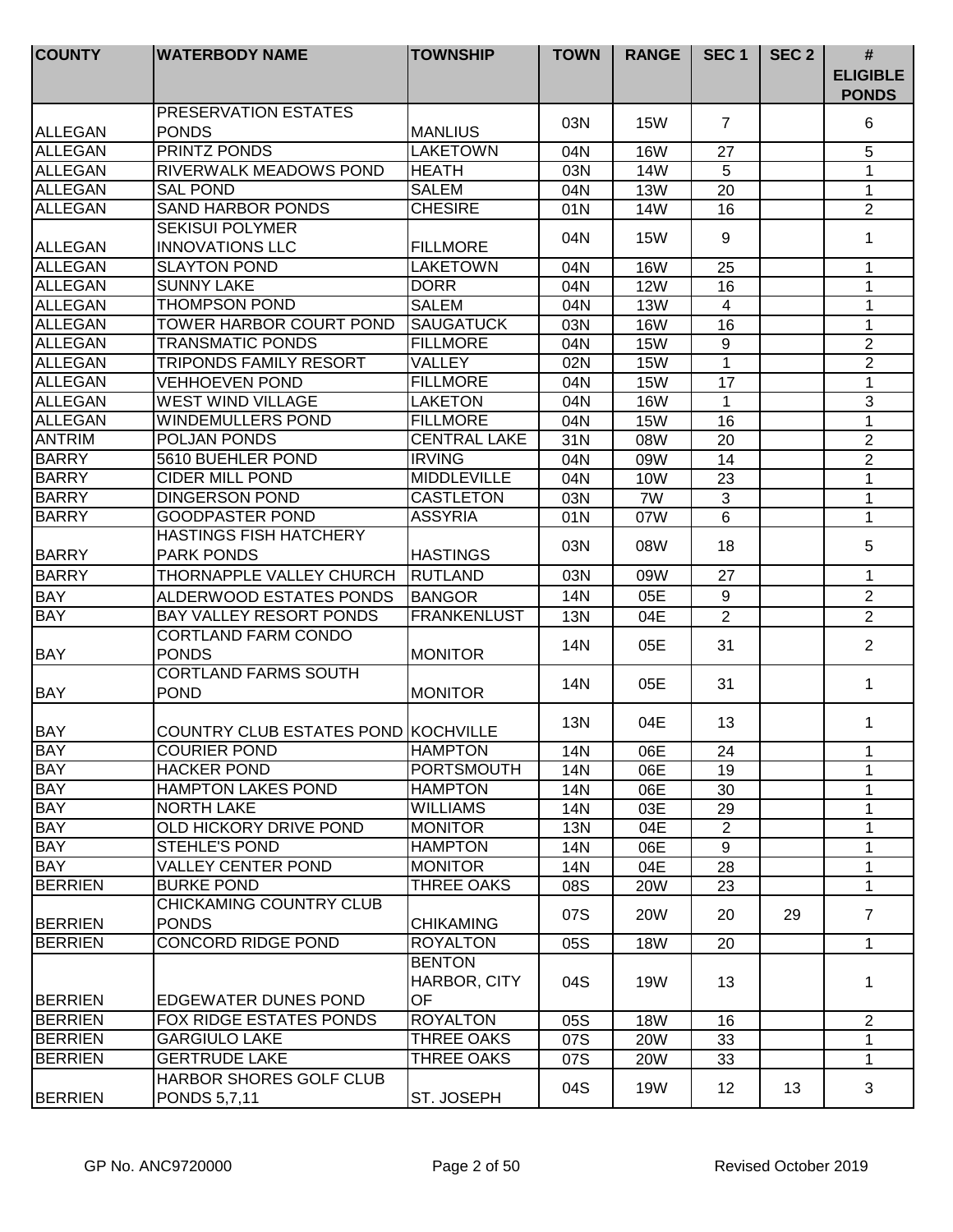| 6<br><b>STEVENSVILLE</b><br><b>BERRIEN</b><br>JOHN ANDERSON POND<br>05S<br><b>19W</b><br>21<br>1<br><b>BERRIEN</b><br><b>JUHASZ POND</b><br><b>NILES</b><br>08S<br><b>17W</b><br>35<br>1<br><b>LAKESHORE COTTAGES POND</b><br><b>NEW BUFFALO</b><br><b>BERRIEN</b><br>07S<br>21W<br>36<br>1<br>POND AT SUMMER SCHOOL<br>08S<br>21W<br>10<br>1<br><b>COTTAGES</b><br><b>NEW BUFFALO</b><br>BERRIEN<br><b>BERRIEN</b><br><b>TURNER FARM POND</b><br><b>THREE OAKS</b><br>08S<br><b>20W</b><br>23<br>$\mathbf 1$<br><b>BERRIEN</b><br><b>WHIRLPOOL POND</b><br><b>BENTON</b><br>04S<br>$6\phantom{1}$<br>$\mathbf{1}$<br><b>18W</b><br><b>BRANCH</b><br><b>COWMAN POND</b><br><b>KINDERHOOK</b><br>$\mathfrak{S}$<br>$\mathbf{1}$<br>08S<br>06W<br><b>BRIDGEWOOD CONDO PONDS</b><br><b>BATTLE CREEK</b><br><b>CALHOUN</b><br>35<br>3<br>02S<br>08W<br><b>CEDAR CREEK GOLF COURSE</b><br>02S<br>08W<br>20<br>1<br><b>POND</b><br><b>BATTLE CREEK</b><br><b>CALHOUN</b><br>SPRINGFIELD,<br>02S<br>08W<br>23<br>$\mathbf 1$<br><b>CITY OF</b><br><b>CALHOUN</b><br><b>EMERALD LAKE</b><br>HUNTINGTON HILLS PONDS<br><b>BATTLE CREEK</b><br><b>CALHOUN</b><br>02S<br>$\mathbf{3}$<br>08W<br>21<br>SPRINGFIELD,<br>02S<br>23<br>1<br>08W<br><b>CITY OF</b><br><b>CALHOUN</b><br>LAIRD LAKE<br>SPRINGFIELD,<br>02S<br>08W<br>25<br>1<br><b>CITY OF</b><br><b>CALHOUN</b><br><b>LAKESHIRE POND</b><br><b>LOWES STORE #69 PONDS</b><br><b>CALHOUN</b><br><b>EMMETT</b><br>31<br>$\overline{2}$<br>02S<br>07W<br><b>CALHOUN</b><br>POTTERS GROVE POND<br><b>BATTLE CREEK</b><br>02S<br>08W<br>22<br>1<br>SPRINGFIELD,<br>02S<br>08W<br>25<br>1<br><b>CITY OF</b><br>TANGLEWOOD POND<br>THE LANDINGS AT THE<br>02S<br>08W<br>36<br>1<br><b>CALHOUN</b><br>PRESERVE POND<br><b>BATTLE CREEK</b><br><b>CASS</b><br><b>JEFFERSON</b><br>$\mathbf{1}$<br><b>MOORE POND</b><br>07S<br><b>15W</b><br>24<br><b>CASS</b><br>PHILLIPS POND<br><b>MILTON</b><br>08S<br><b>16W</b><br>8<br>$\mathbf 1$<br><b>CASS</b><br>PINE RIDGE SUBDIVISION POND<br><b>MILTON</b><br>08S<br><b>16W</b><br>17<br>1<br><b>CASS</b><br><b>MILTON</b><br><b>STEVE HAINES POND</b><br>$\mathbf{1}$<br>08S<br><b>16W</b><br>20<br>GREENS CONDO ASSOC.<br>34N<br>08W<br>13<br>1<br><b>PONDS</b><br><b>ICHARLEVOIX</b><br><b>CHARLEVOIX</b><br><b>CHARLEVOIX COUNTRY CLUB</b><br>07W<br>18<br>15<br>34N<br><b>PONDS</b><br><b>HAYES</b><br><b>BLEWETTS POND</b><br><b>GREENWOOD</b><br>19N<br>05W<br>14<br>1<br><b>CANADA LAKE</b><br><b>HAMILTON</b><br><b>19N</b><br>19<br>1<br>03W<br><b>CEDAR SHORES CAMPGROUND</b><br>$\overline{2}$<br>19N<br>04W<br>24<br><b>PONDS</b><br><b>HAYES</b><br><b>CLARE</b><br><b>COMB'S POND</b><br><b>HAMILTON</b><br>$\mathbf{1}$<br>8<br>19N<br>03W<br><b>CLARE</b><br><b>HASKE / HALL POND</b><br><b>FROST</b><br>1<br>20N<br>04W<br>27<br><b>VASHER'S POND</b><br><b>ARTHUR</b><br><b>18N</b><br>03W<br>$\overline{2}$<br>1<br><b>CLINTON</b><br><b>CADGEWITH FARMS POND</b><br><b>DEWITT</b><br>35<br>$\mathbf{1}$<br>05N<br>02W<br><b>CLINTON</b><br><b>DEITRICH POND</b><br><b>GREENBUSH</b><br>02W<br>31<br>1<br>08N<br><b>DRAKE POND</b><br><b>BENGAL</b><br>12<br>7N<br>3W<br>1<br><b>RILEY</b><br>3W<br>DYKE POND<br>6N<br>$\overline{2}$<br>1<br><b>WATERTOWN</b><br><b>EMBS POND</b><br>12<br>05N<br>03W<br>1<br><b>FABIANO POND</b><br><b>WATERTOWN</b><br>05N<br>03W<br>14<br>1<br><b>FAWN LAKE</b><br><b>WATERTOWN</b><br>05N<br>03W<br>18<br>1<br><b>GLASS LAKE</b><br><b>DEWITT</b><br>02W<br>05N<br>$\overline{7}$<br>1<br><b>WATERTOWN</b><br><b>HANSBARGER POND</b><br>05N<br>03W<br>18<br>1<br>HAWTHORNE WOODS CONDO<br>02W<br>2<br>05N<br>18<br><b>CLINTON</b><br><b>PONDS</b><br><b>DEWITT</b><br><b>CLINTON</b><br><b>HIDDEN LAKE</b><br><b>DEWITT</b><br>02W<br>05N<br>13<br>1<br><b>CLINTON</b><br><b>HORNING POND</b><br><b>WATERTOWN</b><br>05N<br>14<br>$\mathbf{1}$<br>03W | <b>COUNTY</b>     | <b>WATERBODY NAME</b> | <b>TOWNSHIP</b> | <b>TOWN</b> | <b>RANGE</b> | SEC <sub>1</sub> | SEC <sub>2</sub> | $\#$<br><b>ELIGIBLE</b><br><b>PONDS</b> |
|---------------------------------------------------------------------------------------------------------------------------------------------------------------------------------------------------------------------------------------------------------------------------------------------------------------------------------------------------------------------------------------------------------------------------------------------------------------------------------------------------------------------------------------------------------------------------------------------------------------------------------------------------------------------------------------------------------------------------------------------------------------------------------------------------------------------------------------------------------------------------------------------------------------------------------------------------------------------------------------------------------------------------------------------------------------------------------------------------------------------------------------------------------------------------------------------------------------------------------------------------------------------------------------------------------------------------------------------------------------------------------------------------------------------------------------------------------------------------------------------------------------------------------------------------------------------------------------------------------------------------------------------------------------------------------------------------------------------------------------------------------------------------------------------------------------------------------------------------------------------------------------------------------------------------------------------------------------------------------------------------------------------------------------------------------------------------------------------------------------------------------------------------------------------------------------------------------------------------------------------------------------------------------------------------------------------------------------------------------------------------------------------------------------------------------------------------------------------------------------------------------------------------------------------------------------------------------------------------------------------------------------------------------------------------------------------------------------------------------------------------------------------------------------------------------------------------------------------------------------------------------------------------------------------------------------------------------------------------------------------------------------------------------------------------------------------------------------------------------------------------------------------------------------------------------------------------------------------------------------------------------------------------------------------------------------------------------------------------------------------------------------------------------------------------------------------------------------------------------------------------------------------------------------------------------------------------------------------------------------------------------------------------------------------------------------------------------------------------------------------------------------------------------------------------------------------------------------------------------------------------------------------------|-------------------|-----------------------|-----------------|-------------|--------------|------------------|------------------|-----------------------------------------|
|                                                                                                                                                                                                                                                                                                                                                                                                                                                                                                                                                                                                                                                                                                                                                                                                                                                                                                                                                                                                                                                                                                                                                                                                                                                                                                                                                                                                                                                                                                                                                                                                                                                                                                                                                                                                                                                                                                                                                                                                                                                                                                                                                                                                                                                                                                                                                                                                                                                                                                                                                                                                                                                                                                                                                                                                                                                                                                                                                                                                                                                                                                                                                                                                                                                                                                                                                                                                                                                                                                                                                                                                                                                                                                                                                                                                                                                                                                   | <b>BERRIEN</b>    | <b>HARRIS PONDS</b>   | <b>GALIEN</b>   | 08S         | 19W          | 18               |                  |                                         |
|                                                                                                                                                                                                                                                                                                                                                                                                                                                                                                                                                                                                                                                                                                                                                                                                                                                                                                                                                                                                                                                                                                                                                                                                                                                                                                                                                                                                                                                                                                                                                                                                                                                                                                                                                                                                                                                                                                                                                                                                                                                                                                                                                                                                                                                                                                                                                                                                                                                                                                                                                                                                                                                                                                                                                                                                                                                                                                                                                                                                                                                                                                                                                                                                                                                                                                                                                                                                                                                                                                                                                                                                                                                                                                                                                                                                                                                                                                   |                   |                       |                 |             |              |                  |                  |                                         |
|                                                                                                                                                                                                                                                                                                                                                                                                                                                                                                                                                                                                                                                                                                                                                                                                                                                                                                                                                                                                                                                                                                                                                                                                                                                                                                                                                                                                                                                                                                                                                                                                                                                                                                                                                                                                                                                                                                                                                                                                                                                                                                                                                                                                                                                                                                                                                                                                                                                                                                                                                                                                                                                                                                                                                                                                                                                                                                                                                                                                                                                                                                                                                                                                                                                                                                                                                                                                                                                                                                                                                                                                                                                                                                                                                                                                                                                                                                   |                   |                       |                 |             |              |                  |                  |                                         |
|                                                                                                                                                                                                                                                                                                                                                                                                                                                                                                                                                                                                                                                                                                                                                                                                                                                                                                                                                                                                                                                                                                                                                                                                                                                                                                                                                                                                                                                                                                                                                                                                                                                                                                                                                                                                                                                                                                                                                                                                                                                                                                                                                                                                                                                                                                                                                                                                                                                                                                                                                                                                                                                                                                                                                                                                                                                                                                                                                                                                                                                                                                                                                                                                                                                                                                                                                                                                                                                                                                                                                                                                                                                                                                                                                                                                                                                                                                   |                   |                       |                 |             |              |                  |                  |                                         |
|                                                                                                                                                                                                                                                                                                                                                                                                                                                                                                                                                                                                                                                                                                                                                                                                                                                                                                                                                                                                                                                                                                                                                                                                                                                                                                                                                                                                                                                                                                                                                                                                                                                                                                                                                                                                                                                                                                                                                                                                                                                                                                                                                                                                                                                                                                                                                                                                                                                                                                                                                                                                                                                                                                                                                                                                                                                                                                                                                                                                                                                                                                                                                                                                                                                                                                                                                                                                                                                                                                                                                                                                                                                                                                                                                                                                                                                                                                   |                   |                       |                 |             |              |                  |                  |                                         |
|                                                                                                                                                                                                                                                                                                                                                                                                                                                                                                                                                                                                                                                                                                                                                                                                                                                                                                                                                                                                                                                                                                                                                                                                                                                                                                                                                                                                                                                                                                                                                                                                                                                                                                                                                                                                                                                                                                                                                                                                                                                                                                                                                                                                                                                                                                                                                                                                                                                                                                                                                                                                                                                                                                                                                                                                                                                                                                                                                                                                                                                                                                                                                                                                                                                                                                                                                                                                                                                                                                                                                                                                                                                                                                                                                                                                                                                                                                   |                   |                       |                 |             |              |                  |                  |                                         |
|                                                                                                                                                                                                                                                                                                                                                                                                                                                                                                                                                                                                                                                                                                                                                                                                                                                                                                                                                                                                                                                                                                                                                                                                                                                                                                                                                                                                                                                                                                                                                                                                                                                                                                                                                                                                                                                                                                                                                                                                                                                                                                                                                                                                                                                                                                                                                                                                                                                                                                                                                                                                                                                                                                                                                                                                                                                                                                                                                                                                                                                                                                                                                                                                                                                                                                                                                                                                                                                                                                                                                                                                                                                                                                                                                                                                                                                                                                   |                   |                       |                 |             |              |                  |                  |                                         |
|                                                                                                                                                                                                                                                                                                                                                                                                                                                                                                                                                                                                                                                                                                                                                                                                                                                                                                                                                                                                                                                                                                                                                                                                                                                                                                                                                                                                                                                                                                                                                                                                                                                                                                                                                                                                                                                                                                                                                                                                                                                                                                                                                                                                                                                                                                                                                                                                                                                                                                                                                                                                                                                                                                                                                                                                                                                                                                                                                                                                                                                                                                                                                                                                                                                                                                                                                                                                                                                                                                                                                                                                                                                                                                                                                                                                                                                                                                   |                   |                       |                 |             |              |                  |                  |                                         |
|                                                                                                                                                                                                                                                                                                                                                                                                                                                                                                                                                                                                                                                                                                                                                                                                                                                                                                                                                                                                                                                                                                                                                                                                                                                                                                                                                                                                                                                                                                                                                                                                                                                                                                                                                                                                                                                                                                                                                                                                                                                                                                                                                                                                                                                                                                                                                                                                                                                                                                                                                                                                                                                                                                                                                                                                                                                                                                                                                                                                                                                                                                                                                                                                                                                                                                                                                                                                                                                                                                                                                                                                                                                                                                                                                                                                                                                                                                   |                   |                       |                 |             |              |                  |                  |                                         |
|                                                                                                                                                                                                                                                                                                                                                                                                                                                                                                                                                                                                                                                                                                                                                                                                                                                                                                                                                                                                                                                                                                                                                                                                                                                                                                                                                                                                                                                                                                                                                                                                                                                                                                                                                                                                                                                                                                                                                                                                                                                                                                                                                                                                                                                                                                                                                                                                                                                                                                                                                                                                                                                                                                                                                                                                                                                                                                                                                                                                                                                                                                                                                                                                                                                                                                                                                                                                                                                                                                                                                                                                                                                                                                                                                                                                                                                                                                   |                   |                       |                 |             |              |                  |                  |                                         |
|                                                                                                                                                                                                                                                                                                                                                                                                                                                                                                                                                                                                                                                                                                                                                                                                                                                                                                                                                                                                                                                                                                                                                                                                                                                                                                                                                                                                                                                                                                                                                                                                                                                                                                                                                                                                                                                                                                                                                                                                                                                                                                                                                                                                                                                                                                                                                                                                                                                                                                                                                                                                                                                                                                                                                                                                                                                                                                                                                                                                                                                                                                                                                                                                                                                                                                                                                                                                                                                                                                                                                                                                                                                                                                                                                                                                                                                                                                   |                   |                       |                 |             |              |                  |                  |                                         |
|                                                                                                                                                                                                                                                                                                                                                                                                                                                                                                                                                                                                                                                                                                                                                                                                                                                                                                                                                                                                                                                                                                                                                                                                                                                                                                                                                                                                                                                                                                                                                                                                                                                                                                                                                                                                                                                                                                                                                                                                                                                                                                                                                                                                                                                                                                                                                                                                                                                                                                                                                                                                                                                                                                                                                                                                                                                                                                                                                                                                                                                                                                                                                                                                                                                                                                                                                                                                                                                                                                                                                                                                                                                                                                                                                                                                                                                                                                   |                   |                       |                 |             |              |                  |                  |                                         |
|                                                                                                                                                                                                                                                                                                                                                                                                                                                                                                                                                                                                                                                                                                                                                                                                                                                                                                                                                                                                                                                                                                                                                                                                                                                                                                                                                                                                                                                                                                                                                                                                                                                                                                                                                                                                                                                                                                                                                                                                                                                                                                                                                                                                                                                                                                                                                                                                                                                                                                                                                                                                                                                                                                                                                                                                                                                                                                                                                                                                                                                                                                                                                                                                                                                                                                                                                                                                                                                                                                                                                                                                                                                                                                                                                                                                                                                                                                   |                   |                       |                 |             |              |                  |                  |                                         |
|                                                                                                                                                                                                                                                                                                                                                                                                                                                                                                                                                                                                                                                                                                                                                                                                                                                                                                                                                                                                                                                                                                                                                                                                                                                                                                                                                                                                                                                                                                                                                                                                                                                                                                                                                                                                                                                                                                                                                                                                                                                                                                                                                                                                                                                                                                                                                                                                                                                                                                                                                                                                                                                                                                                                                                                                                                                                                                                                                                                                                                                                                                                                                                                                                                                                                                                                                                                                                                                                                                                                                                                                                                                                                                                                                                                                                                                                                                   |                   |                       |                 |             |              |                  |                  |                                         |
|                                                                                                                                                                                                                                                                                                                                                                                                                                                                                                                                                                                                                                                                                                                                                                                                                                                                                                                                                                                                                                                                                                                                                                                                                                                                                                                                                                                                                                                                                                                                                                                                                                                                                                                                                                                                                                                                                                                                                                                                                                                                                                                                                                                                                                                                                                                                                                                                                                                                                                                                                                                                                                                                                                                                                                                                                                                                                                                                                                                                                                                                                                                                                                                                                                                                                                                                                                                                                                                                                                                                                                                                                                                                                                                                                                                                                                                                                                   |                   |                       |                 |             |              |                  |                  |                                         |
|                                                                                                                                                                                                                                                                                                                                                                                                                                                                                                                                                                                                                                                                                                                                                                                                                                                                                                                                                                                                                                                                                                                                                                                                                                                                                                                                                                                                                                                                                                                                                                                                                                                                                                                                                                                                                                                                                                                                                                                                                                                                                                                                                                                                                                                                                                                                                                                                                                                                                                                                                                                                                                                                                                                                                                                                                                                                                                                                                                                                                                                                                                                                                                                                                                                                                                                                                                                                                                                                                                                                                                                                                                                                                                                                                                                                                                                                                                   |                   |                       |                 |             |              |                  |                  |                                         |
|                                                                                                                                                                                                                                                                                                                                                                                                                                                                                                                                                                                                                                                                                                                                                                                                                                                                                                                                                                                                                                                                                                                                                                                                                                                                                                                                                                                                                                                                                                                                                                                                                                                                                                                                                                                                                                                                                                                                                                                                                                                                                                                                                                                                                                                                                                                                                                                                                                                                                                                                                                                                                                                                                                                                                                                                                                                                                                                                                                                                                                                                                                                                                                                                                                                                                                                                                                                                                                                                                                                                                                                                                                                                                                                                                                                                                                                                                                   |                   |                       |                 |             |              |                  |                  |                                         |
|                                                                                                                                                                                                                                                                                                                                                                                                                                                                                                                                                                                                                                                                                                                                                                                                                                                                                                                                                                                                                                                                                                                                                                                                                                                                                                                                                                                                                                                                                                                                                                                                                                                                                                                                                                                                                                                                                                                                                                                                                                                                                                                                                                                                                                                                                                                                                                                                                                                                                                                                                                                                                                                                                                                                                                                                                                                                                                                                                                                                                                                                                                                                                                                                                                                                                                                                                                                                                                                                                                                                                                                                                                                                                                                                                                                                                                                                                                   |                   |                       |                 |             |              |                  |                  |                                         |
|                                                                                                                                                                                                                                                                                                                                                                                                                                                                                                                                                                                                                                                                                                                                                                                                                                                                                                                                                                                                                                                                                                                                                                                                                                                                                                                                                                                                                                                                                                                                                                                                                                                                                                                                                                                                                                                                                                                                                                                                                                                                                                                                                                                                                                                                                                                                                                                                                                                                                                                                                                                                                                                                                                                                                                                                                                                                                                                                                                                                                                                                                                                                                                                                                                                                                                                                                                                                                                                                                                                                                                                                                                                                                                                                                                                                                                                                                                   |                   |                       |                 |             |              |                  |                  |                                         |
|                                                                                                                                                                                                                                                                                                                                                                                                                                                                                                                                                                                                                                                                                                                                                                                                                                                                                                                                                                                                                                                                                                                                                                                                                                                                                                                                                                                                                                                                                                                                                                                                                                                                                                                                                                                                                                                                                                                                                                                                                                                                                                                                                                                                                                                                                                                                                                                                                                                                                                                                                                                                                                                                                                                                                                                                                                                                                                                                                                                                                                                                                                                                                                                                                                                                                                                                                                                                                                                                                                                                                                                                                                                                                                                                                                                                                                                                                                   |                   |                       |                 |             |              |                  |                  |                                         |
|                                                                                                                                                                                                                                                                                                                                                                                                                                                                                                                                                                                                                                                                                                                                                                                                                                                                                                                                                                                                                                                                                                                                                                                                                                                                                                                                                                                                                                                                                                                                                                                                                                                                                                                                                                                                                                                                                                                                                                                                                                                                                                                                                                                                                                                                                                                                                                                                                                                                                                                                                                                                                                                                                                                                                                                                                                                                                                                                                                                                                                                                                                                                                                                                                                                                                                                                                                                                                                                                                                                                                                                                                                                                                                                                                                                                                                                                                                   |                   |                       |                 |             |              |                  |                  |                                         |
|                                                                                                                                                                                                                                                                                                                                                                                                                                                                                                                                                                                                                                                                                                                                                                                                                                                                                                                                                                                                                                                                                                                                                                                                                                                                                                                                                                                                                                                                                                                                                                                                                                                                                                                                                                                                                                                                                                                                                                                                                                                                                                                                                                                                                                                                                                                                                                                                                                                                                                                                                                                                                                                                                                                                                                                                                                                                                                                                                                                                                                                                                                                                                                                                                                                                                                                                                                                                                                                                                                                                                                                                                                                                                                                                                                                                                                                                                                   | <b>CALHOUN</b>    |                       |                 |             |              |                  |                  |                                         |
|                                                                                                                                                                                                                                                                                                                                                                                                                                                                                                                                                                                                                                                                                                                                                                                                                                                                                                                                                                                                                                                                                                                                                                                                                                                                                                                                                                                                                                                                                                                                                                                                                                                                                                                                                                                                                                                                                                                                                                                                                                                                                                                                                                                                                                                                                                                                                                                                                                                                                                                                                                                                                                                                                                                                                                                                                                                                                                                                                                                                                                                                                                                                                                                                                                                                                                                                                                                                                                                                                                                                                                                                                                                                                                                                                                                                                                                                                                   |                   |                       |                 |             |              |                  |                  |                                         |
|                                                                                                                                                                                                                                                                                                                                                                                                                                                                                                                                                                                                                                                                                                                                                                                                                                                                                                                                                                                                                                                                                                                                                                                                                                                                                                                                                                                                                                                                                                                                                                                                                                                                                                                                                                                                                                                                                                                                                                                                                                                                                                                                                                                                                                                                                                                                                                                                                                                                                                                                                                                                                                                                                                                                                                                                                                                                                                                                                                                                                                                                                                                                                                                                                                                                                                                                                                                                                                                                                                                                                                                                                                                                                                                                                                                                                                                                                                   |                   |                       |                 |             |              |                  |                  |                                         |
|                                                                                                                                                                                                                                                                                                                                                                                                                                                                                                                                                                                                                                                                                                                                                                                                                                                                                                                                                                                                                                                                                                                                                                                                                                                                                                                                                                                                                                                                                                                                                                                                                                                                                                                                                                                                                                                                                                                                                                                                                                                                                                                                                                                                                                                                                                                                                                                                                                                                                                                                                                                                                                                                                                                                                                                                                                                                                                                                                                                                                                                                                                                                                                                                                                                                                                                                                                                                                                                                                                                                                                                                                                                                                                                                                                                                                                                                                                   |                   |                       |                 |             |              |                  |                  |                                         |
|                                                                                                                                                                                                                                                                                                                                                                                                                                                                                                                                                                                                                                                                                                                                                                                                                                                                                                                                                                                                                                                                                                                                                                                                                                                                                                                                                                                                                                                                                                                                                                                                                                                                                                                                                                                                                                                                                                                                                                                                                                                                                                                                                                                                                                                                                                                                                                                                                                                                                                                                                                                                                                                                                                                                                                                                                                                                                                                                                                                                                                                                                                                                                                                                                                                                                                                                                                                                                                                                                                                                                                                                                                                                                                                                                                                                                                                                                                   |                   |                       |                 |             |              |                  |                  |                                         |
|                                                                                                                                                                                                                                                                                                                                                                                                                                                                                                                                                                                                                                                                                                                                                                                                                                                                                                                                                                                                                                                                                                                                                                                                                                                                                                                                                                                                                                                                                                                                                                                                                                                                                                                                                                                                                                                                                                                                                                                                                                                                                                                                                                                                                                                                                                                                                                                                                                                                                                                                                                                                                                                                                                                                                                                                                                                                                                                                                                                                                                                                                                                                                                                                                                                                                                                                                                                                                                                                                                                                                                                                                                                                                                                                                                                                                                                                                                   |                   |                       |                 |             |              |                  |                  |                                         |
|                                                                                                                                                                                                                                                                                                                                                                                                                                                                                                                                                                                                                                                                                                                                                                                                                                                                                                                                                                                                                                                                                                                                                                                                                                                                                                                                                                                                                                                                                                                                                                                                                                                                                                                                                                                                                                                                                                                                                                                                                                                                                                                                                                                                                                                                                                                                                                                                                                                                                                                                                                                                                                                                                                                                                                                                                                                                                                                                                                                                                                                                                                                                                                                                                                                                                                                                                                                                                                                                                                                                                                                                                                                                                                                                                                                                                                                                                                   |                   |                       |                 |             |              |                  |                  |                                         |
|                                                                                                                                                                                                                                                                                                                                                                                                                                                                                                                                                                                                                                                                                                                                                                                                                                                                                                                                                                                                                                                                                                                                                                                                                                                                                                                                                                                                                                                                                                                                                                                                                                                                                                                                                                                                                                                                                                                                                                                                                                                                                                                                                                                                                                                                                                                                                                                                                                                                                                                                                                                                                                                                                                                                                                                                                                                                                                                                                                                                                                                                                                                                                                                                                                                                                                                                                                                                                                                                                                                                                                                                                                                                                                                                                                                                                                                                                                   |                   |                       |                 |             |              |                  |                  |                                         |
|                                                                                                                                                                                                                                                                                                                                                                                                                                                                                                                                                                                                                                                                                                                                                                                                                                                                                                                                                                                                                                                                                                                                                                                                                                                                                                                                                                                                                                                                                                                                                                                                                                                                                                                                                                                                                                                                                                                                                                                                                                                                                                                                                                                                                                                                                                                                                                                                                                                                                                                                                                                                                                                                                                                                                                                                                                                                                                                                                                                                                                                                                                                                                                                                                                                                                                                                                                                                                                                                                                                                                                                                                                                                                                                                                                                                                                                                                                   |                   |                       |                 |             |              |                  |                  |                                         |
|                                                                                                                                                                                                                                                                                                                                                                                                                                                                                                                                                                                                                                                                                                                                                                                                                                                                                                                                                                                                                                                                                                                                                                                                                                                                                                                                                                                                                                                                                                                                                                                                                                                                                                                                                                                                                                                                                                                                                                                                                                                                                                                                                                                                                                                                                                                                                                                                                                                                                                                                                                                                                                                                                                                                                                                                                                                                                                                                                                                                                                                                                                                                                                                                                                                                                                                                                                                                                                                                                                                                                                                                                                                                                                                                                                                                                                                                                                   | <b>CHARLEVOIX</b> |                       |                 |             |              |                  |                  |                                         |
|                                                                                                                                                                                                                                                                                                                                                                                                                                                                                                                                                                                                                                                                                                                                                                                                                                                                                                                                                                                                                                                                                                                                                                                                                                                                                                                                                                                                                                                                                                                                                                                                                                                                                                                                                                                                                                                                                                                                                                                                                                                                                                                                                                                                                                                                                                                                                                                                                                                                                                                                                                                                                                                                                                                                                                                                                                                                                                                                                                                                                                                                                                                                                                                                                                                                                                                                                                                                                                                                                                                                                                                                                                                                                                                                                                                                                                                                                                   | <b>CLARE</b>      |                       |                 |             |              |                  |                  |                                         |
|                                                                                                                                                                                                                                                                                                                                                                                                                                                                                                                                                                                                                                                                                                                                                                                                                                                                                                                                                                                                                                                                                                                                                                                                                                                                                                                                                                                                                                                                                                                                                                                                                                                                                                                                                                                                                                                                                                                                                                                                                                                                                                                                                                                                                                                                                                                                                                                                                                                                                                                                                                                                                                                                                                                                                                                                                                                                                                                                                                                                                                                                                                                                                                                                                                                                                                                                                                                                                                                                                                                                                                                                                                                                                                                                                                                                                                                                                                   | <b>CLARE</b>      |                       |                 |             |              |                  |                  |                                         |
|                                                                                                                                                                                                                                                                                                                                                                                                                                                                                                                                                                                                                                                                                                                                                                                                                                                                                                                                                                                                                                                                                                                                                                                                                                                                                                                                                                                                                                                                                                                                                                                                                                                                                                                                                                                                                                                                                                                                                                                                                                                                                                                                                                                                                                                                                                                                                                                                                                                                                                                                                                                                                                                                                                                                                                                                                                                                                                                                                                                                                                                                                                                                                                                                                                                                                                                                                                                                                                                                                                                                                                                                                                                                                                                                                                                                                                                                                                   |                   |                       |                 |             |              |                  |                  |                                         |
|                                                                                                                                                                                                                                                                                                                                                                                                                                                                                                                                                                                                                                                                                                                                                                                                                                                                                                                                                                                                                                                                                                                                                                                                                                                                                                                                                                                                                                                                                                                                                                                                                                                                                                                                                                                                                                                                                                                                                                                                                                                                                                                                                                                                                                                                                                                                                                                                                                                                                                                                                                                                                                                                                                                                                                                                                                                                                                                                                                                                                                                                                                                                                                                                                                                                                                                                                                                                                                                                                                                                                                                                                                                                                                                                                                                                                                                                                                   | <b>CLARE</b>      |                       |                 |             |              |                  |                  |                                         |
|                                                                                                                                                                                                                                                                                                                                                                                                                                                                                                                                                                                                                                                                                                                                                                                                                                                                                                                                                                                                                                                                                                                                                                                                                                                                                                                                                                                                                                                                                                                                                                                                                                                                                                                                                                                                                                                                                                                                                                                                                                                                                                                                                                                                                                                                                                                                                                                                                                                                                                                                                                                                                                                                                                                                                                                                                                                                                                                                                                                                                                                                                                                                                                                                                                                                                                                                                                                                                                                                                                                                                                                                                                                                                                                                                                                                                                                                                                   |                   |                       |                 |             |              |                  |                  |                                         |
|                                                                                                                                                                                                                                                                                                                                                                                                                                                                                                                                                                                                                                                                                                                                                                                                                                                                                                                                                                                                                                                                                                                                                                                                                                                                                                                                                                                                                                                                                                                                                                                                                                                                                                                                                                                                                                                                                                                                                                                                                                                                                                                                                                                                                                                                                                                                                                                                                                                                                                                                                                                                                                                                                                                                                                                                                                                                                                                                                                                                                                                                                                                                                                                                                                                                                                                                                                                                                                                                                                                                                                                                                                                                                                                                                                                                                                                                                                   |                   |                       |                 |             |              |                  |                  |                                         |
|                                                                                                                                                                                                                                                                                                                                                                                                                                                                                                                                                                                                                                                                                                                                                                                                                                                                                                                                                                                                                                                                                                                                                                                                                                                                                                                                                                                                                                                                                                                                                                                                                                                                                                                                                                                                                                                                                                                                                                                                                                                                                                                                                                                                                                                                                                                                                                                                                                                                                                                                                                                                                                                                                                                                                                                                                                                                                                                                                                                                                                                                                                                                                                                                                                                                                                                                                                                                                                                                                                                                                                                                                                                                                                                                                                                                                                                                                                   | <b>CLARE</b>      |                       |                 |             |              |                  |                  |                                         |
|                                                                                                                                                                                                                                                                                                                                                                                                                                                                                                                                                                                                                                                                                                                                                                                                                                                                                                                                                                                                                                                                                                                                                                                                                                                                                                                                                                                                                                                                                                                                                                                                                                                                                                                                                                                                                                                                                                                                                                                                                                                                                                                                                                                                                                                                                                                                                                                                                                                                                                                                                                                                                                                                                                                                                                                                                                                                                                                                                                                                                                                                                                                                                                                                                                                                                                                                                                                                                                                                                                                                                                                                                                                                                                                                                                                                                                                                                                   |                   |                       |                 |             |              |                  |                  |                                         |
|                                                                                                                                                                                                                                                                                                                                                                                                                                                                                                                                                                                                                                                                                                                                                                                                                                                                                                                                                                                                                                                                                                                                                                                                                                                                                                                                                                                                                                                                                                                                                                                                                                                                                                                                                                                                                                                                                                                                                                                                                                                                                                                                                                                                                                                                                                                                                                                                                                                                                                                                                                                                                                                                                                                                                                                                                                                                                                                                                                                                                                                                                                                                                                                                                                                                                                                                                                                                                                                                                                                                                                                                                                                                                                                                                                                                                                                                                                   |                   |                       |                 |             |              |                  |                  |                                         |
|                                                                                                                                                                                                                                                                                                                                                                                                                                                                                                                                                                                                                                                                                                                                                                                                                                                                                                                                                                                                                                                                                                                                                                                                                                                                                                                                                                                                                                                                                                                                                                                                                                                                                                                                                                                                                                                                                                                                                                                                                                                                                                                                                                                                                                                                                                                                                                                                                                                                                                                                                                                                                                                                                                                                                                                                                                                                                                                                                                                                                                                                                                                                                                                                                                                                                                                                                                                                                                                                                                                                                                                                                                                                                                                                                                                                                                                                                                   | <b>CLINTON</b>    |                       |                 |             |              |                  |                  |                                         |
|                                                                                                                                                                                                                                                                                                                                                                                                                                                                                                                                                                                                                                                                                                                                                                                                                                                                                                                                                                                                                                                                                                                                                                                                                                                                                                                                                                                                                                                                                                                                                                                                                                                                                                                                                                                                                                                                                                                                                                                                                                                                                                                                                                                                                                                                                                                                                                                                                                                                                                                                                                                                                                                                                                                                                                                                                                                                                                                                                                                                                                                                                                                                                                                                                                                                                                                                                                                                                                                                                                                                                                                                                                                                                                                                                                                                                                                                                                   | <b>CLINTON</b>    |                       |                 |             |              |                  |                  |                                         |
|                                                                                                                                                                                                                                                                                                                                                                                                                                                                                                                                                                                                                                                                                                                                                                                                                                                                                                                                                                                                                                                                                                                                                                                                                                                                                                                                                                                                                                                                                                                                                                                                                                                                                                                                                                                                                                                                                                                                                                                                                                                                                                                                                                                                                                                                                                                                                                                                                                                                                                                                                                                                                                                                                                                                                                                                                                                                                                                                                                                                                                                                                                                                                                                                                                                                                                                                                                                                                                                                                                                                                                                                                                                                                                                                                                                                                                                                                                   | <b>CLINTON</b>    |                       |                 |             |              |                  |                  |                                         |
|                                                                                                                                                                                                                                                                                                                                                                                                                                                                                                                                                                                                                                                                                                                                                                                                                                                                                                                                                                                                                                                                                                                                                                                                                                                                                                                                                                                                                                                                                                                                                                                                                                                                                                                                                                                                                                                                                                                                                                                                                                                                                                                                                                                                                                                                                                                                                                                                                                                                                                                                                                                                                                                                                                                                                                                                                                                                                                                                                                                                                                                                                                                                                                                                                                                                                                                                                                                                                                                                                                                                                                                                                                                                                                                                                                                                                                                                                                   | <b>CLINTON</b>    |                       |                 |             |              |                  |                  |                                         |
|                                                                                                                                                                                                                                                                                                                                                                                                                                                                                                                                                                                                                                                                                                                                                                                                                                                                                                                                                                                                                                                                                                                                                                                                                                                                                                                                                                                                                                                                                                                                                                                                                                                                                                                                                                                                                                                                                                                                                                                                                                                                                                                                                                                                                                                                                                                                                                                                                                                                                                                                                                                                                                                                                                                                                                                                                                                                                                                                                                                                                                                                                                                                                                                                                                                                                                                                                                                                                                                                                                                                                                                                                                                                                                                                                                                                                                                                                                   | <b>CLINTON</b>    |                       |                 |             |              |                  |                  |                                         |
|                                                                                                                                                                                                                                                                                                                                                                                                                                                                                                                                                                                                                                                                                                                                                                                                                                                                                                                                                                                                                                                                                                                                                                                                                                                                                                                                                                                                                                                                                                                                                                                                                                                                                                                                                                                                                                                                                                                                                                                                                                                                                                                                                                                                                                                                                                                                                                                                                                                                                                                                                                                                                                                                                                                                                                                                                                                                                                                                                                                                                                                                                                                                                                                                                                                                                                                                                                                                                                                                                                                                                                                                                                                                                                                                                                                                                                                                                                   | <b>CLINTON</b>    |                       |                 |             |              |                  |                  |                                         |
|                                                                                                                                                                                                                                                                                                                                                                                                                                                                                                                                                                                                                                                                                                                                                                                                                                                                                                                                                                                                                                                                                                                                                                                                                                                                                                                                                                                                                                                                                                                                                                                                                                                                                                                                                                                                                                                                                                                                                                                                                                                                                                                                                                                                                                                                                                                                                                                                                                                                                                                                                                                                                                                                                                                                                                                                                                                                                                                                                                                                                                                                                                                                                                                                                                                                                                                                                                                                                                                                                                                                                                                                                                                                                                                                                                                                                                                                                                   | <b>CLINTON</b>    |                       |                 |             |              |                  |                  |                                         |
|                                                                                                                                                                                                                                                                                                                                                                                                                                                                                                                                                                                                                                                                                                                                                                                                                                                                                                                                                                                                                                                                                                                                                                                                                                                                                                                                                                                                                                                                                                                                                                                                                                                                                                                                                                                                                                                                                                                                                                                                                                                                                                                                                                                                                                                                                                                                                                                                                                                                                                                                                                                                                                                                                                                                                                                                                                                                                                                                                                                                                                                                                                                                                                                                                                                                                                                                                                                                                                                                                                                                                                                                                                                                                                                                                                                                                                                                                                   |                   |                       |                 |             |              |                  |                  |                                         |
|                                                                                                                                                                                                                                                                                                                                                                                                                                                                                                                                                                                                                                                                                                                                                                                                                                                                                                                                                                                                                                                                                                                                                                                                                                                                                                                                                                                                                                                                                                                                                                                                                                                                                                                                                                                                                                                                                                                                                                                                                                                                                                                                                                                                                                                                                                                                                                                                                                                                                                                                                                                                                                                                                                                                                                                                                                                                                                                                                                                                                                                                                                                                                                                                                                                                                                                                                                                                                                                                                                                                                                                                                                                                                                                                                                                                                                                                                                   |                   |                       |                 |             |              |                  |                  |                                         |
|                                                                                                                                                                                                                                                                                                                                                                                                                                                                                                                                                                                                                                                                                                                                                                                                                                                                                                                                                                                                                                                                                                                                                                                                                                                                                                                                                                                                                                                                                                                                                                                                                                                                                                                                                                                                                                                                                                                                                                                                                                                                                                                                                                                                                                                                                                                                                                                                                                                                                                                                                                                                                                                                                                                                                                                                                                                                                                                                                                                                                                                                                                                                                                                                                                                                                                                                                                                                                                                                                                                                                                                                                                                                                                                                                                                                                                                                                                   |                   |                       |                 |             |              |                  |                  |                                         |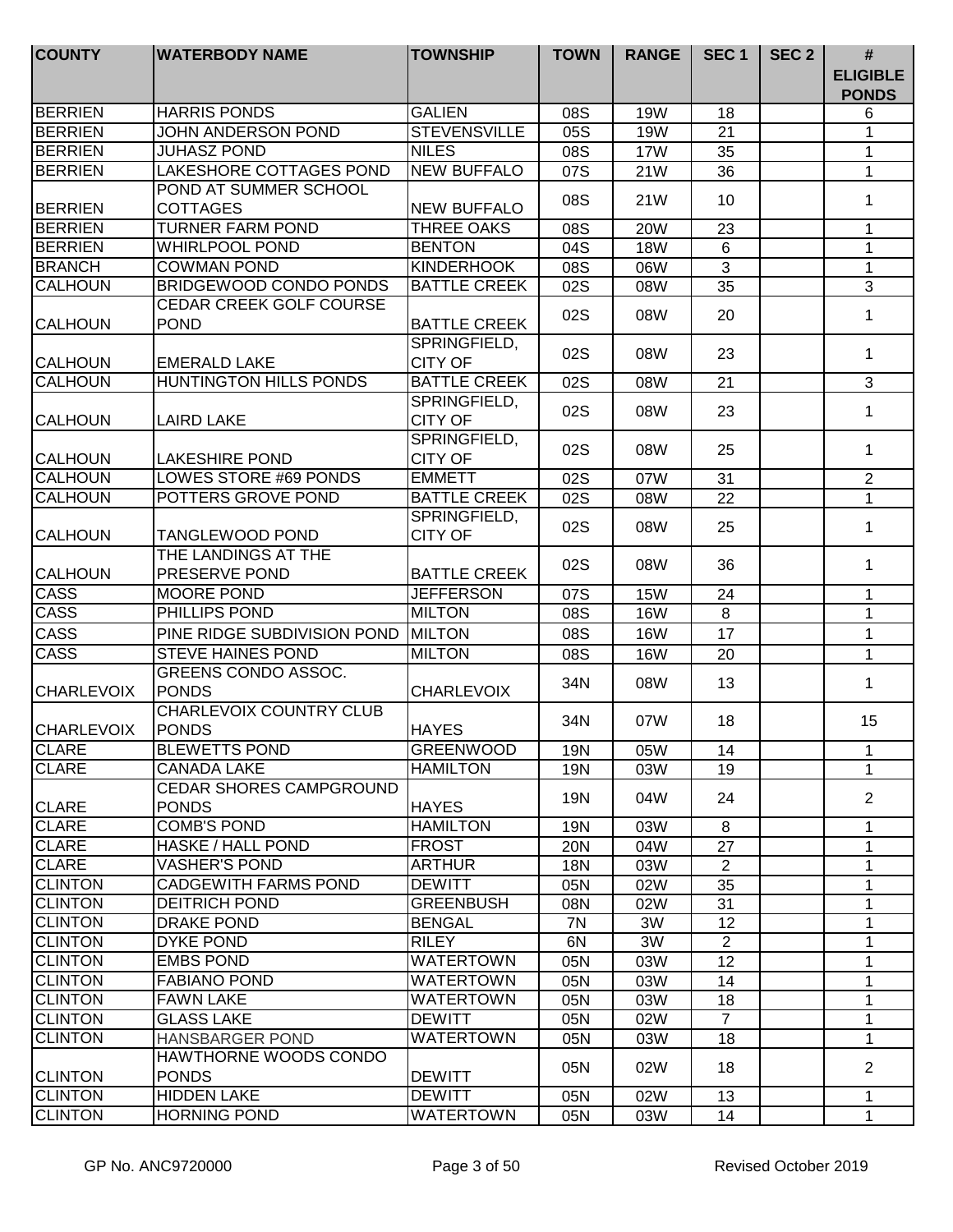| <b>COUNTY</b>                | <b>WATERBODY NAME</b>                                | <b>TOWNSHIP</b>                        | <b>TOWN</b> | <b>RANGE</b> | SEC <sub>1</sub> | SEC <sub>2</sub> | $\#$                            |
|------------------------------|------------------------------------------------------|----------------------------------------|-------------|--------------|------------------|------------------|---------------------------------|
|                              |                                                      |                                        |             |              |                  |                  | <b>ELIGIBLE</b><br><b>PONDS</b> |
| <b>CLINTON</b>               | <b>ISLE ROYALE POND</b>                              | <b>DeWITT</b>                          | 05N         | 02W          | 9                |                  | 1                               |
| <b>CLINTON</b>               | <b>KARSLAKE POND</b>                                 | <b>WATERTOWN</b>                       | 05N         | 03W          | 18               |                  | 1                               |
| <b>CLINTON</b>               | KING ARTHUR'S COURT PONDS                            | <b>DEWITT</b>                          | 05N         | 02W          | 26               |                  | 2                               |
| <b>CLINTON</b>               | <b>MORGAN'S MOLDAU POND</b>                          | <b>GREENBUSH</b>                       | 08N         | 02W          | 10               |                  | 1                               |
| <b>CLINTON</b>               | <b>RAINSBERGER POND</b>                              | <b>WATERTOWN</b>                       | 05N         | 3W           | 26               |                  | 1                               |
| <b>CLINTON</b>               | ROSEWOOD HILLS I CONDO<br><b>POND</b>                | <b>WATERTOWN</b>                       | 05N         | 03W          | 24               |                  | 1                               |
| <b>CLINTON</b>               | <b>SMITTY'S POND</b>                                 | <b>OVID</b>                            | 07N         | 01W          | $\mathbf{1}$     |                  | 1                               |
| <b>CLINTON</b>               | SPRING BROOK HILLS PONDS                             | <b>DEWITT</b>                          | 05N         | 02W          | 6                |                  | 4                               |
| <b>CLINTON</b>               | <b>WILLOW CREEK FARMS POND</b>                       | <b>DEWITT</b>                          | 05N         | 02W          | $\overline{7}$   |                  | 1                               |
| <b>CLINTON</b>               | <b>WIN-MILL FARMS POND</b>                           | <b>BINGHAM</b>                         | 07N         | 02W          | 27               |                  | 1                               |
| <b>CLINTON</b>               | <b>WRIGLEY FIELD POND</b>                            | <b>BATH</b>                            | 05N         | 01W          | 17               |                  | $\mathbf{1}$                    |
| <b>CLINTON</b>               | <b>ZISCHKE POND</b>                                  | <b>VICTOR</b>                          | 6N          | 1W           | 18               |                  | 1                               |
| <b>DELTA</b>                 | <b>ESCANABA COUNTRY CLUB</b><br><b>POND</b>          | <b>ESCANABA</b>                        | 39N         | 22W          | 31               |                  | 1                               |
| <b>EATON</b>                 | ASHFORD MANOR POND                                   | <b>DELTA</b>                           | 04N         | 03W          | 20               |                  | $\mathbf{1}$                    |
| <b>EATON</b>                 | <b>AUTO OWNERS / VERNDALE</b><br><b>PONDS</b>        | <b>DELTA</b>                           | 04N         | 03W          | 23               |                  | 3                               |
| <b>EATON</b>                 | <b>AUTO OWNERS S POND</b>                            | <b>DELTA</b>                           | 04N         | 03W          | 23               |                  | $\overline{4}$                  |
| <b>EATON</b>                 | <b>CANAL 2 PONDS</b>                                 | <b>DELTA</b>                           | 04N         | 03W          | 16               |                  | $\overline{2}$                  |
| <b>EATON</b>                 | CANAL CLUB PONDS #1 & #2                             | <b>DELTA</b>                           | 04N         | 03W          | 9                |                  | $\overline{2}$                  |
| <b>EATON</b>                 | <b>FITCH POND</b>                                    | <b>EATON RAPIDS,</b><br><b>CITY OF</b> | 02N         | 03W          | 20               |                  | 1                               |
| <b>EATON</b>                 | <b>HENDERSON POND</b>                                | <b>EATON RAPIDS</b>                    |             | 03W          | 9                |                  | $\mathbf{1}$                    |
| <b>EATON</b>                 | MCMILLAN/BOGUSZ POND                                 | <b>EATON</b>                           | 02N         |              |                  |                  | $\mathbf{1}$                    |
|                              |                                                      | <b>DELTA</b><br><b>CHARTER</b>         | 02N<br>04N  | 04W<br>03W   | 4<br>9           |                  | $\overline{2}$                  |
| <b>EATON</b><br><b>EATON</b> | PEPPER RIDGE<br>POINTE WEST PONDS                    | <b>DELTA</b>                           |             |              |                  |                  |                                 |
| <b>EATON</b>                 | <b>RHODES POND</b>                                   | <b>BENTON</b>                          | 04N         | 03W          | 20               |                  | 4                               |
| <b>EATON</b>                 | RIVER PARKS FARMS POND                               | <b>ONEIDA</b>                          | 03N         | 04W          | 36               |                  | 1                               |
| <b>EATON</b>                 | <b>ROGERS POND</b>                                   | <b>WINDSOR</b>                         | 04N         | 04W          | 12               |                  | 1                               |
| <b>EATON</b>                 | RUNAWAY BAY PONDS                                    | <b>DELTA</b>                           | 03N         | 03W          | 20               |                  | 1                               |
| <b>EATON</b>                 | SANDSTONE ESTATES PONDS                              | <b>EATON</b>                           | 04N         | 03W          | 10               |                  | $\overline{2}$                  |
|                              |                                                      | EATON RAPIDS,                          | 02N         | 04W          | 9                |                  | $\overline{2}$                  |
| <b>EATON</b>                 | SWEITZER POND                                        | <b>CITY OF</b>                         | 02N         | 03W          | 4                |                  | 1                               |
| <b>EATON</b>                 | <b>TOROSSIAN POND</b>                                | <b>HAMLIN</b>                          | 02N         | 03W          | 1                |                  | 1                               |
| <b>EATON</b>                 | <b>TOWNSEND ON THE PARK</b><br><b>APARTMENT POND</b> | <b>DELTA</b>                           | 04N         | 03W          | 18               |                  | 1                               |
| <b>EATON</b>                 | <b>WATER'S EDGE PONDS</b>                            | <b>DELTA</b>                           | 4N          | 3W           | 10 <sup>1</sup>  |                  | 3                               |
| <b>EATON</b>                 | <b>WELLINGTON FIELDS POND</b>                        | <b>DELTA</b>                           | 04N         | 03W          | 17               |                  | $\mathbf{1}$                    |
| <b>EATON</b>                 | <b>WESTBURY LAKE APARTMENTS</b><br><b>POND</b>       | <b>DELTA</b>                           | 04N         | 03W          | 10               |                  | 1                               |
| <b>EATON</b>                 | <b>WHITE BIRCH POND</b>                              | <b>CARMEL</b>                          | 02N         | 05W          | $\overline{4}$   |                  | 1                               |
| <b>EATON</b>                 | <b>WILLOW PONDS</b>                                  | <b>DELTA</b>                           | 04N         | 03W          | 10               |                  | $\overline{2}$                  |
| <b>EATON</b>                 | <b>WILMORE POND</b>                                  | <b>CHESTER</b>                         | 03N         | 05W          | 15               |                  | 1                               |
| <b>EMMET</b>                 | <b>BREAKERS POND</b>                                 | <b>LITTLE</b><br><b>TRAVERSE</b>       | 35N         | 05W          | 17               |                  | 1                               |
| <b>EMMET</b>                 | <b>MACKELLAR'S POND</b>                              | <b>PLEASANTVIES</b>                    | 36N         | 05W          | 28               |                  | 1                               |
| <b>EMMET</b>                 | PETOSKEY PLASTICS POND                               | <b>RESORT</b>                          | 34N         | 06W          | 10               |                  | 1                               |
| <b>GENESEE</b>               | <b>AHMED POND</b>                                    | <b>GRAND BLANC</b>                     | 06N         | 07E          | 24               |                  | 1                               |
| <b>GENESEE</b>               | ANDOVER WOODS POND                                   | <b>FENTON</b>                          | 05N         | 06E          | 25               |                  | 1                               |
| <b>GENESEE</b>               | APPLE HILL POND                                      | <b>FLUSHING</b>                        | 08N         | 05E          | 23               |                  | 1                               |
| <b>GENESEE</b>               | ASPEN ACRES POND                                     | <b>GRAND BLANC</b>                     | 06N         | 07E          | 30               |                  | 1                               |
|                              |                                                      |                                        |             |              |                  |                  |                                 |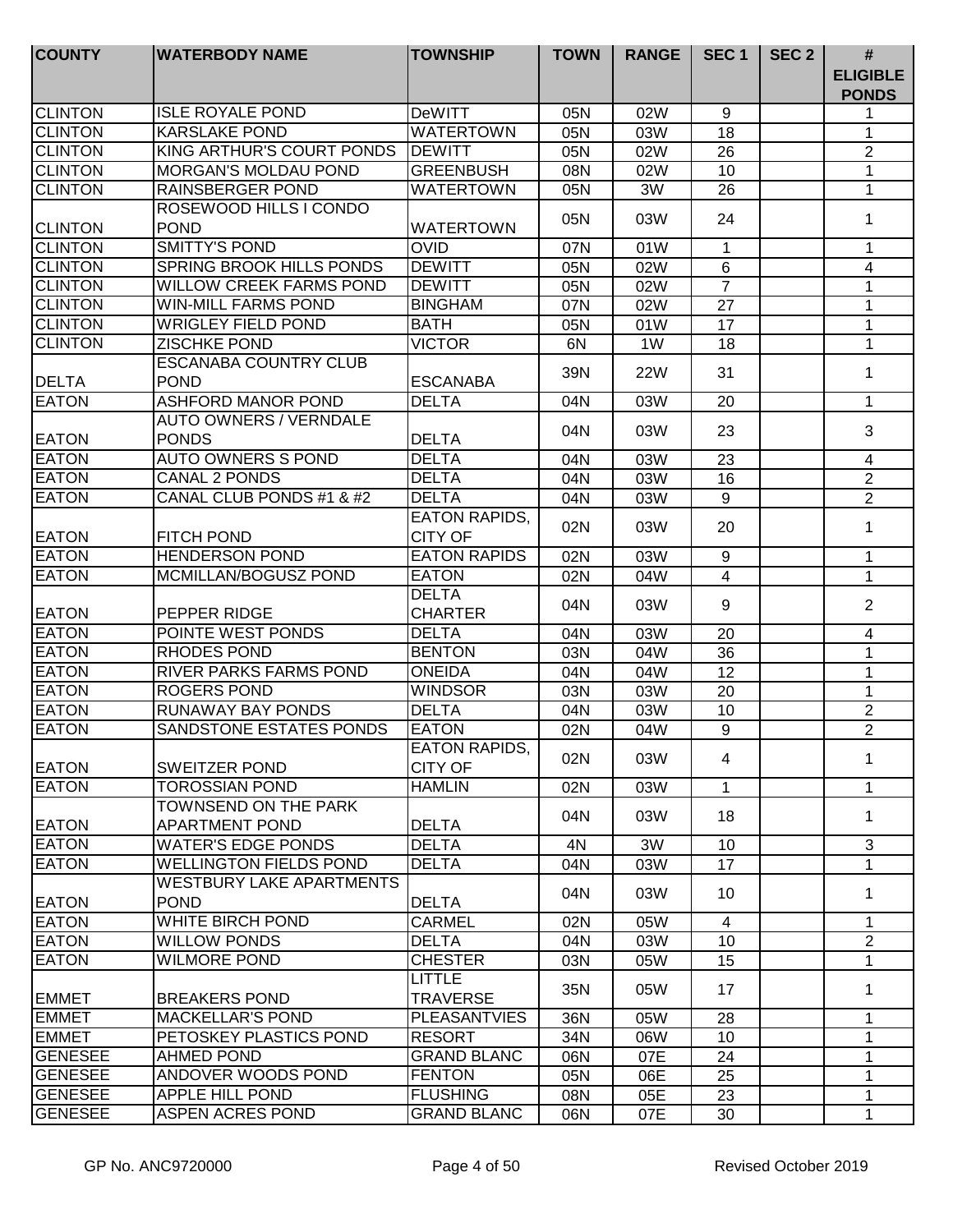| <b>COUNTY</b>  | <b>WATERBODY NAME</b>                           | <b>TOWNSHIP</b>    | <b>TOWN</b> | <b>RANGE</b> | SEC <sub>1</sub> | SEC <sub>2</sub> | #<br><b>ELIGIBLE</b><br><b>PONDS</b> |
|----------------|-------------------------------------------------|--------------------|-------------|--------------|------------------|------------------|--------------------------------------|
| GENESEE        | <b>BACH POND</b>                                | <b>ALTAS</b>       | 06N         | 08E          | 30               |                  | 1                                    |
| <b>GENESEE</b> | <b>BENNETT POND</b>                             | <b>VIENNA</b>      | 09N         | 06E          | 30               |                  | 1                                    |
|                | <b>BLACKBERRY CREEK VILLAGE</b>                 |                    |             |              |                  |                  | 2                                    |
| <b>GENESEE</b> | <b>PONDS</b>                                    | <b>BURTON</b>      | 07N         | 07E          | 34               |                  |                                      |
| <b>GENESEE</b> | <b>BURR POND</b>                                | <b>GRAND BLANC</b> | 06N         | 08E          | 20               |                  | 1                                    |
| <b>GENESEE</b> | <b>CAMBRIDGE PARK POND</b>                      | <b>GRAND BLANC</b> | 06N         | 07E          | 10               |                  | 1                                    |
| <b>GENESEE</b> | <b>CARLILE POND</b>                             | <b>FLUSHING</b>    | 07N         | 05E          | $\overline{2}$   |                  | 1                                    |
| <b>GENESEE</b> | <b>CARTER POND</b>                              | <b>ALTAS</b>       | 06N         | 08E          | 6                |                  | 1                                    |
| <b>GENESEE</b> | <b>CENTENNIAL POND</b>                          | <b>VIENNA</b>      | 09N         | 06E          | 29               |                  | 1                                    |
|                | CHATEAU OLD ORCHARD                             |                    |             |              |                  |                  |                                      |
| <b>GENESEE</b> | <b>PONDS</b>                                    | <b>DAVISON</b>     | 07N         | 08E          | 15               |                  | $\overline{2}$                       |
| <b>GENESEE</b> | <b>CIECIWA POND</b>                             | <b>MUNDY</b>       | 06N         | 06E          | 21               |                  | 1                                    |
| <b>GENESEE</b> | <b>COLE CREEK ESTATES POND</b>                  | <b>CLAYTON</b>     | 07N         | 05E          | 25               |                  | 1                                    |
| <b>GENESEE</b> | COOK POND                                       | <b>GAINES</b>      | 06N         | 05E          | 27               |                  | 1                                    |
| <b>GENESEE</b> | <b>CRESCENT LAKE</b>                            | <b>FLINT</b>       | 07N         | 06E          | 6                |                  | 1                                    |
| <b>GENESEE</b> | <b>CRYSTAL LAKE</b>                             | <b>MUNDY</b>       | 06N         | 06E          | 14               |                  | 1                                    |
| <b>GENESEE</b> | <b>DAIL POND</b>                                | <b>DAVISON</b>     | 07N         | 08E          | 28               |                  | 1                                    |
|                | DAVISON GOLF CREST ESTATES                      |                    |             |              |                  |                  |                                      |
| <b>GENESEE</b> | <b>II PONDS</b>                                 | <b>DAVISON</b>     | 07N         | 08E          | 21               |                  | 2                                    |
| <b>GENESEE</b> | <b>DAWSON POND</b>                              | <b>GRAND BLANC</b> | 06N         | 07E          | 32               |                  | 1                                    |
| <b>GENESEE</b> | DEER RUN FARMS PONDS                            | <b>GRAND BLANC</b> | 6N          | 7E           | 13               |                  | 3                                    |
| <b>GENESEE</b> | <b>DICKERSON PONDS</b>                          | <b>GRAND BLANC</b> | 06N         | 07E          | 25               |                  | 1                                    |
| <b>GENESEE</b> | <b>EASTMAN POND</b>                             | CLIO, CITY OF      | 09N         | 06E          | 30               |                  | 1                                    |
| <b>GENESEE</b> | <b>FAIRFIELD APARTMENTS POND</b>                | <b>FENTON</b>      | 05N         | 06E          | 27               |                  | $\mathbf{1}$                         |
| <b>GENESEE</b> | <b>FOUNTAIN POINTE POND</b>                     | <b>GRAND BLANC</b> | 06N         | 07E          | 11               |                  | $\mathbf{1}$                         |
| <b>GENESEE</b> | <b>FOX HILL POND</b>                            | <b>GRAND BLANC</b> | 06N         | 07E          | 8                |                  | 1                                    |
| <b>GENESEE</b> | <b>GAVIN POND</b>                               | <b>ARGENINE</b>    | 05N         | 05E          | 11               |                  | 1                                    |
| <b>GENESEE</b> | <b>GOLFCREST PONDS</b>                          | <b>DAVISON</b>     | 07N         | 8E           | 21               |                  | $\overline{c}$                       |
| <b>GENESEE</b> | <b>GRAND RESERVE PONDS</b>                      | <b>GRAND BLANC</b> | 06N         | 07E          | 25               |                  | 3                                    |
| <b>GENESEE</b> | <b>GROSS POND</b>                               | <b>GOODRICH</b>    | 06N         | 08E          | 1                |                  | 1                                    |
| <b>GENESEE</b> | HEATHERWOOD PONDS                               | <b>GRAND BLANC</b> | 06N         | 07E          | 18               |                  | 3                                    |
| <b>GENESEE</b> | <b>HERITAGE POND</b>                            | <b>FENTON</b>      | 05N         | 06E          | 36               |                  | 1                                    |
| <b>GENESEE</b> | <b>HERITAGE VILLAGE PONDS</b>                   | <b>FLINT</b>       | 07N         | 06E          | 30               |                  | 4                                    |
| <b>GENESEE</b> | <b>HIDDEN LAKE ESTATES POND</b>                 | <b>FLUSHING</b>    | 08N         | 05E          | 14               |                  |                                      |
| <b>GENESEE</b> | HIDDEN WOOD DRIVE POND                          | <b>GRAND BLANC</b> | 06N         | 07E          | 19               |                  | 1<br>1                               |
|                | <b>HIGHLAND MOBILE HOME</b>                     |                    |             |              |                  |                  |                                      |
| <b>GENESEE</b> | <b>PONDS</b>                                    | <b>GENESEE</b>     | 08N         | 07E          | 5                |                  | 5                                    |
| <b>GENESEE</b> | <b>KILBURN POND</b>                             | <b>GAINES</b>      | 06N         | 05E          | $\overline{4}$   |                  | 1                                    |
| <b>GENESEE</b> | LAFAZE POND                                     | <b>FOREST</b>      | 09N         | 08E          | 33               |                  | $\mathbf{1}$                         |
| <b>GENESEE</b> | <b>LOON HARBOR PRESERVE</b><br><b>POND</b>      | <b>FENTON</b>      | 05N         | 06E          | 16               |                  | 1                                    |
| GENESEE        | MAPLE CREEK PRESERVE<br><b>PONDS</b>            | <b>MUNDY</b>       | 06N         | 06E          | 6                |                  | 3                                    |
| GENESEE        | <b>MARK POND</b>                                | <b>CLAYTON</b>     |             |              | $\overline{2}$   |                  |                                      |
|                | <b>MEADOW WALK CONDOMINIUM</b>                  |                    | 07N         | 05E          |                  |                  | $\mathbf 1$                          |
| <b>GENESEE</b> | <b>PONDS</b>                                    | <b>GRAND BLANC</b> | 06N         | 07E          | 3                |                  | $\overline{2}$                       |
| <b>GENESEE</b> | <b>MEADOWS OF GRAND BLANC</b><br><b>POND</b>    | <b>GRAND BLANC</b> | 06N         | 07E          | 24               |                  | 1                                    |
| GENESEE        | ORCHARD VIEW ESTATES POND FENTON                |                    | 05N         | 06E          | 32               |                  | $\mathbf{1}$                         |
| <b>GENESEE</b> | PINE HOLLOW ESTATES CONDO<br><b>ASSOC PONDS</b> | <b>GRAND BLANC</b> | 06N         | 07E          | 24               |                  | 1                                    |
| <b>GENESEE</b> | PINE HOLLOW PONDS                               | <b>GRANC BLANC</b> | 06N         | 07E          | 24               |                  | $\overline{2}$                       |
|                |                                                 |                    |             |              |                  |                  |                                      |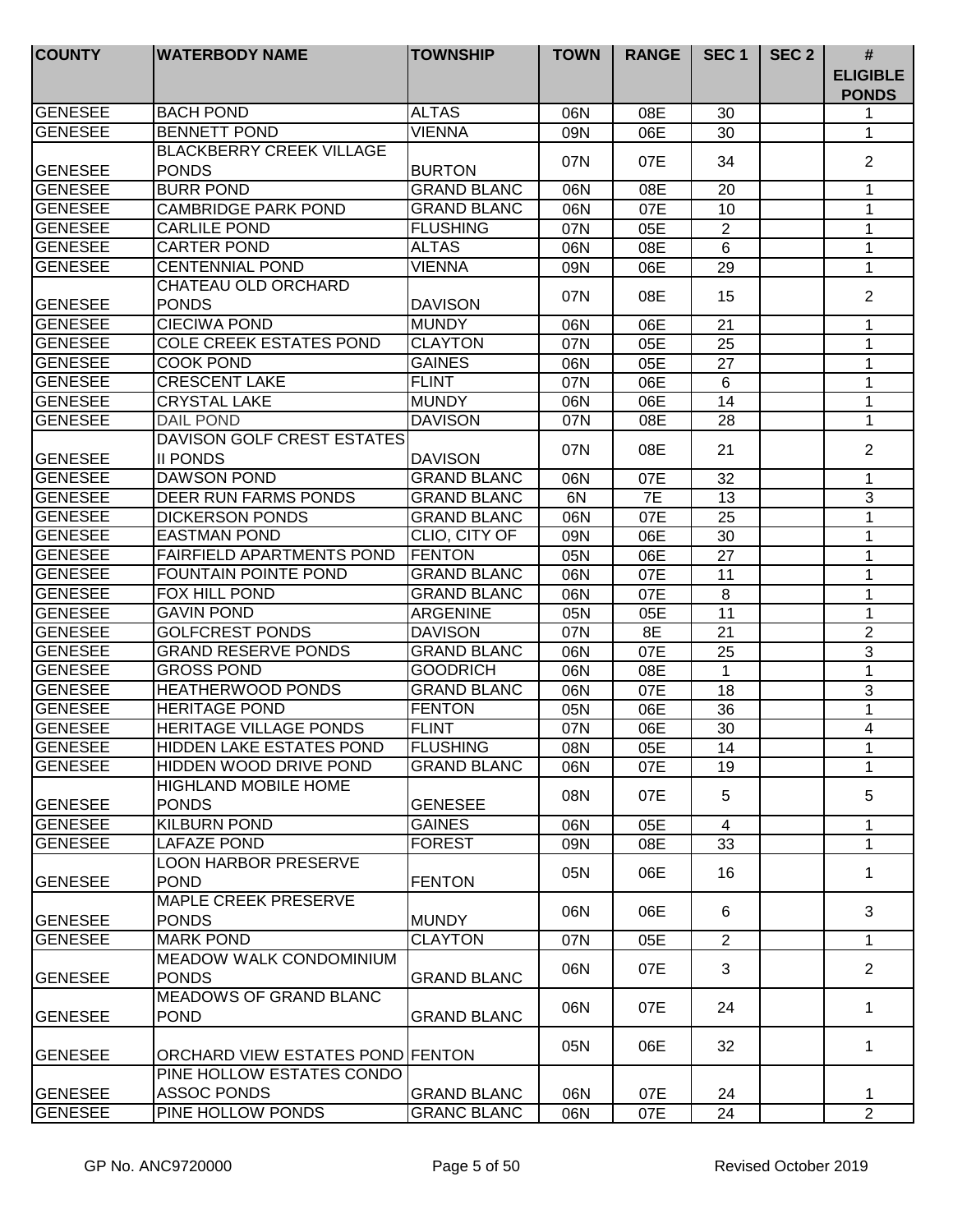| <b>COUNTY</b>   | <b>WATERBODY NAME</b>                       | <b>TOWNSHIP</b>    | <b>TOWN</b> | <b>RANGE</b> | SEC <sub>1</sub> | SEC <sub>2</sub> | $\#$                            |
|-----------------|---------------------------------------------|--------------------|-------------|--------------|------------------|------------------|---------------------------------|
|                 |                                             |                    |             |              |                  |                  | <b>ELIGIBLE</b><br><b>PONDS</b> |
| GENESEE         | PINE VALLEY DRIVE POND                      | <b>MUNDY</b>       | 06N         | 06E          | 33               |                  | 1                               |
| <b>GENESEE</b>  | PINKELMAN POND                              | <b>GRAND BLANC</b> | 06N         | 07E          | 27               |                  | 1                               |
|                 | PONEMAH LAKE ESTATES                        |                    |             |              |                  |                  |                                 |
| <b>GENESEE</b>  | <b>RETENTION PONDS</b>                      | <b>FENTON</b>      | 05N         | 06E          | 21               |                  | $\overline{2}$                  |
|                 | PRESERVE OF GRAND BLANC                     |                    | 06N         | 07E          | 34               |                  | 1                               |
| <b>GENESEE</b>  | <b>POND</b>                                 | <b>GRAND BLANC</b> |             |              |                  |                  |                                 |
| <b>GENESEE</b>  | <b>REID POND</b>                            | <b>FENTON</b>      | 05N         | 06E          | 12               |                  | $\mathbf 1$                     |
| <b>GENESEE</b>  | <b>ROUSE POND</b>                           | <b>DAVISON</b>     | 08N         | 08E          | 23               |                  | $\mathbf 1$                     |
|                 | SAGELINK CREDIT UNION of                    |                    |             |              |                  |                  |                                 |
| <b>GENESEE</b>  | <b>SWARTZ CREEK POND</b>                    | <b>GAINES</b>      | 06N         | 05E          | 3                |                  | 1                               |
| <b>GENESEE</b>  | SILVER LANDINGS POND                        | <b>FENTON</b>      | 05N         | 06E          | 33               |                  | 1                               |
| <b>GENESEE</b>  | <b>SILVERTON POND</b>                       | <b>GRAND BLANC</b> | 06N         | 07E          | 24               |                  | $\mathbf 1$                     |
| <b>GENESEE</b>  | <b>SMITH POND</b>                           | <b>GRAND BLANC</b> | 06N         | 07E          | 24               |                  | 1                               |
| <b>GENESEE</b>  | <b>SOLOMAN POND</b>                         | <b>CLAYTON</b>     | 07N         | 05E          | 1                |                  | 1                               |
| <b>GENESEE</b>  | <b>SPEARS POND</b>                          | <b>GRAND BLANC</b> | 06N         | 07E          | 33               |                  | 1                               |
| <b>GENESEE</b>  | <b>SUMNER POND</b>                          | <b>GRAND BLANC</b> | 06N         | 07E          | 33               |                  | 1                               |
| <b>GENESEE</b>  | <b>STANLEY ROAD POND</b>                    | <b>GENESEE</b>     | 08N         | 07E          | 10               |                  | 1                               |
| <b>GENESEE</b>  | STEINHOFF EAST POND                         | <b>ATLAS</b>       | 06N         | 08E          | 19               |                  | 1                               |
| <b>GENESEE</b>  | STEINHOFF WEST POND                         | <b>ATLAS</b>       | 06N         | 08E          | 19               |                  | 1                               |
| <b>GENESEE</b>  | <b>STONEBROOK POND</b>                      | <b>FLINT</b>       | 07N         | 06E          | $\overline{6}$   |                  | $\mathbf{1}$                    |
| <b>GENESEE</b>  | <b>SZABO POND</b>                           | <b>GAINES</b>      | 06N         | 05E          | 10               |                  | $\mathbf{1}$                    |
| <b>GENESEE</b>  | <b>THOMAS POND</b>                          | <b>VIENNA</b>      | 09N         | 06E          | 30               |                  | $\mathbf{1}$                    |
| <b>GENESEE</b>  | <b>TIMBER LAKE POND</b>                     | <b>FLUSHING</b>    | 07N         | 06E          | 5                | 6                | 1                               |
| <b>GENESEE</b>  | VAN NORMAN POND                             | <b>MUNDY</b>       | 06N         | 06E          | 20               |                  | 1                               |
| <b>GENESEE</b>  | <b>VICTORIA POND</b>                        | <b>CLAYTON</b>     | 07N         | 05E          | 21               |                  | $\mathbf{1}$                    |
| <b>GENESEE</b>  | <b>VILLAGE OF WICKLOW PONDS</b>             | <b>DAVISON</b>     | 7N          | 8E           | 19               |                  | $\sqrt{2}$                      |
| <b>GENESEE</b>  | <b>VILLAGE WOODS POND</b>                   | <b>GRAND BLANC</b> | 06N         | 07E          | 29               |                  | 1                               |
| <b>GENESEE</b>  | <b>WARWICK GROVES CONDO</b><br><b>PONDS</b> | <b>GRAND BLANC</b> | 06N         | 07E          | 24               |                  | 3                               |
| <b>GENESEE</b>  | <b>WARWICK HILLS G &amp; CC</b>             | <b>GRAND BLANC</b> | 06N         | 07E          | 26               |                  | 4                               |
| <b>GENESEE</b>  | <b>WARWICK POINTE POND</b>                  | <b>GRAND BLANC</b> | 06N         | 07E          | 26               |                  | 1                               |
| <b>GENESEE</b>  | <b>WARWICK WOODS TRAIL POND</b>             | <b>GRAND BLANC</b> | 06N         | 07E          | 26               |                  | 1                               |
|                 |                                             | FENTON, CITY       |             |              |                  |                  |                                 |
| <b>GENESEE</b>  | WHISPERWOOD CONDO PONDS OF                  |                    | 05N         | 06E          | 35               |                  | $\overline{2}$                  |
| <b>GENESEE</b>  | <b>WOODFIELD FARMS POND</b>                 | <b>GRAND BLANC</b> | 06N         | 07E          | 24               |                  | $\mathbf{1}$                    |
| <b>GENESEE</b>  | <b>WOODHAVEN POND</b>                       | <b>FLINT</b>       | 07N         | 06E          | 20               |                  | $\mathbf{1}$                    |
| <b>GENESEE</b>  | <b>WRIGHT POND</b>                          | <b>CLAYTON</b>     | 07N         | 05E          | 31               |                  | 1                               |
| <b>GLADWIN</b>  | <b>BALZER'S POND</b>                        | <b>BUCKEYE</b>     | 19N         | 01W          | 25               |                  | 1                               |
| <b>GLADWIN</b>  | <b>DALLAS POND</b>                          | <b>BUTMAN</b>      | <b>20N</b>  | 01W          | 3                |                  | $\mathbf 1$                     |
|                 | SUGAR SPRINGS GOLF COURSE                   |                    |             |              |                  |                  |                                 |
| <b>GLADWIN</b>  | <b>PONDS</b>                                | <b>BUTMAN</b>      | 20N         | 01W          | 9                |                  | 3                               |
| <b>GRAND</b>    | <b>AUTO-OWNERS INSURANCE</b>                |                    |             |              |                  |                  |                                 |
| <b>TRAVERSE</b> | <b>POND</b>                                 | <b>EAST BAY</b>    | 27N         | 10W          | 30               |                  | $\mathbf 1$                     |
| <b>GRAND</b>    |                                             |                    |             |              |                  |                  |                                 |
| <b>TRAVERSE</b> | MALLARD POND                                | <b>PENINSULA</b>   | 29N         | 10W          | 23               |                  | 1                               |
| <b>GRATIOT</b>  | <b>GREENSTONE POND</b>                      | <b>PINE RIVER</b>  | 12N         | 03W          | 22               |                  | 1                               |
| <b>GRATIOT</b>  | <b>JOHN LEPPIEN POND</b>                    | <b>ARCADA</b>      | <b>11N</b>  | 3W           | 29               |                  | 1                               |
| <b>GRATIOT</b>  | <b>KOMAR POND</b>                           | <b>ARCADA</b>      | <b>11N</b>  | 3W           | 19               |                  | 1                               |
| <b>GRATIOT</b>  | <b>LEPPIEN LAKE</b>                         | <b>ARCADIA</b>     | <b>11N</b>  | 3W           | 16               |                  | 1                               |
| <b>HURON</b>    | <b>HEIDEN'S POND</b>                        | <b>MEADE</b>       | <b>17N</b>  | 12E          | 20               |                  | 1                               |
| <b>INGHAM</b>   | <b>ARBOR GLEN POND</b>                      | <b>LANSING</b>     | 04N         | 02W          | $\mathbf{1}$     |                  | $\mathbf{1}$                    |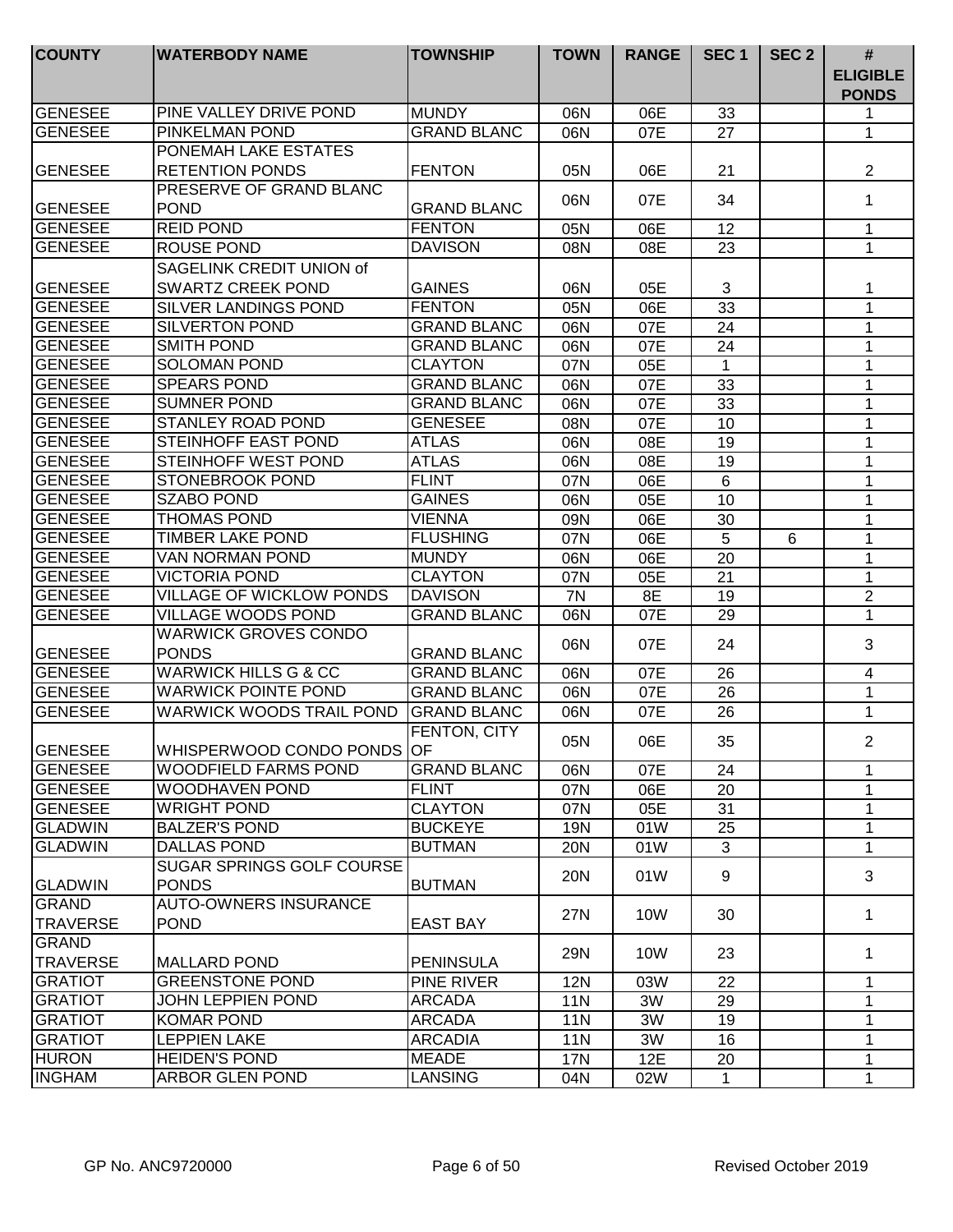| <b>COUNTY</b> | <b>WATERBODY NAME</b>                                        | <b>TOWNSHIP</b>      | <b>TOWN</b> | <b>RANGE</b> | SEC <sub>1</sub> | SEC <sub>2</sub> | #                               |
|---------------|--------------------------------------------------------------|----------------------|-------------|--------------|------------------|------------------|---------------------------------|
|               |                                                              |                      |             |              |                  |                  | <b>ELIGIBLE</b><br><b>PONDS</b> |
|               | <b>ASHTON LAKE APARTMENTS</b>                                |                      |             |              |                  |                  |                                 |
| <b>INGHAM</b> | <b>POND</b>                                                  | <b>LANSING</b>       | 04N         | 02W          | 1                |                  | 1                               |
| <b>INGHAM</b> | <b>ASPEN LAKE POND</b>                                       | <b>DELHI</b>         | 03N         | 02W          | 13               |                  | $\mathbf{1}$                    |
|               | <b>AUTUMN PARK CONDOS</b>                                    |                      | 04N         | 01W          | 16               |                  | 1                               |
| <b>INGHAM</b> | DETENTION POND                                               | <b>MERIDIAN</b>      |             |              |                  |                  |                                 |
| <b>INGHAM</b> | <b>BAAN PONDS</b>                                            | <b>WILLIAMSTON</b>   | 04N         | 01E          | 32               |                  | $\overline{2}$                  |
| <b>INGHAM</b> | <b>BARKHAM POND</b>                                          | <b>WILLIAMSTON</b>   | 03N         | 01E          | 35               |                  | $\mathbf{1}$                    |
| <b>INGHAM</b> | <b>BEACON LAKE PONDS</b>                                     | MASON, CITY<br>OF    | 02N         | 01W          | 8                |                  | $\overline{2}$                  |
|               | <b>BENNETT VILLAGE</b>                                       | <b>EAST LANSING,</b> | 04N         | 01W          | 28               |                  | 1                               |
| <b>INGHAM</b> | <b>CONDOMINIUM POND</b>                                      | <b>CITY OF</b>       |             |              |                  |                  |                                 |
| <b>INGHAM</b> | <b>BRIARWOOD POND</b>                                        | <b>MERIDIAN</b>      | 04N         | 01W          | 34               |                  | $\mathbf{1}$                    |
|               | <b>BURNT TREE APARTMENTS</b>                                 | <b>EAST LANSING,</b> | 04N         | 02W          | 1                |                  | $\mathbf 1$                     |
| <b>INGHAM</b> | <b>POND</b>                                                  | <b>CITY OF</b>       |             |              |                  |                  |                                 |
| <b>INGHAM</b> | <b>CALTRIDER POND</b>                                        | <b>ONONDAGA</b>      | 01N         | 02W          | 3                |                  | $\mathbf 1$                     |
| <b>INGHAM</b> | CHIMNEY OAKS POND                                            | <b>OKEMOS</b>        | 04N         | 01W          | 25               |                  | $\mathbf 1$                     |
| <b>INGHAM</b> | <b>COLLEGE HEIGHTS</b><br><b>SUBDIVISION POND</b>            | <b>DELHI</b>         | 03N         | 02W          | 12               |                  | 1                               |
| <b>INGHAM</b> | <b>CORNELL WOODS</b><br><b>ASSOCIATION POND</b>              | <b>MERIDIAN</b>      | 04N         | 01W          | 26               |                  | $\mathbf 1$                     |
| <b>INGHAM</b> | <b>COUNTRY VIEW POND</b>                                     | <b>DELHI</b>         | 03N         | 02W          | 21               |                  | $\mathbf{1}$                    |
| <b>INGHAM</b> | <b>COVES OF WHITEHILLS LAKES</b><br><b>PONDS</b>             | <b>LANSING</b>       | 04N         | 02W          | 4                |                  | $\overline{2}$                  |
| <b>INGHAM</b> | <b>DELTA DENTAL POND &amp;</b><br><b>MITIGATION WETLANDS</b> | <b>MERIDIAN</b>      | 04N         | 01W          | 28               |                  | $\mathbf 1$                     |
| <b>INGHAM</b> | DOVER CROSSING APARTMENT<br><b>RETENTION POND</b>            | <b>LANSING</b>       | 04N         | 02W          | 35               |                  | 1                               |
|               | EL DORADO GOLF COURSE                                        |                      |             |              |                  |                  |                                 |
| <b>INGHAM</b> | <b>IRRIGATION POND</b>                                       | <b>DELHI</b>         | 03N         | 02W          | 36               |                  | $\mathbf{1}$                    |
| <b>INGHAM</b> | <b>EMBER OAKS POND</b>                                       | <b>MERIDIAN</b>      | 04N         | 01W          | 35               |                  | 1                               |
| <b>INGHAM</b> | <b>FERRERI POND</b>                                          | <b>WILLIAMSTON</b>   | 04N         | 01E          | 32               |                  | 1                               |
| <b>INGHAM</b> | <b>FLOOD POND</b>                                            | <b>ALAIEDON</b>      | 03N         | 01W          | 14               |                  | 1                               |
| <b>INGHAM</b> | FOND POND                                                    | <b>WILLIAMSTON</b>   | 04N         | 01E          | $\mathbf{1}$     |                  | 1                               |
| <b>INGHAM</b> | <b>FOUNTAIN POINTE PONDS</b>                                 | <b>ALAIEDON</b>      | 03N         | 01W          | 5                |                  | 2                               |
| <b>INGHAM</b> | <b>GALLATIN FARM LLC POND</b>                                | <b>ALAIEDON</b>      | 03N         | 01W          | 15               |                  | 1                               |
| <b>INGHAM</b> | <b>GLENMOOR MANOR POND</b>                                   | <b>DELHI</b>         | 03N         | 02W          | 21               |                  | 1                               |
| <b>INGHAM</b> | <b>GREENSTONE COMPANY POND</b>                               | <b>LANSING</b>       | 04N         | 02W          | $\overline{2}$   |                  | 1                               |
| <b>INGHAM</b> | <b>HAMLIN POND</b>                                           | <b>LEROY</b>         | 03N         | 02E          | 24               |                  | 1                               |
| <b>INGHAM</b> | <b>HEATHER HAVEN POND</b>                                    | <b>DELHI</b>         | 03N         | 02W          | 22               |                  | 1                               |
| <b>INGHAM</b> | <b>HEATHER POND</b>                                          | <b>DELHI</b>         | 03N         | 02W          | 22               |                  | 1                               |
| <b>INGHAM</b> | <b>HIAWATHA II RETENTION POND</b>                            | <b>MERIDIAN</b>      | 04N         | 01W          | 33               |                  | 1                               |
| <b>INGHAM</b> | <b>HIDDEN VALLEY POND</b>                                    | <b>MERIDIAN</b>      | 04N         | 01W          | 34               |                  | 1                               |
| <b>INGHAM</b> | <b>HILL POND</b>                                             | <b>WILLIAMSTON</b>   | 04N         | 01E          | 29               |                  | 1                               |
| <b>INGHAM</b> | <b>HOLLOWAY HEIGHTS POND</b>                                 | <b>HOLT</b>          | 03N         | 02W          | 24               |                  | 1                               |
| <b>INGHAM</b> | <b>HUNTERS GLEN POND</b>                                     | <b>DELHI</b>         | 03N         | 02W          | 11               |                  | 1                               |
| <b>INGHAM</b> | <b>INDIAN LAKE RETENTION POND</b>                            | <b>MERIDIAN</b>      | 04N         | 01W          | 20               |                  | 1                               |
| <b>INGHAM</b> | <b>JOHNSON POND</b>                                          | <b>OKEMOS</b>        | 04N         | 01E          | 32               |                  | 1                               |
| <b>INGHAM</b> | KINAWA VIEW POND                                             | <b>MERIDIAN</b>      | 04N         | 01W          | 34               |                  | 1                               |
|               | LAKE OF THE HILLS GOLF                                       |                      |             |              |                  |                  |                                 |
| INGHAM        | <b>PONDS</b>                                                 | IMERIDIAN            | 04N         | 01W          | 10               |                  | $\overline{2}$                  |
| <b>INGHAM</b> | <b>LAYLIN PARK PONDS</b>                                     | <b>VEVAY</b>         | 02N         | 01W          | 9                |                  | 2                               |
| <b>INGHAM</b> | <b>LINKS LAKE</b>                                            | <b>MERIDIAN</b>      | 04N         | 01W          | 25               |                  | $\mathbf 1$                     |
| <b>INGHAM</b> | <b>LOEWEN PONDS</b>                                          | <b>WILLIAMSTON</b>   | 04N         | 01E          | 29               |                  | $\overline{2}$                  |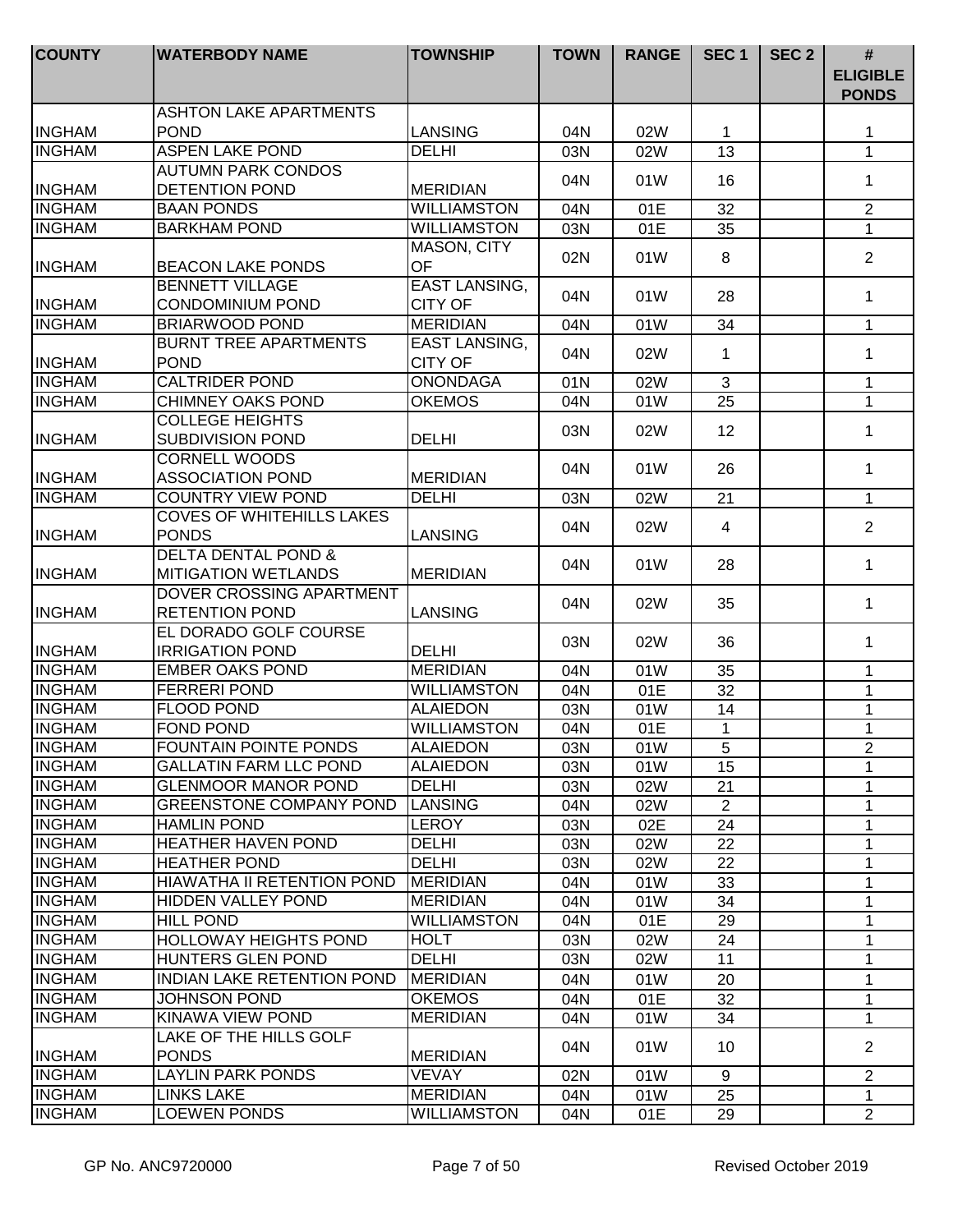| <b>COUNTY</b>   | <b>WATERBODY NAME</b>                            | <b>TOWNSHIP</b>     | <b>TOWN</b> | <b>RANGE</b> | SEC <sub>1</sub> | SEC <sub>2</sub> | $\#$                            |
|-----------------|--------------------------------------------------|---------------------|-------------|--------------|------------------|------------------|---------------------------------|
|                 |                                                  |                     |             |              |                  |                  | <b>ELIGIBLE</b><br><b>PONDS</b> |
| <b>INGHAM</b>   | LONNIE CROSS POND                                | <b>WILLIAMSTON</b>  | 04N         | 01E          | 8                |                  | 1                               |
| <b>INGHAM</b>   | <b>LOOK POND</b>                                 | <b>MERIDIAN</b>     | 04N         | 01W          | 25               |                  | 1                               |
| <b>INGHAM</b>   | <b>MASHNI POND</b>                               | <b>ALAIEDON</b>     | 3N          | 1W           | 15               |                  | 1                               |
| <b>INGHAM</b>   | MT. HOPE RD POND                                 | <b>MERIDIAN</b>     | 04N         | 01W          | 20               |                  | 1                               |
| <b>INGHAM</b>   | NORTH PORT CONDO POND                            | <b>MERIDIAN</b>     | 04N         | 01W          | 3                |                  | 1                               |
| <b>INGHAM</b>   | PEBBLE BROOK POND                                | <b>WILLIAMSTON</b>  | 04N         | 01E          | 20               |                  | 1                               |
| <b>INGHAM</b>   | PINE MEADOWS POND                                | WHEATFIELD          | 03N         | 01E          | $\overline{2}$   |                  | 1                               |
| <b>INGHAM</b>   | PLYMOUTH LANDING PONDS                           | <b>WHEATFIELD</b>   | 03N         | 01E          | $\overline{2}$   |                  | 4                               |
| <b>INGHAM</b>   | PORTER POND                                      | <b>WILLIAMSTON</b>  | 04N         | 02E          | 30               |                  | 1                               |
| <b>INGHAM</b>   | <b>RAYNER PARK PONDS</b>                         | <b>VEVAY</b>        | 02N         | 01W          | 9                |                  | 1                               |
| <b>INGHAM</b>   | RAYNOR LANDING POND                              | <b>VEVAY</b>        | 02N         | 01W          | 4                |                  | 1                               |
| <b>INGHAM</b>   | <b>RAYNOR RETENTION POND</b>                     | <b>DELHI</b>        | 02N         | 01W          | $\overline{4}$   |                  | 1                               |
| <b>INGHAM</b>   | RYNTIES POND                                     | <b>MERIDIAN</b>     | 04N         | 01W          | 25               |                  | 1                               |
|                 | SAPPHIRE LAKES RETENTION                         |                     |             |              |                  |                  |                                 |
| <b>INGHAM</b>   | <b>PONDS</b>                                     | <b>MERIDIAN</b>     | 04N         | 01W          | 16               |                  | $\overline{2}$                  |
| <b>INGHAM</b>   | <b>SUHR POND</b>                                 | <b>MERIDIAN</b>     | 4N          | 1W           | 29               |                  | 1                               |
| <b>INGHAM</b>   | SUMMERWOOD POND                                  | <b>VEVAY</b>        | 02N         | 01W          | $\overline{7}$   |                  | 1                               |
| <b>INGHAM</b>   | <b>SUNJAMES PONDS</b>                            | <b>WHEATFIELD</b>   | 03N         | 01E          | 34               |                  | $\mathbf{2}$                    |
| <b>INGHAM</b>   | <b>TACOMA HILLS POND</b>                         | <b>MERIDIAN</b>     | 04N         | 01W          | 27               |                  | 1                               |
|                 | THE GREENS OF WALNUT HILLS                       |                     |             |              |                  |                  |                                 |
| <b>INGHAM</b>   | <b>PONDS</b>                                     | <b>MERIDIAN</b>     | 04N         | 1W           | 5                |                  | $\overline{2}$                  |
| <b>INGHAM</b>   | THE MEADOWS PONDS                                | <b>MERIDIAN</b>     | 04N         | 01W          | 32               |                  | $\overline{2}$                  |
| <b>INGHAM</b>   | <b>TIMBER PONDS</b>                              | <b>LANSING</b>      | 04N         | 02W          | 11               |                  | $\overline{2}$                  |
| <b>INGHAM</b>   | <b>TINEY ACRES POND</b>                          | <b>WILLIAMSTON</b>  | 4N          | 1E           | $\overline{32}$  |                  | $\mathbf{1}$                    |
| <b>INGHAM</b>   | <b>VAN PATTEN POND</b>                           | <b>WHEATFIELD</b>   | 03N         | 01E          | 36               |                  | $\mathbf{1}$                    |
| <b>INGHAM</b>   | <b>WALNUT HILLS COUNTRY CLUB</b><br><b>PONDS</b> | <b>MERIDIAN</b>     | 04N         | 01W          | 5                | 6                | $\overline{2}$                  |
| <b>INGHAM</b>   | <b>WESTPHAL POND</b>                             | <b>WILLIAMSTON</b>  | 04N         | 01E          | 15               |                  | 1                               |
| <b>INGHAM</b>   | <b>WILLIAMSTON ESTATES PONDS</b>                 | <b>IWILLIAMSTON</b> | 04N         | 01E          | 27               |                  | $\overline{2}$                  |
| <b>INGHAM</b>   | WIND / WOOD PONDS                                | <b>MERIDIAN</b>     | 04N         | 01W          | 36               |                  | $\overline{2}$                  |
| <b>INGHAM</b>   | WOODHILL POND                                    | <b>MERIDIAN</b>     |             |              | 29               |                  | 1                               |
| <b>INGHAM</b>   | WOODSIDE ESTATES POND                            | <b>MERIDIAN</b>     | 04N         | 01W          |                  |                  |                                 |
|                 | WOODSIDE POND                                    |                     | 04N         | 01W          | 11               |                  | 1                               |
| <b>INGHAM</b>   |                                                  | <b>MERIDIAN</b>     | 04N         | 01W          | 11               |                  | 1                               |
| IIONIA          | GASPER POND                                      | <b>KEENE</b>        | 07N         | 08W          | 9                |                  |                                 |
| <b>TONIA</b>    | <b>LAUX POND</b>                                 | <b>KEENE</b>        | 07N         | 08W          | 3                |                  | 1                               |
| <b>IONIA</b>    | <b>PARKERS LANDINGS PONDS</b>                    | <b>PORTLAND</b>     | 06N         | 05W          | 34               |                  | 3                               |
| <b>IOSCO</b>    | <b>KASCHNER'S POND</b>                           | <b>TAWAS</b>        | <b>22N</b>  | 07E          | 15               |                  | $\mathbf 1$                     |
| <b>ISABELLA</b> | <b>BOKACH POND</b>                               | <b>ROLLAND</b>      | 13N         | 06W          | 31               |                  | 1                               |
| <b>ISABELLA</b> | <b>ISABELLA BANK AND TRUST</b><br><b>POND</b>    | <b>UNION</b>        | 14N         | 04W          | 27               |                  | $\mathbf 1$                     |
| <b>ISABELLA</b> | MT. PLEASANT COUNTRY CLUB<br><b>POND</b>         | <b>UNION</b>        | 14N         | 04W          | 10               |                  | 1                               |
| <b>ISABELLA</b> | STONE CREST RETENTION<br><b>POND</b>             | <b>UNION</b>        | 14N         | 04W          | 14               |                  | $\mathbf 1$                     |
| <b>JACKSON</b>  | <b>ALPINE LAKE</b>                               | <b>SUMMIT</b>       | 03S         | 01W          | 10               |                  | $\mathbf 1$                     |
| <b>JACKSON</b>  | DEER POND                                        | <b>RIVES</b>        | 01S         | 01W          | 28               |                  | 1                               |
| <b>JACKSON</b>  | <b>HORTON MILL POND</b>                          | <b>HANOVER</b>      | 04S         | 02W          | 3                |                  | 1                               |
|                 | JACKSON COUNTRY CLUB                             |                     |             |              |                  |                  |                                 |
| <b>JACKSON</b>  | <b>POND</b>                                      | <b>SUMMIT</b>       | 03S         | 01W          | 29               |                  | 1                               |
| <b>JACKSON</b>  | <b>LAKELAND HILLS PONDS</b>                      | <b>LEONI</b>        | 03S         | 01E          | 10               |                  | $\overline{2}$                  |
| <b>JACKSON</b>  | LAKEWOOD RIDGE PRESERVE<br><b>PONDS</b>          | <b>JACKSON</b>      | 03S         | 01W          | 20               |                  | 1                               |
| <b>JACKSON</b>  | <b>LEGENDS CONDO PONDS</b>                       | <b>SUMMIT</b>       | 03S         | 01W          | 29               |                  | 3                               |
|                 |                                                  |                     |             |              |                  |                  |                                 |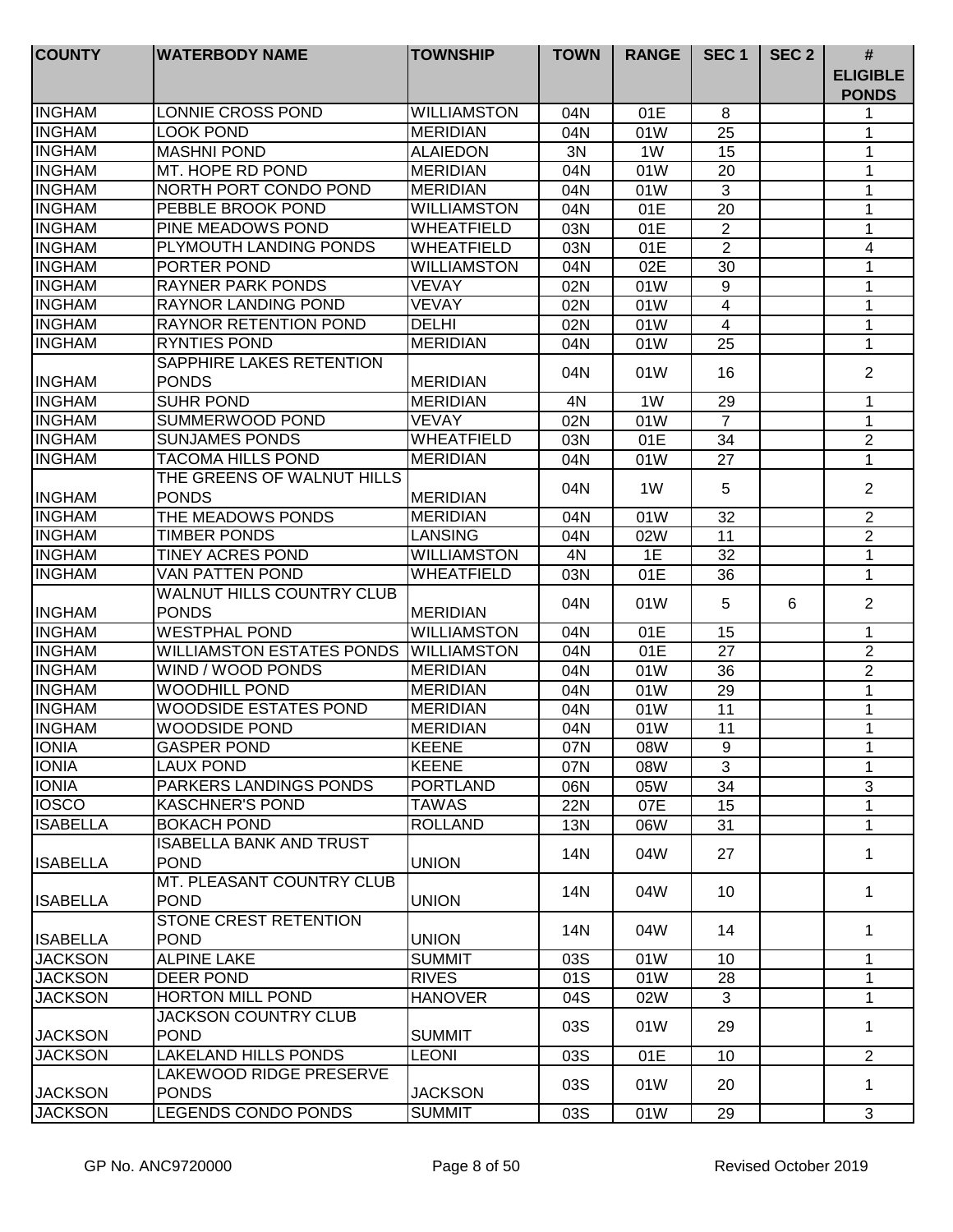| <b>COUNTY</b>    | <b>WATERBODY NAME</b>                         | <b>TOWNSHIP</b>                     | <b>TOWN</b> | <b>RANGE</b>    | SEC <sub>1</sub> | SEC <sub>2</sub> | #<br><b>ELIGIBLE</b><br><b>PONDS</b> |
|------------------|-----------------------------------------------|-------------------------------------|-------------|-----------------|------------------|------------------|--------------------------------------|
| <b>JACKSON</b>   | <b>MILLER POND</b>                            | <b>SUMMIT</b>                       | 03S         | 01W             | 22               |                  | 1                                    |
| <b>JACKSON</b>   | <b>TRILLIUM POINTE PONDS</b>                  | <b>BLACKMAN</b>                     | 02S         | 01W             | 20               |                  | 3                                    |
| <b>JACKSON</b>   | <b>VISTA GRANDE VILLA POND</b>                | <b>BLACKMAN</b>                     | 02S         | 01W             | 28               |                  | 1                                    |
| <b>KALAMAZOO</b> | <b>APPLEGATE POND</b>                         | <b>TEXAS</b>                        | 3S          | <b>12W</b>      | 14               |                  | 1                                    |
| <b>KALAMAZOO</b> | <b>COOPER VALLEY POND</b>                     | <b>COOPER</b>                       | 01S         | 11W             | 36               |                  | 1                                    |
|                  | <b>COUNTRY BROOK ESTATES 1</b>                |                                     |             |                 |                  |                  |                                      |
| <b>KALAMAZOO</b> | <b>POND</b>                                   | PORTAGE                             | 03S         | 11 <sub>W</sub> | 28               |                  | 1                                    |
|                  | <b>COUNTRY BROOK ESTATES II</b>               |                                     |             |                 |                  |                  |                                      |
| <b>KALAMAZOO</b> | <b>POND</b>                                   | PORTAGE                             | 03S         | 11 <sub>W</sub> | 28               |                  | 1                                    |
|                  | <b>DOVER HILLS APARTMENTS</b>                 |                                     | 02S         | 11 <sub>W</sub> | 19               |                  | 1                                    |
| <b>KALAMAZOO</b> | <b>POND</b>                                   | <b>KALAMAZOO</b>                    |             |                 |                  |                  |                                      |
| <b>KALAMAZOO</b> | <b>EATON POND</b>                             | <b>CHARLESTON</b>                   | 02S         | 09W             | 21               |                  | $\mathbf{1}$                         |
|                  | <b>FOUNTAINS AT BRONSON</b>                   |                                     | 02S         | <b>12W</b>      | 12               |                  | 1                                    |
| <b>KALAMAZOO</b> | PLACE POND                                    | <b>OSHTEMO</b>                      |             |                 |                  |                  |                                      |
| <b>KALAMAZOO</b> | <b>INDIAN VALLEY POND</b>                     | PRAIRIE RONDE                       | 04S         | <b>12W</b>      | 25               |                  | 1                                    |
| <b>KALAMAZOO</b> | <b>KVCC CULINARY SCHOOL</b>                   | <b>KALAMAZOO</b>                    | 02S         | <b>11W</b>      | $\overline{22}$  |                  | 1                                    |
| <b>KALAMAZOO</b> | <b>MILLENNIUM PARK POND</b>                   | <b>PORTAGE</b>                      | 03S         | <b>11W</b>      | 9                |                  | 1                                    |
| <b>KALAMAZOO</b> | PARKER HANNIFIN POND                          | <b>RICHLAND</b>                     | 01S         | <b>10W</b>      | 15               |                  | $\mathbf{1}$                         |
| <b>KALAMAZOO</b> | <b>PAVILION ESTATES POND</b>                  | <b>PAVILION</b>                     | 03S         | <b>10W</b>      | 5                |                  | $\mathbf{1}$                         |
| <b>KALAMAZOO</b> | <b>QUAIL MEADOWS POND</b>                     | <b>OSHTEMO</b>                      | 02S         | <b>12W</b>      | $\overline{26}$  |                  | $\mathbf{1}$                         |
| <b>KALAMAZOO</b> | <b>STEP PARK PONDS</b>                        | <b>PORTAGE</b>                      | 03S         | <b>11W</b>      | $\overline{16}$  |                  | 3                                    |
| <b>KALAMAZOO</b> | <b>SUMMER RIDGE POND</b>                      | <b>OSHTEMO</b>                      | 02S         | <b>12W</b>      | 13               |                  | $\mathbf{1}$                         |
| <b>KALAMAZOO</b> | <b>VILLAS OF STONEHENGE</b>                   | <b>OSHTEMO</b>                      | 02S         | <b>12W</b>      | 26               |                  | $\mathbf{1}$                         |
|                  | <b>WMU COLLEGE OF</b>                         |                                     |             |                 |                  |                  | $\overline{2}$                       |
| <b>KALAMAZOO</b> | <b>ENGINEERING PONDS</b>                      | <b>KALAMAZOO</b>                    | 02S         | 11 <sub>W</sub> | 31               |                  |                                      |
| <b>KALAMAZOO</b> | WMU GOLDSWORTH VALLEY<br><b>POND</b>          | <b>KALAMAZOO</b>                    | 02S         | 11 <sub>W</sub> | 20               |                  | $\mathbf 1$                          |
| <b>KALAMAZOO</b> | WOODBRIDGE CONDO PONDS                        | <b>PORTAGE</b>                      |             |                 |                  |                  |                                      |
| <b>KENT</b>      | 2060 EAST PARIS POND                          | <b>GRAND RAPIDS</b>                 | 03S         | <b>11W</b>      | 17               |                  | 4                                    |
| <b>KENT</b>      |                                               |                                     | 06N         | 11W             | 12               |                  | 1                                    |
| <b>KENT</b>      | 7600 LEONARD POND<br><b>ADA BIBLE POND</b>    | ADA<br><b>GRAND RAPIDS</b>          | 07N         | 10W             | 22               |                  | 1                                    |
|                  | <b>ADA MOORINGS POND</b>                      |                                     | 06N         | 11 <sub>W</sub> | $\mathbf 1$      |                  | 1                                    |
| <b>KENT</b>      |                                               | ADA                                 | 07N         | <b>10W</b>      | 34               |                  | 1                                    |
|                  |                                               | KENTWOOD,                           | 06N         | 11W             | 23               |                  | 1                                    |
| KENT             | AIRPORT BUSINESS PARK POND CITY OF            |                                     |             |                 |                  |                  |                                      |
| KENT             | AMBER CREEK POND                              | <b>BYRON</b>                        | 05N         | <b>12W</b>      | 15               |                  | $\mathbf{1}$                         |
| KENT             | AMBER ESTATES POND                            | <b>BYRON</b><br><b>WALKER, CITY</b> | 05N         | <b>12W</b>      | 10               |                  | $\mathbf{1}$                         |
| KENT             | <b>APPLE RIDGE POND</b>                       | OF                                  | 07N         | <b>12W</b>      | 29               |                  | $\mathbf{1}$                         |
|                  | ARROWHEAD APARTMENT                           |                                     | 06N         | <b>11W</b>      | 10               |                  | $\mathbf{1}$                         |
| KENT             | <b>POND</b>                                   | <b>KENTWOOD</b>                     |             |                 |                  |                  |                                      |
| KENT             | <b>ASPEN LAKES APARTMENTS</b><br><b>PONDS</b> | <b>GRAND RAPIDS</b>                 | 07N         | 11 <sub>W</sub> | 9                |                  | $\overline{2}$                       |
| <b>KENT</b>      | <b>ASPEN TRAILS POND</b>                      | <b>GRAND RAPIDS</b>                 | 07N         | 11 <sub>W</sub> | 25               |                  | 1                                    |
| KENT             | <b>AVALON POINTE PONDS</b>                    | <b>GAINES</b>                       | 05N         | 11 <sub>W</sub> | 3                |                  | $\overline{2}$                       |
| KENT             | <b>B&amp;A DEVELOPMENT POND</b>               | GRANDVILLE,<br><b>CITY OF</b>       | 06N         | <b>12W</b>      | 29               |                  | $\mathbf{1}$                         |
| KENT             | <b>BAYBERRY CONDO POND</b>                    | KENTWOOD,<br><b>CITY OF</b>         | 06N         | 11 <sub>W</sub> | 1                |                  | 1                                    |
| KENT             | <b>BELLA VISTA POND</b>                       | <b>CANNON</b>                       | 08N         | 10W             | 8                |                  | $\mathbf{1}$                         |
| KENT             | <b>BERENS</b>                                 | <b>WYOMING</b>                      | 6N          | <b>12W</b>      | 32               |                  | 1                                    |
|                  |                                               | <b>WYOMING, CITY</b>                | 06N         | <b>12W</b>      | 31               |                  | 1                                    |
| KENT             | <b>BESTEMAN POND</b>                          | OF                                  |             |                 |                  |                  |                                      |
| <b>KENT</b>      | <b>BIEKER FARMS PONDS</b>                     | ADA                                 | 07N         | 10W             | $5\phantom{.0}$  |                  | 3                                    |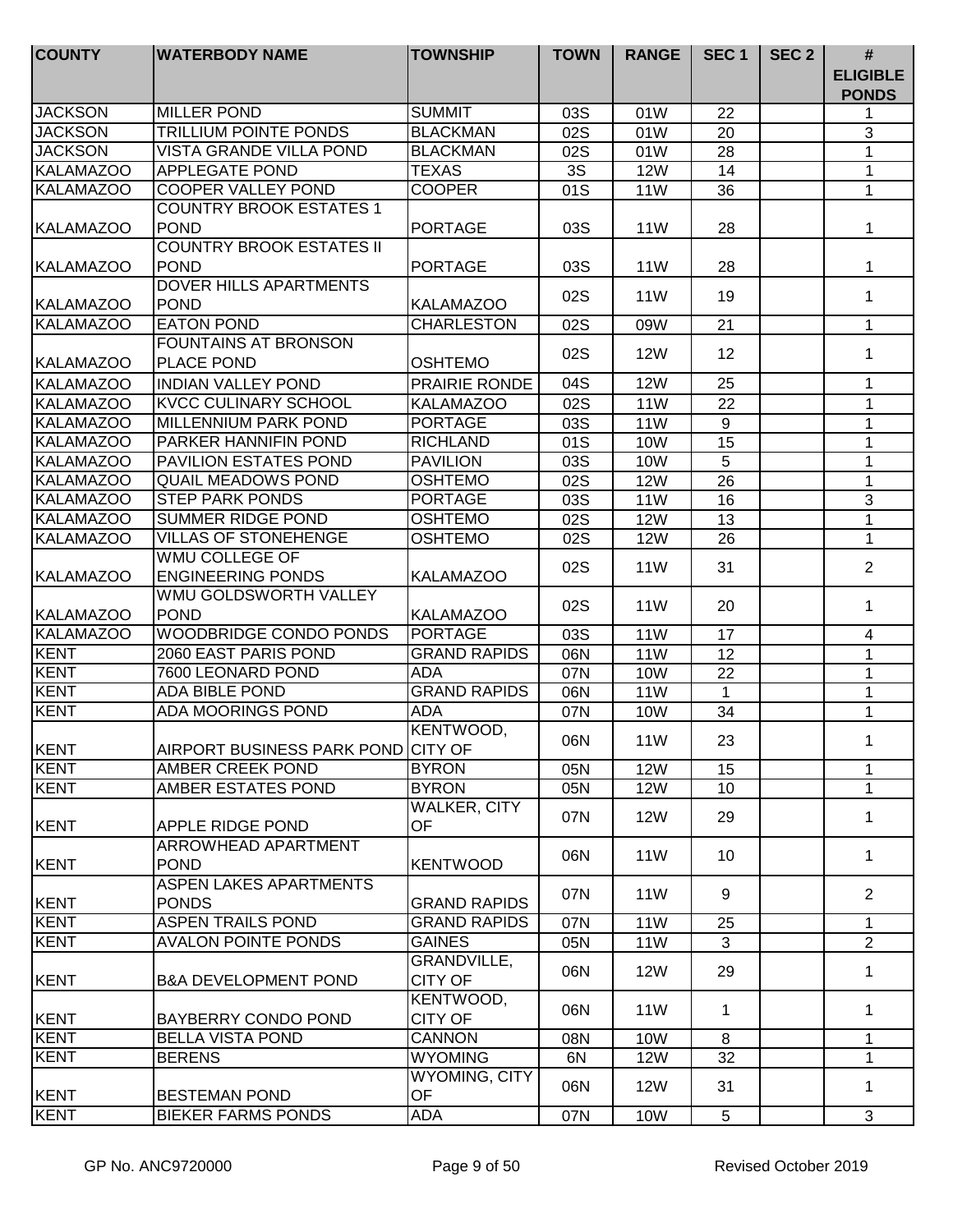| KENT<br><b>BILLMAYER POND</b><br><b>CALEDONIA</b><br><b>10W</b><br>27<br>05N<br>KENT<br><b>BOUMA POND</b><br><b>CALEDONIA</b><br><b>10W</b><br>05N<br>9<br>KENT<br><b>BREY POND</b><br><b>CALEDONIA</b><br><b>10W</b><br>$\overline{4}$<br>05N<br><b>BRIARWOOD GOLF COURSE</b><br><b>11W</b><br>27<br>05N<br><b>PONDS</b><br><b>GAINES</b><br>KENT<br><b>BROOKSHIRE MEADOWS EAST</b><br><b>11W</b><br>18<br>05N<br>KENT<br><b>PONDS</b><br><b>GAINES</b><br><b>KENT</b><br><b>BROOKSHIRE POND</b><br><b>BOWNE</b><br>05N<br>09W<br>6<br><b>WYOMING, CITY</b><br>KENT<br>OF<br><b>BUCKTOWN POND</b><br>6N<br><b>12W</b><br>28<br><b>KENT</b><br><b>GRAND RAPIDS</b><br><b>BYAM POND</b><br>$\overline{35}$<br>07N<br><b>11W</b><br><b>BYRON</b><br>CENTER, CITY<br>05N<br><b>12W</b><br>15<br><b>OF</b><br>KENT<br>BYRON CENTER MANOR POND<br>KENT<br>BYRON HILLS CONDO PONDS<br><b>BYRON</b><br><b>12W</b><br>11<br>05N | #<br><b>ELIGIBLE</b><br><b>PONDS</b> |
|-------------------------------------------------------------------------------------------------------------------------------------------------------------------------------------------------------------------------------------------------------------------------------------------------------------------------------------------------------------------------------------------------------------------------------------------------------------------------------------------------------------------------------------------------------------------------------------------------------------------------------------------------------------------------------------------------------------------------------------------------------------------------------------------------------------------------------------------------------------------------------------------------------------------------|--------------------------------------|
|                                                                                                                                                                                                                                                                                                                                                                                                                                                                                                                                                                                                                                                                                                                                                                                                                                                                                                                         | 1                                    |
|                                                                                                                                                                                                                                                                                                                                                                                                                                                                                                                                                                                                                                                                                                                                                                                                                                                                                                                         | 1                                    |
|                                                                                                                                                                                                                                                                                                                                                                                                                                                                                                                                                                                                                                                                                                                                                                                                                                                                                                                         | 1                                    |
|                                                                                                                                                                                                                                                                                                                                                                                                                                                                                                                                                                                                                                                                                                                                                                                                                                                                                                                         |                                      |
|                                                                                                                                                                                                                                                                                                                                                                                                                                                                                                                                                                                                                                                                                                                                                                                                                                                                                                                         | 3                                    |
|                                                                                                                                                                                                                                                                                                                                                                                                                                                                                                                                                                                                                                                                                                                                                                                                                                                                                                                         | 3                                    |
|                                                                                                                                                                                                                                                                                                                                                                                                                                                                                                                                                                                                                                                                                                                                                                                                                                                                                                                         |                                      |
|                                                                                                                                                                                                                                                                                                                                                                                                                                                                                                                                                                                                                                                                                                                                                                                                                                                                                                                         | $\mathbf{1}$                         |
|                                                                                                                                                                                                                                                                                                                                                                                                                                                                                                                                                                                                                                                                                                                                                                                                                                                                                                                         |                                      |
|                                                                                                                                                                                                                                                                                                                                                                                                                                                                                                                                                                                                                                                                                                                                                                                                                                                                                                                         | 1                                    |
|                                                                                                                                                                                                                                                                                                                                                                                                                                                                                                                                                                                                                                                                                                                                                                                                                                                                                                                         | $\overline{1}$                       |
|                                                                                                                                                                                                                                                                                                                                                                                                                                                                                                                                                                                                                                                                                                                                                                                                                                                                                                                         |                                      |
|                                                                                                                                                                                                                                                                                                                                                                                                                                                                                                                                                                                                                                                                                                                                                                                                                                                                                                                         | 1                                    |
|                                                                                                                                                                                                                                                                                                                                                                                                                                                                                                                                                                                                                                                                                                                                                                                                                                                                                                                         |                                      |
|                                                                                                                                                                                                                                                                                                                                                                                                                                                                                                                                                                                                                                                                                                                                                                                                                                                                                                                         | 2                                    |
| <b>BYRON</b>                                                                                                                                                                                                                                                                                                                                                                                                                                                                                                                                                                                                                                                                                                                                                                                                                                                                                                            |                                      |
| <b>BYRON LAKES APARTMENT</b><br>CENTER, CITY<br>05N<br><b>12W</b><br>11<br>OF                                                                                                                                                                                                                                                                                                                                                                                                                                                                                                                                                                                                                                                                                                                                                                                                                                           | $\overline{2}$                       |
| KENT<br>PONDS #2 & #3<br>KENT<br><b>CANAL STREET POND</b><br><b>WYOMING</b><br><b>12W</b><br>06N<br>31                                                                                                                                                                                                                                                                                                                                                                                                                                                                                                                                                                                                                                                                                                                                                                                                                  | $\mathbf{1}$                         |
| <b>CASCADE HILLS COUNTRY</b>                                                                                                                                                                                                                                                                                                                                                                                                                                                                                                                                                                                                                                                                                                                                                                                                                                                                                            |                                      |
| 07N<br><b>11E</b><br>26<br>35<br>KENT<br><b>CLUB PONDS</b><br><b>GRAND RAPIDS</b>                                                                                                                                                                                                                                                                                                                                                                                                                                                                                                                                                                                                                                                                                                                                                                                                                                       | 21                                   |
| <b>CASCADE LAKES ASSOCIATION</b>                                                                                                                                                                                                                                                                                                                                                                                                                                                                                                                                                                                                                                                                                                                                                                                                                                                                                        |                                      |
| 06N<br><b>10W</b><br>9<br>KENT<br><b>PONDS</b><br><b>CASCADE</b>                                                                                                                                                                                                                                                                                                                                                                                                                                                                                                                                                                                                                                                                                                                                                                                                                                                        | 3                                    |
| KENTWOOD,                                                                                                                                                                                                                                                                                                                                                                                                                                                                                                                                                                                                                                                                                                                                                                                                                                                                                                               |                                      |
| 06N<br><b>11W</b><br>15<br><b>CITY OF</b><br>KENT<br><b>CASTLE VILLA POND</b>                                                                                                                                                                                                                                                                                                                                                                                                                                                                                                                                                                                                                                                                                                                                                                                                                                           | $\mathbf{1}$                         |
| KENT<br>17<br>06N<br><b>10W</b><br>CENTENNIAL SECURITIES POND<br><b>CASCADE</b>                                                                                                                                                                                                                                                                                                                                                                                                                                                                                                                                                                                                                                                                                                                                                                                                                                         | $\mathbf{1}$                         |
| CHERRY VALLEY MEADOWS                                                                                                                                                                                                                                                                                                                                                                                                                                                                                                                                                                                                                                                                                                                                                                                                                                                                                                   |                                      |
| 05N<br>10W<br>17<br>KENT<br><b>POND</b><br><b>CALEDONIA</b>                                                                                                                                                                                                                                                                                                                                                                                                                                                                                                                                                                                                                                                                                                                                                                                                                                                             | $\mathbf{1}$                         |
| KENT<br><b>CHILDSDALE POND</b><br><b>ROCKFORD</b><br>8N<br><b>11W</b><br>11                                                                                                                                                                                                                                                                                                                                                                                                                                                                                                                                                                                                                                                                                                                                                                                                                                             | 1                                    |
| KENT<br><b>CLEMENTS MILL CONDO POND</b><br><b>ADA</b><br>07N<br><b>10W</b><br>32                                                                                                                                                                                                                                                                                                                                                                                                                                                                                                                                                                                                                                                                                                                                                                                                                                        | $\mathbf 1$                          |
| <b>ADA</b><br>KENT<br><b>CLEMENTS MILL PONDS</b><br>07N<br><b>10W</b><br>31                                                                                                                                                                                                                                                                                                                                                                                                                                                                                                                                                                                                                                                                                                                                                                                                                                             | $\overline{2}$                       |
| <b>KENT</b><br><b>ADA</b><br>CLEMWOOD COURT POND<br>07N<br><b>10W</b><br>30                                                                                                                                                                                                                                                                                                                                                                                                                                                                                                                                                                                                                                                                                                                                                                                                                                             | $\mathbf{1}$                         |
| KENT<br><b>COOKS CROSSING POND</b><br><b>BYRON CENTER</b><br>17<br>05N<br><b>11W</b>                                                                                                                                                                                                                                                                                                                                                                                                                                                                                                                                                                                                                                                                                                                                                                                                                                    | $\mathbf{1}$                         |
| KENT<br>05N<br>11 <sub>W</sub><br>16<br><b>CORNERSTONE CHURCH POND</b><br><b>GAINES</b>                                                                                                                                                                                                                                                                                                                                                                                                                                                                                                                                                                                                                                                                                                                                                                                                                                 | 1                                    |
| <b>COUNTRY MEADOW VILLAGE</b>                                                                                                                                                                                                                                                                                                                                                                                                                                                                                                                                                                                                                                                                                                                                                                                                                                                                                           |                                      |
| 05N<br>10E<br>3<br>KENT<br><b>PONDS</b><br><b>CALEDONIA</b>                                                                                                                                                                                                                                                                                                                                                                                                                                                                                                                                                                                                                                                                                                                                                                                                                                                             | $\overline{2}$                       |
| KENT<br><b>CROSSINGS PONDS</b><br><b>GAINES</b><br><b>11W</b><br>05N<br>5                                                                                                                                                                                                                                                                                                                                                                                                                                                                                                                                                                                                                                                                                                                                                                                                                                               | 6                                    |
| KENT<br><b>GAINES</b><br><b>CRYSTAL MANOR POND</b><br><b>11W</b><br>5<br>05N                                                                                                                                                                                                                                                                                                                                                                                                                                                                                                                                                                                                                                                                                                                                                                                                                                            | 1                                    |
| KENT<br><b>CZEREW POND</b><br><b>CANTON</b><br>33<br>10W<br>08N                                                                                                                                                                                                                                                                                                                                                                                                                                                                                                                                                                                                                                                                                                                                                                                                                                                         | 1                                    |
| KENT<br>DAVENPORT UNIVERSITY POND<br><b>CALEDONIA</b><br>5N<br>10W<br>6                                                                                                                                                                                                                                                                                                                                                                                                                                                                                                                                                                                                                                                                                                                                                                                                                                                 | $\mathbf 1$                          |
| KENT<br><b>DAVIDSON POND</b><br><b>CASCADE</b><br>18<br>06N<br>10W                                                                                                                                                                                                                                                                                                                                                                                                                                                                                                                                                                                                                                                                                                                                                                                                                                                      | $\mathbf 1$                          |
| EAST GD                                                                                                                                                                                                                                                                                                                                                                                                                                                                                                                                                                                                                                                                                                                                                                                                                                                                                                                 |                                      |
| RAPIDS, CITY<br>07N<br>11 <sub>W</sub><br>9                                                                                                                                                                                                                                                                                                                                                                                                                                                                                                                                                                                                                                                                                                                                                                                                                                                                             | 1                                    |
| <b>OF</b><br>KENT<br>DEAN LAKE WOODS POND                                                                                                                                                                                                                                                                                                                                                                                                                                                                                                                                                                                                                                                                                                                                                                                                                                                                               |                                      |
| <b>KENT</b><br><b>WYOMING</b><br>06N<br><b>12W</b><br>31<br>DEL MAR POND                                                                                                                                                                                                                                                                                                                                                                                                                                                                                                                                                                                                                                                                                                                                                                                                                                                | $\mathbf{1}$                         |
| WYOMING, CITY<br>06N<br><b>12W</b><br>29                                                                                                                                                                                                                                                                                                                                                                                                                                                                                                                                                                                                                                                                                                                                                                                                                                                                                | $\mathbf{1}$                         |
| OF<br>KENT<br>DOEZEMA POND                                                                                                                                                                                                                                                                                                                                                                                                                                                                                                                                                                                                                                                                                                                                                                                                                                                                                              |                                      |
| <b>KENT</b><br><b>DOOGE VENEERS</b><br><b>PARIS</b><br>6N<br>11 <sub>W</sub><br>26                                                                                                                                                                                                                                                                                                                                                                                                                                                                                                                                                                                                                                                                                                                                                                                                                                      | $\mathbf 1$                          |
| <b>IKENT</b><br>DUNCAN COVE POND<br>32<br><b>CALEDONIA</b><br>05N<br>10W<br><b>EAGLE CREST OFFICE PARK</b>                                                                                                                                                                                                                                                                                                                                                                                                                                                                                                                                                                                                                                                                                                                                                                                                              | $\mathbf 1$                          |
| 07N<br><b>11W</b><br>14<br>KENT<br><b>PONDS</b><br><b>GRAND RAPIDS</b>                                                                                                                                                                                                                                                                                                                                                                                                                                                                                                                                                                                                                                                                                                                                                                                                                                                  | 3                                    |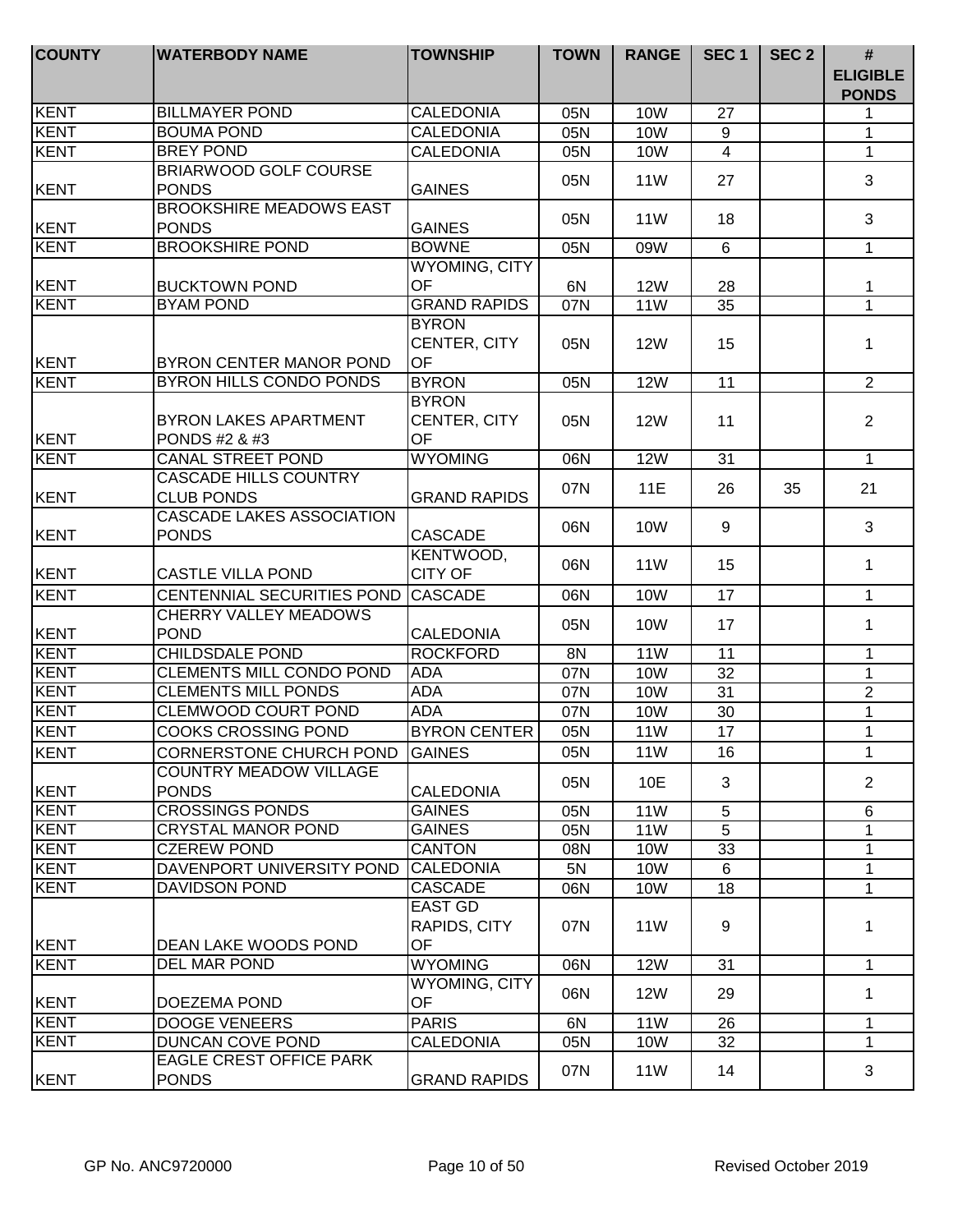| <b>COUNTY</b> | <b>WATERBODY NAME</b>                                 | <b>TOWNSHIP</b>                    | <b>TOWN</b> | <b>RANGE</b>    | SEC <sub>1</sub> | SEC <sub>2</sub> | $\#$<br><b>ELIGIBLE</b><br><b>PONDS</b> |
|---------------|-------------------------------------------------------|------------------------------------|-------------|-----------------|------------------|------------------|-----------------------------------------|
| KENT          | EAST HILLS ATHLETICS POND                             | KENTWOOD,<br><b>CITY OF</b>        | 06N         | <b>11W</b>      | 1                |                  | 1                                       |
| <b>KENT</b>   | EAST LAKE CONDOS POND                                 | <b>GRAND RAPIDS</b>                | 07N         | <b>11W</b>      | 25               |                  | 1                                       |
| <b>KENT</b>   | <b>ECHO LAKE</b>                                      | <b>GRAND RAPIDS</b>                | 07N         | <b>11W</b>      | 25               |                  | 1                                       |
| KENT          | <b>EGYPT VALLEY POND</b>                              | <b>ADA</b>                         | 07N         | <b>10W</b>      | 17               |                  | 1                                       |
| <b>KENT</b>   | <b>FELIX POND</b>                                     | <b>GAINES</b>                      | 05N         | <b>11W</b>      | $\overline{9}$   |                  | $\mathbf{1}$                            |
| <b>KENT</b>   | FIFTH THIRD BANK POND                                 | KENTWOOD,<br><b>CITY OF</b>        | 06N         | 11W             | 1                |                  | 1                                       |
| <b>KENT</b>   | <b>GATEHOUSE CONDOMIUM</b><br><b>PONDS</b>            | <b>CASCADE</b>                     | 06N         | 10W             | 17               |                  | 6                                       |
| <b>KENT</b>   | <b>GATEHOUSE POND</b>                                 | <b>CASCADE</b>                     | 06N         | <b>10W</b>      | 17               |                  | 1                                       |
| <b>KENT</b>   | <b>GORDON POND</b>                                    | <b>CASCADE</b>                     | 06N         | <b>10W</b>      | 31               |                  | $\mathbf{1}$                            |
| <b>KENT</b>   | <b>GPCO POND</b>                                      | <b>WYOMING</b>                     | 06N         | <b>12W</b>      | 29               |                  | 1                                       |
| <b>KENT</b>   | <b>GRAHAM POND</b>                                    | <b>GAINES</b>                      | 05N         | <b>11W</b>      | 14               |                  | $\mathbf{1}$                            |
| <b>KENT</b>   | <b>GRANDVILLE EAST POND</b>                           | WYOMING, CITY<br>OF                | 06N         | <b>12W</b>      | 9                |                  | 1                                       |
| <b>KENT</b>   | <b>GREENS OF BROODMOR - EAST</b>                      | <b>CALEDONIA</b>                   | 05N         | 10W             | 18               |                  | 1                                       |
| KENT          | GREENS OF BROODMOR - WEST CALEDONIA                   |                                    | 05N         | 10W             | 18               |                  | 1                                       |
| <b>KENT</b>   | <b>GREEN RIDGE PONDS</b>                              | <b>GRAND RAPIDS</b>                | 07N         | <b>12W</b>      | 1                |                  | $\,6\,$                                 |
| <b>KENT</b>   | <b>GRENELEFE PONDS</b>                                | <b>CASCADE</b>                     | 06N         | <b>10W</b>      | 9                |                  | $\overline{3}$                          |
| <b>KENT</b>   | <b>HAIK POND</b>                                      | CANNON                             | 08N         | <b>10W</b>      | 5                |                  | $\mathbf{1}$                            |
| <b>KENT</b>   | <b>HAMMERSLAG POND</b>                                | <b>EAST GRAND</b><br><b>RAPIDS</b> | 07N         | 11W             | 27               |                  | 1                                       |
| <b>KENT</b>   | <b>HAMPTON LAKES POND</b>                             | <b>WALKER, CITY</b><br>OF          | 07N         | <b>12W</b>      | 20               |                  | 1                                       |
| KENT          | <b>HEATHMOOR CONDO PONDS</b>                          | <b>CASCADE</b>                     | 06N         | <b>10W</b>      | 17               |                  | 5                                       |
| KENT          | <b>HEEREMA POND</b>                                   | <b>BYRON CENTER</b>                | 05N         | <b>12W</b>      | 35               |                  | 1                                       |
| <b>KENT</b>   | <b>HEINLEIN POND</b>                                  | <b>CASCADE</b>                     | 06N         | <b>10W</b>      | 35               |                  | 1                                       |
| <b>KENT</b>   | <b>HERITAGE POINT POND</b>                            | <b>KENTWOOD</b>                    | 06N         | 11 <sub>W</sub> | 12               |                  | 1                                       |
| <b>KENT</b>   | HIDDEN LAKE                                           | <b>GRAND RAPIDS</b>                | 07N         | 11 <sub>W</sub> | 26               |                  | 1                                       |
| <b>KENT</b>   | HIDDEN LAKE APARTMENTS PON GRAND RAPIDS               |                                    | 06N         | <b>11W</b>      | 22               |                  | $9\,$                                   |
| <b>KENT</b>   | HIGH RIDGE CONDO'S PONDS                              | <b>CASCADE</b>                     | 06N         | <b>10W</b>      | $\overline{7}$   |                  | 2                                       |
| <b>KENT</b>   | <b>HOFMAN POND</b>                                    | WYOMING, CITY<br><b>OF</b>         | 06N         | <b>12W</b>      | 33               |                  | 1                                       |
| <b>KENT</b>   | <b>HOLLAND HOMES PONDS</b>                            | KENTWOOD,<br><b>CITY OF</b>        | 06N         | 11 <sub>W</sub> | 22               |                  | 6                                       |
| KENT          | <b>HOME &amp; BUILDING</b><br><b>ASSOCIATION POND</b> | <b>GRAND RAPIDS</b>                | 07N         | 11W             | 15               |                  | $\mathbf 1$                             |
| <b>KENT</b>   | <b>HOMESTEAD PONDS</b>                                | <b>ADA</b>                         | 07N         | 10W             | 33               |                  | $\overline{2}$                          |
| <b>KENT</b>   | <b>HOWKINS POND</b>                                   | <b>GAINES</b>                      | 05N         | <b>11W</b>      | 11               |                  | 1                                       |
| <b>KENT</b>   | <b>HOWLAND POND</b>                                   | <b>ADA</b>                         | 07N         | <b>10W</b>      | 35               |                  | $\mathbf{1}$                            |
| <b>KENT</b>   | <b>INDIAN SPRING LAKE</b>                             | WYOMING, CITY<br>OF                | 06N         | <b>12W</b>      | 18               |                  | $\mathbf{1}$                            |
| <b>KENT</b>   | <b>IRONWOOD ESTATES CONDO</b><br><b>POND</b>          | WALKER, CITY<br>OF                 | 07N         | <b>12W</b>      | 19               |                  | $\mathbf 1$                             |
| KENT          | <b>JASON RIDGE POND</b>                               | WALKER                             | 07N         | <b>12W</b>      | 29               |                  | 1                                       |
| <b>KENT</b>   | JOHN BALL PARK POND                                   | WALKER                             | 07N         | <b>12W</b>      | 26               |                  | 1                                       |
| <b>KENT</b>   | <b>JORDAN POND</b>                                    | <b>CASCADE</b>                     | 06N         | 10W             | 23               |                  | 1                                       |
| KENT          | <b>K LAKE</b>                                         | GRANDVILLE,<br><b>CITY OF</b>      | 06N         | <b>12W</b>      | 33               |                  | 1                                       |
| <b>KENT</b>   | <b>KEECH / KAMPHOUSE POND</b>                         | <b>GAINES</b>                      | 05N         | 11W             | 8                |                  | $\mathbf{1}$                            |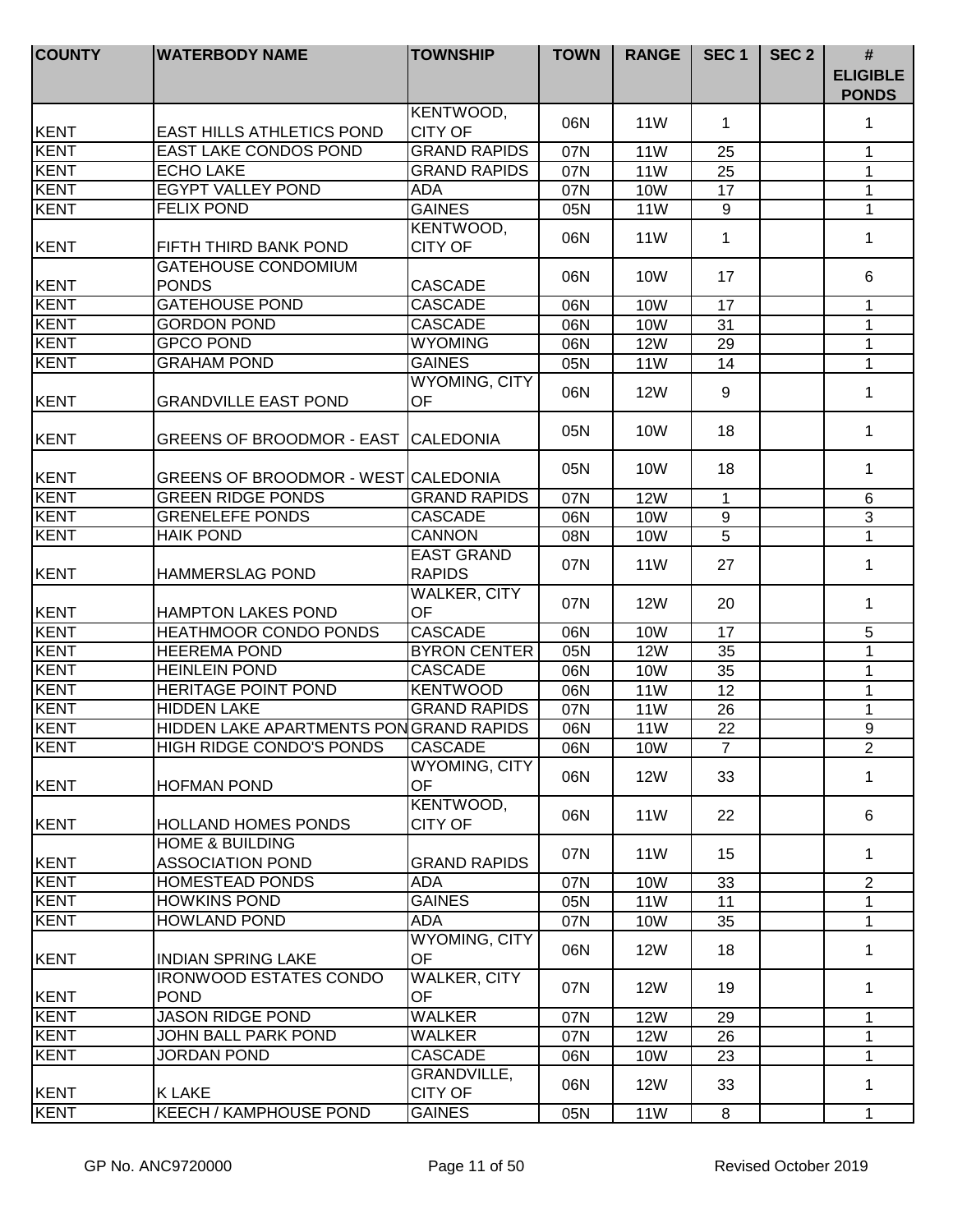| <b>COUNTY</b> | <b>WATERBODY NAME</b>                           | <b>TOWNSHIP</b>             | <b>TOWN</b> | <b>RANGE</b>    | SEC <sub>1</sub> | SEC <sub>2</sub> | #<br><b>ELIGIBLE</b><br><b>PONDS</b> |
|---------------|-------------------------------------------------|-----------------------------|-------------|-----------------|------------------|------------------|--------------------------------------|
| KENT          | <b>KELLER LAKE</b>                              | <b>KENTWOOD</b>             | 06N         | <b>11W</b>      | 12               |                  | 1                                    |
| <b>KENT</b>   | <b>KELLOGG COVE POND</b>                        | KENTWOOD,<br><b>CITY OF</b> | 06N         | <b>11W</b>      | 31               |                  | 1                                    |
| <b>KENT</b>   | <b>KENMOOR POND</b>                             | <b>GRAND RAPIDS</b>         | 07N         | <b>11W</b>      | 36               |                  | 1                                    |
| <b>KENT</b>   | <b>KLAVER POND</b>                              | <b>ADA</b>                  | 07N         | <b>10W</b>      | $\overline{7}$   |                  | 1                                    |
| <b>KENT</b>   | KOINONIA WOODS POND                             | <b>PLAINFIELD</b>           | O8N         | 11W             | 26               |                  | 1                                    |
| <b>KENT</b>   | <b>KOOIKER POND</b>                             | <b>GAINES</b>               | 05N         | <b>11W</b>      | 26               |                  | 1                                    |
| <b>KENT</b>   | <b>KOVACEVIC POND</b>                           | <b>KENTWOOD</b>             | 06N         | <b>11W</b>      | $\overline{35}$  |                  | $\mathbf{1}$                         |
| <b>KENT</b>   | <b>KRUEGER POND</b>                             | <b>CANNON</b>               | 08N         | 10W             | 20               |                  | $\mathbf 1$                          |
| <b>KENT</b>   | <b>KRUER POND</b>                               | CANNON                      | 08N         | <b>10W</b>      | 5                |                  | 1                                    |
|               | <b>LIGHT METALS CORPORATION</b>                 |                             |             |                 |                  |                  |                                      |
| <b>KENT</b>   | <b>POND</b>                                     | <b>WYOMING</b>              | 06N         | <b>12W</b>      | 16               |                  | 1                                    |
| <b>KENT</b>   | <b>LITEHOUSE INC POND</b>                       | <b>LOWELL</b>               | 06N         | 09W             | 3                |                  | 1                                    |
| KENT          | <b>MALLARD COVE POND</b>                        | <b>WYOMING, CITY</b><br>OF  | 06N         | <b>12W</b>      | 10               |                  | $\mathbf{1}$                         |
| <b>KENT</b>   | <b>MANCHESTER HILLS PONDS</b>                   | <b>CASCADE</b>              | 06N         | <b>10W</b>      | $\overline{5}$   |                  | $\sqrt{3}$                           |
| <b>KENT</b>   | <b>MARKET LAB POND</b>                          | <b>CALEDONIA</b>            | 05N         | <b>10W</b>      | $\overline{7}$   |                  | 1                                    |
| KENT          | <b>MCGRAW POND</b>                              | KENTWOOD,<br><b>CITY OF</b> | 06N         | <b>11W</b>      | 35               |                  | 1                                    |
| <b>KENT</b>   | <b>MEADOWBROOKE PONDS</b>                       | <b>CASCADE</b>              | 06N         | <b>10W</b>      | 31               |                  | $\overline{2}$                       |
| KENT          | <b>METRO HEALTH VILLAGE POND</b>                | <b>WYOMING</b>              | 06N         | <b>12W</b>      | 34               |                  | $\mathbf{1}$                         |
| <b>KENT</b>   | <b>MILLAR POND</b>                              | <b>CALEDONIA</b>            | 05N         | 11W             | 14               |                  | $\mathbf{1}$                         |
| <b>KENT</b>   | <b>MICHIGAN OFFICE SOLUTIONS</b><br><b>POND</b> | <b>WALKER</b>               | 07N         | <b>12S</b>      | 3                |                  | 1                                    |
| <b>KENT</b>   | <b>MONTREUX POND</b>                            | <b>ADA</b>                  | 07N         | <b>10W</b>      | 8                |                  | 1                                    |
| <b>KENT</b>   | <b>MUNIR POND</b>                               | <b>CASCADE</b>              | 06N         | <b>10W</b>      | 22               |                  | $\mathbf 1$                          |
| <b>KENT</b>   | <b>MVP ATHLETIC CLUB POND</b>                   | KENTWOOD,<br><b>CITY OF</b> | 06N         | 11 <sub>W</sub> | 1                | 12               | $\mathbf 1$                          |
| <b>KENT</b>   | <b>NETECH POND</b>                              | <b>GAINES</b>               | 05N         | <b>11W</b>      | $\overline{2}$   |                  | 1                                    |
| <b>KENT</b>   | NORTHERN ESTATES POND                           | <b>PLAINFIELD</b>           | 08N         | <b>11W</b>      | 8                |                  | 1                                    |
| <b>KENT</b>   | <b>NOVAK POND</b>                               | <b>CASCADE</b>              | 06N         | <b>10W</b>      | 11               |                  | 1                                    |
| <b>KENT</b>   | O'BERG POND                                     | <b>CANNON</b>               | 08N         | <b>10W</b>      | 5                |                  | 1                                    |
| <b>KENT</b>   | <b>OLD FARM PARK POND</b>                       | KENTWOOD,<br><b>CITY OF</b> | 06N         | 11W             | 21               | 28               | 1.                                   |
| <b>KENT</b>   | OLD KENT BANK POND                              | KENTWOOD,<br><b>CITY OF</b> | 06N         | 11 <sub>W</sub> | 1                |                  | 1                                    |
| <b>KENT</b>   | PAPPENHEIMER POND                               | <b>GRAND RAPIDS</b>         | 07N         | 11 <sub>W</sub> | 24               |                  | $\mathbf 1$                          |
| <b>KENT</b>   | PARIS MEADOWS CONDO                             | <b>KENTWOOD</b>             | 06N         | 11W             | 35               |                  | $\mathbf 1$                          |
| <b>KENT</b>   | PEACOCK POND                                    | <b>CASCADE</b>              | 06N         | 10W             | 34               |                  | $\mathbf 1$                          |
| <b>KENT</b>   | PENNY LANE POND                                 | <b>WYOMING</b>              | 06N         | <b>12W</b>      | 31               |                  | $\mathbf 1$                          |
| <b>KENT</b>   | PEVP LLC PONDS                                  | <b>CASCADE</b>              | 06N         | 10W             | 17               |                  | 8                                    |
| <b>KENT</b>   | PINEHURST POND                                  | <b>CANNON</b>               | 08N         | 10W             | 10               |                  | $\mathbf 1$                          |
| <b>KENT</b>   | PINES of CEDAR SPRINGS                          | <b>CEDAR SPRING</b>         | <b>10N</b>  | 11W             | 25               |                  | 1                                    |
| <b>KENT</b>   | PLANTER'S ROW POND                              | <b>BYRON</b>                | 05N         | <b>12W</b>      | 22               |                  | 1                                    |
| <b>KENT</b>   | PLATINUM FALLS POND                             | <b>CASCADE</b>              | 06N         | 10W             | $\overline{2}$   |                  | 1                                    |
| <b>KENT</b>   | POPLAR CREEK POND                               | KENTWOOD,<br><b>CITY OF</b> | 06N         | 11 <sub>W</sub> | 13               |                  | $\mathbf 1$                          |
| <b>KENT</b>   | PORTER HILLS POND                               | <b>GRAND RAPIDS</b>         | 07N         | 11 <sub>W</sub> | 25               |                  | 1                                    |
| <b>KENT</b>   | PRESTWICK CONDO PONDS                           | <b>PLAINFIELD</b>           | 08N         | 11 <sub>W</sub> | 24               |                  | 1                                    |
| <b>KENT</b>   | <b>R.G. PROPERTIES POND</b>                     | GRANDVILLE,<br>CITY OF      | 06N         | <b>12W</b>      | 30               |                  | 1                                    |
| <b>KENT</b>   | RAILSIDE GOLF CLUB PONDS                        | <b>BYRON</b>                | 05N         | <b>12W</b>      | 9                | 16               | $\overline{4}$                       |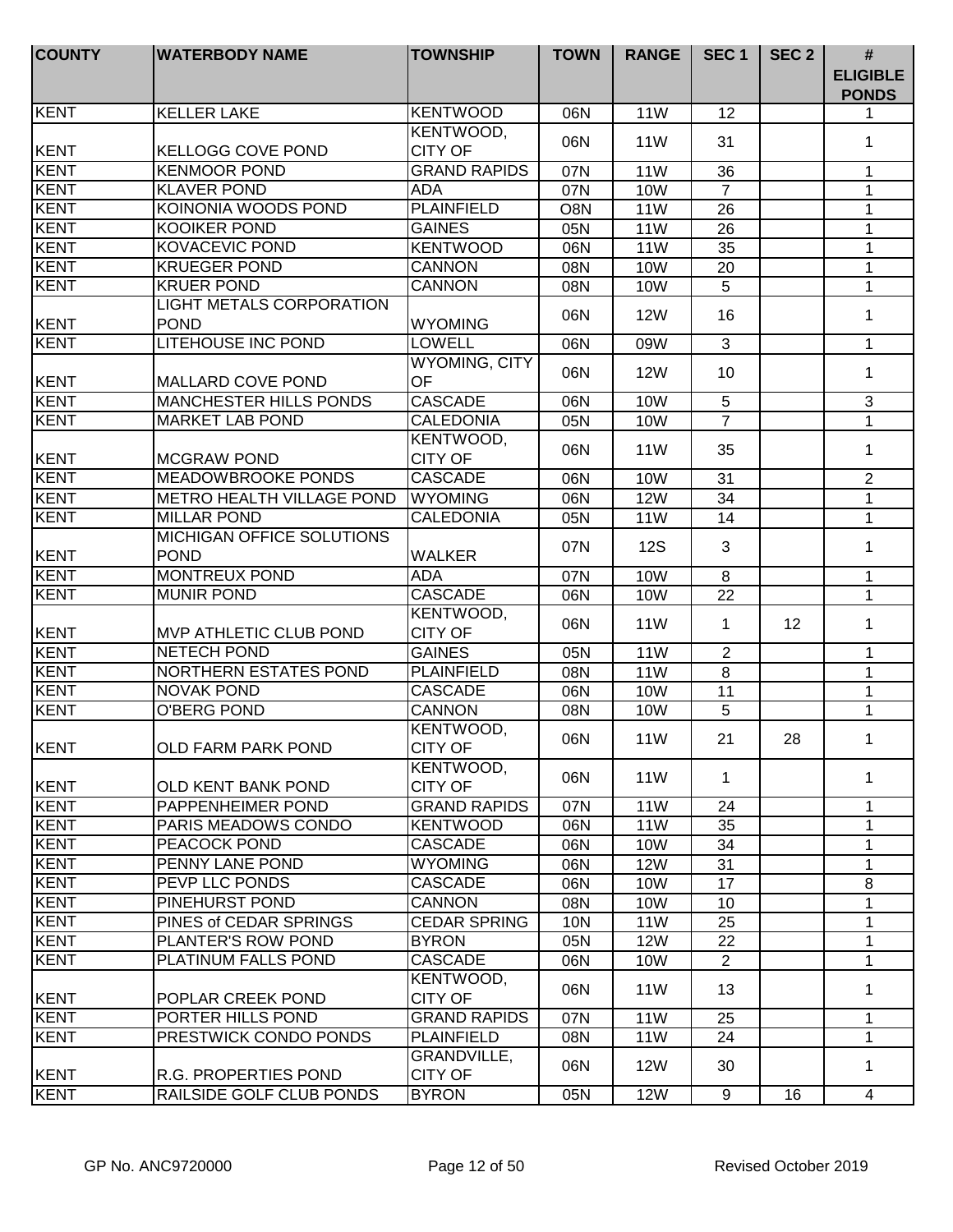| <b>COUNTY</b>       | <b>WATERBODY NAME</b>                       | <b>TOWNSHIP</b>                        | <b>TOWN</b> | <b>RANGE</b>      | SEC <sub>1</sub>     | SEC <sub>2</sub> | $\#$                            |
|---------------------|---------------------------------------------|----------------------------------------|-------------|-------------------|----------------------|------------------|---------------------------------|
|                     |                                             |                                        |             |                   |                      |                  | <b>ELIGIBLE</b><br><b>PONDS</b> |
| KENT                | RAYBROOK MANOR PONDS                        | KENTWOOD,<br><b>CITY OF</b>            | 06N         | 11 <sub>W</sub>   | 10                   |                  | $\overline{2}$                  |
| KENT                | <b>REVADO HILLS POND</b>                    | ADA                                    | 7N          | <b>10W</b>        | 26                   |                  | 1                               |
| KENT                | RICHMOND PARK POND                          | <b>GRAND RAPIDS</b>                    | 07N         | <b>12W</b>        | 14                   |                  | 1                               |
| KENT                | RIDGESTONE CONDOS PONDS                     | <b>BYRON</b>                           | 05N         | <b>12W</b>        | 16                   |                  | $\mathbf{3}$                    |
|                     |                                             | GRANDVILLE,                            |             |                   |                      |                  |                                 |
| KENT                | RIVERTOWN CIRCLE POND                       | <b>CITY OF</b>                         | 06N         | <b>12W</b>        | 29                   |                  | 1                               |
| KENT                | RIVERTOWN PARK CONDO<br><b>POND</b>         | <b>WYOMING, CITY</b><br>OF             | 06N         | <b>12W</b>        | 29                   |                  | $\mathbf{1}$                    |
| <b>KENT</b>         | <b>RIVERTOWN POINT COURT</b><br><b>POND</b> | <b>GRANDVILLE,</b><br><b>CITY OF</b>   | 06N         | <b>12W</b>        | 29                   |                  | $\mathbf 1$                     |
| KENT                | ROGUE POND                                  | ROCKFORD,<br><b>CITY OF</b>            | 09N         | 11 <sub>W</sub>   | 23                   |                  | $\mathbf 1$                     |
| <b>KENT</b>         | ROLLING BROOK PONDS                         | <b>ADA</b>                             | 07N         | <b>10W</b>        | 30                   |                  | $\overline{2}$                  |
| KENT                | <b>SAGEBROOK POND</b>                       | <b>ADA</b>                             | 07N         | 10W               | 8                    |                  | $\mathbf 1$                     |
| KENT                | <b>SANCTUARY POND</b>                       | <b>ADA</b>                             | 07N         | <b>10W</b>        | 20                   |                  | $\mathbf{1}$                    |
| KENT                | <b>SCENIC LAKE</b>                          | KENTWOOD,<br><b>CITY OF</b>            | 06N         | 11W               | 1                    |                  | 1                               |
| KENT                | <b>SEVEN MILE POND</b>                      | <b>CANTON</b>                          | 08N         | <b>10W</b>        | 19                   |                  | 1                               |
|                     | <b>SILVER LAKE SITE CONDOS</b>              |                                        |             |                   |                      |                  |                                 |
| KENT                | <b>POND</b>                                 | <b>CANNON</b>                          | 08N         | 10W               | 10                   |                  | 1                               |
| <b>KENT</b>         | <b>SKYEVALE POND</b>                        | <b>ADA</b>                             | 07N         | <b>10W</b>        | 21                   |                  | $\mathbf{1}$                    |
| KENT                | <b>SMIT POND</b>                            | CALEDONIA                              | 05N         | <b>10W</b>        | 10                   |                  | $\mathbf{1}$                    |
| KENT                | SOUTHBRIDGE CONDO POND                      | KENTWOOD,<br><b>CITY OF</b>            | 06N         | <b>11W</b>        | 21                   |                  | 1                               |
| KENT                | SOUTHGATE CONDO PONDS                       | KENTWOOD,<br><b>CITY OF</b>            | 06N         | 11 <sub>W</sub>   | 28                   |                  | 3                               |
| KENT                | SOUTHWELL POND                              | <b>ADA</b>                             | 07N         | <b>10W</b>        | 35                   |                  | $\mathbf 1$                     |
| <b>KENT</b>         | <b>STATIONS EDGE POND</b>                   | <b>BYRON</b>                           | 05N         | <b>12W</b>        | 15                   |                  | $\mathbf{1}$                    |
| KENT                | <b>STEELCASE POND</b>                       | <b>GRAND RAPIDS,</b><br><b>CITY OF</b> | 06N         | 11W               | 20                   |                  | $\mathbf{1}$                    |
| KENT                | STEELCASE WOOD POND                         | <b>GAINES</b>                          | 05N         | <b>11W</b>        | 12                   |                  | 1                               |
| KENT                | <b>TERHORST POND</b>                        | <b>CASCADE</b>                         | 06N         | <b>10W</b>        | 13                   |                  | $\mathbf{1}$                    |
|                     |                                             | GRAND RAPIDS,                          | 01N         | 11 <sub>W</sub>   | 26                   |                  | 1                               |
| KENT                | THE ENCLAVE POND                            | <b>CITY OF</b>                         |             |                   |                      |                  |                                 |
| KENT                | THE HILLS POND                              | <b>GRAND RAPIDS</b>                    | 07N         | <b>11W</b>        | $\overline{2}$       |                  | 1                               |
| <b>KENT</b>         | THE ORCHARDS POND                           | <b>GRAND RAPIDS</b>                    | 07N         | <b>11W</b>        | 25                   |                  | 1                               |
| <b>KENT</b><br>KENT | THORNAPPLE CLUB PONDS<br><b>TIMYAN POND</b> | ADA                                    | 07N         | 10W               | 34                   |                  | 3                               |
| KENT                |                                             | <b>CASCADE</b><br><b>GRAND RAPIDS</b>  | 06N         | <b>10W</b>        | 22                   |                  | 1                               |
| <b>KENT</b>         | <b>UAW POND</b><br><b>UMALI POND</b>        | <b>CALEDONIA</b>                       | 07N         | 11W               | 23                   |                  | 1                               |
| <b>KENT</b>         | <b>VANDERLUGT POND</b>                      | <b>BYRON</b>                           | 05N         | 10W<br><b>12W</b> | $\overline{4}$<br>17 |                  | $\mathbf 1$<br>1                |
| <b>KENT</b>         | <b>VANKALKER POND</b>                       | <b>BOWNE</b>                           | 05N<br>05N  | 09W               | 17                   |                  | $\mathbf{1}$                    |
| <b>KENT</b>         | VANLOOZENOORD POND                          | ADA                                    | 06N         | <b>10W</b>        | 1                    | 12               | 1                               |
| <b>KENT</b>         | <b>VANPOPERING POND</b>                     | <b>GAINES</b>                          | 05N         | <b>11W</b>        | 8                    |                  | $\mathbf{1}$                    |
| <b>KENT</b>         | <b>VEHLEWALD POND</b>                       | <b>CALEDONIA</b>                       | 05N         | 10W               | 10                   |                  | 1                               |
|                     |                                             | <b>WYOMING, CITY</b>                   | 06N         | <b>12W</b>        | 31                   |                  | $\mathbf 1$                     |
| KENT                | <b>VERBURG POND</b>                         | <b>OF</b>                              |             |                   |                      |                  |                                 |
| KENT                | <b>VERSLUIS</b>                             | <b>PLAINFIELD</b>                      | 08N         | 11 <sub>W</sub>   | 25                   |                  | $\mathbf 1$                     |
| <b>IKENT</b>        | VILLAS AT RIVERTOWN PONDS                   | WYOMING, CITY<br>OF                    | 06N         | <b>12W</b>        | 32                   |                  | 2                               |
| KENT                | VILLAS OF OAKLEIGH WOODS<br><b>POND</b>     | <b>WALKER, CITY</b><br>OF              | 07N         | <b>12W</b>        | 15                   |                  | 1                               |
|                     |                                             |                                        |             |                   |                      |                  |                                 |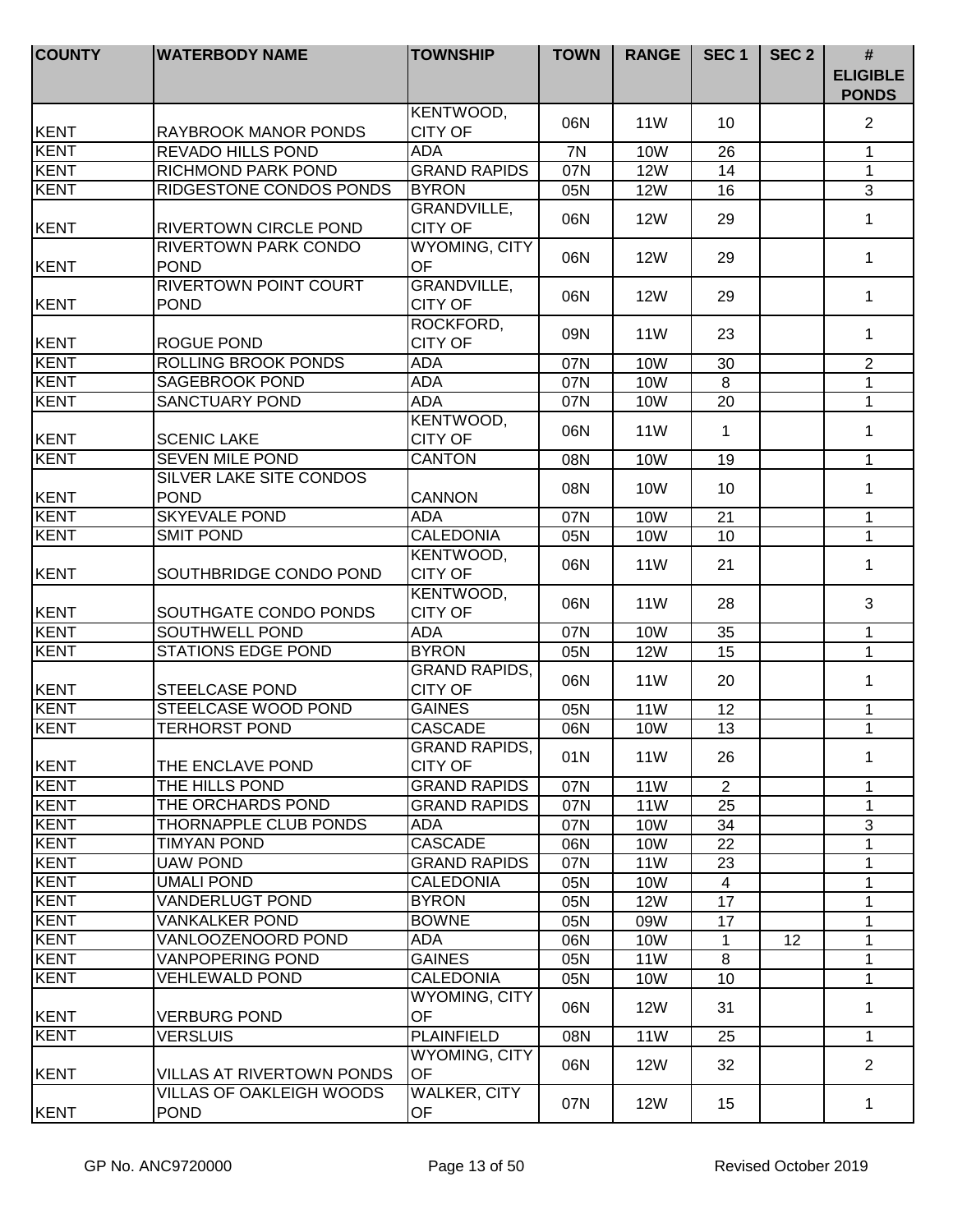| <b>COUNTY</b> | <b>WATERBODY NAME</b>                                | <b>TOWNSHIP</b>              | <b>TOWN</b> | <b>RANGE</b>    | SEC <sub>1</sub> | SEC <sub>2</sub> | #<br><b>ELIGIBLE</b><br><b>PONDS</b> |
|---------------|------------------------------------------------------|------------------------------|-------------|-----------------|------------------|------------------|--------------------------------------|
| <b>KENT</b>   | <b>WALDECKER POND</b>                                | <b>ALPINE</b>                | 08N         | <b>12W</b>      | 34               |                  | 1                                    |
| <b>KENT</b>   | <b>WATERCHASE PONDS</b>                              | <b>WYOMING, CITY</b><br>OF   | 6N          | <b>12W</b>      | 15               |                  | 3                                    |
| <b>KENT</b>   | <b>WATERMARK COUNTRY CLUB</b><br><b>PONDS</b>        | <b>CASCADE</b>               | 06N         | 10W             | 5                | 6                | 29                                   |
| <b>KENT</b>   | <b>WATERS EDGE POND</b>                              | <b>BYRON</b>                 | 05N         | <b>12W</b>      | 3                | $\overline{2}$   | $\mathbf{1}$                         |
| <b>KENT</b>   | <b>WEDGEWOOD CHRISTIAN</b><br><b>SERVICES POND</b>   | <b>KENTWOOD</b>              | 06N         | <b>11W</b>      | 23               |                  | $\mathbf 1$                          |
| <b>KENT</b>   | <b>WEST POND</b>                                     | <b>CANNON</b>                | 08N         | 10W             | 5                |                  | $\mathbf{1}$                         |
| <b>KENT</b>   | <b>WHISPERING SPRINGS #4 POND</b>                    | <b>WYOMING, CITY</b><br>OF   | 06N         | <b>12W</b>      | 20               |                  | 1                                    |
| KENT          | <b>WHISPERING WATERS</b>                             | <b>CALEDONIA</b>             | 05N         | <b>10W</b>      | 31               |                  | 1                                    |
| <b>KENT</b>   | <b>WHISTLE STOP POND</b>                             | <b>BYRON</b>                 | 05N         | <b>12W</b>      | 15               |                  | $\mathbf{1}$                         |
| <b>KENT</b>   | <b>WILDERNESS TRAIL POND</b>                         | <b>ADA</b>                   | 7N          | <b>10W</b>      | 26               |                  | 1                                    |
| <b>KENT</b>   | WINTERWOOD ESTATES POND                              | <b>GRAND RAPIDS</b>          | 07N         | 11 <sub>W</sub> | 13               |                  | $\mathbf{1}$                         |
| <b>KENT</b>   | <b>WOLVERINE WORLD WIDE</b><br><b>POND</b>           | <b>COURTLAND</b>             | 09N         | 10W             | 30               |                  | $\mathbf 1$                          |
| <b>KENT</b>   | <b>WOOD LAKE</b>                                     | <b>WYOMING, CITY</b><br>OF   | 06N         | <b>12W</b>      | 28               |                  | 1                                    |
| KENT          | WOODCREEK / CHENG POND                               | KENTWOOD,<br><b>CITY OF</b>  | 06N         | <b>11W</b>      | 12               |                  | 1                                    |
| <b>KENT</b>   | WOODWIND CONDO POND                                  | <b>PLAINFIELD</b>            | 08N         | 11W             | 26               |                  | $\mathbf{1}$                         |
| <b>KENT</b>   | <b>X-RITE POND</b>                                   | WYOMING, CITY<br>OF          | 06N         | <b>12W</b>      | 28               |                  | $\mathbf 1$                          |
| <b>KENT</b>   | <b>X-RITE-GR POND</b>                                | <b>KENTWOOD</b>              | 06N         | <b>11W</b>      | 25               |                  | $\mathbf{1}$                         |
| <b>LAPEER</b> | <b>BROWNS POND</b>                                   | <b>MARATHON</b>              | 09N         | 09E             | 32               |                  | $\mathbf{1}$                         |
| <b>LAPEER</b> | <b>BRUBAKER POND</b>                                 | DRYDEN,<br><b>VILLAGE OF</b> | 06N         | <b>11E</b>      | 24               |                  | 1                                    |
| <b>LAPEER</b> | <b>COX POND</b>                                      | <b>OREGON</b>                | 08N         | 09E             | 35               |                  | 1                                    |
| <b>LAPEER</b> | <b>DALEY POND</b>                                    | <b>DRYDEN</b>                | 06N         | <b>11E</b>      | 3                |                  | 1                                    |
| <b>LAPEER</b> | <b>DICICCO POND</b>                                  | <b>ATTICA</b>                | 07N         | <b>11E</b>      | 15               |                  | 1                                    |
| <b>LAPEER</b> | <b>FRIEDLY POND</b>                                  | <b>ELBA</b>                  | 07N         | 09E             | 25               |                  | 1                                    |
| LAPEER        | <b>HAMILTON POND</b>                                 | <b>MAYFIELD</b>              | 08N         | 10E             | 24               |                  | $\mathbf 1$                          |
| ILAPEER       | <b>JANISZEWSKI POND</b>                              | <b>METAMORA</b>              | 06N         | 10E             | 26               |                  | $\overline{2}$                       |
| LAPEER        | <b>JJ LAKE</b>                                       | LAPEER, CITY<br>OF           | 07N         | 10E             | 10               |                  | 1                                    |
| LAPEER        | <b>LAUR ROAD POND</b>                                | <b>DEERFIELD</b>             | 09N         | 10E             | 22               |                  | $\mathbf 1$                          |
| <b>LAPEER</b> | <b>LES POND</b>                                      | <b>COLUMBIAVILLE</b>         | 09N         | 8E              | 25               |                  | 1                                    |
| <b>LAPEER</b> | <b>MALINICH POND</b>                                 | DRYDEN,<br><b>VILLAGE OF</b> | 06N         | 11E             | 18               |                  | 1                                    |
| <b>LAPEER</b> | <b>MAY POND</b>                                      | <b>NORTH BRANCH</b>          | 09N         | 11E             | 22               |                  | $\mathbf 1$                          |
| <b>LAPEER</b> | McGATHY POND                                         | <b>IMLAY CITY</b>            | 07N         | 12E             | 8                |                  | $\mathbf 1$                          |
| LAPEER        | <b>MIRAMONTI POND</b>                                | <b>DRYDEN</b>                | 06N         | 11E             | 36               |                  | $\mathbf 1$                          |
| <b>LAPEER</b> | <b>MORNINGSTAR POND</b>                              | <b>DRYDEN</b>                | 06N         | <b>11E</b>      | 24               |                  | 1                                    |
| <b>LAPEER</b> | <b>MUIR POND</b>                                     | <b>ALMONT</b>                | 06N         | 12E             | $\overline{7}$   |                  | 1                                    |
| <b>LAPEER</b> | <b>NORTH BRANCH AREA</b><br><b>SCHOOLS RET. POND</b> | <b>NORTH BRANCH</b>          | 09N         | 11E             | 4                |                  | 1                                    |
| LAPEER        | PETERSON POND                                        | <b>ELBA</b>                  | 07N         | 09E             | 19               |                  | 1                                    |
| <b>LAPEER</b> | PIETROWSKI POND                                      | <b>OXFORD</b>                | 6N          | 10E             | 32               |                  | $\mathbf 1$                          |
| LAPEER        | PINECREST PONDS                                      | <b>ALMONT</b>                | 06N         | 12E             | 33               |                  | 3                                    |
| <b>LAPEER</b> | <b>RU-LANE PONDS</b>                                 | <b>MAYFIELD</b>              | 08N         | 10E             | 32               |                  | $\overline{2}$                       |
| <b>LAPEER</b> | SIUDARA POND                                         | <b>METAMORA</b>              | 06N         | 10E             | 13               |                  | 1                                    |
| <b>LAPEER</b> | <b>SWANN POND</b>                                    | <b>METAMORA</b>              | 06N         | 10E             | 31               |                  | 1                                    |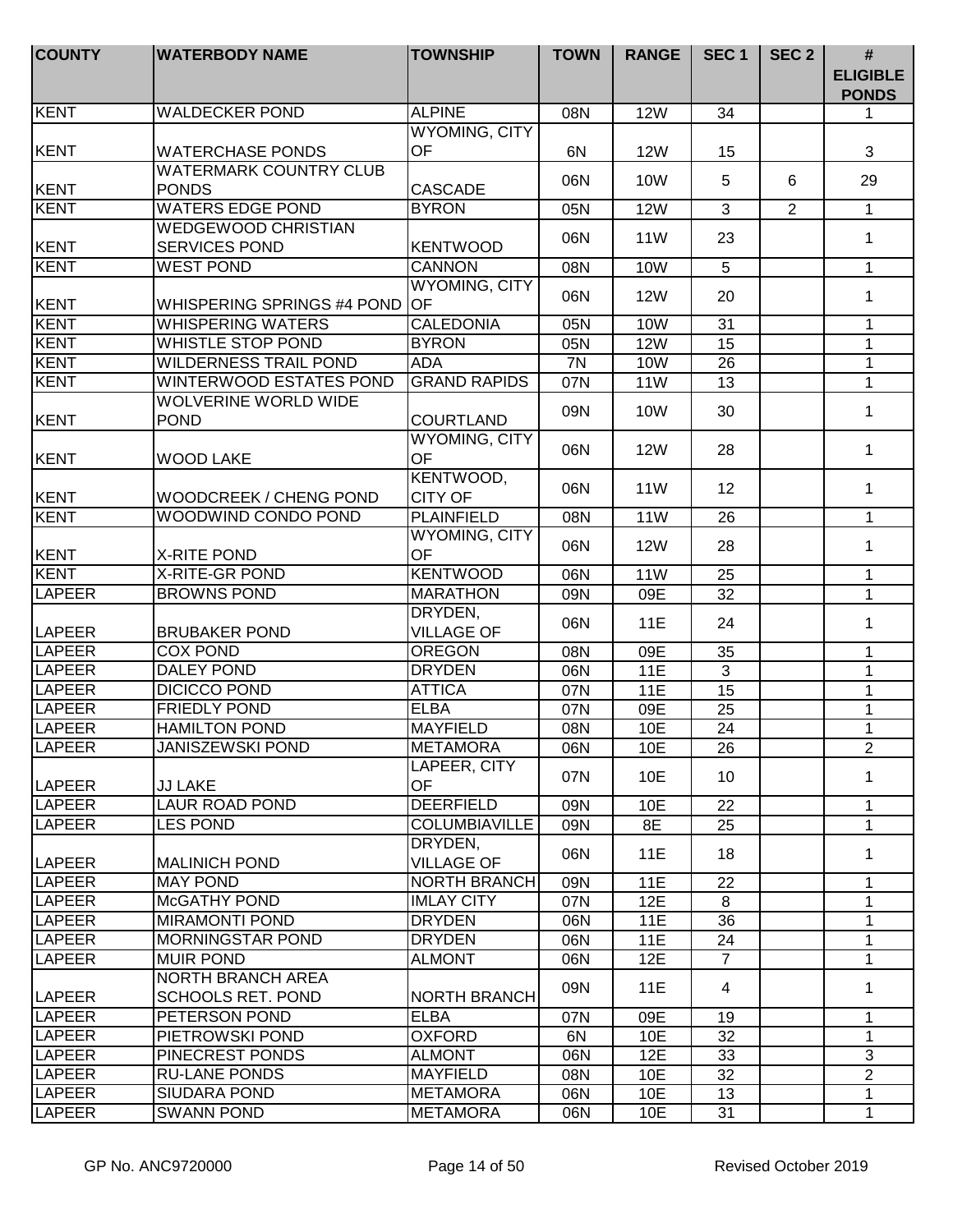| <b>COUNTY</b>                            | <b>WATERBODY NAME</b>                               | <b>TOWNSHIP</b>    | <b>TOWN</b> | <b>RANGE</b> | SEC <sub>1</sub> | SEC <sub>2</sub> | $\#$                            |
|------------------------------------------|-----------------------------------------------------|--------------------|-------------|--------------|------------------|------------------|---------------------------------|
|                                          |                                                     |                    |             |              |                  |                  | <b>ELIGIBLE</b><br><b>PONDS</b> |
| LAPEER                                   | <b>TAPCO INTERNATION POND</b>                       | <b>METAMORA</b>    | 06N         | 10E          | 16               |                  |                                 |
| <b>LAPEER</b>                            | <b>TAU BETA POND</b>                                | <b>MARATHON</b>    | 09N         | 09E          | 22               |                  | 1                               |
| LAPEER                                   | <b>TROTT POND</b>                                   | <b>DEERFIELD</b>   | 09N         | 10E          | 28               |                  | 1                               |
| <b>LAPEER</b>                            | <b>VANECEK POND</b>                                 | <b>METAMORA</b>    | 06N         | 10E          | 29               |                  | 1                               |
| <b>LAPEER</b>                            | <b>ZUHLKE POND</b>                                  | <b>MAYFIELD</b>    | 08N         | 10E          | 25               |                  | 1                               |
| <b>LENAWEE</b>                           | <b>ADAMS POND</b>                                   | <b>FRANKLIN</b>    | 05S         | 03E          | $\mathbf{3}$     |                  | $\mathbf 1$                     |
| LENAWEE                                  | <b>BIRNWICK POND</b>                                | <b>ADRIAN</b>      | 06S         | 03E          | 27               |                  | $\mathbf{1}$                    |
| <b>ILENAWEE</b>                          | CALHOUN FARM ESTATES PONDICLINTON                   |                    | 05S         | 04E          | 4                |                  | 1                               |
| LENAWEE                                  | <b>DEER PARK POND</b>                               | <b>ADRIAN</b>      | 06S         | 03E          | 34               |                  | $\mathbf 1$                     |
|                                          | <b>HIDDEN RIVER COMMUNITY</b>                       |                    |             |              |                  |                  |                                 |
| <b>LENAWEE</b>                           | <b>POND</b>                                         | <b>MADISON</b>     | 07S         | 03E          | 10               |                  | 1                               |
| LENAWEE                                  | <b>JUNIPER HILLS POND</b>                           | <b>WOODSTOCK</b>   | 05S         | 01E          | $\mathbf{1}$     |                  | 1                               |
| LENAWEE                                  | L & W POND                                          | <b>BLISSFIELD</b>  | 07S         | 05E          | 33               |                  | 1                               |
| LENAWEE                                  | <b>MCCRATE POND</b>                                 | <b>CLINTON</b>     | 05S         | 04E          | 17               |                  | $\mathbf{1}$                    |
| <b>LENAWEE</b>                           | NORTHMOR POND                                       | <b>ADRIAN</b>      | 06S         | 03E          | 22               |                  | $\mathbf 1$                     |
| <b>LENAWEE</b>                           | NORTHMOR POND                                       | <b>ADRIAN</b>      | 06S         | 03E          | 22               |                  | 1                               |
| <b>LENAWEE</b>                           | RICHLYN MANOR PONDS                                 | ADRIAN, CITY<br>OF | 06S         | 03E          | 27               |                  | $\overline{2}$                  |
| <b>LENAWEE</b>                           | <b>SPARROW POND</b>                                 | <b>ROLLIN</b>      | 06S         | 01E          | 25               |                  | 1                               |
| <b>LENAWEE</b>                           | <b>STONERIDGE POND</b>                              | <b>ADRIAN</b>      | 06S         | 03E          | 34               |                  | 1                               |
| <b>LENAWEE</b>                           | WINDMILL CROSSINGS POND                             | <b>ADRIAN</b>      | 06S         | 03E          | 27               |                  | 1                               |
| <b>LIVINGSTON</b>                        | <b>ALLOR POND</b>                                   | <b>TYRONE</b>      | 04N         | 06E          | $\overline{2}$   |                  | $\mathbf{1}$                    |
| <b>LIVINGSTON</b>                        | <b>AMBERLY WOODS PONDS</b>                          | <b>OCEOLA</b>      | 03N         | 05E          | 31               |                  | 5                               |
| <b>LIVINGSTON</b>                        | <b>BALDWIN POND</b>                                 | <b>OCEOLA</b>      | 03N         | 05E          | $\overline{17}$  |                  | 1                               |
| <b>LIVINGSTON</b>                        | <b>BOULDER CREEK POND</b>                           | <b>GENOA</b>       | 02N         | 05E          | 34               |                  | 1                               |
| <b>LIVINGSTON</b>                        | <b>BULL RUN POND</b>                                | <b>IOSCO</b>       | 02N         | 03E          | 22               |                  | $\mathbf{1}$                    |
|                                          |                                                     | HOWELL, CITY       |             |              |                  |                  |                                 |
| <b>LIVINGSTON</b>                        | <b>CALDWELL POND</b>                                | OF                 | 03N         | 04E          | 24               |                  | 1                               |
|                                          | <b>CEDAR CREEK ESTATES HOA</b>                      |                    |             |              |                  |                  |                                 |
| <b>LIVINGSTON</b>                        | <b>POND</b>                                         | <b>HOWELL</b>      | 02N         | 04E          | 16               |                  | 1                               |
|                                          | CHEMUNG OUTDOOR RESORT                              |                    |             |              |                  |                  |                                 |
| <b>LIVINGSTON</b>                        | <b>POND</b>                                         | <b>GENOA</b>       | 02N         | 05E          | 4                |                  | 1                               |
|                                          |                                                     | IHAMBURG           |             |              |                  |                  |                                 |
| <b>I</b> LIVINGSTON<br><b>LIVINGSTON</b> | <b>COBBLESTONE CREEK POND</b><br><b>COUNTS POND</b> | <b>HOWELL</b>      | 01N         | 05E          | 30<br>23         |                  | 1.<br>1                         |
| <b>LIVINGSTON</b>                        | <b>COVINGTON GREEN PONDS</b>                        | <b>GENOA</b>       | 03N<br>02N  | 04E          | 3                |                  | $\overline{2}$                  |
| <b>LIVINGSTON</b>                        | <b>ENGLISH GARDENS POND</b>                         | <b>HOWELL</b>      |             | 05E          |                  |                  |                                 |
| <b>LIVINGSTON</b>                        | <b>FONS POND</b>                                    | <b>GENOA</b>       | 03N         | 04E          | 26<br>1          |                  | $\overline{2}$<br>1             |
|                                          | <b>FOREST HILLS POND</b>                            |                    | 02N         | 05E          |                  |                  | 1                               |
| <b>LIVINGSTON</b>                        | <b>GENERAL CHEMICAL CORP.</b>                       | <b>BRIGHTON</b>    | 02N         | 06E          | 33               |                  |                                 |
| <b>LIVINGSTON</b>                        | <b>POND</b>                                         | <b>GREEN OAK</b>   | 01N         | 06E          | 11               |                  | $\mathbf 1$                     |
| <b>ILIVINGSTON</b>                       | <b>HAMPTON RIDGE PONDS</b>                          | <b>HOWELL</b>      | 02N         | 05E          | $\overline{4}$   |                  | 3                               |
|                                          |                                                     | HOWELL, CITY       | 03N         | 04E          | 34               |                  | 1                               |
| <b>LIVINGSTON</b>                        | <b>HEATHER HEATH PARK POND</b>                      | <b>OF</b>          |             |              |                  |                  |                                 |
| <b>LIVINGSTON</b>                        | <b>HICKORY HILLS POND</b>                           | <b>OSCEOLA</b>     | 03N         | 05E          | 30               |                  | 1                               |
| <b>LIVINGSTON</b>                        | HIDDEN LAKE DRIVE PONDS                             | <b>DEERFIELD</b>   | 04N         | 05E          | 19               |                  | $\overline{2}$                  |
| <b>LIVINGSTON</b>                        | HOMETOWN VILLAGE PONDS                              | <b>MARION</b>      | 02N         | 04E          | 11               |                  | $\overline{2}$                  |
| <b>LIVINGSTON</b>                        | <b>HUBERT POND</b>                                  | <b>GENOA</b>       | 02N         | 05E          | 13               |                  | $\mathbf 1$                     |
| <b>LIVINGSTON</b>                        | HUNTMORE ESTATES POND                               | <b>BRIGHTON</b>    | 02N         | 06E          | 5                |                  | 3                               |
| <b>LIVINGSTON</b>                        | <b>IGNASH POND</b>                                  | <b>OSCEOLA</b>     | 03N         | 05E          | 36               |                  | 1                               |
| <b>LIVINGSTON</b>                        | <b>IVERS, LAKE</b>                                  | <b>HAMBURG</b>     | 01N         | 05E          | 16               |                  | $\mathbf 1$                     |
| <b>LIVINGSTON</b>                        | JONATHON'S LANDING PONDS                            | HOWELL, CITY<br>OF | 03N         | 04E          | 28               |                  | $\overline{2}$                  |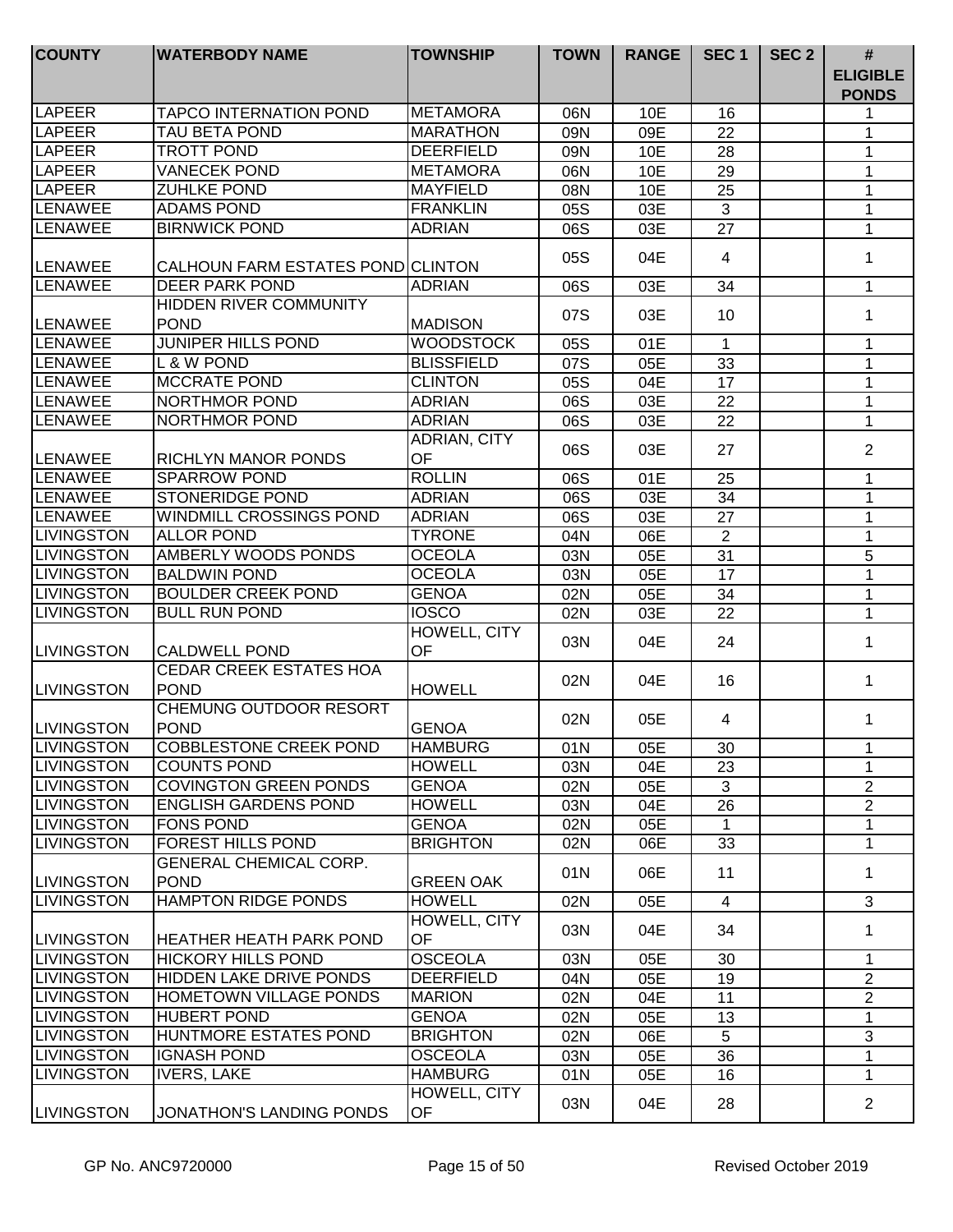| <b>COUNTY</b>     | <b>WATERBODY NAME</b>                | <b>TOWNSHIP</b>                        | <b>TOWN</b> | <b>RANGE</b> | SEC <sub>1</sub> | SEC <sub>2</sub> | $\#$<br><b>ELIGIBLE</b><br><b>PONDS</b> |
|-------------------|--------------------------------------|----------------------------------------|-------------|--------------|------------------|------------------|-----------------------------------------|
| <b>LIVINGSTON</b> | <b>KETCHEL POND</b>                  | <b>IOSCO</b>                           | 02N         | 03E          | 24               |                  | 1                                       |
| <b>LIVINGSTON</b> | KNOLLWOOD ASSOCIATION<br><b>POND</b> | <b>HAMBURG</b>                         | 01N         | 05E          | 13               |                  | 1                                       |
| <b>LIVINGSTON</b> | <b>LABUTTE'S POND</b>                | <b>PUTNAM</b>                          | 01N         | 04E          | 25               |                  | 1                                       |
| <b>LIVINGSTON</b> | <b>MARHOFFER POND</b>                | <b>PUTNAM</b>                          | 01N         | 04E          | 18               |                  | $\mathbf{1}$                            |
|                   | MILLPOINTE OF HARTLAND HOA           |                                        |             |              |                  |                  |                                         |
| <b>LIVINGSTON</b> | <b>PONDS</b>                         | <b>HARTLAND</b>                        | 03N         | 6E           | 29               |                  | 3                                       |
|                   | <b>NORTH SHORE COMMONS</b>           |                                        | 02N         | 05E          | 21               |                  | $\mathbf 1$                             |
| <b>LIVINGSTON</b> | <b>POND</b>                          | <b>GENOA</b>                           |             |              |                  |                  |                                         |
| <b>LIVINGSTON</b> | NORTHRIDGE HILLS II POND             | <b>BRIGHTON</b>                        | 01N         | 06E          | 6                |                  | 1                                       |
|                   | OAK POINTE COUNTRY CLUB              |                                        | 02N         | 05E          | 27               |                  | 6                                       |
| <b>LIVINGSTON</b> | <b>PONDS</b>                         | <b>GENOA</b>                           |             |              |                  |                  |                                         |
|                   | OAKPOINTE CONDOMINIUM                |                                        | 02N         | 05E          | 28               |                  | $\overline{2}$                          |
| <b>LIVINGSTON</b> | <b>PONDS</b>                         | <b>GENOA</b>                           |             |              |                  |                  |                                         |
| <b>LIVINGSTON</b> | OAKWOOD MEADOWS POND                 | <b>GREEN OAK</b>                       | 01N         | 06E          | 24               |                  | $\mathbf 1$                             |
| <b>LIVINGSTON</b> | OLDFORD - EXFORD POND                | <b>CONWAY</b>                          | 04N         | 03E          | 5                |                  | 1                                       |
|                   | ORCHARD PARK OF HOWELL               |                                        | 03N         | 05E          | 28               |                  | 1                                       |
| <b>LIVINGSTON</b> | <b>PONDS</b>                         | <b>OSCEOLA</b>                         |             |              |                  |                  |                                         |
| <b>LIVINGSTON</b> | <b>PARKE POND</b>                    | <b>OSCEOLA</b>                         | 03N         | 05E          | 32               |                  | 1                                       |
| <b>LIVINGSTON</b> | <b>PENINSULA POND</b>                | <b>BRIGHTON</b>                        | 02E         | 06E          | 20               |                  | 1                                       |
| <b>LIVINGSTON</b> | PINGREE ROAD POND                    | <b>MARION</b>                          | 02N         | 04E          | 31               |                  | 1                                       |
| <b>LIVINGSTON</b> | <b>PIPER POND</b>                    | <b>GREEN OAK</b>                       | 01N         | 06E          | 19               |                  | 1                                       |
| <b>LIVINGSTON</b> | <b>RED CEDAR CROSSING POND</b>       | <b>HANDY</b>                           | 03N         | 03E          | 22               |                  | $\mathbf{1}$                            |
| <b>LIVINGSTON</b> | RHETECH FOWLERVILLE POND             | <b>HANDY</b>                           | 03N         | 03E          | $\overline{9}$   |                  | $\mathbf{1}$                            |
| <b>LIVINGSTON</b> | RIVER-BROOKE POND                    | <b>GENOA</b>                           | 02N         | 05E          | $\overline{17}$  |                  | $\mathbf{1}$                            |
| <b>LIVINGSTON</b> | <b>SHOOK POND</b>                    | <b>TYRONE</b>                          | 04N         | 06E          | 10               |                  | $\mathbf{1}$                            |
| <b>LIVINGSTON</b> | <b>SMITH POND</b>                    | <b>HANDY</b>                           | 03N         | 03E          | 31               |                  | $\mathbf{1}$                            |
| <b>LIVINGSTON</b> | <b>STONEGATE PONDS</b>               | <b>HAMBURG</b>                         | 01N         | 05E          | $\overline{2}$   |                  | $\overline{2}$                          |
|                   | <b>SUNDANCE MEADOWS</b>              |                                        | 02N         | 04E          | 26               | 27               | 4                                       |
| <b>LIVINGSTON</b> | <b>SUBDIVISION PONDS</b>             | <b>MARION</b>                          |             |              |                  |                  |                                         |
|                   | <b>THOMPSON SHORES HOA</b>           |                                        | 03N         | 05E          | 31               |                  | 3                                       |
| <b>LIVINGSTON</b> | <b>RETENTION PONDS</b>               | <b>OSCEOLA</b>                         |             |              |                  |                  |                                         |
| <b>LIVINGSTON</b> | VILLA OF OAK POINTE PONDS            | <b>GENOA</b>                           | 02N         | 05E          | 28               |                  | 4                                       |
| ILIVINGSTON       | WHISPERING PINES PONDS               | <b>HAMBURG</b>                         | 01N         | 05E          | 19               |                  | $\overline{2}$                          |
| <b>LIVINGSTON</b> | WINANS WOODS PONDS                   | <b>HAMBURG</b>                         | 01N         | 05E          | 15               |                  | $\overline{2}$                          |
| <b>LIVINGSTON</b> | <b>WOODBERRY PARK PONDS</b>          | <b>MARION</b>                          | 02N         | 04E          | 12               |                  | $\overline{2}$                          |
|                   |                                      | <b>NEW</b>                             | 03N         | 14E          | 13               |                  | 1                                       |
| <b>MACOMB</b>     | 42-2 DISTRICT COURT                  | <b>BALTIMORE</b>                       |             |              |                  |                  |                                         |
| <b>MACOMB</b>     | ABERDEEN PONDS                       | <b>SHELBY</b>                          | 03N         | 12E          | $\overline{4}$   |                  | $\overline{2}$                          |
| <b>MACOMB</b>     | <b>ABERDEEN VILLAGE PONDS</b>        | <b>SHELBY</b>                          | 03N         | 12E          | $\overline{4}$   |                  | $\overline{2}$                          |
| <b>MACOMB</b>     | <b>ALLEN POND</b>                    | <b>WASHINGTON</b>                      | 4N          | 12E          | 9                |                  | $\mathbf{1}$                            |
| <b>MACOMB</b>     | <b>ALVARDO POND</b>                  | <b>ARMADA</b>                          | 05N         | 13E          | 13               |                  | $\mathbf 1$                             |
| <b>MACOMB</b>     | AMBASSADOR VILLAGE POND              | <b>SHELBY</b>                          | 03N         | 12E          | 4                |                  | 1                                       |
| <b>MACOMB</b>     | APOLLO, LAKE                         | <b>SHELBY</b>                          | 03N         | 12E          | 8                |                  | 1                                       |
| <b>MACOMB</b>     | ARBORS POND                          | <b>STERLING</b><br>HEIGHTS, CITY<br>OF | 02N         | 12E          | 5                |                  | 1                                       |
| <b>MACOMB</b>     | ASHBY PRESERVE POND                  | <b>HARRISON</b>                        | 02N         | 13E          | 25               |                  | 1                                       |
|                   |                                      | <b>NEW</b>                             |             |              |                  |                  |                                         |
| <b>MACOMB</b>     | <b>ASHLEY FARMS POND</b>             | <b>BALTIMORE,</b><br><b>CITY OF</b>    | 03N         | 14E          | 12 <sup>2</sup>  |                  | 1                                       |
| <b>MACOMB</b>     | <b>ASPEN GLEN POND</b>               | <b>NEW</b><br><b>BALTIMORE</b>         | 03N         | 14E          | 24               |                  | 1                                       |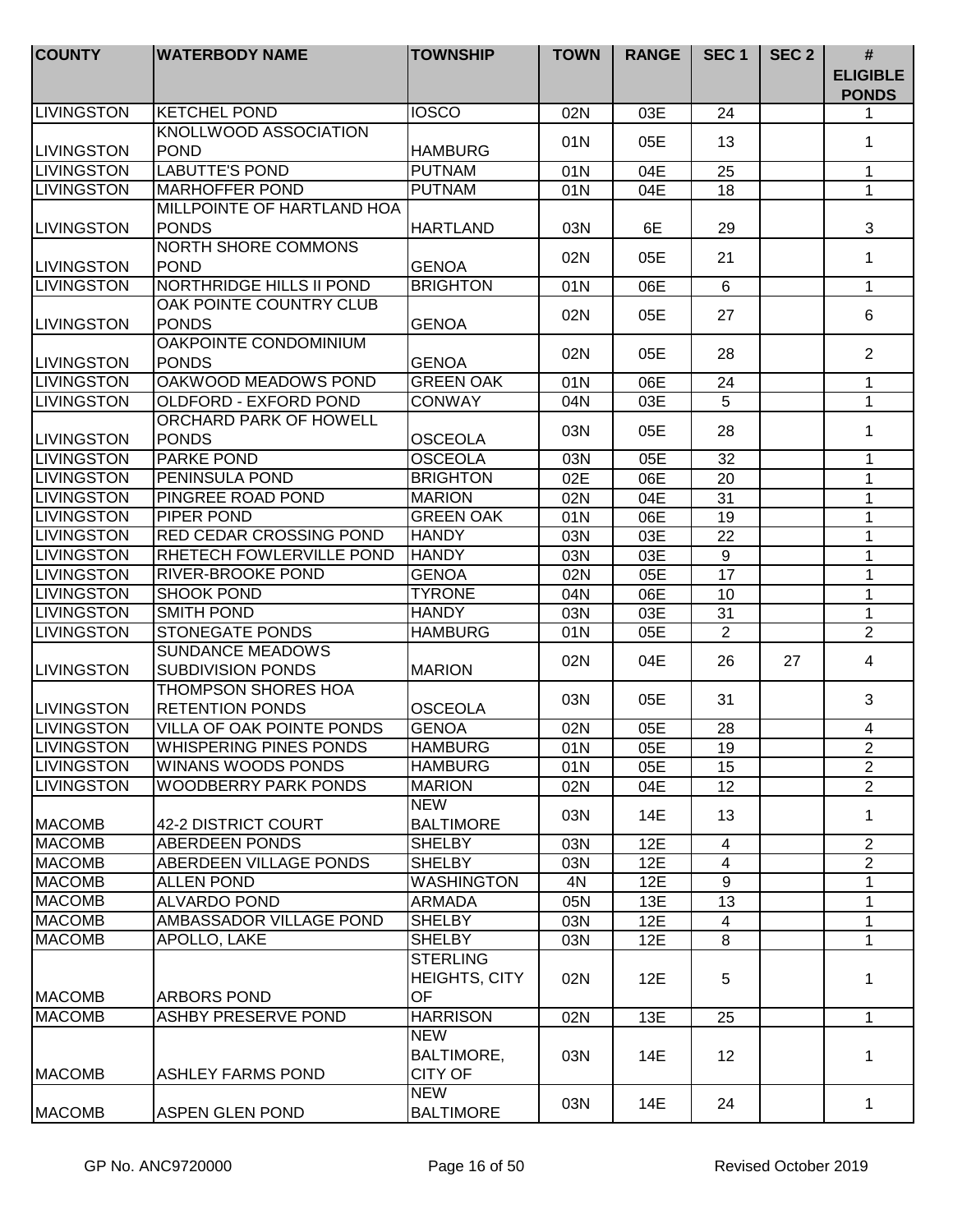| <b>COUNTY</b>  | <b>WATERBODY NAME</b>                           | <b>TOWNSHIP</b>                                   | <b>TOWN</b> | <b>RANGE</b> | SEC <sub>1</sub>    | SEC <sub>2</sub> | #<br><b>ELIGIBLE</b><br><b>PONDS</b> |
|----------------|-------------------------------------------------|---------------------------------------------------|-------------|--------------|---------------------|------------------|--------------------------------------|
| <b>MACOMB</b>  | <b>AUTUMN CREEK PONDS</b>                       | <b>WASHINGTON</b>                                 | 04N         | 12E          | 23                  |                  | 6                                    |
| <b>MACOMB</b>  | <b>AUTUMN LAKE</b>                              | <b>CHESTERFIELD</b>                               | 03N         | 14E          | 18                  |                  | 1                                    |
| <b>MACOMB</b>  | <b>BACHLER POND</b>                             | <b>WASHINGTON</b>                                 | 04N         | 12E          | 19                  |                  | 1                                    |
| <b>MACOMB</b>  | <b>BANNISTER / HAWKINS LAKES</b>                | <b>SHELBY</b>                                     | 03N         | 12E          | 35                  |                  | $\mathbf{2}$                         |
| <b>MACOMB</b>  | <b>BARCLAY LAKE</b>                             | <b>SHELBY</b>                                     | 03N         | 12E          | 30                  |                  | 1                                    |
| <b>MACOMB</b>  | <b>BELLE LAKE</b>                               | <b>SHELBY</b>                                     | 03N         | 12E          | 18                  |                  | 1                                    |
| <b>MACOMB</b>  | <b>BOULDER POINTE POND</b>                      | <b>WASHINGTON</b>                                 | 04N         | 12E          | 33                  |                  | $\mathbf{1}$                         |
| <b>MACOMB</b>  | <b>BRECKENRIDGE POND</b>                        | <b>WASHINGTON</b>                                 | 04N         | 12E          | 33                  |                  | $\overline{2}$                       |
| <b>MACOMB</b>  | <b>BROOKFIELD WAY CONDOS</b><br><b>POND</b>     | <b>WASHINGTON</b>                                 | 04N         | 12E          | 35                  |                  | 1                                    |
| <b>MACOMB</b>  | <b>BUCKINGHAM WOODS PONDS</b>                   | <b>MACOMB</b>                                     | 03N         | 13E          | $\overline{21}$     |                  | $\overline{2}$                       |
| <b>MACOMB</b>  | <b>BURLINGTON LAKE</b>                          | <b>SHELBY</b>                                     | 03N         | 12E          | 12                  |                  | 1                                    |
| <b>MACOMB</b>  | <b>CANTERBURY LAKE</b>                          | <b>SHELBY</b>                                     | 03N         | 12E          | 16                  |                  | 1                                    |
| <b>MACOMB</b>  | <b>CARDELLIO POND</b>                           | <b>WASHINGTON</b>                                 | 04N         | 12E          | 19                  |                  | $\mathbf 1$                          |
| <b>MACOMB</b>  | <b>CEDAR / CONE LAKES</b>                       | <b>SHELBY</b>                                     | 03N         | 12E          | 35                  |                  | $\overline{2}$                       |
| <b>MACOMB</b>  | <b>CELESTIAL LAKE</b>                           | <b>SHELBY</b>                                     | 03N         | 12E          | 8                   |                  | $\mathbf{1}$                         |
| <b>MACOMB</b>  | <b>CENTRAL PARK SUBDIVISION</b><br><b>PONDS</b> | UTICA, CITY OF                                    | 02N         | 12E          | 21                  |                  | $\overline{7}$                       |
| <b>MACOMB</b>  | <b>CHERRY CREEK GOLF COURSE</b><br><b>PONDS</b> | <b>SHELBY</b>                                     | 03N         | 12E          | 15                  |                  | 4                                    |
| <b>MACOMB</b>  | <b>CHESTERFIELD LAKES PONDS</b>                 | <b>CHESTERFIELD</b>                               | 03N         | 14E          | $\overline{7}$      |                  | $\overline{2}$                       |
| <b>MACOMB</b>  | CHESTERFIELD SQUARE<br><b>CONDO POND</b>        | <b>CHESTERFIELD</b>                               | 03N         | 14E          | 18                  |                  | 1                                    |
| <b>MACOMB</b>  | <b>CHESTNUT LAKE</b>                            | <b>SHELBY</b>                                     | 03N         | 12E          | 18                  |                  | $\mathbf{1}$                         |
| <b>MACOMB</b>  | <b>CHIME LAKE</b>                               | <b>SHELBY</b>                                     | 03N         | 12E          | 18                  |                  | $\mathbf{1}$                         |
| <b>MACOMB</b>  | <b>COBBLESTONE RIDGE PONDS</b>                  | <b>MACOMB</b>                                     | 03N         | 13E          | 17                  |                  | 3                                    |
| <b>MACOMB</b>  | <b>COMET LAKE</b>                               | <b>SHELBY</b>                                     | 03N         | 12E          | $\overline{\infty}$ |                  | $\mathbf{1}$                         |
| <b>MACOMB</b>  | <b>COPPER CREEK POND</b>                        | <b>WASHINGTON</b>                                 | 04N         | 12E          | 33                  |                  | $\mathbf{1}$                         |
| <b>MACOMB</b>  | <b>COTTON CREEK POND</b>                        | <b>CHESTERFIELD</b>                               | 03N         | 14E          | 20                  |                  | 1                                    |
| <b>IMACOMB</b> | <b>CRISTY POND</b>                              | <b>NEW</b><br><b>BALTIMORE,</b><br><b>CITY OF</b> | 03N         | 14E          | $\overline{7}$      |                  | 1                                    |
| <b>MACOMB</b>  | <b>CRYSTAL CREEK POND</b>                       | <b>WASHINGTON</b>                                 | 04N         | 12E          | 21                  |                  | 1                                    |
| <b>MACOMB</b>  | CRYSTAL PINES OF SHELBY<br><b>POND</b>          | <b>SHELBY</b>                                     | 03N         | 12E          | 20                  |                  | 1                                    |
| <b>MACOMB</b>  | <b>CURTIS STREET POND</b>                       | <b>WASHINGTON</b>                                 | 04N         | 12E          | 33                  |                  | $\mathbf 1$                          |
| <b>MACOMB</b>  | DEER PARK CONDO POND                            | <b>BRUCE</b>                                      | 05N         | 12E          | 35                  |                  | 1                                    |
| <b>MACOMB</b>  | DENEWATH FARMS POND                             | <b>MACOMB</b>                                     | 03N         | 13E          | 19                  |                  | $\overline{2}$                       |
| <b>MACOMB</b>  | <b>DEQUINDRE ESTATES POND</b>                   | <b>SHELBY</b>                                     | 03N         | 12E          | 30                  |                  | 1                                    |
| <b>MACOMB</b>  | <b>DIEGEL LAKE</b>                              | <b>SHELBY</b>                                     | 03N         | 12E          | 11                  |                  | 1                                    |
| <b>MACOMB</b>  | DOUBLE LAKE POND                                | <b>SHELBY</b>                                     | 03N         | 12E          | 8                   |                  | $\mathbf 1$                          |
| <b>MACOMB</b>  | <b>EAGLE CREEK CONDOS POND</b>                  | SHELBY                                            | 03N         | 12E          | 31                  |                  | 1                                    |
| <b>MACOMB</b>  | <b>ELKHORN ESTATES PONDS</b>                    | <b>BRUCE</b>                                      | 05N         | 12E          | 14                  |                  | 1                                    |
| <b>MACOMB</b>  | <b>EMERALD CREEK POND</b>                       | <b>SHELBY</b>                                     | 03N         | 12E          | 36                  |                  | $\mathbf{1}$                         |
| <b>MACOMB</b>  | <b>FORD FIELD RETENTION POND</b>                | <b>SHELBY</b>                                     | 03N         | 12E          | 21                  |                  | 1                                    |
| <b>MACOMB</b>  | <b>FORD HOUSE POND</b>                          | ROSEVILLE,<br><b>CITY OF</b>                      | 01N         | 13E          | 34                  |                  | 1                                    |
| <b>MACOMB</b>  | <b>FOREST LAKE</b>                              | <b>SHELBY</b>                                     | 03N         | 12E          | 22                  |                  | 1                                    |
| <b>MACOMB</b>  | <b>FOREST PARK POND</b>                         | <b>SHELBY</b>                                     | 03N         | 12E          | 9                   |                  | 1                                    |
| <b>MACOMB</b>  | <b>FOUR SEASONS POND</b>                        | <b>SHELBY</b>                                     | 03N         | 12E          | 8                   |                  | 1                                    |
| <b>MACOMB</b>  | FOX CREEK of RICHMOND POND                      | RICHMOND                                          | 05N         | 14E          | 19                  |                  | 1                                    |
| <b>MACOMB</b>  | <b>FRANKLIN PARK PONDS</b>                      | <b>WASHINGTON</b>                                 | 04N         | 12E          | 21                  |                  | $\overline{2}$                       |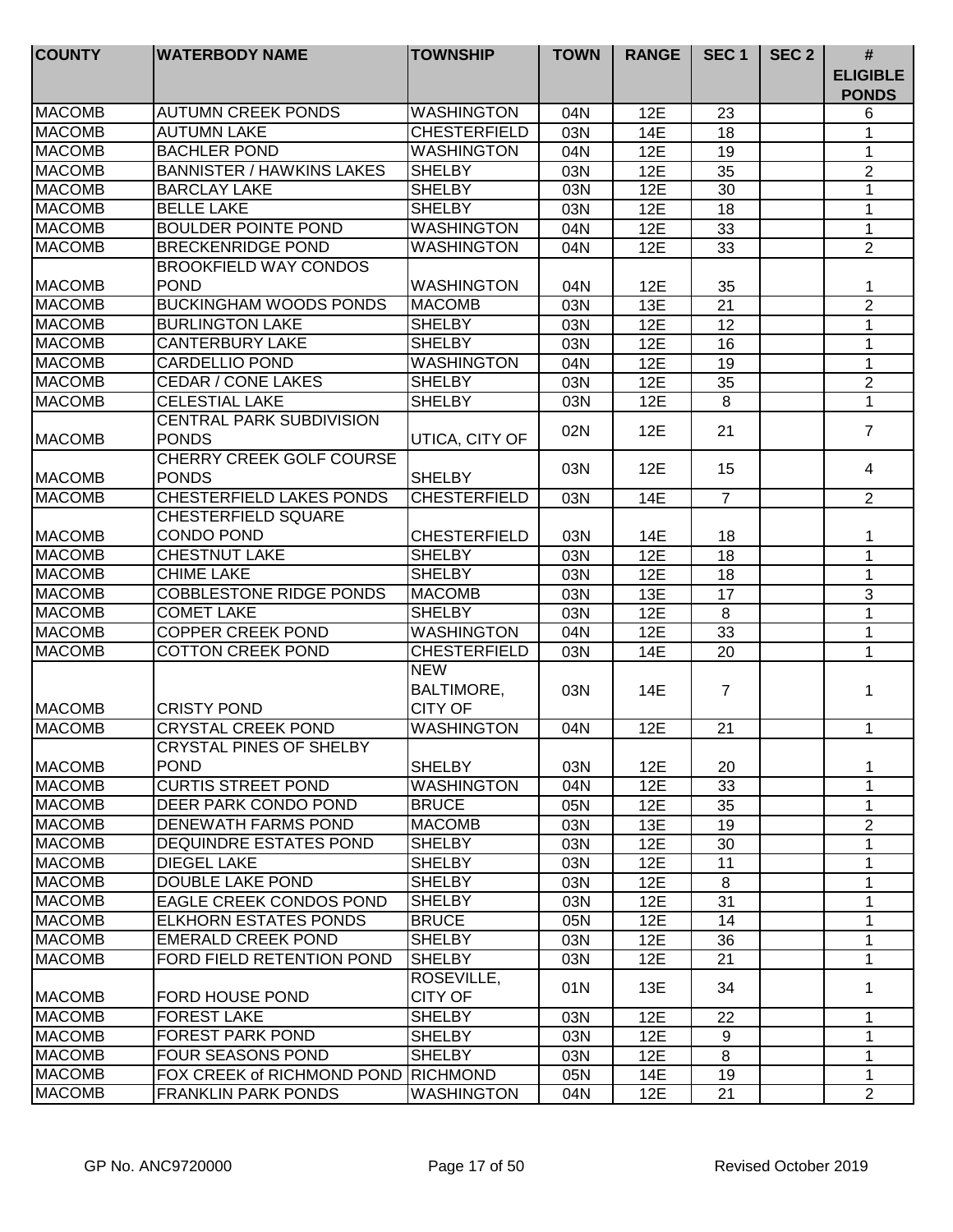| <b>COUNTY</b> | <b>WATERBODY NAME</b>                      | <b>TOWNSHIP</b>                                   | <b>TOWN</b> | <b>RANGE</b> | SEC <sub>1</sub>     | SEC <sub>2</sub> | $\#$<br><b>ELIGIBLE</b><br><b>PONDS</b> |
|---------------|--------------------------------------------|---------------------------------------------------|-------------|--------------|----------------------|------------------|-----------------------------------------|
| <b>MACOMB</b> | <b>FRASER MEADOWS PONDS</b>                | FRASER, CITY<br>OF                                | 02N         | 13E          | 31                   |                  | $\overline{2}$                          |
| <b>MACOMB</b> | <b>FRATTAROLI POND</b>                     | <b>BRUCE</b>                                      | 05N         | 12E          | $\overline{4}$       |                  | 1                                       |
| <b>MACOMB</b> | <b>GEMINI LAKE</b>                         | <b>SHELBY</b>                                     | 03N         | 12E          | 8                    |                  | 1                                       |
| <b>MACOMB</b> | <b>GENA POND</b>                           | <b>NEW</b><br><b>BALTIMORE,</b><br><b>CITY OF</b> | 03N         | 14E          | $\overline{7}$       |                  | 1                                       |
| <b>MACOMB</b> | <b>GLACIER CLUB 6 CONDO POND</b>           | <b>WASHINGTON</b>                                 | 04N         | 12E          | 28                   |                  | 1                                       |
| <b>MACOMB</b> | <b>GLACIER CLUB 7 CONDO POND</b>           | <b>WASHINGTON</b>                                 | 04N         | 12E          | 33                   |                  | 3                                       |
| <b>MACOMB</b> | <b>GOLDEN LAKES PONDS</b>                  | <b>SHELBY</b>                                     | 03N         | <b>12E</b>   | 23                   |                  | 3                                       |
| <b>MACOMB</b> | <b>GOLDEN POND</b>                         | <b>LENOX</b>                                      | 04N         | 14E          | 1                    |                  | 1                                       |
| <b>MACOMB</b> | <b>GROESEBECK POND</b>                     | <b>WARREN</b>                                     | 01N         | 12E          | 27                   |                  | 1                                       |
| <b>MACOMB</b> | <b>GUILDFORD LAKE</b>                      | <b>SHELBY</b>                                     | 03N         | 12E          | 16                   |                  | 1                                       |
| <b>MACOMB</b> | <b>HALL POND</b>                           | <b>RAY</b>                                        | 4N          | 13E          | 23                   |                  | 1                                       |
| <b>MACOMB</b> | <b>HARBOURS APARTMENTS</b><br><b>PONDS</b> | <b>CLINTON</b>                                    | 02N         | 13E          | 3                    |                  | 8                                       |
| <b>MACOMB</b> | <b>HARRISON COVE PONDS</b>                 | <b>HARRISON</b>                                   |             | 13E          | 25                   |                  | $\overline{2}$                          |
| <b>MACOMB</b> | HARTFORD MASTER POND                       | <b>MACOMB</b>                                     | 02N<br>03N  | 13E          |                      |                  | 1                                       |
| <b>MACOMB</b> | <b>HIDDEN OAK POND</b>                     | <b>WASHINGTON</b>                                 | 04N         | 12E          | 14<br>$\overline{4}$ |                  | 1                                       |
| <b>MACOMB</b> | <b>HIDDEN POND ESTATES POND</b>            | <b>WASHINGTON</b>                                 | 04N         | 12E          | 22                   |                  | 1                                       |
| <b>MACOMB</b> | <b>HIDDEN WOODS POND</b>                   | <b>SHELBY</b>                                     | 03N         | 12E          | 22                   |                  | 1                                       |
| <b>MACOMB</b> | <b>HUNTER'S POND</b>                       | <b>WASHINGTON</b>                                 | 04N         | 12E          | 33                   |                  | 1                                       |
| <b>MACOMB</b> | <b>HUNTINGTON LAKE</b>                     | <b>SHELBY</b>                                     | 03N         | 12E          | $\overline{7}$       |                  | 1                                       |
| <b>MACOMB</b> | HUNTINGTON RIDGE POND                      | <b>WASHINGTON</b>                                 | 04N         | 12E          | 27                   |                  | 1                                       |
| <b>MACOMB</b> | <b>IROQUOIS, LAKE</b>                      | <b>SHELBY</b>                                     | 03N         | 12E          | 11                   |                  | 1                                       |
| <b>MACOMB</b> | JEFF BLAKE POND                            | <b>BRUCE</b>                                      | 05N         | 12E          | 32                   |                  | 1                                       |
| <b>MACOMB</b> | KINGSWOOD ESTATES POND                     | <b>SHELBY</b>                                     | 03N         | 12E          | 26                   |                  | 1                                       |
| <b>MACOMB</b> | KNOLLWOOD POINTE POND                      | <b>HARRISON</b>                                   | 02N         | 13E          | 5                    |                  | 1                                       |
| <b>MACOMB</b> | KNOLLWOOD VILLAGE PONDS                    | <b>CLINTON</b>                                    | 02N         | 13E          | 5                    |                  | $\overline{2}$                          |
| <b>MACOMB</b> | LAKE IN THE WOODS                          | <b>SHELBY</b>                                     | 03N         | 12E          | 10                   |                  | 1                                       |
| <b>MACOMB</b> | LAKE IN THE WOODS PONDS                    | <b>SHELBY</b>                                     | 03N         | 12E          | 10                   |                  | $\overline{2}$                          |
| <b>MACOMB</b> | LAKE POINTE WOODS POND                     | <b>SHELBY</b>                                     | 03N         | 12E          | 11                   |                  | $\mathbf{1}$                            |
| <b>MACOMB</b> | <b>LAKE VALLEY POND</b>                    | <b>SHELBY</b>                                     | 03N         | 12E          | 28                   |                  | $\mathbf{1}$                            |
| <b>MACOMB</b> | <b>LENTINE POND</b>                        | <b>WASHINGTON</b>                                 | 04N         | 12E          | 32                   |                  | 1                                       |
| <b>MACOMB</b> | <b>LIGHTHOUSE COVE POND</b>                | <b>CHESTERFIELD</b>                               | 03N         | 14E          | 23                   |                  | 1                                       |
| <b>MACOMB</b> | <b>MACKLEY POND</b>                        | <b>LENOX</b>                                      | 04N         | 14E          | 12                   |                  | $\mathbf{1}$                            |
| <b>MACOMB</b> | <b>MACOMB TOWNSHIP POND</b>                | <b>MACOMB</b>                                     | 03N         | 13E          | 14                   |                  | 1                                       |
| <b>MACOMB</b> | MANORS AT KNOLLWOOD POND HARRISON          |                                                   | 02N         | 13E          | 5                    |                  | 1                                       |
| <b>MACOMB</b> | <b>MARK LAKE</b>                           | <b>SHELBY</b>                                     | 03N         | 12E          | 8                    |                  | $\mathbf 1$                             |
| <b>MACOMB</b> | <b>MCVICAR MEADOWS POND</b>                | <b>BRUCE</b>                                      | 05N         | 12E          | 35                   |                  | 1                                       |
|               | <b>MEADOWS OF BRUCE</b>                    |                                                   |             |              |                      |                  |                                         |
| <b>MACOMB</b> | <b>TOWNSHIP PONDS</b>                      | <b>BRUCE</b>                                      | 05N         | 12E          | 32                   |                  | $\overline{2}$                          |
| <b>MACOMB</b> | <b>MICHIGAN CAT POND</b>                   | <b>SHELBY</b>                                     | 03N         | 12E          | 23                   |                  | 1                                       |
| <b>MACOMB</b> | MIDDLEBURY CT POND                         | <b>SHELBY</b>                                     | 03N         | 12E          | 13                   |                  | 1                                       |
| <b>MACOMB</b> | MILLERS CROSSING PONDS                     | <b>WASHINGTON</b>                                 | 04N         | 12E          | 30                   |                  | $\overline{2}$                          |
| <b>MACOMB</b> | <b>MILLSTONE POND</b>                      | <b>LENOX</b>                                      | 04N         | 14E          | 36                   |                  | 1                                       |
| <b>MACOMB</b> | MIODOWSKI POND                             | <b>BRUCE</b>                                      | 05N         | 12E          | $\overline{4}$       |                  | $\mathbf 1$                             |
| <b>MACOMB</b> | <b>MONARCH ESTATES POND</b>                | <b>MACOMB</b>                                     | 03N         | 13E          | 20                   |                  | $\mathbf{1}$                            |
| <b>MACOMB</b> | NOCTURNE LAKE                              | <b>SHELBY</b>                                     | 03N         | 12E          | 18                   |                  | $\mathbf{1}$                            |
| <b>MACOMB</b> | NORTH POINTE COMMUNITY<br><b>PONDS</b>     | <b>CLINTON</b>                                    | 03N         | 14E          | 16                   |                  | $\overline{2}$                          |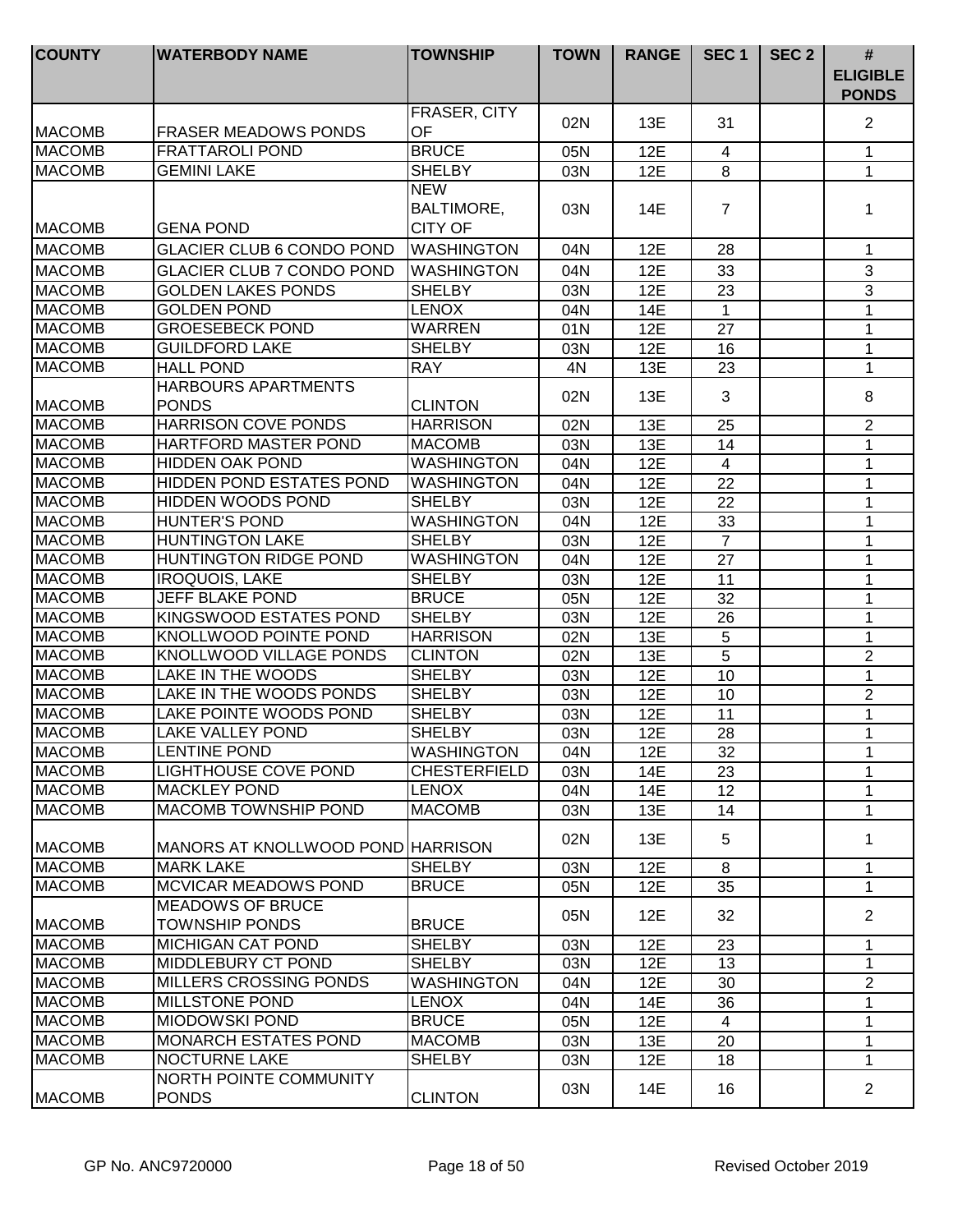| <b>COUNTY</b> | <b>WATERBODY NAME</b>                             | <b>TOWNSHIP</b>                                      | <b>TOWN</b>       | <b>RANGE</b> | SEC <sub>1</sub>  | SEC <sub>2</sub> | #<br><b>ELIGIBLE</b><br><b>PONDS</b> |
|---------------|---------------------------------------------------|------------------------------------------------------|-------------------|--------------|-------------------|------------------|--------------------------------------|
| <b>MACOMB</b> | NORTHPORT APARTMENTS<br><b>PONDS</b>              | <b>MACOMB</b>                                        | 03N               | 13E          | 32                |                  | 2                                    |
| <b>MACOMB</b> | NOTTINGHAM COVE POND                              | <b>STERLING</b><br><b>HEIGHTS, CITY</b><br><b>OF</b> | 02N               | 12E          | 2                 |                  | 1                                    |
| <b>MACOMB</b> | NOTTINGHILL VILLAGE POND                          | <b>SHELBY</b>                                        | 03N               | 12E          | 12                |                  | $\mathbf{1}$                         |
| <b>MACOMB</b> | <b>OAKHILL APARTMENTS PONDS</b>                   | <b>SHELBY</b>                                        | 03N               | 12E          | 32                |                  | $\overline{2}$                       |
| <b>MACOMB</b> | <b>ORCHARD LAKE</b>                               | <b>NEW</b><br><b>BALTIMORE,</b><br><b>CITY OF</b>    | 03N               | 14E          | $12 \overline{ }$ |                  | 1                                    |
| <b>MACOMB</b> | ORCHARDS TOURNAMENT<br><b>POND</b>                | <b>WASHINGTON</b>                                    | 04N               | 12E          | 22                |                  | $\mathbf{1}$                         |
| <b>MACOMB</b> | PARK VIEW ESTATES POND                            | <b>SHELBY</b>                                        |                   | 12E          | 6                 |                  | $\mathbf{1}$                         |
| <b>MACOMB</b> | PARKSIDE POINTE CONDO<br><b>POND</b>              | <b>STERLING</b><br><b>HEIGHTS, CITY</b><br>OF        | 03N<br>02N        | 12E          | $\overline{7}$    |                  | 1                                    |
| <b>MACOMB</b> | PEBBLE CREEK APARTMENT<br><b>POND</b>             | <b>SHELBY</b>                                        | 03N               | 12E          | 32                |                  | $\mathbf{1}$                         |
| <b>MACOMB</b> | PEBBLE POINTE POND                                | <b>CLINTON</b>                                       | 02N               | 13E          | 19                |                  | $\mathbf{1}$                         |
| <b>MACOMB</b> | PENDELTON VILLAGE POND                            | <b>STERLING</b><br><b>HEIGHTS, CITY</b><br>OF        | 02N               | 12E          | 1                 |                  | 1                                    |
| <b>MACOMB</b> | PENZIEN FARMS PONDS                               | <b>MACOMB</b>                                        | $\overline{0}$ 3N | 13E          | $\overline{8}$    |                  | $\overline{2}$                       |
| <b>MACOMB</b> | PHILLIPS POND                                     | <b>WASHINGTON</b>                                    | 04N               | 12E          | $\overline{31}$   |                  | $\mathbf 1$                          |
| <b>MACOMB</b> | <b>PINE LAKE</b>                                  | <b>SHELBY</b>                                        | 03N               | 12E          | 35                |                  | $\mathbf{1}$                         |
| <b>MACOMB</b> | PINEHURST DRAINAGE DITCH                          | RICHMOND,<br><b>CITY OF</b>                          | 04N               | 14E          | $\mathbf 1$       |                  | $\mathbf{1}$                         |
| <b>MACOMB</b> | PITTERS POND                                      | <b>CHESTERFIELD</b>                                  | 03N               | 14E          | $6\phantom{1}$    |                  | 1                                    |
| <b>MACOMB</b> | PLUMBROOK GOLF COURSE<br><b>PONDS</b>             | <b>STERLING</b><br><b>HEIGHTS, CITY</b><br>OF        | 02N               | 12E          | 23                |                  | $\overline{2}$                       |
| <b>MACOMB</b> | PLYMOUTH VILLAGE NORTH<br><b>POND</b>             | <b>CHESTERFIELD</b>                                  | 03N               | 14E          | 9                 |                  | 9                                    |
| <b>MACOMB</b> | POHUTSKY POND                                     | <b>SHELBY</b>                                        | 03N               | 12E          | 17                |                  | 1                                    |
| <b>MACOMB</b> | PONDVIEW POND                                     | <b>SHELBY</b>                                        | 03N               | 12E          | 11                |                  | 1                                    |
| <b>MACOMB</b> | PROVIDENCE PARK POND                              | <b>SHELBY</b>                                        | 03N               | 12E          | 10                |                  | 1                                    |
| <b>MACOMB</b> | <b>RAIN TREE POND</b>                             | <b>CHESTERFIELD</b>                                  | 03N               | 14E          | 21                |                  | $\mathbf{1}$                         |
| <b>MACOMB</b> | RAVINES AT THE ORCHARDS<br><b>PONDS</b>           | <b>WASHINGTON</b>                                    | 04N               | 12E          | 15                |                  | 4                                    |
| <b>MACOMB</b> | <b>RAVINES POND</b>                               | UTICA, CITY OF                                       | 02N               | 12E          | 8                 |                  | 1                                    |
| <b>MACOMB</b> | RETREAT MASTER PONDS                              | <b>MACOMB</b>                                        | 03N               | 13E          | 24                |                  | 4                                    |
| <b>MACOMB</b> | <b>RICHARDS POND</b>                              | <b>WASHINGTON</b>                                    | 04N               | 12E          | 9                 |                  | $\mathbf{1}$                         |
| <b>MACOMB</b> | <b>RIVERBEND PARK ASSOCIATION</b><br><b>PONDS</b> | <b>HARRISON</b>                                      | 02N               | 14E          | 17                |                  | $\overline{2}$                       |
| <b>MACOMB</b> | RIVERBEND POND                                    | <b>CLINTON</b>                                       | 02N               | 13E          | 10                |                  | 1                                    |
| <b>MACOMB</b> | <b>RIVERS POND</b>                                | <b>MACOMB</b>                                        | 03N               | 13E          | 6                 |                  | 1                                    |
| <b>MACOMB</b> | ROMA APARTMENTS POND                              | <b>SHELBY</b>                                        | 03N               | 12E          | 28                |                  | 1                                    |
| <b>MACOMB</b> | ROSE SENIOR LIVING CENTER<br><b>POND</b>          | <b>CLINTON</b>                                       | 02N               | 13E          | 5                 |                  | 1                                    |
| <b>MACOMB</b> | ROSEWOOD TERRACE POND                             | RICHMOND,<br><b>CITY OF</b>                          | 04N               | 14E          | 1                 |                  | 1                                    |
| <b>MACOMB</b> | ROYAL COVE POND                                   | <b>SHELBY</b>                                        | 03N               | 12E          | 8                 |                  | $\mathbf{1}$                         |
| <b>MACOMB</b> | ROYALE, LAKE                                      | <b>SHELBY</b>                                        | 03N               | 12E          | 8                 |                  | $\mathbf{1}$                         |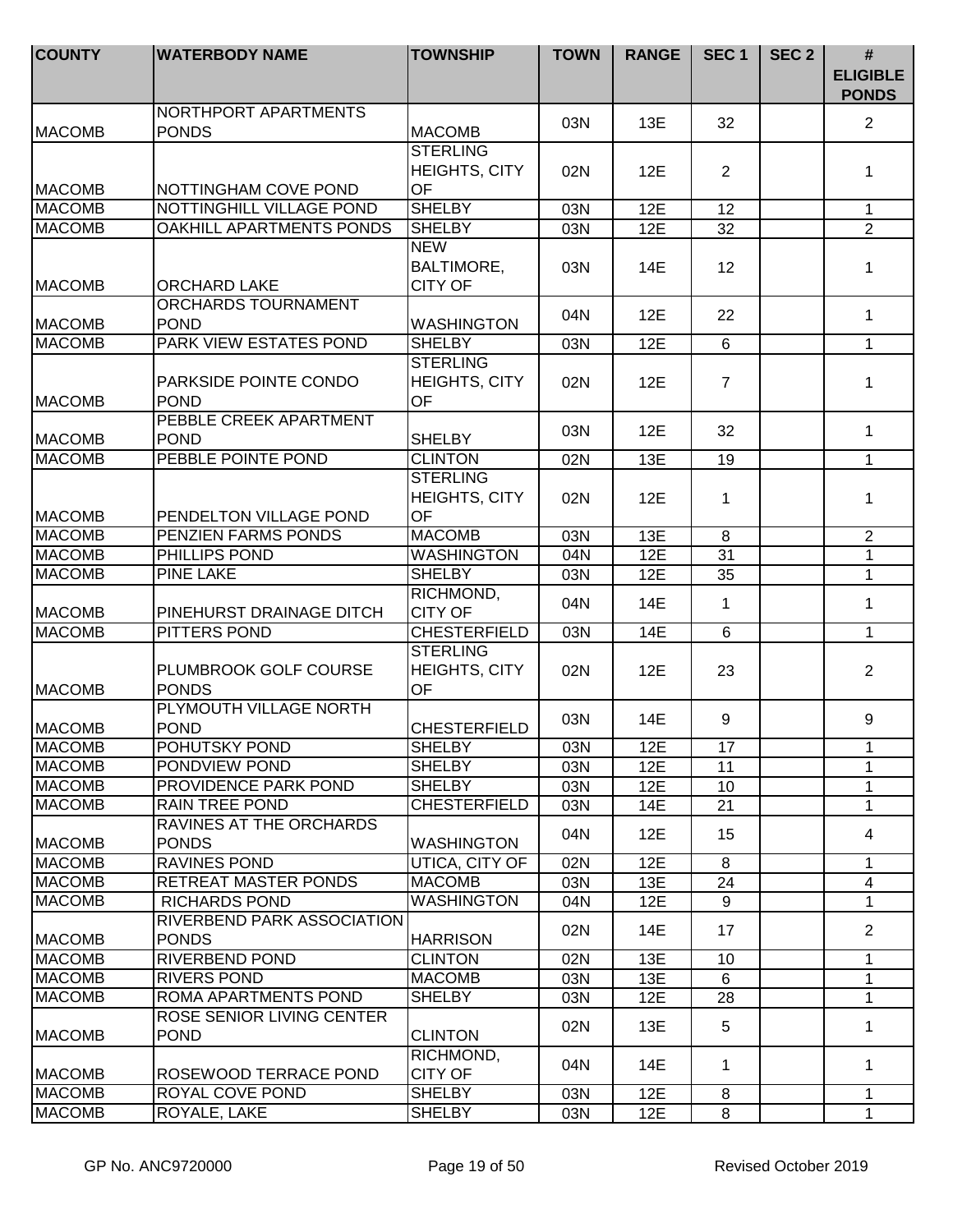| <b>COUNTY</b> | <b>WATERBODY NAME</b>                                     | <b>TOWNSHIP</b>                                      | <b>TOWN</b> | <b>RANGE</b> | SEC <sub>1</sub> | SEC <sub>2</sub> | #<br><b>ELIGIBLE</b><br><b>PONDS</b> |
|---------------|-----------------------------------------------------------|------------------------------------------------------|-------------|--------------|------------------|------------------|--------------------------------------|
| <b>MACOMB</b> | <b>RUSSELL POND</b>                                       | <b>RAY</b>                                           | 4N          | 13E          | 22               |                  | 2                                    |
| <b>MACOMB</b> | <b>SAN MARINO POND</b>                                    | <b>BRUCE</b>                                         | 05N         | 12E          | 15               |                  | 1                                    |
| <b>MACOMB</b> | <b>SCHAEFF POND</b>                                       | <b>SHELBY</b>                                        | 03N         | 12E          | 9                |                  | 1                                    |
|               | SELFRIDGE GOLF COURSE                                     |                                                      | 02N         | 14E          | 9                |                  | 5                                    |
| <b>MACOMB</b> | <b>PONDS</b>                                              | <b>HARRISON</b>                                      |             |              |                  |                  |                                      |
| <b>MACOMB</b> | <b>SHADOW LAKE</b>                                        | <b>SHELBY</b>                                        | 03N         | 12E          | 35               |                  | $\mathbf{1}$                         |
| <b>MACOMB</b> | SHELBY PARK MANOR PONDS                                   | <b>SHELBY</b>                                        | 03N         | 12E          | 5                |                  | $\overline{2}$                       |
| <b>MACOMB</b> | SHELBY TOWNSHIP MUNICIPAL<br><b>LAKE</b>                  | <b>SHELBY</b>                                        | 03N         | 12E          | 15               | 21               | $\mathbf 1$                          |
| <b>MACOMB</b> | <b>SHERMAN &amp; ASSOCICATES</b><br><b>POND</b>           | <b>WASHINGTON</b>                                    | 04N         | 12E          | 22               |                  | $\mathbf 1$                          |
| <b>MACOMB</b> | <b>SHERMAN ASSOC.</b>                                     | <b>WASHINGTON</b>                                    | 04N         | 12E          | 22               |                  | 1                                    |
| <b>MACOMB</b> | SHERWOOD, LAKE                                            | <b>SHELBY</b>                                        | 03N         | 12E          | 12               |                  | $\mathbf{1}$                         |
| <b>MACOMB</b> | SIENNA GARDENS POND                                       | <b>SHELBY</b>                                        | 03N         | 12E          | 11               |                  | 1                                    |
| <b>MACOMB</b> | <b>SILVER DOLLAR LAKE</b>                                 | <b>WASHINGTON</b>                                    | 04N         | 12E          | 33               |                  | 1                                    |
| <b>MACOMB</b> | SILVER PINES VILLAGE POND                                 | <b>MACOMB</b>                                        | 03N         | 13E          | 17               |                  | 1                                    |
| <b>MACOMB</b> | <b>SKF-TCM POND</b>                                       | <b>ARMADA</b>                                        | 05N         | 13E          | 31               |                  | 1                                    |
| <b>MACOMB</b> | <b>SKYLITE LAKE</b>                                       | <b>SHELBY</b>                                        | 03N         | 12E          | 8                |                  | 1                                    |
| <b>MACOMB</b> | <b>SOMERSET LAKE</b>                                      | <b>SHELBY</b>                                        | 03N         | 12E          | 26               |                  | 1                                    |
| <b>MACOMB</b> | SORRELL WOODS PONDS                                       | <b>BRUCE</b>                                         | 05N         | 12E          | 26               |                  | $\overline{2}$                       |
| <b>MACOMB</b> | <b>SOVA POND</b>                                          | <b>RAY</b>                                           | 04N         | 13E          | $\overline{2}$   |                  | $\overline{2}$                       |
| <b>MACOMB</b> | <b>SPRING LAKE</b>                                        | <b>SHELBY</b>                                        | 03N         | 12E          | 8                |                  | 1                                    |
| <b>MACOMB</b> | SPRINGHILL RETENTION BASIN                                | <b>SHELBY</b>                                        | 03N         | 12E          | 32               |                  | $\mathbf{1}$                         |
| <b>MACOMB</b> | SPRINGS POND AT VINEYARDS                                 | UTICA, CITY OF                                       | 02N         | 12E          | 5                |                  | $\mathbf{1}$                         |
| <b>MACOMB</b> | ST. CLAIR PLACE CONDOMINIUM<br><b>POND</b>                | <b>CLINTON</b>                                       | 2N          | 13E          | 25               |                  | 1                                    |
| <b>MACOMB</b> | ST. JOHN VIANNEY PONDS                                    | <b>SHELBY</b>                                        | 03N         | 12E          | 11               |                  | $\overline{2}$                       |
| <b>MACOMB</b> | ST. STEVAN CHURCH PONDS                                   | <b>RAY</b>                                           | 04N         | 13E          | 25               |                  | $\overline{2}$                       |
| <b>MACOMB</b> | <b>STARLITE LAKE</b>                                      | <b>SHELBY</b>                                        | 03N         | 12E          | 8                |                  | $\mathbf{1}$                         |
| <b>MACOMB</b> | <b>STERLING HUNT CLUB</b><br><b>ASSOCIATION POND</b>      | <b>STERLING</b><br><b>HEIGHTS, CITY</b><br><b>OF</b> | 02N         | 12E          | $\overline{7}$   |                  | 1                                    |
| <b>MACOMB</b> | STERLING HUNT CLUB VILLAGE   HEIGHTS, CITY<br><b>POND</b> | <b>STERLING</b><br>OF                                | 02N         | 12E          | $\overline{7}$   |                  | 1                                    |
| <b>MACOMB</b> | <b>STONEBRIAR POND</b>                                    | <b>WASHINGTON</b>                                    | 04N         | 12E          | 35               |                  | $\mathbf 1$                          |
| <b>MACOMB</b> | STONECREST of WASHINGTON TWASHINGTON                      |                                                      | 4N          | 12E          | 28               |                  | $\mathbf 1$                          |
| <b>MACOMB</b> | <b>STONEWYCK POND</b>                                     | <b>SHELBY</b>                                        | 03N         | 12E          | 6                |                  | 1                                    |
| <b>MACOMB</b> | <b>STRATFORD PONDS</b>                                    | <b>WASHINGTON</b>                                    | 04N         | 12E          | 16               |                  | $\overline{2}$                       |
| <b>MACOMB</b> | STRATFORD VILLAGE POND                                    | <b>STERLING</b><br>HEIGHTS, CITY<br><b>OF</b>        | 02N         | 12E          | 12               |                  | 1                                    |
| <b>MACOMB</b> | STRAWBERRY FIELDS POND                                    | <b>MACOMB</b>                                        | 03N         | 13E          | 19               |                  | 1                                    |
| <b>MACOMB</b> | <b>SUNDERLAND LAKE</b>                                    | <b>SHELBY</b>                                        | 03N         | 12E          | 10               |                  | $\mathbf{1}$                         |
| <b>MACOMB</b> | <b>TAKATA POND</b>                                        | <b>ARMADA</b>                                        | 05N         | 13E          | 31               |                  | 1                                    |
|               |                                                           | <b>STERLING</b><br><b>HEIGHTS, CITY</b>              | 02N         | 12E          | 33               |                  | 1                                    |
| <b>MACOMB</b> | THE SHOPS AT STERLING POND                                | <b>OF</b>                                            |             |              |                  |                  |                                      |
| <b>MACOMB</b> | THE VILLAS POND                                           | <b>WASHINGTON</b>                                    | 04N         | 12E          | 28               |                  | 1                                    |
| <b>MACOMB</b> | <b>TIARA LAKE</b>                                         | <b>SHELBY</b>                                        | 03N         | 12E          | 8                |                  | 1                                    |
| <b>MACOMB</b> | <b>TOTIN POND</b>                                         | <b>WASHINGTON</b>                                    | 04N         | 12E          | 31               |                  | 1                                    |
| <b>MACOMB</b> | <b>TRAILSIDE POND</b>                                     | <b>WASHINGTON</b>                                    | 04N         | 12E          | 33               |                  | 1                                    |
| <b>MACOMB</b> | <b>TRAILSIDE HILLS POND</b>                               | <b>SHELBY</b>                                        | 03N         | 12E          | 18               |                  | 1                                    |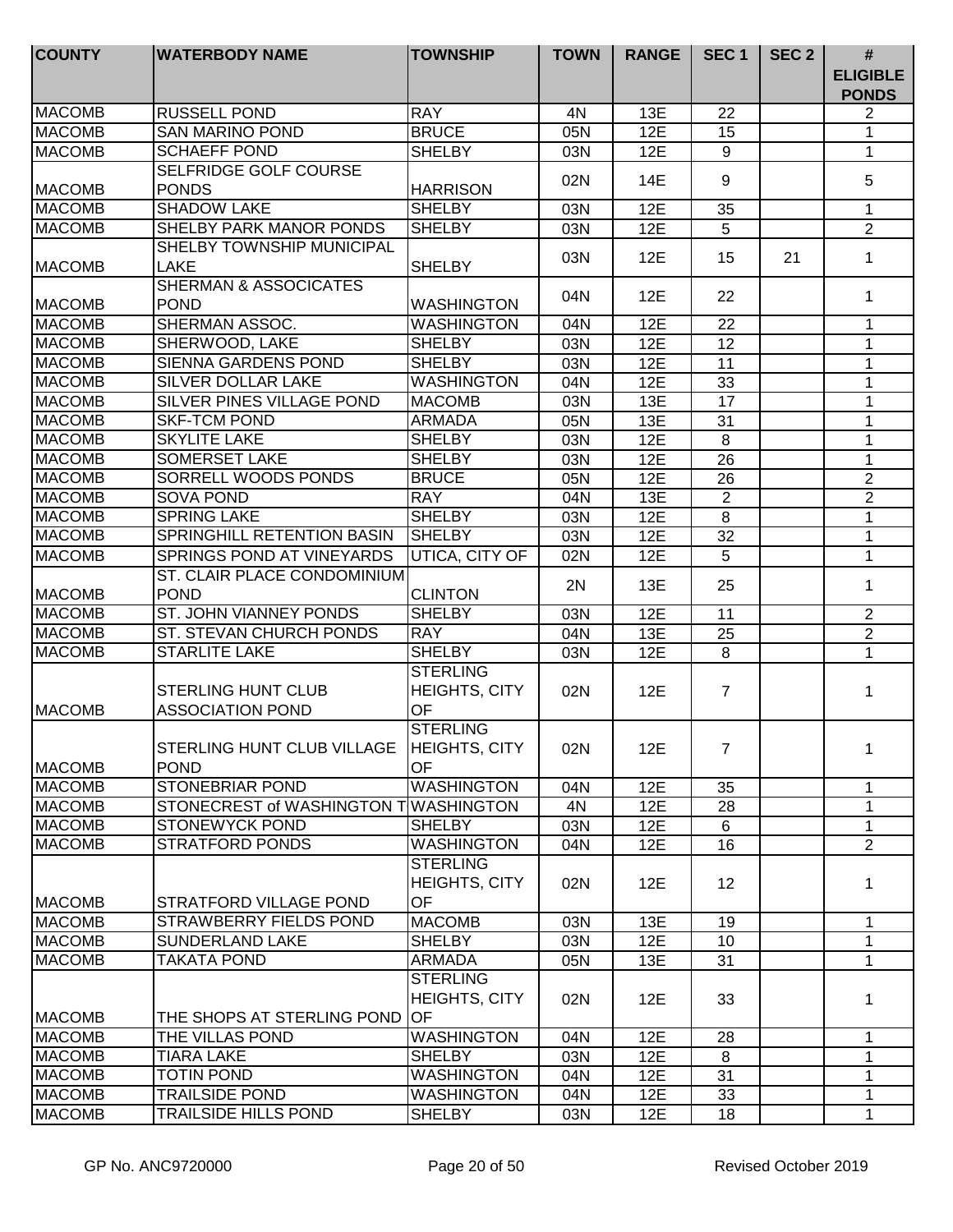| <b>COUNTY</b>   | <b>WATERBODY NAME</b>                                | <b>TOWNSHIP</b>                               | <b>TOWN</b> | <b>RANGE</b> | SEC <sub>1</sub> | SEC <sub>2</sub> | $\#$<br><b>ELIGIBLE</b><br><b>PONDS</b> |
|-----------------|------------------------------------------------------|-----------------------------------------------|-------------|--------------|------------------|------------------|-----------------------------------------|
| <b>MACOMB</b>   | <b>TWILIGHT LAKE</b>                                 | <b>SHELBY</b>                                 | 03N         | 12E          | 8                |                  | 1                                       |
| <b>MACOMB</b>   | <b>TWIN BROOKS POND</b>                              | <b>BRUCE</b>                                  | 05N         | 12E          | 26               |                  | 1                                       |
| <b>MACOMB</b>   | <b>TWIN LAKE POND #1</b>                             | <b>SHELBY</b>                                 | 03N         | 12E          | 8                |                  | $\mathbf{1}$                            |
|                 |                                                      | <b>STERLING</b><br><b>HEIGHTS, CITY</b>       |             |              |                  |                  |                                         |
| <b>MACOMB</b>   | <b>TYMBER RIDGE POND</b>                             | OF                                            | 02N         | 12E          | 6                |                  | 1                                       |
|                 |                                                      | <b>STERLING</b><br><b>HEIGHTS, CITY</b>       |             |              |                  |                  |                                         |
| <b>MACOMB</b>   | <b>TYMBER RIDGE POND</b>                             | <b>OF</b>                                     | 02N         | 12E          | 6                |                  | 1                                       |
| <b>MACOMB</b>   | <b>VANI POND</b>                                     | <b>BRUCE</b>                                  | 5N          | 12E          | 8                |                  | $\mathbf{1}$                            |
| <b>MACOMB</b>   | <b>VICTORY GARDENS POND</b>                          | <b>STERLING</b><br>HEIGHTS, CITY<br>OF        | 02N         | 12E          | 20               |                  | 1                                       |
| <b>MACOMB</b>   | <b>VILLA DI FIORE POND</b>                           | <b>CLINTON</b>                                | 02N         | 13E          | 20               |                  | $\mathbf{1}$                            |
| <b>MACOMB</b>   | <b>VILLA FONTANA POND</b>                            | <b>STERLING</b><br><b>HEIGHTS, CITY</b><br>OF | 02N         | 12E          | 36               |                  | 1                                       |
| <b>MACOMB</b>   | <b>VILLAGIO PONDS</b>                                | <b>MACOMB</b>                                 | 03N         | 13E          | 6                |                  | $\overline{2}$                          |
| <b>MACOMB</b>   | <b>VINEYARDS PONDS</b>                               | <b>STERLING</b><br>HEIGHTS, CITY<br><b>OF</b> | 02N         | 12E          | 5                |                  | $\overline{2}$                          |
| <b>MACOMB</b>   | <b>VISTA LAKES POND</b>                              | <b>SHELBY</b>                                 | 03N         | 12E          | 8                |                  | $\mathbf{1}$                            |
| <b>MACOMB</b>   | VITALE PLAZA OF SHELBY<br><b>PONDS</b>               | <b>SHELBY</b>                                 | 03N         | 12E          | 3                |                  | $\overline{2}$                          |
| <b>MACOMB</b>   | <b>VOLPE POND</b>                                    | <b>RAY</b>                                    | 04N         | 13E          | $\overline{20}$  |                  | $\overline{1}$                          |
| <b>MACOMB</b>   | <b>WATER TOWER EVENT PONDS</b>                       | <b>WARREN</b>                                 | 01N         | 12E          | $\overline{9}$   |                  | $\overline{5}$                          |
| <b>MACOMB</b>   | <b>WATKINS LAKE</b>                                  | <b>SHELBY</b>                                 | 03N         | 12E          | $\overline{35}$  |                  | $\mathbf{1}$                            |
| <b>MACOMB</b>   | <b>WELLINGTON PLACE POND</b>                         | <b>CHESTERFIELD</b>                           | 03N         | 14E          | 14               |                  | 1                                       |
| <b>MACOMB</b>   | <b>WEST CREEK PONDS</b>                              | <b>MACOMB</b>                                 | 03N         | 13E          | 18               |                  | $\overline{2}$                          |
| <b>MACOMB</b>   | WEST RIDGE DETENTION POND                            | <b>WASHINGTON</b>                             | 04N         | 12E          | 33               |                  | $\mathbf{1}$                            |
| <b>MACOMB</b>   | <b>WHABY PARK POND</b>                               | ROSEVILLE,<br><b>CITY OF</b>                  | 01N         | 13E          | 26               |                  | $\mathbf{1}$                            |
| MACOMB          | WHISPERING HILLS POND                                | <b>SHELBY</b>                                 | 03N         | 12E          | 4                |                  | 1                                       |
| <b>MACOMB</b>   | <b>WHISPERING PINE POND</b>                          | <b>ROMEO</b>                                  | 05N         | 12E          | 35               |                  | $\mathbf{1}$                            |
| <b>MACOMB</b>   | <b>WILLOW RIDGE PONDS</b>                            | <b>WASHINGTON</b>                             | 04N         | 12E          | 36               |                  | $\overline{2}$                          |
| <b>MACOMB</b>   | WINDEMERE COMMONS POND                               | <b>MACOMB</b>                                 | 03N         | 13E          | 33               |                  | 1                                       |
| <b>MACOMB</b>   | WINDING CREEK SUBDIVISION<br><b>POND</b>             | <b>MACOMB</b>                                 | 03N         | 13E          | 5                |                  | 1                                       |
| <b>MACOMB</b>   | <b>WINDMILL POND</b>                                 | <b>BRUCE</b>                                  | 05N         | 12E          | 22               |                  | $\mathbf{1}$                            |
| <b>MACOMB</b>   | WINDMILL POND CONDOMINIUM<br><b>ASSOCIATION POND</b> | <b>SHELBY</b>                                 | 03N         | 12E          | 24               |                  | 1                                       |
| <b>MACOMB</b>   | <b>WOODBERRY ESTATES POND</b>                        | <b>MACOMB</b>                                 | 03N         | 13E          | 26               |                  | $\mathbf{1}$                            |
| <b>MACOMB</b>   | <b>WOODLAND MEADOWS PONDS</b>                        | <b>HARRISON</b>                               | 02N         | 13E          | 30               |                  | $\overline{2}$                          |
| <b>MACOMB</b>   | WOODS OF NORTH STERLING<br><b>POND</b>               | <b>STERLING</b><br>HEIGHTS, CITY<br>OF        | 02N         | 12E          | 8                |                  | 1                                       |
| <b>MACOMB</b>   | <b>WOODSIDE VILLAGE POND</b>                         | <b>SHELBY</b>                                 | 03N         | 12E          | 4                |                  | 1                                       |
| <b>MACOMB</b>   | <b>ZAIGLIN POND</b>                                  | <b>BRUCE</b>                                  | 05N         | 12E          | 29               |                  | 1                                       |
| <b>MANISTEE</b> | HARBOR VILLAGE POND                                  | <b>MANISTEE</b>                               | 21N         | 17W          | 2                |                  | 1                                       |
| <b>MASON</b>    | <b>EPWORTH HEIGHTS POND</b>                          | <b>PERE</b><br><b>MARQUETTE</b>               | <b>18N</b>  | <b>18W</b>   | 9                |                  | 1                                       |
| <b>MASON</b>    | <b>URBAN POND</b>                                    | <b>CUSTER</b>                                 | <b>18N</b>  | <b>16W</b>   | 18               |                  | $\mathbf{1}$                            |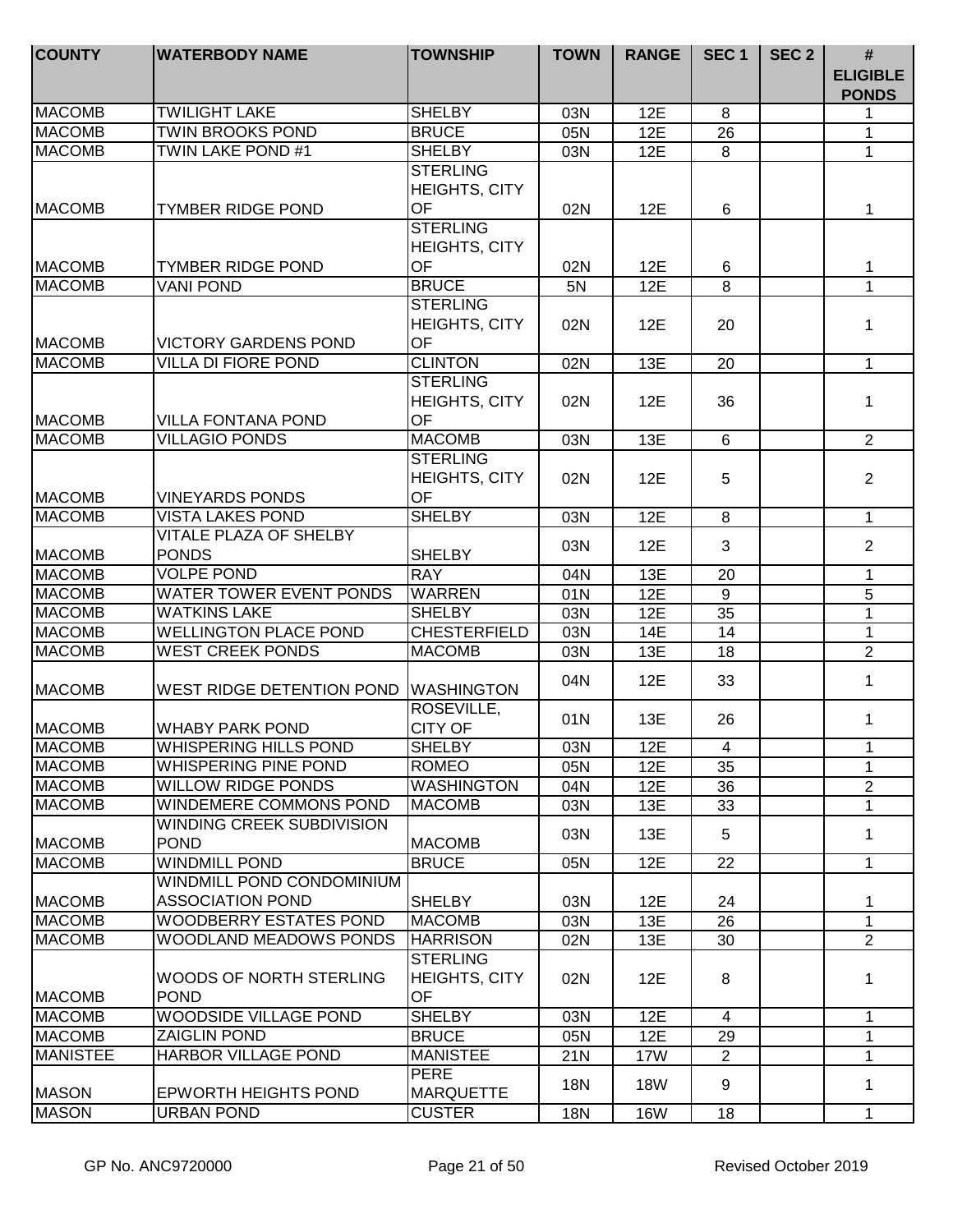| <b>COUNTY</b>      | <b>WATERBODY NAME</b>                                   | <b>TOWNSHIP</b>                            | <b>TOWN</b> | <b>RANGE</b> | SEC <sub>1</sub> | SEC <sub>2</sub> | #<br><b>ELIGIBLE</b><br><b>PONDS</b> |
|--------------------|---------------------------------------------------------|--------------------------------------------|-------------|--------------|------------------|------------------|--------------------------------------|
| <b>MECOSTA</b>     | LAKE ANDREWS POND                                       | <b>BIG RAPIDS,</b><br><b>CITY OF</b>       | 15N         | 10W          | 15               |                  | 1                                    |
| <b>MENOMINEE</b>   | <b>BROOKS HOLLOW ESTATES</b><br><b>DEVELOPMENT POND</b> | <b>MENOMINEE</b>                           | 32N         | 27W          | 27               |                  | 1                                    |
| <b>MIDLAND</b>     | <b>3M COMPANY POND</b>                                  | <b>MIDLAND</b>                             | 14N         | 02E          | 24               |                  | 1                                    |
| <b>MIDLAND</b>     | <b>BLUEMER POND</b>                                     | <b>JASPER</b>                              | <b>13N</b>  | 02W          | 27               |                  | 1                                    |
| <b>MIDLAND</b>     | <b>BOULDER CREEK</b>                                    | <b>LINCOLN</b>                             | <b>15N</b>  | 02E          | 31               |                  | $\overline{2}$                       |
| <b>MIDLAND</b>     | <b>DOW GARDEN POND</b>                                  | <b>MIDLAND</b>                             | 14N         | 02E          | 17               |                  | 1                                    |
| <b>MIDLAND</b>     | <b>SCENIC POND</b>                                      | <b>MIDLAND</b>                             | 14N         | 02E          | 3                |                  | 1                                    |
| <b>MIDLAND</b>     | SOMERSET PINES PONDS                                    | <b>MIDLAND</b>                             | <b>15N</b>  | 02E          | 31               |                  | $\overline{2}$                       |
| <b>MIDLAND</b>     | <b>WINTERGREEN POND</b>                                 | <b>LINCOLN</b>                             | <b>15N</b>  | 01E          | 1                |                  | $\mathbf{1}$                         |
| <b>MONROE</b>      | <b>BECK ERICKSON POND</b>                               | <b>OTTAWA LAKE</b>                         | 08S         | 06E          | 29               |                  | 1                                    |
| <b>MONROE</b>      | <b>BOSCH PROVING GROUNDS</b><br><b>POND</b>             | <b>ASH</b>                                 | 05S         | 09E          | 1                |                  | 1                                    |
| <b>MONROE</b>      | <b>COPPOLA POND</b>                                     | <b>ASH</b>                                 | 05S         | 09E          | 14               |                  | 1                                    |
| <b>MONROE</b>      | <b>EAGLE POINTE PONDS</b>                               | <b>BERLIN</b>                              | 06S         | 10E          | 6                |                  | 4                                    |
| <b>MONROE</b>      | <b>ERICKSON POND</b>                                    | <b>WHITEFORD</b>                           | 08S         | 06E          | 13               |                  | 1                                    |
| <b>MONROE</b>      | <b>FRENCHTOWN HARBOR PONDS</b>                          | <b>FRENCHTOWN</b>                          | 06S         | 09E          | 26               |                  | 2                                    |
| <b>MONROE</b>      | <b>GOLF RIDGE OF DUNDEE</b><br><b>PONDS</b>             | <b>DUNDEE</b>                              | 06S         | 07E          | 19               |                  | $\overline{2}$                       |
| <b>MONROE</b>      | <b>IDA WEST PARKS POND</b>                              | <b>PETERSBURG</b>                          | 07S         | 07E          | 5                |                  | $\mathbf{1}$                         |
| <b>MONROE</b>      | <b>KRONOVICH POND</b>                                   | <b>BEDFORD</b>                             | 08S         | 07E          | 8                |                  | $\mathbf{1}$                         |
| <b>MONROE</b>      | <b>LASHUAY POND</b>                                     | <b>ERIE</b>                                | 08S         | 08E          | 8                |                  | $\mathbf{1}$                         |
| <b>MONROE</b>      | <b>LEGACY ESTATES DETENTION</b><br><b>PONDS</b>         | <b>BEDFORD</b>                             | 08S         | 07E          | 15               |                  | $\overline{2}$                       |
| <b>MONROE</b>      | <b>MARTIN POND</b>                                      | <b>WHITEFORD</b>                           | 08S         | 06E          | 24               |                  | 1                                    |
| <b>MONROE</b>      | MILAN BEACH POND                                        | <b>MILAN</b>                               | 05S         | 06E          | 23               |                  | 1                                    |
| <b>MONROE</b>      | ROLOFF KULKA POND                                       | <b>WHITEFORD</b>                           | 08S         | 06E          | 17               |                  | 1                                    |
| <b>MONROE</b>      | <b>WRIGHT POND</b>                                      | <b>DUNDEE</b>                              | 06S         | 07E          | 16               |                  | 1                                    |
| <b>MONROE</b>      | YATES POND                                              | SOUTH ROCKWO                               | <b>5S</b>   | 9E           | 33               |                  | 1                                    |
| <b>MONTCALM</b>    | <b>BLACK ROAD POND</b>                                  | <b>MAPLE VALLEY</b>                        | <b>11N</b>  | 9W           | 14               |                  | 1                                    |
| <b>MONTCALM</b>    | <b>WILDWOOD RESERVE LAKE</b>                            | <b>EUREKA</b>                              | 09N         | 08W          | 5                |                  | 1                                    |
| <b>MONTMORENCY</b> | <b>GALER'S POND</b>                                     | <b>LOUD</b>                                | 29N         | 03E          | 12               |                  | 1                                    |
|                    | MONTMORENCY LIMBERLOST FARMS POND                       | <b>AVERY</b>                               | 30N         | 03E          | 36               |                  | 1                                    |
|                    | MONTMORENCY STRICKLER'S POND                            | <b>HILLMAN</b>                             | 32N         | 4E           | 34               |                  | $\mathbf{1}$                         |
| MUSKEGON           | <b>CHANDY ACRES PONDS</b>                               | <b>FRUITPORT</b>                           | 09N         | <b>16W</b>   | 27               |                  | $\mathbf{1}$                         |
| <b>MUSKEGON</b>    | <b>BERRYFIELD PONDS</b>                                 | <b>NORTON SHORE</b>                        | 09N         | <b>16W</b>   | 29               |                  | 1                                    |
| <b>MUSKEGON</b>    | <b>FAIRWAY FARMS PONDS</b>                              | <b>NORTON</b><br>SHORES, CITY<br><b>OF</b> | 09N         | 17W          | 12               |                  | 6                                    |
| <b>MUSKEGON</b>    | <b>PRIEST PONDS</b>                                     | <b>NORTON</b><br>SHORES, CITY<br><b>OF</b> | 09N         | <b>16W</b>   | 33               |                  | $\overline{2}$                       |
| <b>MUSKEGON</b>    | <b>SEMINOLE POND</b>                                    | <b>NORTON SHORE</b>                        | 9N          | <b>17W</b>   | 12               |                  | 2                                    |
| <b>NEWAYGO</b>     | <b>RYZEBOL DAIRY POND</b>                               | <b>ASHLAND</b>                             | 11N         | <b>13W</b>   | 31               |                  | 1                                    |
| <b>OAKLAND</b>     | <b>ACTON POND</b>                                       | <b>OXFORD</b>                              | 05N         | 10E          | 19               |                  | 1                                    |
| <b>OAKLAND</b>     | <b>ADAMS LAKE</b>                                       | <b>WATERFORD</b>                           | 03N         | 09E          | 27               |                  | 1                                    |
| <b>OAKLAND</b>     | ADAMS RIDGE SUBDIVISION<br><b>POND</b>                  | <b>AUBURN HILLS,</b><br><b>CITY OF</b>     | 03N         | 10E          | 36               |                  | 1                                    |
| <b>OAKLAND</b>     | ADDINGTON CORNER PONDS                                  | <b>COMMERCE</b>                            | 02N         | 08E          | 33               |                  | $\overline{2}$                       |
| <b>OAKLAND</b>     | ADEPT PLASTICS BUILDING #2<br><b>POND</b>               | WIXOM, CITY OF                             | 01N         | 08E          | 8                |                  | $\mathbf{1}$                         |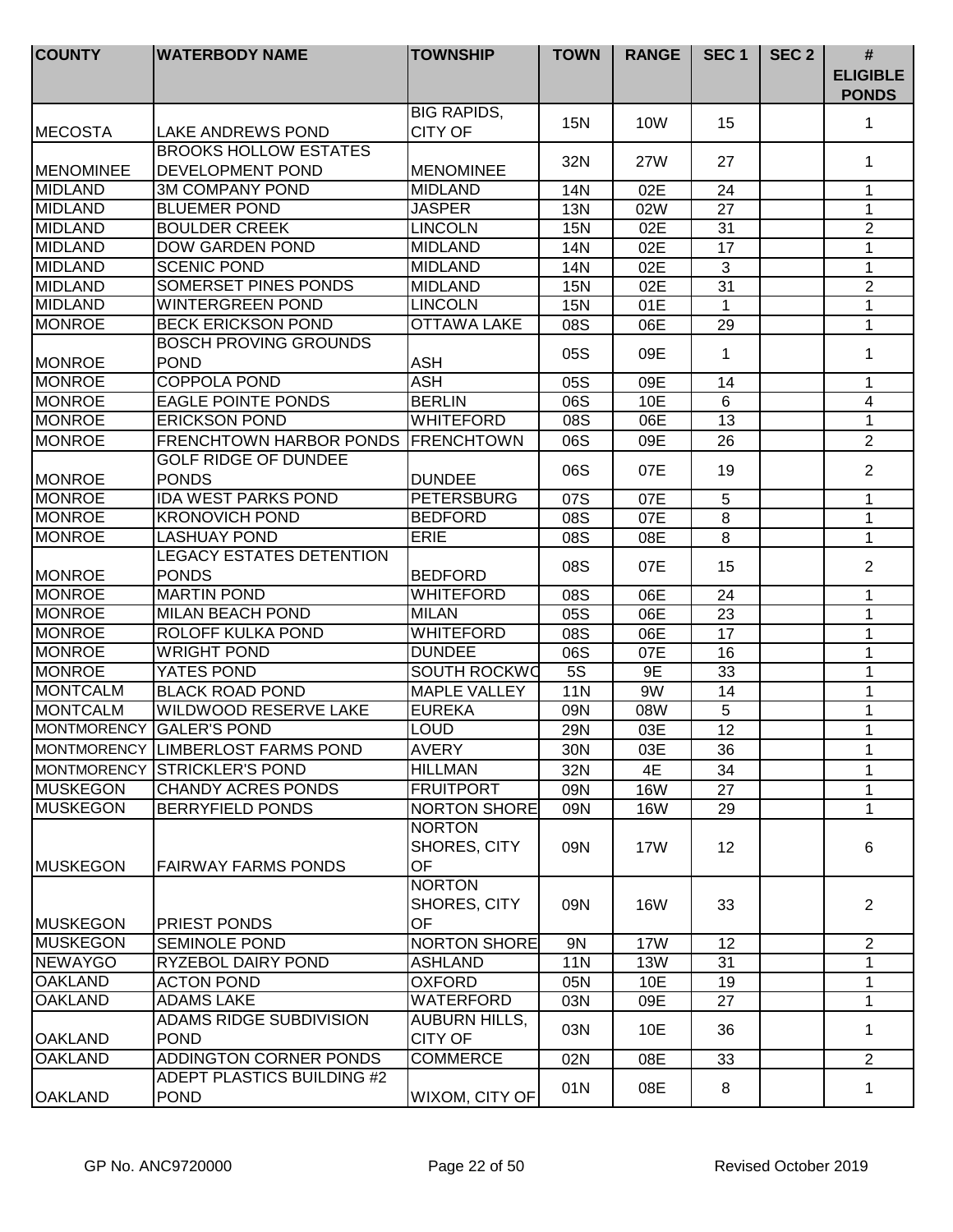| <b>COUNTY</b>                    | <b>WATERBODY NAME</b>                                                         | <b>TOWNSHIP</b>                        | <b>TOWN</b> | <b>RANGE</b> | SEC <sub>1</sub>  | SEC <sub>2</sub> | #<br><b>ELIGIBLE</b><br><b>PONDS</b> |
|----------------------------------|-------------------------------------------------------------------------------|----------------------------------------|-------------|--------------|-------------------|------------------|--------------------------------------|
| <b>OAKLAND</b>                   | <b>ADEPT PLASTICS POND</b>                                                    | WIXOM, CITY OF                         | 01N         | 08E          | 5                 |                  | 1                                    |
| <b>OAKLAND</b>                   | <b>AKINS POND</b>                                                             | NORTHVILLE,<br><b>CITY OF</b>          | 01N         | 08E          | 31                |                  | $\mathbf 1$                          |
| <b>OAKLAND</b>                   | <b>ALDINGBROOKE POND</b>                                                      | <b>WEST</b><br><b>BLOOMFIELD</b>       | 02N         | 09E          | 29                |                  | $\mathbf 1$                          |
| <b>OAKLAND</b>                   | <b>ANDELINA RIDGE</b>                                                         | <b>NOVI</b>                            | 01N         | 08E          | 18                |                  | $\mathbf{1}$                         |
| <b>OAKLAND</b>                   | <b>APPLE GROVE POND</b>                                                       | <b>BLOOMFIELD</b><br>HILLS, CITY OF    | 02N         | 10E          | 30                |                  | $\mathbf{1}$                         |
| <b>OAKLAND</b>                   | <b>APPLEBAUM POND</b>                                                         | <b>BLOOMFIELD</b><br>HILLS, CITY OF    | 02N         | 10E          | 23                |                  | $\mathbf{1}$                         |
| <b>OAKLAND</b>                   | <b>ARBOR COVE PONDS</b>                                                       | <b>AUBURN HILLS,</b><br><b>CITY OF</b> | 03N         | 10E          | $\mathbf 1$       |                  | 4                                    |
| <b>OAKLAND</b>                   | <b>ARCADIA PARK PONDS</b>                                                     | <b>ROCHESTER</b><br>HILLS, CITY OF     | 03N         | 11E          | 23                |                  | $\overline{2}$                       |
| <b>OAKLAND</b>                   | <b>ARDMORE ESTATES PONDS</b>                                                  | <b>INDEPENDENCE</b>                    | 04N         | 09E          | 15                |                  | $\overline{2}$                       |
| <b>OAKLAND</b>                   | <b>ARROWHEAD ROAD POND</b>                                                    | <b>WEST</b><br><b>BLOOMFIELD</b>       | 02N         | 09E          | 21                |                  | $\mathbf{1}$                         |
| <b>OAKLAND</b>                   | <b>ASHFORD SUBDIVISION</b><br><b>ASSOCIATION POND</b>                         | <b>INDEPENDENCE</b>                    | 04N         | 09E          | 2                 |                  | $\mathbf 1$                          |
| <b>OAKLAND</b>                   | <b>AUDREY'S POND</b>                                                          | FRANKLIN,<br><b>VILLAGE OF</b>         | 01N         | 10E          | $\overline{4}$    |                  | $\mathbf{1}$                         |
| <b>OAKLAND</b>                   | <b>AUTEN POND</b>                                                             | <b>ADDISON</b>                         | 05N         | 11E          | 18                |                  | $\mathbf{1}$                         |
| <b>OAKLAND</b>                   | <b>AUTUMN SHORES POND</b>                                                     | <b>SPRINGFIELD</b>                     | 04N         | 08E          | $\overline{12}$   |                  | $\mathbf{1}$                         |
| <b>OAKLAND</b>                   | <b>AVINGTON PARK PONDS</b>                                                    | <b>INDEPENDENCE</b>                    | 04N         | 10E          | 14                |                  | $\overline{2}$                       |
| <b>OAKLAND</b>                   | <b>AVON LAKES VILLAGE POND</b>                                                | <b>ROCHESTER</b><br>HILLS, CITY OF     | 03N         | 11E          | 25                |                  | $\mathbf{1}$                         |
| <b>OAKLAND</b>                   | <b>AVON MEADOWS POND</b>                                                      | <b>ROCHESTER</b><br>HILLS, CITY OF     | 03N         | 11E          | 8                 |                  | $\mathbf{1}$                         |
| <b>OAKLAND</b>                   | <b>BAJPAI POND</b>                                                            | <b>ROCHESTER</b><br>HILLS, CITY OF     | 03N         | 11E          | $\overline{2}$    |                  | 1                                    |
| <b>OAKLAND</b>                   | <b>BALUSTER PARK PONDS</b>                                                    | <b>TROY</b>                            | 02N         | 11E          | 8                 |                  | $\overline{2}$                       |
| <b>OAKLAND</b>                   | <b>BARON ESTATES POND</b>                                                     | <b>BLOOMFIELD</b>                      | 02N         | 10E          | 18                |                  | 1                                    |
| <b>OAKLAND</b>                   | <b>BARRINGTON PARK POND</b>                                                   | <b>AVON</b>                            | 03N         | 11E          | 26                |                  | $\mathbf{1}$                         |
| <b>OAKLAND</b>                   | <b>BARTONE POND</b>                                                           | NOVI, CITY OF                          | 01N         | 08E          | 31                |                  | 1                                    |
| <b>OAKLAND</b>                   | BAVARIA ON THE WATER POND                                                     | <b>SPRINGFIELD</b>                     | 04N         | 08E          | 24                |                  | 1                                    |
| <b>OAKLAND</b>                   | <b>BAY VIEW VILLAGE POND</b>                                                  | <b>HIGHLAND</b>                        | 03N         | 07E          | 34                |                  | 1                                    |
| <b>OAKLAND</b>                   | <b>BAY VILLAGE POND</b>                                                       | <b>OXFORD</b>                          | 05N         | 10E          | 21                |                  | $\mathbf{1}$<br>$\overline{2}$       |
| <b>OAKLAND</b><br><b>OAKLAND</b> | <b>BEACON HILL PONDS</b><br><b>BEAUMONT HOSPITAL</b><br><b>RETENTION POND</b> | <b>NOVI</b><br>TROY, CITY OF           | 01N<br>02N  | 08E<br>11E   | 12<br>$\mathbf 1$ |                  | $\mathbf 1$                          |
| <b>OAKLAND</b>                   | <b>BEAUMONT HOSPITAL</b><br><b>RETENTION POND II</b>                          | <b>WEST</b><br><b>BLOOMFIELD</b>       | 02N         | 09E          | 34                |                  | $\mathbf{1}$                         |
| <b>OAKLAND</b>                   | BEECHWOOD HILL PONDS                                                          | <b>FARMINGTON,</b><br><b>CITY OF</b>   | 01N         | 09E          | 11                | 14               | $\overline{2}$                       |
| <b>OAKLAND</b>                   | <b>BELLA TERRA PONDS</b>                                                      | NORTHVILLE,<br><b>CITY OF</b>          | 01N         | 08E          | 30                |                  | 6                                    |
| <b>OAKLAND</b>                   | <b>BELLEMEADE PONDS</b>                                                       | TROY, CITY OF                          | 02N         | 11E          | 8                 | 9                | 4                                    |
| <b>OAKLAND</b>                   | <b>BENDEMERE POND</b>                                                         | FARMINGTON,<br><b>CITY OF</b>          | 01N         | 09E          | 17                |                  | $\mathbf{1}$                         |
| <b>OAKLAND</b>                   | <b>BENITEZ POND</b>                                                           | <b>OAKLAND</b>                         | 04N         | <b>11E</b>   | 26                |                  | 1                                    |
| <b>OAKLAND</b>                   | BENSTEIN CROSSING PONDS                                                       | <b>COMMERCE</b>                        | 02N         | 08E          | 28                |                  | $\overline{2}$                       |
| <b>OAKLAND</b>                   | <b>BERKSHIRE PLACE POND</b>                                                   | <b>WATERFORD</b>                       | 03N         | 09E          | 20                |                  | $\mathbf{1}$                         |
| <b>OAKLAND</b>                   | BERKSHIRE POINTE PONDS                                                        | <b>NOVI</b>                            | 01N         | 08E          | 18                |                  | $\overline{2}$                       |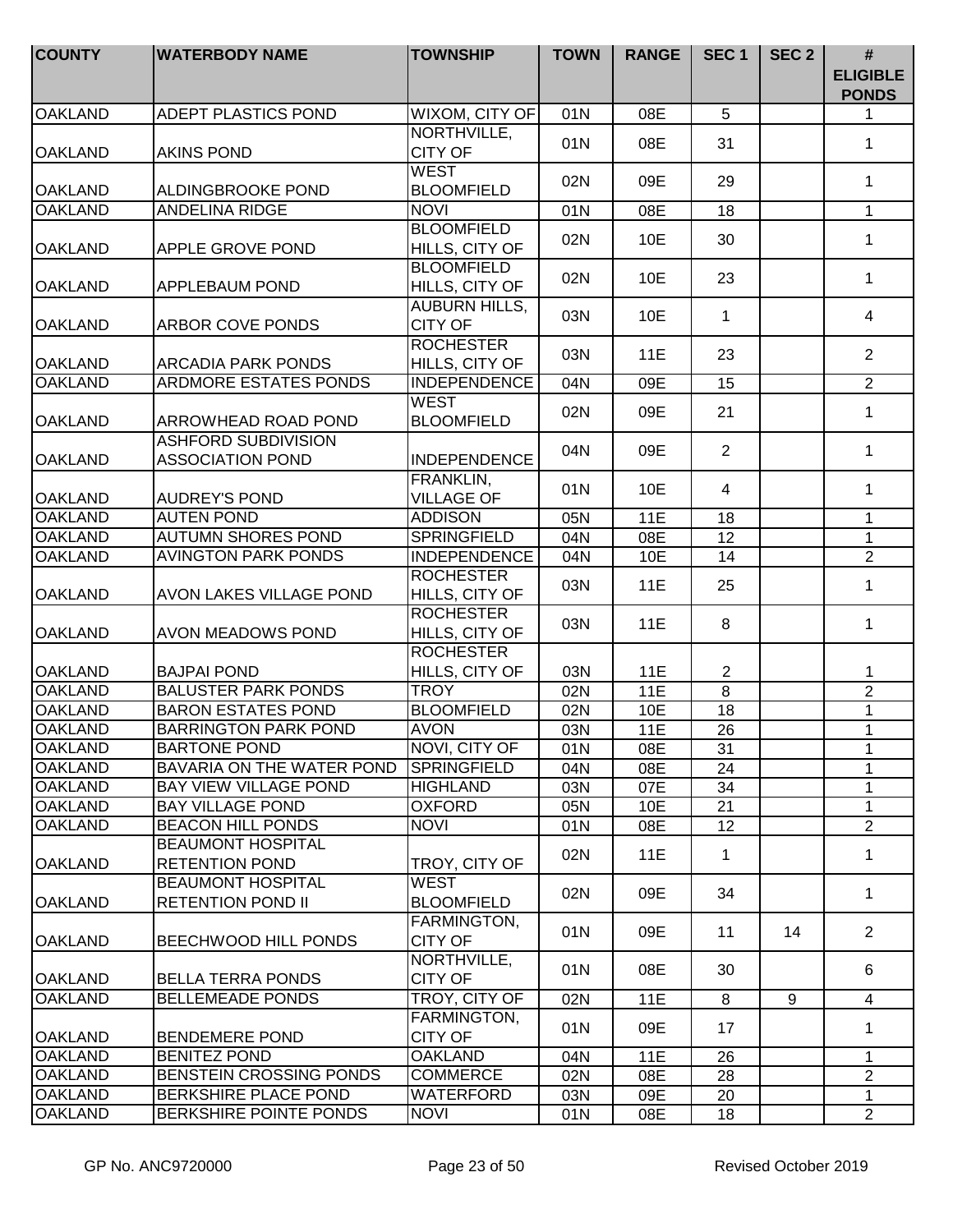| <b>COUNTY</b>                    | <b>WATERBODY NAME</b>                                | <b>TOWNSHIP</b>                                    | <b>TOWN</b> | <b>RANGE</b> | SEC <sub>1</sub> | SEC <sub>2</sub> | #<br><b>ELIGIBLE</b><br><b>PONDS</b> |
|----------------------------------|------------------------------------------------------|----------------------------------------------------|-------------|--------------|------------------|------------------|--------------------------------------|
| <b>OAKLAND</b>                   | <b>BIRMINGHAM COUNTRY CLUB</b><br><b>POND</b>        | <b>BLOOMFIELD</b>                                  | 02N         | 10E          | 35               |                  | 1                                    |
| <b>OAKLAND</b>                   | <b>BLOOMFIELD ESTATES OF</b><br><b>HIGHLAND POND</b> | <b>BLOOMFIELD</b>                                  | 02N         | 10E          | 4                |                  | 1                                    |
| <b>OAKLAND</b>                   | <b>BLOOMFIELD ESTATES POND</b>                       | <b>BLOOMFIELD</b><br>HILLS, CITY OF                | 02N         | 10E          | 24               |                  | 1                                    |
| <b>OAKLAND</b>                   | <b>BLOOMFIELD LAKE</b>                               | <b>WEST</b><br><b>BLOOMFIELD</b>                   | 02N         | 09E          | 14               | 23               | 1                                    |
| <b>OAKLAND</b>                   | BLOOMFIELD PLACE APARTMEN BLOOMFIELD                 |                                                    | 02N         | 10E          | 5                |                  | 1                                    |
| <b>OAKLAND</b>                   | <b>BLOOMFIELD VILLAS</b><br><b>APARTMENTS POND</b>   | PONTIAC, CITY<br>OF                                | 03N         | 10E          | 35               |                  | 1                                    |
| <b>OAKLAND</b>                   | <b>BLOSSOM RIDGE PONDS</b>                           | <b>OAKLAND</b>                                     | 04N         | 11E          | 31               |                  | $\overline{4}$                       |
| <b>OAKLAND</b>                   | <b>BLUE HERON POND</b>                               | <b>WEST</b><br><b>BLOOMFIELD</b>                   | 02N         | 09E          | 13               |                  | 1                                    |
| <b>OAKLAND</b>                   | <b>BOSCH PROVING GROUNDS</b><br><b>POND</b>          | <b>FARMINGTON</b><br>HILLS, CITY OF                | 01N         | 09E          | 18               |                  | 1                                    |
| <b>OAKLAND</b>                   | <b>BOULDER RIDGE POND</b>                            | ROCHESTER,<br><b>CITY OF</b>                       | 03N         | 11E          | 12               |                  | 1                                    |
| <b>OAKLAND</b>                   | <b>BRANDYWINE VILLAGE POND</b>                       | <b>WEST</b><br><b>BLOOMFIELD</b>                   | 2N          | 9E           | 31               |                  | 1                                    |
| <b>OAKLAND</b>                   | <b>BRENNAN POND</b>                                  | FARMINGTON,<br><b>CITY OF</b>                      | 01N         | 09E          | 23               |                  | 1                                    |
| <b>OAKLAND</b>                   | <b>BRENTWOOD POND</b>                                | <b>COMMERCE</b>                                    | 03N         | 08E          | 32               |                  | $\mathbf{1}$                         |
| <b>OAKLAND</b>                   | <b>BRIAN SHOOK POND</b>                              | <b>HOLLY, VILLAGE</b><br>OF                        | 04N         | 07E          | 19               |                  | 1                                    |
| <b>OAKLAND</b>                   | <b>BRIARCLIFF VILLAGE POND</b>                       | <b>COMMERCE</b>                                    | 02N         | 08E          | 35               |                  | $\mathbf{1}$                         |
| <b>OAKLAND</b>                   | <b>BRIARWOOD POND</b>                                | <b>WEST</b><br><b>BLOOMFIELD</b>                   | 02N         | 11E          | $\mathbf{1}$     |                  | 1                                    |
| <b>OAKLAND</b>                   | <b>BRIDGE POINTE PONDS</b>                           | <b>COMMERCE</b>                                    | 02N         | 08E          | $\overline{4}$   |                  | $\overline{\mathbf{c}}$              |
| <b>OAKLAND</b>                   | <b>BRIDGE VALLEY POND</b>                            | <b>INDEPENDENCE</b>                                | 04N         | 09E          | 18               |                  | 1                                    |
| <b>OAKLAND</b>                   | <b>BROOKFIELD POND</b>                               | <b>LYON</b>                                        | 02N         | 09E          | 13               |                  | 1                                    |
| <b>OAKLAND</b>                   | <b>BROOKNOLL PONDS</b>                               | <b>BLOOMFIELD</b>                                  | 02N         | 10E          | 23               |                  | $\overline{c}$                       |
| <b>OAKLAND</b>                   | <b>BROOKS POND</b>                                   | <b>ROSE</b>                                        | 04N         | 07E          | 17               |                  | 1                                    |
| <b>OAKLAND</b>                   | <b>BROOKSTONE POND</b>                               | INDEPENDENCE                                       | 04N         | 09E          | 17               |                  | 1                                    |
| <b>OAKLAND</b><br><b>OAKLAND</b> | <b>BRUSEN POND</b><br><b>BRYNMAWR POND</b>           | <b>BRANDON</b><br><b>WEST</b><br><b>BLOOMFIELD</b> | 5N<br>02N   | 9E<br>09E    | 23<br>34         |                  | 1<br>1                               |
| <b>OAKLAND</b>                   | <b>BUHLER POND</b>                                   | <b>BRANDON</b>                                     | 05N         | 09E          | 22               |                  | $\mathbf{1}$                         |
| <b>OAKLAND</b>                   | <b>BUTZEL POND</b>                                   | ORTONVILLE,<br><b>VILLAGE OF</b>                   | 05N         | 08E          | 15               |                  | 1                                    |
| <b>OAKLAND</b>                   | <b>CAMDEN COURT POND</b>                             | NOVI, CITY OF                                      | 01N         | 08E          | 10               |                  | 1                                    |
| <b>OAKLAND</b>                   | <b>CAMEO POND</b>                                    | <b>WEST</b><br><b>BLOOMFIELD</b>                   | 02N         | 09E          | 13               |                  | 1                                    |
| <b>OAKLAND</b>                   | <b>CAMPBELL POND</b>                                 | <b>LYON</b>                                        | 01N         | 07E          | 34               |                  | 1                                    |
| <b>OAKLAND</b>                   | <b>CANTERBURY POND</b>                               | FARMINGTON,<br><b>CITY OF</b>                      | 01N         | 09E          | 3                |                  | 1                                    |
| <b>OAKLAND</b>                   | <b>CANTERBURY POND</b>                               | <b>INDEPENDENCE</b>                                | 04N         | 09E          | 17               |                  | 1                                    |
| <b>OAKLAND</b>                   | <b>CARLTON FOREST PONDS</b>                          | <b>NOVI</b>                                        | 01N         | 08E          | 10               |                  | $\overline{2}$                       |
| <b>OAKLAND</b>                   | CARRIAGE TRACE COA PONDS                             | SOUTH LYON,<br><b>CITY OF</b>                      | 01N         | 07E          | 17               |                  | $\overline{2}$                       |
| <b>OAKLAND</b>                   | <b>CARRINGTON GARDENS POND</b>                       | <b>WEST</b><br><b>BLOOMFIELD</b>                   | 02N         | 09E          | 32               |                  | $\overline{2}$                       |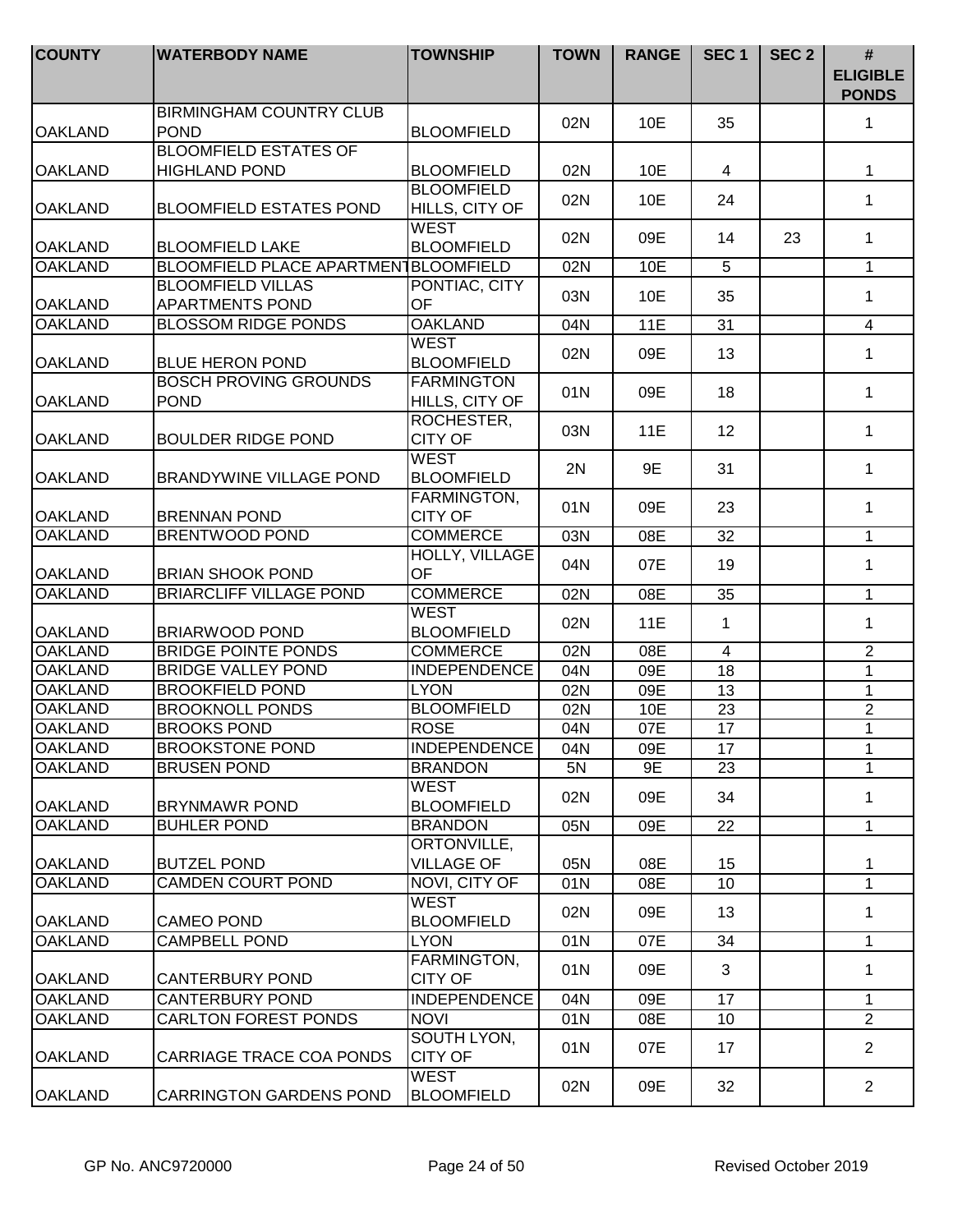| <b>COUNTY</b>  | <b>WATERBODY NAME</b>                                             | <b>TOWNSHIP</b>                         | <b>TOWN</b>    | <b>RANGE</b> | SEC <sub>1</sub> | SEC <sub>2</sub> | #<br><b>ELIGIBLE</b><br><b>PONDS</b> |
|----------------|-------------------------------------------------------------------|-----------------------------------------|----------------|--------------|------------------|------------------|--------------------------------------|
| <b>OAKLAND</b> | <b>CARROLLTON HILLS,</b><br>KINGSRIDGE, KIRKLANDS<br><b>PONDS</b> | <b>OAKLAND</b>                          | 04N            | 11E          | 31               | 32               | 5                                    |
| <b>OAKLAND</b> | <b>CARSON CENTER PONDS</b>                                        | <b>SOUTHFIELD</b>                       | 01N            | 10E          | $\overline{7}$   |                  | $\overline{2}$                       |
| <b>OAKLAND</b> | <b>CEDARBROOKE ESTATES</b><br><b>PONDS</b>                        | <b>WHITE LAKE</b>                       | 03N            | 08E          | 20               |                  | 3                                    |
| <b>OAKLAND</b> | <b>CENTERPOINTE BUSINESS</b><br>PARKWAY POND                      | PONTIAC, CITY<br>OF                     | 02N            | 10E          | 3                |                  | $\mathbf 1$                          |
| <b>OAKLAND</b> | CHANDLER, FRANKLIN, AND<br><b>BOULDER LAKES</b>                   | <b>OXFORD</b>                           | 05N            | 10E          | 21               |                  | 3                                    |
| <b>OAKLAND</b> | CHATEAU AVON POND                                                 | <b>ROCHESTER</b><br>HILLS, CITY OF      | 03N            | 11E          | 29               |                  | 1                                    |
| <b>OAKLAND</b> | CHATEAU LAKE IN THE HILLS                                         | PONTIAC, CITY<br>OF                     | 03N            | 10E          | 11               |                  | $\mathbf{1}$                         |
| <b>OAKLAND</b> | <b>CHELIAN POND</b>                                               | <b>WEST</b><br><b>BLOOMFIELD</b>        | 02N            | 09E          | 25               |                  | $\mathbf 1$                          |
| <b>OAKLAND</b> | <b>CHELSEA PARK PONDS</b>                                         | <b>WEST</b><br><b>BLOOMFIELD</b>        | 02N            | 09E          | 32               |                  | 3                                    |
| <b>OAKLAND</b> | <b>CHRIST CHURCH POND</b>                                         | <b>BLOOMFIELD</b><br>HILLS, CITY OF     | 02N            | 10E          | 23               |                  | $\mathbf 1$                          |
| <b>OAKLAND</b> | <b>CLARK POND</b>                                                 | <b>BLOOMFIELD</b>                       | 02N            | 10E          | 21               |                  | $\mathbf{1}$                         |
| <b>OAKLAND</b> | <b>CLARK POND</b>                                                 | <b>FARMINGTON</b><br>HILLS, CITY OF     | 01N            | 09E          | 23               |                  | $\mathbf 1$                          |
| <b>OAKLAND</b> | <b>CLARKSTON LAKES PONDS</b>                                      | <b>ORTONVILLE,</b><br><b>VILLAGE OF</b> | 05N            | 09E          | 35               |                  | 3                                    |
| <b>OAKLAND</b> | <b>CLARKSTON VILLAGE WEST</b><br><b>POND</b>                      | <b>INDEPENDENCE</b>                     | 04N            | 09E          | 20               |                  | $\mathbf{1}$                         |
| <b>OAKLAND</b> | <b>CLOISTERS AT THE OAKLANDS</b><br><b>PONDS</b>                  | <b>OAKLAND</b>                          | 04N            | 11E          | 32               |                  | 3                                    |
| <b>OAKLAND</b> | <b>COLONIAL ACRES PONDS</b>                                       | <b>LYON</b>                             | 01N            | 07E          | 19               |                  | 3                                    |
| <b>OAKLAND</b> | <b>COLONIAL VILLAGE RETENTION</b><br><b>POND</b>                  | WATERFORD                               | 03N            | 09E          | 13               |                  | $\mathbf{1}$                         |
| <b>OAKLAND</b> | <b>COLONY PARK WEST POND</b>                                      | FARMINGTON,<br><b>CITY OF</b>           | 01N            | 09E          | 9                |                  | 1.                                   |
| <b>OAKLAND</b> | <b>COMMERCE MEADOWS PONDS</b>                                     | <b>COMMERCE</b>                         | 02N            | 08E          | 19               | 32               | 3                                    |
| <b>OAKLAND</b> | <b>COMPO POND</b>                                                 | FARMINGTON,<br><b>CITY OF</b>           | 01N            | 09E          | 17               |                  | $\mathbf{1}$                         |
| <b>OAKLAND</b> | <b>CONDOMINIUMS AT AUBURN</b><br><b>RIDGE POND</b>                | <b>AUBURN HILLS,</b><br><b>CITY OF</b>  | 03N            | 10E          | 11               |                  | $\mathbf{1}$                         |
| <b>OAKLAND</b> | <b>COOK POND</b>                                                  | <b>BRANDON</b>                          | 05N            | 09E          | 17               |                  | $\mathbf 1$                          |
| <b>OAKLAND</b> | <b>COPPER CREEK POND</b>                                          | <b>FARMINGTON,</b><br><b>CITY OF</b>    | 01N            | 09E          | $\overline{7}$   |                  | $\mathbf{1}$                         |
| <b>OAKLAND</b> | CORE PARTNERS of FRANKLIN POSOUTHFIELD                            |                                         | 1 <sub>N</sub> | 10E          | 8                |                  | $\overline{2}$                       |
| <b>OAKLAND</b> | <b>COVENTRY LAKE</b>                                              | <b>FARMINGTON</b><br>HILLS, CITY OF     | 01N            | 09E          | 1                |                  | $\mathbf{1}$                         |
| <b>OAKLAND</b> | COVES of NORTHVILLE POND                                          | <b>NOVI</b>                             | 01N            | 08E          | 34               |                  | $\mathbf{1}$                         |
| <b>OAKLAND</b> | <b>CREEKSIDE OF WATERFORD</b>                                     | WATERFORD                               | 03N            | 09E          | 23               |                  | $\overline{2}$                       |
| <b>OAKLAND</b> | <b>CREEKSIDE VILLAGE POND</b>                                     | <b>ROCHESTER</b><br>HILLS, CITY OF      | 03N            | 11E          | 12               |                  | $\mathbf 1$                          |
| <b>OAKLAND</b> | <b>CRESCENT, LAKE</b>                                             | <b>BLOOMFIELD</b>                       | 02N            | 10E          | 20               |                  | $\mathbf{1}$                         |
| <b>OAKLAND</b> | <b>CRESSBROOK POND</b>                                            | FRANKLIN,<br><b>VILLAGE OF</b>          | 01N            | 10E          | 6                |                  | 1                                    |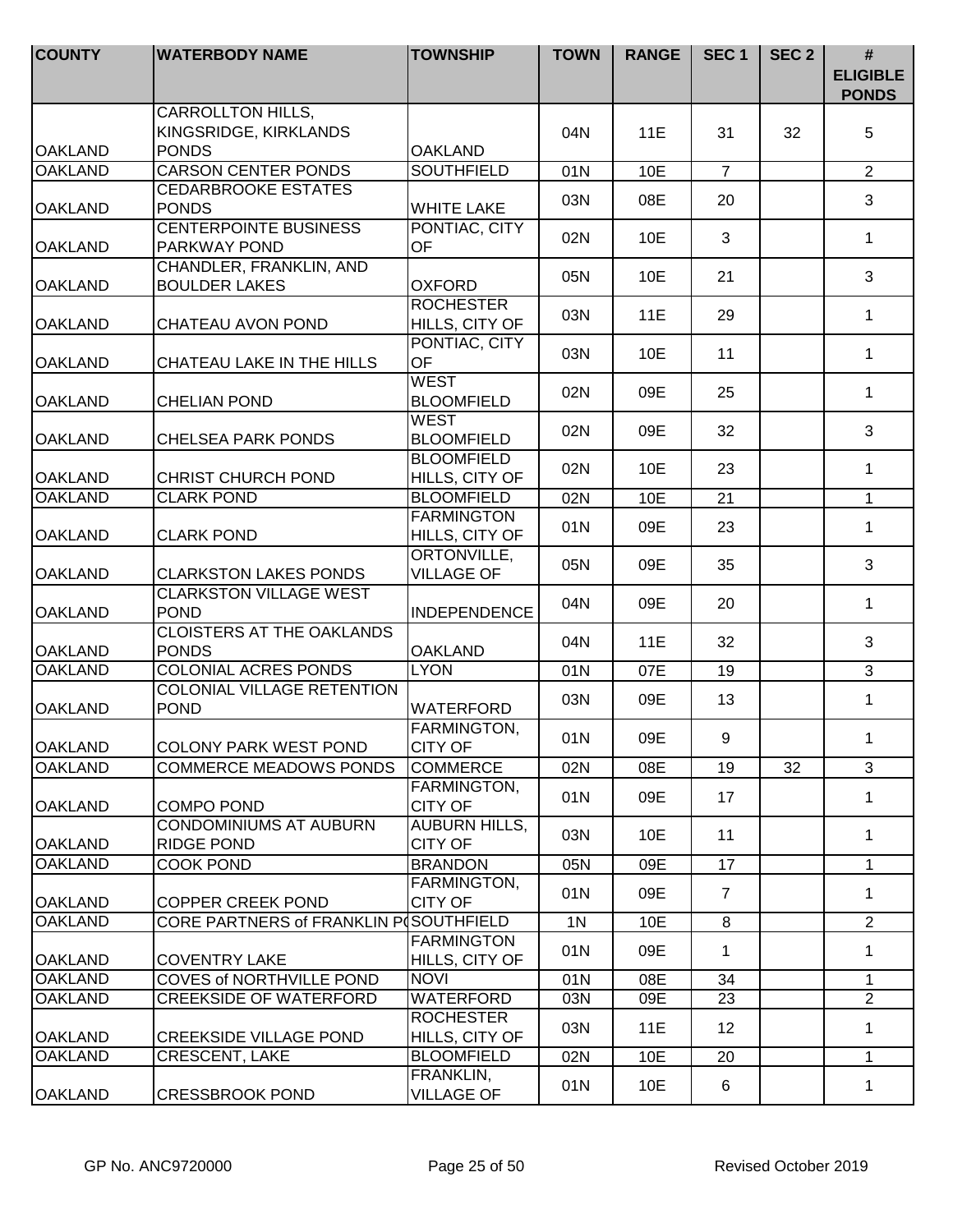| <b>COUNTY</b>  | <b>WATERBODY NAME</b>             | <b>TOWNSHIP</b>                     | <b>TOWN</b> | <b>RANGE</b> | SEC <sub>1</sub> | SEC <sub>2</sub> | #<br><b>ELIGIBLE</b><br><b>PONDS</b> |
|----------------|-----------------------------------|-------------------------------------|-------------|--------------|------------------|------------------|--------------------------------------|
| <b>OAKLAND</b> | <b>CREST POND</b>                 | <b>BLOOMFIELD</b><br>HILLS, CITY OF | 02N         | 10E          | 11               |                  | 1                                    |
| <b>OAKLAND</b> | <b>CROSSWINDS WEST POND</b>       | <b>NOVI</b>                         | 01N         | 08E          | 36               |                  | $\mathbf{1}$                         |
|                | <b>CRYSTAL LAKE FAIRWAYS</b>      |                                     |             |              |                  |                  |                                      |
| <b>OAKLAND</b> | <b>POND</b>                       | <b>BLOOMFIELD</b>                   | 02N         | 10E          | 5                |                  | 1                                    |
| <b>OAKLAND</b> | <b>DARK LAKE</b>                  | <b>INDEPENDENCE</b>                 | 04N         | 09E          | 19               |                  | 1                                    |
| <b>OAKLAND</b> | <b>DARLING POND</b>               | <b>GROVELAND</b>                    | 05N         | 08E          | 9                |                  | $\mathbf{1}$                         |
| <b>OAKLAND</b> | <b>DEDOES POND</b>                | <b>COMMERCE</b>                     | 02N         | 08E          | 34               |                  | $\mathbf{1}$                         |
| <b>OAKLAND</b> | <b>DEER RIDGE POND</b>            | <b>ROCHESTER</b>                    | 03N         | 11E          | 12               |                  | $\mathbf{1}$                         |
|                |                                   | <b>ROCHESTER</b>                    |             |              |                  |                  |                                      |
| <b>OAKLAND</b> | DEER RUN POND                     | HILLS, CITY OF                      | 03N         | <b>11E</b>   | 16               |                  | 1                                    |
| <b>OAKLAND</b> | <b>DELANGE POND</b>               | <b>ORION</b>                        | 04N         | 10E          | $\overline{7}$   |                  | 1                                    |
| <b>OAKLAND</b> | <b>DESROSIERS POND</b>            | <b>BLOOMFIELD</b>                   | 02N         | 10E          | 30               |                  | 1                                    |
| <b>OAKLAND</b> | <b>DEUMAN POND</b>                | <b>OAKLAND</b>                      | 04N         | 10E          | 26               |                  | 1                                    |
| <b>OAKLAND</b> | <b>DEVON POND</b>                 | <b>SOUTHFIELD</b>                   | 01N         | 10E          | 5                |                  | $\mathbf{1}$                         |
|                |                                   | PONTIAC, CITY                       |             |              |                  |                  |                                      |
| <b>OAKLAND</b> | <b>DEY POND</b>                   | <b>OF</b>                           | 03N         | 10E          | 6                |                  | 1                                    |
|                |                                   | FARMINGTON,                         |             |              |                  |                  |                                      |
| <b>OAKLAND</b> | DRAKESHIRE POND                   | <b>CITY OF</b>                      | 01N         | 09E          | 28               |                  | 1                                    |
| <b>OAKLAND</b> | <b>DREFFS POND</b>                | <b>ADDISON</b>                      | 05N         | 11E          | 22               |                  | 1                                    |
| <b>OAKLAND</b> | <b>DUCK POND</b>                  | <b>HIGHLAND</b>                     | 03N         | 07E          | 11               |                  | $\mathbf{1}$                         |
| <b>OAKLAND</b> | <b>DUNLEAVY LAKE</b>              | <b>HIGHLAND</b>                     | 03N         | 07E          | 15               |                  | 1                                    |
| <b>OAKLAND</b> | <b>EAGLE CROSSING POND</b>        | <b>ROSE</b>                         | 04N         | 07E          | $\overline{13}$  |                  | $\mathbf{1}$                         |
|                |                                   | <b>FARMINGTON</b>                   |             |              |                  |                  |                                      |
| <b>OAKLAND</b> | <b>EASTBROOK POND</b>             | HILLS, CITY OF                      | 01N         | 09E          | 12               |                  | 1                                    |
| <b>OAKLAND</b> | <b>EASTWAYS FARMS POND</b>        | <b>BLOOMFIELD</b>                   | 02S         | 10E          | 11               |                  | $\mathbf{1}$                         |
| <b>OAKLAND</b> | <b>EBERSPAECHER POND</b>          | <b>NOVI</b>                         | 01N         | 08E          | 12               |                  | $\mathbf{1}$                         |
| <b>OAKLAND</b> | <b>ELOPAK POND</b>                | <b>LYON</b>                         | 01N         | 07E          | $\overline{2}$   |                  | $\mathbf{1}$                         |
| <b>OAKLAND</b> | <b>EMELBE POND</b>                | <b>LYON</b>                         | 01N         | 07E          | $\,8\,$          |                  | $\mathbf 1$                          |
| <b>OAKLAND</b> | <b>EMERALD LAKES</b>              | TROY, CITY OF                       | 02N         | 11E          | $\overline{2}$   |                  | 3                                    |
|                | <b>ENCLAVE CONDOMINIUM</b>        |                                     |             |              |                  |                  |                                      |
| <b>OAKLAND</b> | <b>PONDS</b>                      | <b>NOVI</b>                         | 01N         | 08E          | 14               |                  | $\overline{2}$                       |
| <b>OAKLAND</b> | <b>ERVIN POND</b>                 | <b>BRANDON</b>                      | 05N         | 09E          | 33               |                  | $\mathbf 1$                          |
| OAKLAND        | <b>ESSEX CENTER POND</b>          | <b>SOUTHFIELD</b>                   | 01N         | 10E          | 17               |                  | 1                                    |
|                | <b>ESSEX CLUB CONDOMINIUM</b>     | FARMINGTON,                         |             |              |                  |                  |                                      |
| <b>OAKLAND</b> | <b>POND</b>                       | <b>CITY OF</b>                      | 01N         | 09E          | $\overline{7}$   |                  | 1                                    |
| <b>OAKLAND</b> | <b>ESTATES PINE CREEK POND</b>    | <b>AVON</b>                         | 03N         | <b>11E</b>   | $\overline{7}$   |                  | $\mathbf{1}$                         |
|                | <b>ESTATES OF WALDON CREEK</b>    |                                     |             |              |                  |                  |                                      |
| <b>OAKLAND</b> | <b>POND</b>                       | <b>INDEPENDENCE</b>                 | 04N         | 09E          | 26               |                  | 1                                    |
|                | <b>FAIRWAYS CONDOMINIUM</b>       |                                     |             |              |                  |                  |                                      |
| <b>OAKLAND</b> | <b>POND</b>                       | TROY, CITY OF                       | 02N         | 11E          | 11               |                  | $\mathbf{1}$                         |
| <b>OAKLAND</b> | <b>FAMBROUGH POND</b>             | TROY, CITY OF                       | 02N         | 11E          | 6                |                  | $\mathbf{1}$                         |
|                |                                   | <b>ROCHESTER</b>                    |             |              |                  |                  |                                      |
| <b>OAKLAND</b> | <b>FAMILY POND</b>                | HILLS, CITY OF                      | 03N         | 11E          | 1                |                  | $\mathbf{1}$                         |
|                |                                   | FARMINGTON,                         |             |              |                  |                  |                                      |
| <b>OAKLAND</b> | <b>FARMINGTON GREEN PONDS</b>     | <b>CITY OF</b>                      | 01N         | 09E          | 9                |                  | 3                                    |
|                | <b>FARMINGTON GREEN WEST</b>      | FARMINGTON,                         |             |              |                  |                  |                                      |
| <b>OAKLAND</b> | <b>PONDS</b>                      | <b>CITY OF</b>                      | 01N         | 09E          | 8                |                  | 3                                    |
|                |                                   | <b>FARMINGTON</b>                   |             |              |                  |                  |                                      |
| <b>OAKLAND</b> | <b>FARMINGTON HILLS INN PONDS</b> | HILLS, CITY OF                      | 01N         | 09E          | 11               |                  | $\overline{2}$                       |
|                |                                   | <b>BLOOMFIELD</b>                   |             |              |                  |                  |                                      |
| <b>OAKLAND</b> | <b>FIEGER POND</b>                | HILLS, CITY OF                      | 02N         | 10E          | 15               |                  | $\mathbf 1$                          |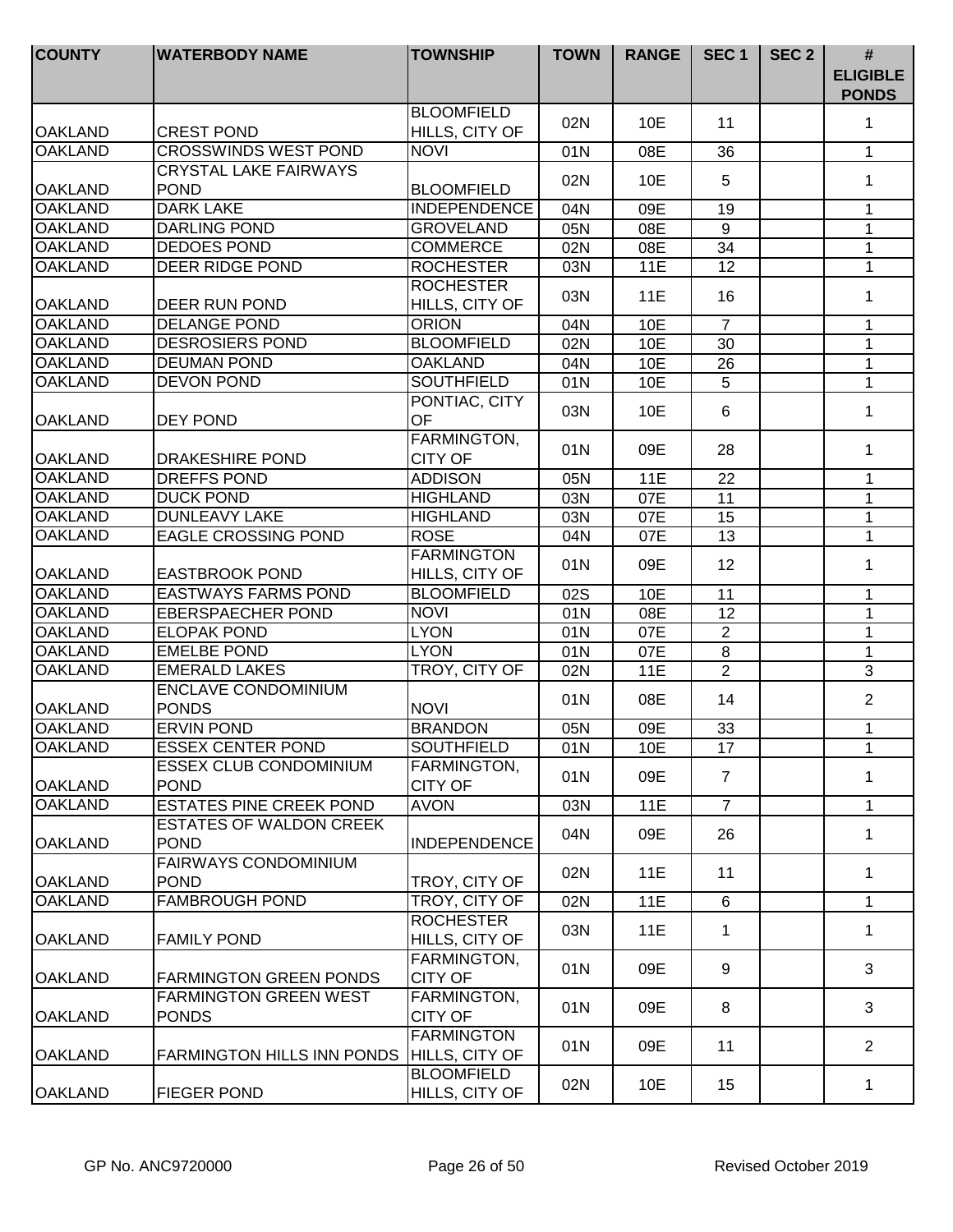| <b>COUNTY</b>  | <b>WATERBODY NAME</b>                       | <b>TOWNSHIP</b>                     | <b>TOWN</b> | <b>RANGE</b> | SEC <sub>1</sub> | SEC <sub>2</sub> | #<br><b>ELIGIBLE</b><br><b>PONDS</b> |
|----------------|---------------------------------------------|-------------------------------------|-------------|--------------|------------------|------------------|--------------------------------------|
|                |                                             | <b>FARMINGTON</b>                   |             |              |                  |                  |                                      |
| <b>OAKLAND</b> | <b>FOREST at WOODALE</b>                    | HILLS, CITY OF                      | 01N         | 09E          | 9                |                  | 1                                    |
| <b>OAKLAND</b> | <b>FOREST CREEK POND</b>                    | TROY, CITY OF                       | 02N         | <b>11E</b>   | 5                |                  | $\mathbf{1}$                         |
| <b>OAKLAND</b> | <b>FOREST DRIVE POND</b>                    | <b>SOUTHFIELD</b>                   | 01N         | 10E          | 8                |                  | $\mathbf{1}$                         |
| <b>OAKLAND</b> | FOREST EDGE AT STONELEIGH<br><b>EAST</b>    | <b>LYON</b>                         | 01N         | 07E          | 27               |                  | 3                                    |
|                |                                             | <b>FARMINGTON</b>                   |             |              |                  |                  |                                      |
| <b>OAKLAND</b> | <b>FOREST ESTATES POND</b>                  | <b>HILLS</b>                        | 01N         | 09E          | 8                |                  | $\overline{2}$                       |
|                | <b>FOREST LAKE COUNTRY CLUB</b>             |                                     | 02N         | 10E          | 8                |                  | $\mathbf{1}$                         |
| <b>OAKLAND</b> | <b>POND</b>                                 | <b>BLOOMFIELD</b>                   |             |              |                  |                  |                                      |
|                |                                             | <b>AUBURN HILLS,</b>                | 03N         | 10E          | 25               |                  | $\mathbf 1$                          |
| <b>OAKLAND</b> | <b>FORESTER SQUARE POND</b>                 | <b>CITY OF</b>                      |             |              |                  |                  |                                      |
| <b>OAKLAND</b> | <b>FOUNDERS PARK POND</b>                   | <b>FARMINGTON HIL</b>               | 01N         | 09E          | 32               |                  | 1                                    |
| <b>OAKLAND</b> | FOUNTAIN PLAZA POND                         | <b>SOUTHFIELD</b>                   | 01N         | 10E          | $\overline{7}$   |                  | $\mathbf{1}$                         |
| <b>OAKLAND</b> | FOX POINTE POND                             | <b>WEST</b><br><b>BLOOMFIELD</b>    | 02N         | 09E          | 22               |                  | 1                                    |
| <b>OAKLAND</b> | <b>FOX POINTE POND</b>                      | <b>WEST</b><br><b>BLOOMFIELD</b>    | 2N          | 9E           | 22               |                  | 1                                    |
| <b>OAKLAND</b> | <b>FOX POND</b>                             | <b>ORION</b>                        | 04N         | 10E          | 22               |                  | $\mathbf{1}$                         |
| <b>OAKLAND</b> | <b>FOXCROFT STATES POND</b>                 | <b>COMMERCE</b>                     | 02N         | 08E          | 33               |                  | 1                                    |
| <b>OAKLAND</b> | <b>FRANK POND</b>                           | <b>BLOOMFIELD</b><br>HILLS, CITY OF | 02N         | 10E          | 18               |                  | 1                                    |
| <b>OAKLAND</b> | <b>FRANK POND</b>                           | HOLLY, VILLAGE<br><b>OF</b>         | 05N         | 07E          | 23               |                  | $\mathbf{1}$                         |
|                | <b>FRANKLIN COLONY CLUB</b>                 | <b>WEST</b>                         |             |              |                  |                  |                                      |
| <b>OAKLAND</b> | <b>PONDS</b>                                | <b>BLOOMFIELD</b>                   | 02N         | 09E          | 36               |                  | $\overline{2}$                       |
|                | <b>FRIEDMAN AGENCY 5500</b>                 |                                     |             |              |                  |                  |                                      |
| <b>OAKLAND</b> | <b>CORPORATE DRIVE POND</b>                 | TROY, CITY OF                       | 2N          | 11E          | 8                |                  | 1                                    |
|                | <b>FRIEDMAN AGENCY 700 TOWER</b>            |                                     |             |              |                  |                  |                                      |
| <b>OAKLAND</b> | <b>DRIVE POND</b>                           | TROY, CITY OF                       | 2N          | 11E          | 9                |                  | $\mathbf{2}$                         |
| <b>OAKLAND</b> | <b>FRIEDMAN POND</b>                        | <b>BLOOMFIELD</b>                   | 02N         | 10E          | 17               |                  | $\mathbf{1}$                         |
| <b>OAKLAND</b> | <b>GALE ROAD POND</b>                       | <b>WHITE LAKE</b>                   | 03N         | 08E          | 12               |                  | 1                                    |
| <b>OAKLAND</b> | <b>GATEMAN POND</b>                         | <b>LYON</b>                         | 01N         | 07E          | 9                |                  | 1                                    |
| <b>OAKLAND</b> | <b>GATEWAY PARK POND</b>                    | <b>WEST</b><br><b>BLOOMFIELD</b>    | 02N         | 09E          | 34               |                  | 1                                    |
| <b>OAKLAND</b> | <b>GATEWAY PLAZA POND</b>                   | <b>WEST</b><br><b>BLOOMFIELD</b>    | 02N         | 09E          | 34               |                  | 1                                    |
| <b>OAKLAND</b> | <b>GHIACIUC POND</b>                        | TROY, CITY OF                       | 02N         | <b>11E</b>   | 10               |                  | $\mathbf{1}$                         |
| <b>OAKLAND</b> | <b>GLENS OF NORTHVILLE PONDS</b>            | NORTHVILLE,<br><b>CITY OF</b>       | 01N         | 08E          | 35               |                  | $\overline{2}$                       |
| <b>OAKLAND</b> | <b>GOURD LAKE</b>                           | <b>HIGHLAND</b>                     | 03N         | 07E          | 9                |                  | $\mathbf{1}$                         |
| <b>OAKLAND</b> | <b>GRASS LAKE POND</b>                      | <b>WHITE LAKE</b>                   | 03N         | 08E          | 18               |                  | $\mathbf{1}$                         |
|                |                                             | FARMINGTON,                         |             |              |                  |                  |                                      |
| <b>OAKLAND</b> | <b>GREEN HILL COMMONS PONDS</b>             | <b>CITY OF</b>                      | 01N         | 09E          | 32               |                  | 4                                    |
| <b>OAKLAND</b> | <b>GREEN HILL WOODS POND</b>                | FARMINGTON,<br><b>CITY OF</b>       | 01N         | 09E          | 29               |                  | $\mathbf 1$                          |
| <b>OAKLAND</b> | <b>GREEN POINTE CONDO PONDS</b>             | <b>WEST</b><br><b>BLOOMFIELD</b>    | 02N         | 09E          | 31               |                  | 2                                    |
| <b>OAKLAND</b> | <b>GREEN VALLEY ESTATES</b><br><b>PONDS</b> | <b>FARMINGTON</b><br>HILLS, CITY OF | 01N         | 09E          | 32               |                  | 3                                    |
| <b>OAKLAND</b> | <b>GREENHILL WOODS POND</b>                 | FARMINGTON,<br><b>CITY OF</b>       | 01N         | 09E          | 29               |                  | $\mathbf 1$                          |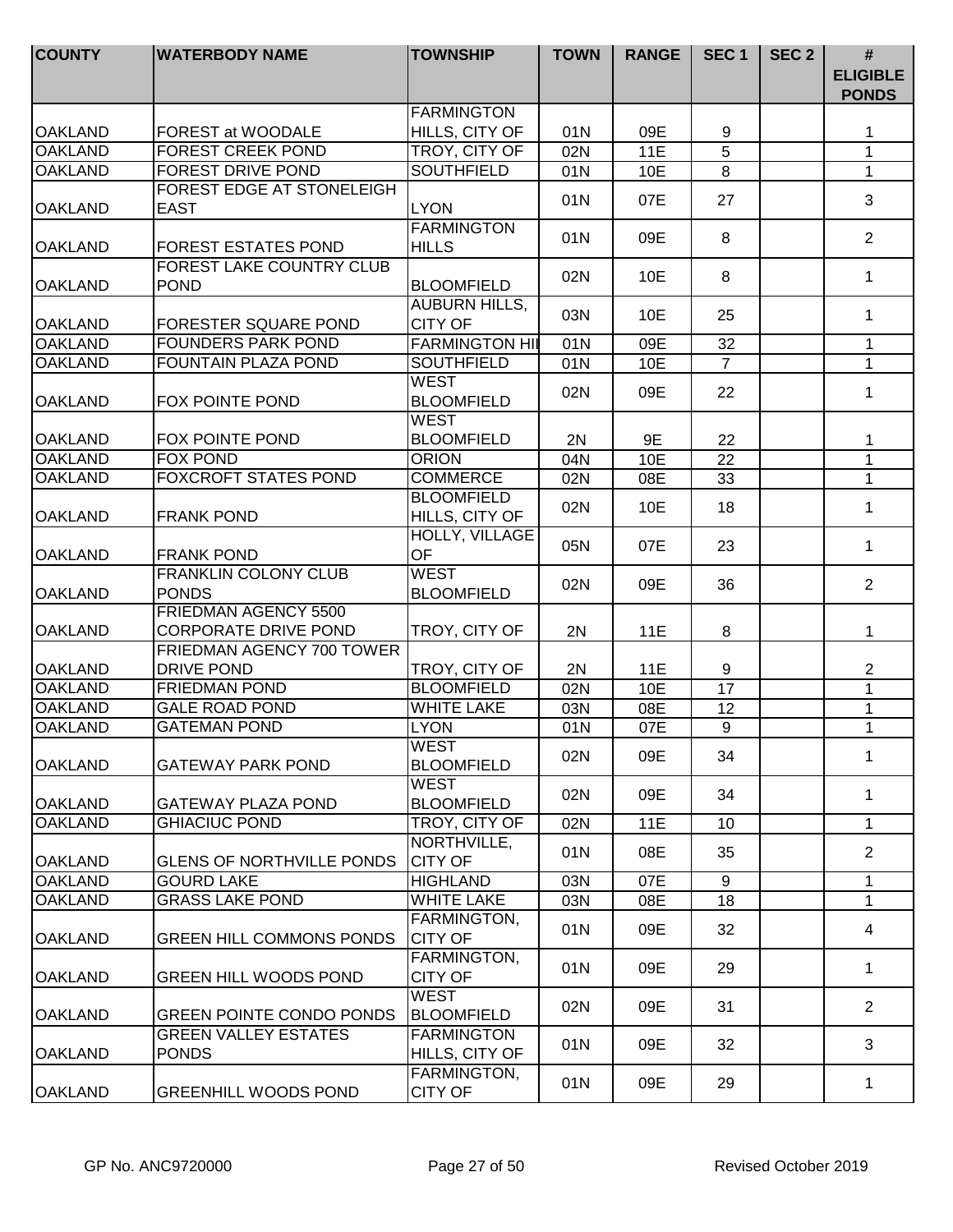| <b>COUNTY</b>  | <b>WATERBODY NAME</b>                           | <b>TOWNSHIP</b>                        | <b>TOWN</b> | <b>RANGE</b> | SEC <sub>1</sub> | SEC <sub>2</sub> | #<br><b>ELIGIBLE</b><br><b>PONDS</b> |
|----------------|-------------------------------------------------|----------------------------------------|-------------|--------------|------------------|------------------|--------------------------------------|
| <b>OAKLAND</b> | <b>HADDONS POND</b>                             | HOLLY, VILLAGE<br>OF                   | 05N         | 07E          | 19               |                  | 1                                    |
| <b>OAKLAND</b> | <b>HALSTEAD FOREST POND</b>                     | <b>FARMINGTON</b><br><b>HILLS</b>      | 01N         | 09E          | $\overline{7}$   |                  | $\overline{2}$                       |
| <b>OAKLAND</b> | <b>HAMLYN POND</b>                              | FRANKLIN,<br><b>VILLAGE OF</b>         | 01N         | 10E          | 8                |                  | $\mathbf 1$                          |
| <b>OAKLAND</b> | <b>HAMMOND LAKE ESTATES</b><br><b>POND</b>      | <b>WEST</b><br><b>BLOOMFIELD</b>       | 02N         | 09E          | 1                |                  | 1                                    |
| <b>OAKLAND</b> | <b>HANSENS POND</b>                             | <b>HIGHLAND</b>                        | 03N         | 07E          | 24               |                  | $\mathbf 1$                          |
| <b>OAKLAND</b> | <b>HARP LAKE</b>                                | <b>INDEPENDENCE</b>                    | 04N         | 09E          | 17               |                  | 1                                    |
| <b>OAKLAND</b> | <b>HARRINGTON POND</b>                          | <b>ADDISON</b>                         | 05N         | 11E          | 6                |                  | $\mathbf{1}$                         |
| <b>OAKLAND</b> | <b>HARROUN POND</b>                             | <b>ROSE</b>                            | 04N         | 07E          | 12               |                  | $\mathbf{1}$                         |
| <b>OAKLAND</b> | <b>HAWTHORN FOREST PONDS</b>                    | <b>AUBURN HILLS,</b><br><b>CITY OF</b> | 03N         | 10E          | $\mathbf{1}$     |                  | 5                                    |
| <b>OAKLAND</b> | <b>HAWTHORNE LAKE</b>                           | <b>AVON</b>                            | 3N          | <b>11E</b>   | $\overline{5}$   |                  | $\mathbf{1}$                         |
| <b>OAKLAND</b> | <b>HAZELWOOD POND</b>                           | ROCHESTER,<br><b>CITY OF</b>           | 03N         | 11E          | 34               |                  | 1                                    |
| <b>OAKLAND</b> | <b>HEATHER LAKE POND</b>                        | <b>ORION</b>                           | 04N         | 10E          | $\overline{7}$   |                  | $\mathbf{1}$                         |
| <b>OAKLAND</b> | <b>HEATHERS LAKE AND CARTERS</b><br><b>POND</b> | <b>BLOOMFIELD</b><br>HILLS, CITY OF    | 02N         | 10E          | 2                |                  | $\overline{2}$                       |
| <b>OAKLAND</b> | <b>HEATHERWOOD VILLAGE POND</b>                 | <b>ROCHESTER</b><br>HILLS, CITY OF     | 03N         | 11E          | 14               |                  | 1                                    |
| <b>OAKLAND</b> | <b>HERDEGEN POND</b>                            | <b>SOUTHFIELD</b>                      | 01N         | 10E          | 8                |                  | $\mathbf{1}$                         |
| <b>OAKLAND</b> | <b>HERITAGE POND</b>                            | <b>WATERFORD</b>                       | 03N         | 09E          | 24               |                  | $\mathbf{1}$                         |
| <b>OAKLAND</b> | HERITAGE VILLAGE WEST POND FARMINGTON           |                                        | 01N         | 09E          | 29               |                  | 1                                    |
| <b>OAKLAND</b> | <b>HICKORY LANE POND</b>                        | FRANKLIN,<br><b>VILLAGE OF</b>         | 01N         | 10E          | 8                |                  | $\mathbf 1$                          |
| <b>OAKLAND</b> | <b>HICKORY POINTE POND</b>                      | <b>WEST</b><br><b>BLOOMFIELD</b>       | 02N         | 09E          | 15               |                  | $\mathbf 1$                          |
| <b>OAKLAND</b> | HIDDEN LAKE APARTMENTS<br><b>PONDS</b>          | <b>INDEPENDENCE</b>                    | 04N         | 09E          | 27               |                  | 3                                    |
| <b>OAKLAND</b> | HIDDEN VALLEY POND                              | TROY, CITY OF                          | 02N         | <b>11E</b>   | $\overline{7}$   | 16               | $\mathbf 1$                          |
| IOAKLAND       | IHILLS AT INDIANWOOD PONDS                      | IORION                                 | 04N         | 10E          | $\overline{7}$   |                  | 8                                    |
| <b>OAKLAND</b> | HILLS OF LONE PINE PONDS                        | <b>BLOOMFIELD</b><br>HILLS, CITY OF    | 02N         | 10E          | 21               |                  | 3                                    |
| <b>OAKLAND</b> | <b>HILLS OF POWDER HORN POND</b>                | <b>WEST</b><br><b>BLOOMFIELD</b>       | 02N         | 09E          | 26               |                  | 1                                    |
| <b>OAKLAND</b> | HILLS OF WATERFORD POND                         | WATERFORD                              | 03N         | 09E          | 9                |                  | $\mathbf{1}$                         |
| <b>OAKLAND</b> | <b>HILLSIDE APARTMENT PONDS</b>                 | WIXOM, CITY OF                         | 01N         | 08E          | 5                |                  | 3                                    |
| <b>OAKLAND</b> | <b>HILLSIDE POND</b>                            | <b>FARMINGTON</b><br>HILLS, CITY OF    | 01N         | 09E          | 21               |                  | $\mathbf{1}$                         |
| <b>OAKLAND</b> | <b>HILLVIEW POND</b>                            | INDEPENDENCE                           | 04N         | 09E          | $\mathbf{1}$     |                  | $\mathbf{1}$                         |
| <b>OAKLAND</b> | <b>HITACHI INC. POND</b>                        | <b>FARMINGTON</b><br>HILLS, CITY OF    | 01N         | 09E          | 21               |                  | $\mathbf{1}$                         |
| OAKLAND        | <b>HOLLY HILLS PONDS</b>                        | FARMINGTON,<br><b>CITY OF</b>          | 01N         | 09E          | 11               |                  | $\overline{2}$                       |
| <b>OAKLAND</b> | <b>HOLLY VILLAGE POND</b>                       | HOLLY, VILLAGE<br>OF                   | 05N         | 07E          | 27               |                  | $\mathbf 1$                          |
| <b>OAKLAND</b> | <b>HORNUNG POND</b>                             | <b>ORTONVILLE</b>                      | 05N         | 08E          | 9                |                  | $\mathbf 1$                          |
| <b>OAKLAND</b> | <b>HOWLETT PARK POND</b>                        | <b>AVON</b>                            | 03N         | 11E          | $\overline{11}$  |                  | 1                                    |
| <b>OAKLAND</b> | HUNT CLUB CONDO POND                            | <b>BLOOMFIELD</b><br>HILLS, CITY OF    | 02N         | 10E          | 14               |                  | 1                                    |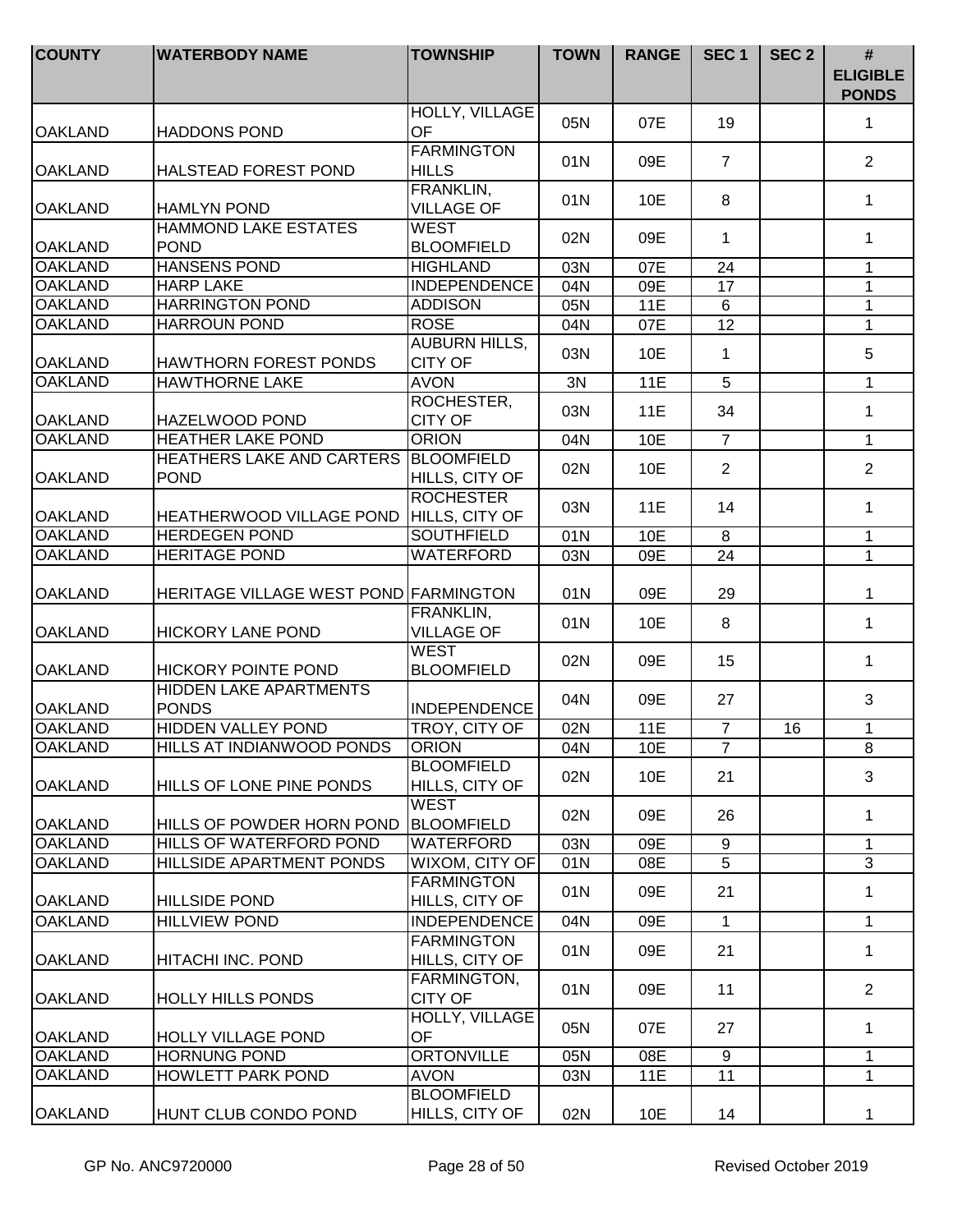| <b>COUNTY</b>  | <b>WATERBODY NAME</b>                               | <b>TOWNSHIP</b>                        | <b>TOWN</b> | <b>RANGE</b> | SEC <sub>1</sub> | SEC <sub>2</sub> | $\#$<br><b>ELIGIBLE</b><br><b>PONDS</b> |
|----------------|-----------------------------------------------------|----------------------------------------|-------------|--------------|------------------|------------------|-----------------------------------------|
| <b>OAKLAND</b> | HUNT CLUB ESTATES POND                              | <b>BLOOMFIELD</b><br>HILLS, CITY OF    | 02N         | 10E          | 11               |                  | 1                                       |
| <b>OAKLAND</b> | <b>HUNTER LAKE</b>                                  | <b>BLOOMFIELD</b><br>HILLS, CITY OF    | 02N         | 10E          | 19               |                  | 1                                       |
| <b>OAKLAND</b> | <b>HUNTERS CREEK POND</b>                           | <b>LYON</b>                            | 01N         | 07E          | 29               |                  | $\mathbf{1}$                            |
| <b>OAKLAND</b> | HUNTERS POINTE PONDS                                | FARMINGTON,<br><b>CITY OF</b>          | 01N         | 09E          | 5                |                  | 2                                       |
| <b>OAKLAND</b> | <b>HURON HILLS PONDS</b>                            | <b>COMMERCE</b>                        | 02N         | 08E          | $\overline{4}$   |                  | 5                                       |
| <b>OAKLAND</b> | <b>IACOBELLI / PINE KNOB</b><br>PROFESSIONAL POND   | <b>INDEPENDENCE</b>                    | 04N         | 09E          | 27               |                  | 1                                       |
| <b>OAKLAND</b> | <b>ILITCH HOLDINGS POND</b>                         | <b>BLOOMFIELD</b>                      | 02N         | 10E          | 22               |                  | 1                                       |
| <b>OAKLAND</b> | <b>IMPORT ENTERPRISES POND</b>                      | WIXOM, CITY OF                         | 01N         | 08E          | 5                |                  | $\mathbf{1}$                            |
| <b>OAKLAND</b> | <b>INDEPENDENCE VILLAGE</b>                         | <b>WHITE LAKE</b>                      | 03N         | 08E          | 36               |                  | $\mathbf{1}$                            |
| <b>OAKLAND</b> | <b>INDEPENDENCE VILLAGE POND</b>                    | <b>WHITE LAKE</b>                      | 03N         | 08E          | 36               |                  | 1                                       |
| <b>OAKLAND</b> | <b>INDIANWOOD POND</b>                              | <b>BLOOMFIELD</b>                      | 02N         | 10E          | 19               |                  | 1                                       |
| <b>OAKLAND</b> | <b>JAMESTOWN GREEN POND</b>                         | <b>NOVI</b>                            | 01N         | 08E          | 22               |                  | $\mathbf{1}$                            |
| <b>OAKLAND</b> | <b>JEWISH COMMUNITY CENTER -</b><br>SOUTH POND      | <b>WEST</b><br><b>BLOOMFIELD</b>       | 02N         | 09E          | 29               |                  | 1                                       |
| <b>OAKLAND</b> | JEWISH FAMILY SERVICES POND BLOOMFIELD              | <b>WEST</b>                            | 2N          | 10E          | 8                |                  | $\overline{2}$                          |
| <b>OAKLAND</b> | <b>JLL POND</b>                                     | <b>AUBURN HILLS,</b><br><b>CITY OF</b> | 03N         | 10E          | 11               |                  | 1                                       |
| <b>OAKLAND</b> | <b>JOHN ARBOR LAKE</b>                              | TROY, CITY OF                          | 02N         | <b>11E</b>   | $\mathbf{1}$     |                  | $\mathbf{1}$                            |
| <b>OAKLAND</b> | <b>JONAH POND</b>                                   | <b>BLOOMFIELD</b><br>HILLS, CITY OF    | 02N         | 10E          | 22               |                  | $\mathbf{1}$                            |
| <b>OAKLAND</b> | <b>KEEGO POND</b>                                   | <b>WEST</b><br><b>BLOOMFIELD</b>       | 02N         | 09E          | $\overline{2}$   |                  | $\mathbf{1}$                            |
| <b>OAKLAND</b> | <b>KENMOOR LAKE</b>                                 | <b>BLOOMFIELD</b><br>HILLS, CITY OF    | 02N         | 10E          | 30               |                  | $\mathbf{1}$                            |
| <b>OAKLAND</b> | <b>KENSINGTON FOREST</b><br><b>SUBDIVISION POND</b> | <b>ROCHESTER</b><br>HILLS, CITY OF     | 03N         | 11E          | 33               |                  | 1                                       |
| <b>OAKLAND</b> | <b>KERN LAKE</b>                                    | <b>BLOOMFIELD</b><br>HILLS, CITY OF    | 02N         | 10E          | 11               |                  | 1                                       |
| <b>OAKLAND</b> | <b>KINGS POINTE POND</b>                            | <b>OAKLAND</b>                         | 04N         | 11E          | 31               |                  | 1                                       |
| <b>OAKLAND</b> | KINGSTON POINTE SOUTH<br><b>PONDS</b>               | <b>AVON</b>                            | 03N         | 11E          | 32               |                  | $\overline{2}$                          |
| <b>OAKLAND</b> | <b>KIRKLANDS HOA PONDS</b>                          | <b>OAKLAND</b>                         | 04N         | <b>11E</b>   | 32               |                  | $\overline{2}$                          |
| <b>OAKLAND</b> | KIRKWAY PLACE PONDS                                 | <b>NOVI</b>                            | 01N         | 08E          | 20               |                  | $\overline{2}$                          |
| <b>OAKLAND</b> | <b>KIRKWAY RAVINES POND</b>                         | <b>FARMINGTON</b><br>HILLS, CITY OF    | 01N         | 09E          | 26               |                  | $\mathbf 1$                             |
| <b>OAKLAND</b> | <b>IKIRKWOOD LAKE</b>                               | <b>BLOOMFIELD</b><br>HILLS, CITY OF    | 02N         | 10E          | 30               |                  | $\mathbf 1$                             |
| <b>OAKLAND</b> | KIRTS INDUSTRIAL PARK POND                          | TROY, CITY OF                          | 2N          | 11E          | 28               |                  | 1                                       |
| <b>OAKLAND</b> | <b>KRIJESTORAC POND</b>                             | <b>COMMERCE</b>                        | 02N         | 08E          | 33               |                  | $\mathbf 1$                             |
| <b>OAKLAND</b> | <b>KUBERT POND</b>                                  | <b>NOVI</b>                            | 01N         | 08E          | 33               |                  | $\mathbf{1}$                            |
| <b>OAKLAND</b> | LAKE IN THE HILLS POND                              | PONTIAC, CITY<br><b>OF</b>             | 03N         | 10E          | 11               |                  | $\mathbf 1$                             |
| <b>OAKLAND</b> | <b>LAKE PLACID</b>                                  | <b>BLOOMFIELD</b><br>HILLS, CITY OF    | 02N         | 10E          | 15               |                  | $\mathbf 1$                             |
| <b>OAKLAND</b> | LAKELAND LANE POND                                  | <b>BLOOMFIELD</b><br>HILLS, CITY OF    | 02N         | 10E          | 18               |                  | 1                                       |
| <b>OAKLAND</b> | LAKES OF SOUTHFIELD PONDS                           | SOUTHFIELD,<br><b>CITY OF</b>          | 01N         | 10E          | 8                |                  | $\overline{2}$                          |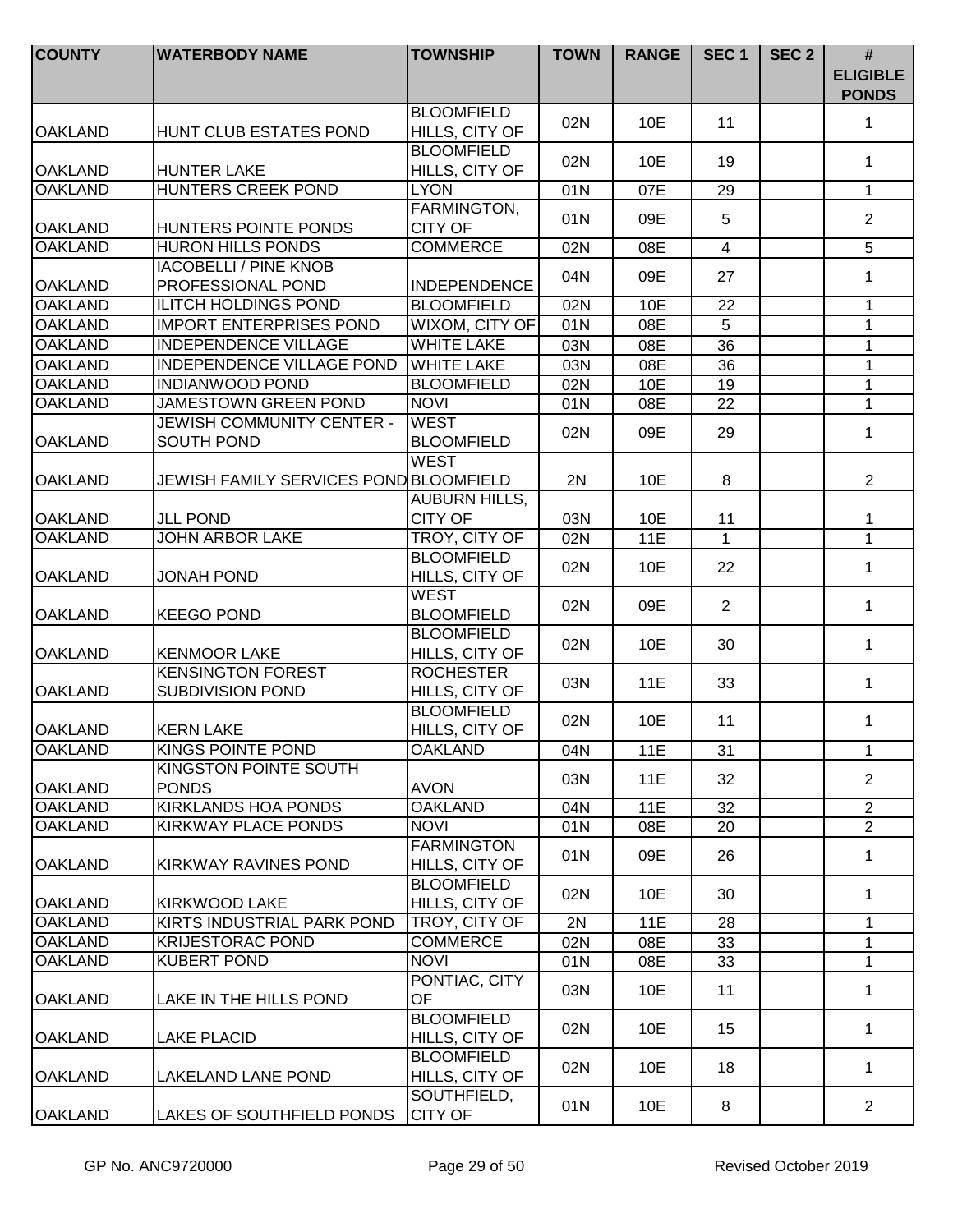| <b>COUNTY</b>  | <b>WATERBODY NAME</b>                            | <b>TOWNSHIP</b>                        | <b>TOWN</b> | <b>RANGE</b> | SEC <sub>1</sub> | SEC <sub>2</sub> | $\#$<br><b>ELIGIBLE</b><br><b>PONDS</b> |
|----------------|--------------------------------------------------|----------------------------------------|-------------|--------------|------------------|------------------|-----------------------------------------|
| <b>OAKLAND</b> | <b>LAKEVIEW VILLAS POND</b>                      | <b>FARMINGTON</b><br>HILLS, CITY OF    | 01N         | 09E          | 25               |                  | 1                                       |
| <b>OAKLAND</b> | <b>LANTERN LAKE</b>                              | <b>AUBURN HILLS,</b><br><b>CITY OF</b> | 04N         | 10E          | 5                |                  | 1                                       |
| <b>OAKLAND</b> | <b>LAU POND</b>                                  | TROY, CITY OF                          | 02N         | <b>11E</b>   | 3                |                  | $\mathbf{1}$                            |
|                | LEGACY OF FARMINGTON HILLS FARMINGTON,           |                                        |             |              |                  |                  |                                         |
| <b>OAKLAND</b> | <b>PONDS</b>                                     | <b>CITY OF</b>                         | 01N         | 09E          | $\overline{4}$   |                  | $\overline{2}$                          |
| <b>OAKLAND</b> | <b>LENNOX PARK PONDS</b>                         | <b>NOVI</b>                            | 01N         | 08E          | $\mathbf{1}$     |                  | $\overline{3}$                          |
| <b>OAKLAND</b> | <b>LITTLE SPRING LAKE</b>                        | <b>INDEPENDENCE</b>                    | 04N         | 09E          | 33               |                  | $\mathbf 1$                             |
| <b>OAKLAND</b> | <b>LOCHAVEN CONDOS POND</b>                      | <b>WATERFORD</b>                       | 03N         | 09E          | 32               |                  | $\mathbf{1}$                            |
| <b>OAKLAND</b> | LOCHAVEN PINES HOA POND                          | <b>WATERFORD</b>                       | 03N         | 09E          | 29               |                  | $\mathbf{1}$                            |
| <b>OAKLAND</b> | <b>LOCHMOOR AT VOORHEIS LAKE</b><br>CONDO POND   | <b>ORION</b>                           | 04N         | 10E          | 21               |                  | $\mathbf{1}$                            |
| <b>OAKLAND</b> | LONE PINES POND                                  | WEST<br><b>BLOOMFIELD</b>              | 02N         | 09E          | 14               |                  | $\mathbf{1}$                            |
| <b>OAKLAND</b> | LONG LAKE SPRING MEADOWS<br><b>POND</b>          | TROY, CITY OF                          | 02N         | 11E          | 12               |                  | 1                                       |
| <b>OAKLAND</b> | <b>LYON TRAIL POND</b>                           | <b>LYON</b>                            | 01N         | 07E          | 32               |                  | $\mathbf{1}$                            |
| <b>OAKLAND</b> | <b>MANCHESTER KNOLLS POND</b>                    | <b>ROCHESTER</b><br><b>HILLS</b>       | 03N         | 11E          | 8                |                  | 1                                       |
| <b>OAKLAND</b> | <b>MAPLE CREEK POND</b>                          | <b>WEST</b><br><b>BLOOMFIELD</b>       | 02N         | 09E          | 34               |                  | 1                                       |
| <b>OAKLAND</b> | <b>MAPLE CREEK RIDGE VILLAGE</b><br><b>PONDS</b> | ROCHESTER,<br><b>CITY OF</b>           | 03N         | 11E          | $\mathbf{1}$     |                  | $\overline{2}$                          |
| <b>OAKLAND</b> | <b>MAPLE CROSSING POND</b>                       | <b>COMMERCE</b>                        | 02N         | 08E          | 33               |                  | $\mathbf{1}$                            |
| <b>OAKLAND</b> | <b>MAPLE FOREST PONDS</b>                        | TROY, CITY OF                          | 02N         | 11E          | $\overline{2}$   |                  | $\overline{2}$                          |
| <b>OAKLAND</b> | <b>MAPLE PLACE PONDS</b>                         | <b>WEST</b><br><b>BLOOMFIELD</b>       | 02N         | 09E          | 32               |                  | $\overline{2}$                          |
| <b>OAKLAND</b> | <b>MAPLE PLACE VILLAS PONDS</b>                  | <b>WEST</b><br><b>BLOOMFIELD</b>       | 02N         | 09E          | 30               |                  | 3                                       |
| <b>OAKLAND</b> | MAPLE PLACE WOODS POND                           | <b>WEST</b><br><b>BLOOMFIELD</b>       | 02N         | 09E          | 31               |                  | 1                                       |
| <b>OAKLAND</b> | <b>MAPLE RUN POND</b>                            | <b>IWEST</b><br><b>BLOOMFIELD</b>      | 02N         | 09E          | 31               |                  | 1                                       |
| <b>OAKLAND</b> | <b>MAPLERIDGE POND</b>                           | <b>WEST</b><br><b>BLOOMFIELD</b>       | 02N         | 09E          | 32               |                  | 1                                       |
| <b>OAKLAND</b> | <b>MATHOG POND</b>                               | <b>ROCHESTER</b>                       | 04N         | 11E          | 33               |                  | $\mathbf{1}$                            |
| <b>OAKLAND</b> | <b>MAYBURY PARK ESTATES</b><br><b>PONDS</b>      | <b>NOVI</b>                            | 01N         | 08E          | 32               |                  | $\overline{4}$                          |
| <b>OAKLAND</b> | <b>MCELMEEL POND</b>                             | <b>WEST</b><br><b>BLOOMFIELD</b>       | 02N         | 09E          | 9                |                  | $\mathbf 1$                             |
| <b>OAKLAND</b> | <b>MCKIERNAN POND</b>                            | <b>ADDISON</b>                         | 05N         | 11E          | $\overline{7}$   |                  | $\mathbf{1}$                            |
| <b>OAKLAND</b> | <b>MCLEAN POND</b>                               | <b>BLOOMFIELD</b><br>HILLS, CITY OF    | 02N         | 10E          | 30               |                  | $\mathbf{1}$                            |
| <b>OAKLAND</b> | <b>McNISH POND</b>                               | <b>FARMINGTON</b><br><b>HILLS</b>      | 01N         | 09E          | 22               |                  | $\mathbf{1}$                            |
| <b>OAKLAND</b> | <b>MEADOW CREEK II PONDS</b>                     | <b>ROCHESTER</b><br>HILLS, CITY OF     | 03N         | 11E          | 33               |                  | $\overline{2}$                          |
| <b>OAKLAND</b> | <b>MEADOW CREEK POND</b>                         | <b>ROCHESTER</b><br>HILLS, CITY OF     | 03N         | 11E          | 32               |                  | $\mathbf 1$                             |
| <b>OAKLAND</b> | <b>MEADOWBROOK TOWNHOMES</b><br><b>POND</b>      | NOVI, CITY OF                          | 01N         | 08E          | 11               |                  | 1                                       |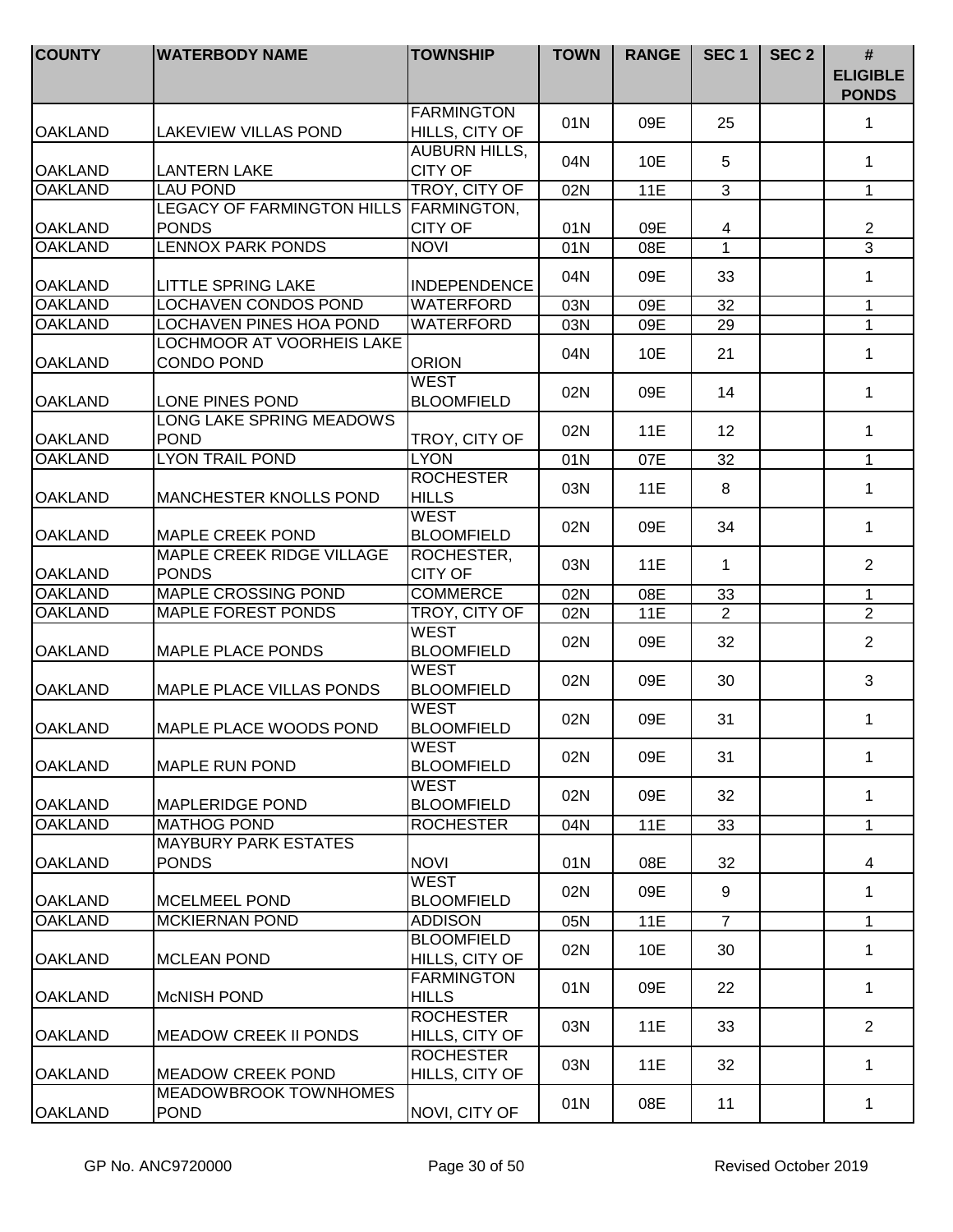| <b>COUNTY</b>  | <b>WATERBODY NAME</b>                              | <b>TOWNSHIP</b>                          | <b>TOWN</b> | <b>RANGE</b> | SEC <sub>1</sub> | SEC <sub>2</sub> | $\#$<br><b>ELIGIBLE</b><br><b>PONDS</b> |
|----------------|----------------------------------------------------|------------------------------------------|-------------|--------------|------------------|------------------|-----------------------------------------|
| <b>OAKLAND</b> | <b>MEADOWRIDGE POND</b>                            | <b>FARMINGTON</b><br>HILLS, CITY OF      | 01N         | 09E          | 14               |                  | 1                                       |
| <b>OAKLAND</b> | <b>MEADOWS CONDOMINIUM</b><br><b>POND</b>          | FARMINGTON,<br><b>CITY OF</b>            | 01N         | 09E          | 4                |                  | 1                                       |
| <b>OAKLAND</b> | <b>MERCEDES POND</b>                               | <b>WEST</b><br><b>BLOOMFIELD</b>         | 02N         | 09E          | 5                |                  | 1                                       |
| <b>OAKLAND</b> | <b>MEYERS POND</b>                                 | <b>OAKLAND</b>                           | 04N         | 11E          | 25               |                  | $\mathbf{1}$                            |
| <b>OAKLAND</b> | <b>MICHIGAN OFFICE FIVE WEST</b><br><b>POND</b>    | <b>FARMINGTON,</b><br><b>CITY OF</b>     | 01N         | 09E          | 18               |                  | $\mathbf{1}$                            |
| <b>OAKLAND</b> | MILFORD CEMETERY POND                              | MILFORD,<br><b>VILLAGE OF</b>            | 02N         | 07E          | 11               |                  | 1                                       |
| <b>OAKLAND</b> | <b>MISSION SPRINGS POND</b>                        | <b>WEST</b><br><b>BLOOMFIELD</b>         | 02N         | 09E          | $\overline{4}$   |                  | $\mathbf{1}$                            |
| <b>OAKLAND</b> | <b>MISTY POND</b>                                  | <b>LYON</b>                              | 01N         | 07E          | 16               |                  | $\mathbf{1}$                            |
| <b>OAKLAND</b> | MISTY WOODS CONDOMINIUM<br><b>POND</b>             | <b>WEST</b><br><b>BLOOMFIELD</b>         | 02N         | 09E          | 14               | 23               | $\mathbf{1}$                            |
| <b>OAKLAND</b> | <b>MOON LAKE CONDO POND</b>                        | <b>WEST</b><br><b>BLOOMFIELD</b>         | 02N         | 09E          | 13               |                  | 1                                       |
| <b>OAKLAND</b> | MUIRWOOD PONDS                                     | FARMINGTON,<br><b>CITY OF</b>            | 01N         | 09E          | 20               |                  | $\overline{2}$                          |
| <b>OAKLAND</b> | <b>MYSTIC FOREST OF COMMERCE</b><br><b>POND</b>    | <b>COMMERCE</b>                          | 02N         | 08E          | 9                |                  | 1                                       |
| <b>OAKLAND</b> | <b>MYSTIC FOREST PONDS</b>                         | <b>NOVI</b>                              | 01N         | 08E          | 27               |                  | $\overline{2}$                          |
| <b>OAKLAND</b> | NATURES COVE POND                                  | <b>COMMERCE</b>                          | 02N         | 08E          | 33               |                  | $\overline{1}$                          |
| <b>OAKLAND</b> | <b>NISSAN RETENTION POND</b>                       | <b>FARMINGTON</b><br><b>HILLS</b>        | 01N         | 09E          | 18               |                  | $\mathbf{1}$                            |
| <b>OAKLAND</b> | NORMINSTER POND                                    | <b>BLOOMFIELD</b><br>HILLS, CITY OF      | 02N         | 10E          | 21               |                  | $\mathbf{1}$                            |
| <b>OAKLAND</b> | <b>NORTH OAKS COMMUNITY</b><br><b>CHURCH PONDS</b> | <b>CLARKSTON</b>                         | 04N         | 09E          | 5                |                  | 2                                       |
| <b>OAKLAND</b> | NOVA WOODS POND                                    | FARMINGTON,<br><b>CITY OF</b>            | 01N         | 09E          | 5                |                  | $\mathbf{1}$                            |
| <b>OAKLAND</b> | <b>NOVI MEADOWS POND</b>                           | <b>NOVI</b>                              | 01N         | 08E          | 18               |                  | $\mathbf{1}$                            |
| <b>OAKLAND</b> | OAK ARBOR POND                                     | OAKLAND                                  | 04N         | 11E          | 27               |                  | 1                                       |
| <b>OAKLAND</b> | OAKBROOKE POND                                     | <b>BLOOMFIELD</b>                        | 02N         | 09E          | 23               |                  | $\overline{2}$                          |
| <b>OAKLAND</b> | <b>OAKHURST PONDS</b>                              | <b>INDEPENDENCE</b><br><b>BLOOMFIELD</b> | 04N         | 09E          | 24               |                  | $\overline{7}$                          |
| <b>OAKLAND</b> | OAKLAND COMMUNITY<br><b>COLLEGE POND</b>           | HILLS, CITY OF                           | 02N         | 10E          | 11               |                  | $\mathbf{1}$                            |
| <b>OAKLAND</b> | OAKLAND COUNTY ROAD<br><b>COMMISION POND</b>       | SPRINGFIELD                              | 04N         | 08E          | 3                |                  | $\mathbf{1}$                            |
| <b>OAKLAND</b> | OAKLAND CREST POND                                 | <b>OAKLAND</b>                           | 04N         | 11E          | 26               |                  | $\mathbf{1}$                            |
| <b>OAKLAND</b> | OAKLAND ESTATES POND                               | <b>AUBURN HILLS,</b><br><b>CITY OF</b>   | 03N         | 10E          | 25               |                  | 3                                       |
| <b>OAKLAND</b> | <b>PONDS</b>                                       | HILLS, CITY OF                           | 02N         | 10E          | 28               | 33               | 5                                       |
| <b>OAKLAND</b> | OAKLAND HUNT CONDO PONDS OAKLAND                   |                                          | 04N         | 11E          | 22               |                  | 10 <sup>°</sup>                         |
| <b>OAKLAND</b> | OAKLAND UNIVERSITY GOLF<br><b>COURSE POND</b>      | ROCHESTER,<br><b>CITY OF</b>             | 03N         | 11E          | 18               |                  | $\mathbf 1$                             |
| <b>OAKLAND</b> | OAKPOINTE CHURCH POND                              | <b>NOVI</b>                              | 01N         | 08E          | 19               |                  | $\mathbf{1}$                            |
| <b>OAKLAND</b> | ORCHARD CREEK VILLAGE<br><b>POND</b>               | <b>FARMINGTON</b><br>HILLS, CITY OF      | 01N         | 09E          | 3                |                  | 1                                       |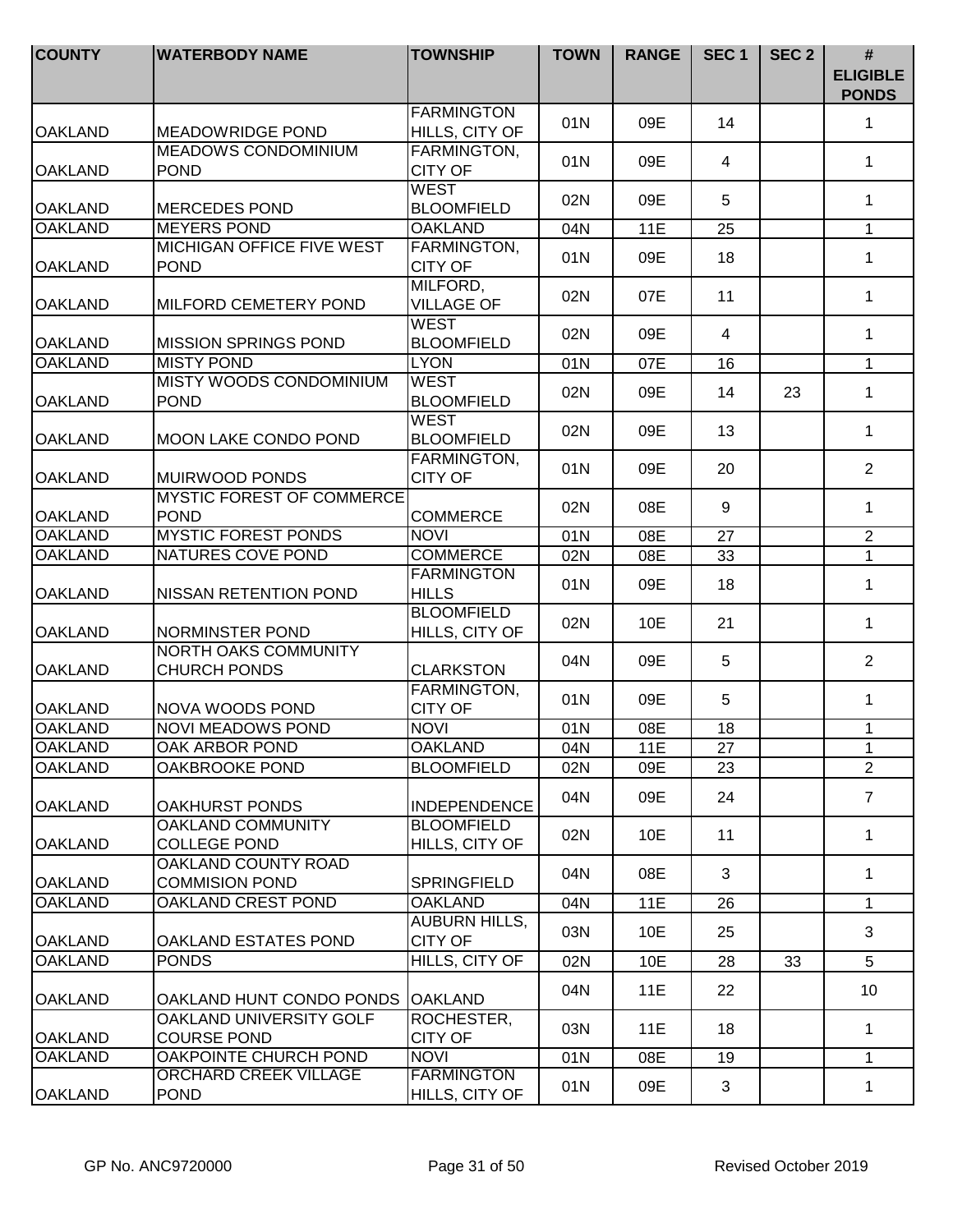| <b>COUNTY</b>  | <b>WATERBODY NAME</b>                      | <b>TOWNSHIP</b>                     | <b>TOWN</b> | <b>RANGE</b> | SEC <sub>1</sub> | SEC <sub>2</sub> | #<br><b>ELIGIBLE</b><br><b>PONDS</b> |
|----------------|--------------------------------------------|-------------------------------------|-------------|--------------|------------------|------------------|--------------------------------------|
| <b>OAKLAND</b> | ORCHARD LAKE POND                          | <b>WEST</b><br><b>BLOOMFIELD</b>    | 02N         | 09E          | 27               |                  | 1                                    |
| <b>OAKLAND</b> | ORCHARD LAKE ROAD<br><b>RETENTION POND</b> | <b>WEST</b><br><b>BLOOMFIELD</b>    | 02N         | 09E          | 34               |                  | $\mathbf 1$                          |
| <b>OAKLAND</b> | ORCHARDS CORPORATE<br><b>CENTER POND</b>   | <b>FARMINGTON</b><br>HILLS, CITY OF | 01N         | 09E          | 14               |                  | 1                                    |
| <b>OAKLAND</b> | ORCHARDS AT LYON II PONDS                  | <b>NEW HUDSON</b>                   | 01N         | 07E          | $\overline{4}$   |                  | $\overline{2}$                       |
| <b>OAKLAND</b> | ORCHARDS OF WEST<br><b>BLOOMFIELD POND</b> | <b>WEST</b><br><b>BLOOMFIELD</b>    | 02N         | 09E          | 5                |                  | $\mathbf 1$                          |
| <b>OAKLAND</b> | ORION LAKES PONDS                          | <b>ORION</b>                        | 04N         | 10E          | 35               |                  | $\overline{2}$                       |
| <b>OAKLAND</b> | <b>OUTLANDS POND</b>                       | <b>SOUTHFIELD</b>                   | 01N         | 10E          | $\overline{4}$   |                  | $\mathbf{1}$                         |
| <b>OAKLAND</b> | <b>OXFORD ESTATES POND</b>                 | FARMINGTON,<br><b>CITY OF</b>       | 01N         | 09E          | 16               |                  | 1                                    |
| <b>OAKLAND</b> | PARK PLACE AT TOWN CENTER<br><b>POND</b>   | <b>SOUTHFIELD</b>                   | 01N         | 10E          | 22               |                  | $\mathbf{1}$                         |
| <b>OAKLAND</b> | PARK WEST GALLERY POND                     | <b>SOUTHFIELD</b>                   | 01N         | 10E          | $\overline{7}$   |                  | $\mathbf{1}$                         |
| <b>OAKLAND</b> | PARKSIDE BY THE LAKES                      | <b>COMMERCE</b>                     | 02N         | 08E          | $\mathbf 1$      |                  | $\overline{2}$                       |
| <b>OAKLAND</b> | PARKVIEW COMMUNITY PONDS                   | <b>ORION</b>                        | 04N         | 10E          | 23               |                  | 5                                    |
| <b>OAKLAND</b> | <b>PAYNE POND</b>                          | <b>INDEPENDENCE</b>                 | 04N         | 09E          | 9                |                  | 1                                    |
| <b>OAKLAND</b> | PEBBLE CREEK PONDS                         | <b>SPRINGFIELD</b>                  | 04N         | 08E          | 14               |                  | 3                                    |
| <b>OAKLAND</b> | PELTZ POND                                 | <b>BLOOMFIELD</b>                   | 02N         | 10E          | 30               |                  | $\mathbf{1}$                         |
| <b>OAKLAND</b> | PEMBROOKE PARK POND                        | <b>BLOOMFIELD</b>                   | 02N         | 09E          | 27               |                  | $\mathbf 1$                          |
| <b>OAKLAND</b> | PINE KNOB POND                             | <b>INDEPENDENCE</b>                 | 04N         | 09E          | 23               |                  | $\mathbf{1}$                         |
| <b>OAKLAND</b> | PINE KNOB ROAD POND                        | <b>CLARKSTON</b>                    | 04N         | 09E          | 23               |                  | $\mathbf 1$                          |
| <b>OAKLAND</b> | PINE ROAD KAHN POND                        | <b>CLARKSTON</b>                    | 04N         | 09E          | 23               |                  | $\mathbf{1}$                         |
| <b>OAKLAND</b> | PINE RIDGE APARTMENTS<br><b>POND</b>       | <b>ROCHESTER</b><br><b>HILLS</b>    | 03N         | 11E          | 27               |                  | 1                                    |
| <b>OAKLAND</b> | PINE RIDGE POND                            | <b>BLOOMFIELD</b><br>HILLS, CITY OF | 02N         | 10E          | 10               |                  | $\mathbf 1$                          |
| <b>OAKLAND</b> | PINE TRACE GOLF CLUB POND                  | <b>ROCHESTER</b><br>HILLS, CITY OF  | 03N         | 11E          | 1                |                  | 1                                    |
| <b>OAKLAND</b> | PINE TRACE VILLAGE POND                    | <b>ROCHESTER</b><br>HILLS, CITY OF  | 03N         | 11E          | 31               |                  | 1                                    |
| <b>OAKLAND</b> | PINERY AT PINE CREEK PONDS                 | <b>ORION</b>                        | 04N         | 10E          | 5                |                  | $\overline{2}$                       |
| <b>OAKLAND</b> | PINES OF FARMINGTON HILLS<br><b>PONDS</b>  | FARMINGTON,<br><b>CITY OF</b>       | 01N         | 09E          | 23               |                  | $\overline{2}$                       |
| <b>OAKLAND</b> | PINNACLE AT OAKLANDS<br><b>SUBDIVISION</b> | <b>OAKLAND</b>                      | 04N         | 11E          | 29               |                  | $\mathbf{1}$                         |
| <b>OAKLAND</b> | POND VALLEE POND                           | <b>OAKLAND</b>                      | 04N         | 11E          | 20               |                  | $\mathbf{1}$                         |
| <b>OAKLAND</b> | POINTE AT TREYBORN COVE<br><b>POND</b>     | <b>COMMERCE</b>                     | 02N         | 08E          | 25               |                  | $\mathbf{1}$                         |
| <b>OAKLAND</b> | POINTE OF THE WOODS POND                   | <b>WEST</b><br><b>BLOOMFIELD</b>    | 02N         | 09E          | 9                |                  | $\mathbf{1}$                         |
| <b>OAKLAND</b> | PONVALLEY POND                             | <b>BLOOMFIELD</b>                   | 02N         | 10E          | 21               |                  | $\mathbf{1}$                         |
| <b>OAKLAND</b> | PORTER POND                                | <b>OAKLAND</b>                      | 04N         | 11E          | 35               |                  | 1                                    |
| <b>OAKLAND</b> | PORTSMOUTH APARTMENTS<br><b>PONDS</b>      | <b>NOVI</b>                         | 01N         | 08E          | 4                |                  | 9                                    |
| IOAKLAND       | POTOMAC TOWNE 1 POND                       | <b>WEST</b><br><b>BLOOMFIELD</b>    | 02N         | 09E          | 28               |                  | 1                                    |
| <b>OAKLAND</b> | POTOMAC TOWNE 2 POND                       | <b>WEST</b><br><b>BLOOMFIELD</b>    | 02N         | 09E          | 20               |                  | $\mathbf{1}$                         |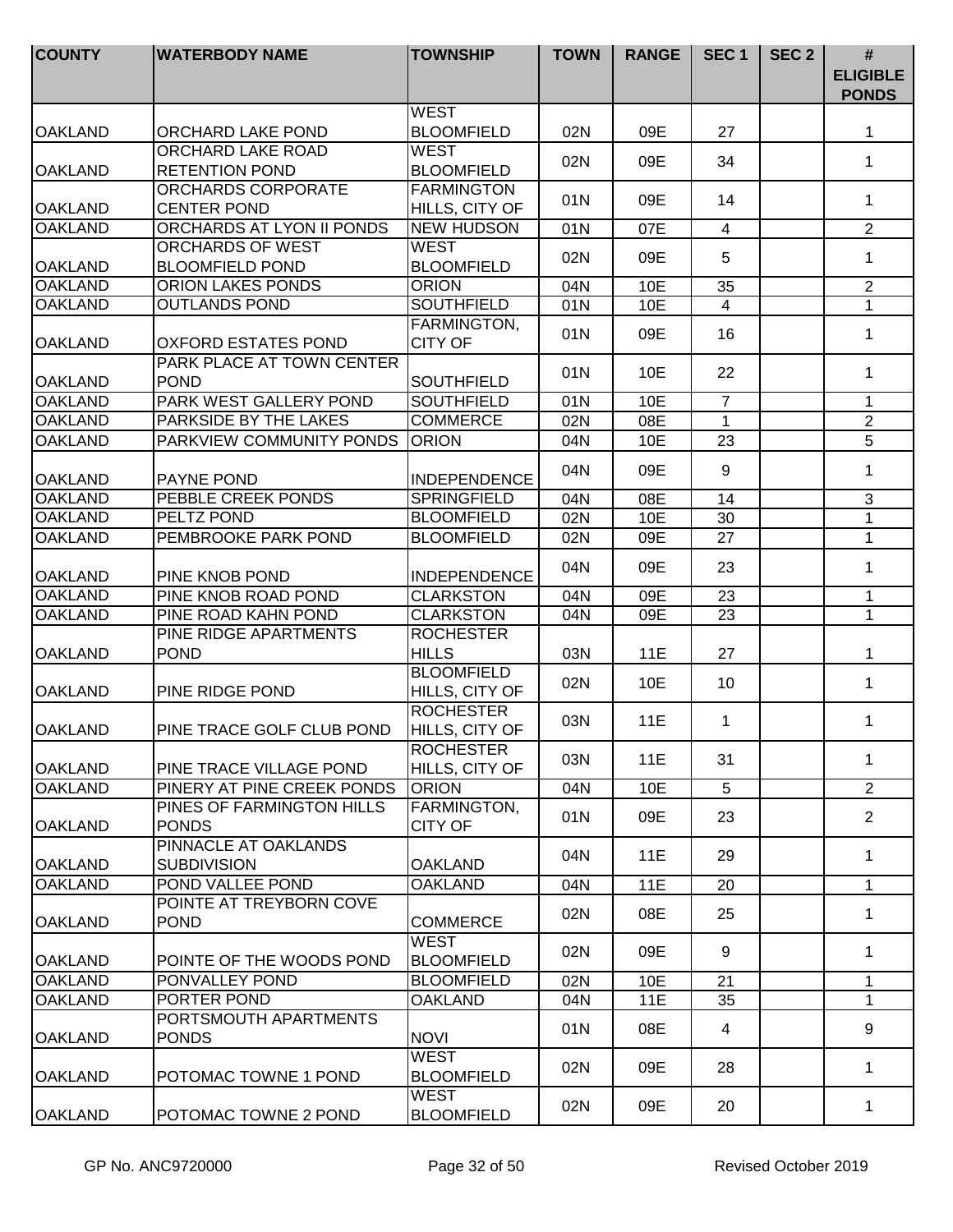| <b>COUNTY</b>  | <b>WATERBODY NAME</b>                                               | <b>TOWNSHIP</b>                     | <b>TOWN</b> | <b>RANGE</b> | SEC <sub>1</sub> | SEC <sub>2</sub> | #<br><b>ELIGIBLE</b><br><b>PONDS</b> |
|----------------|---------------------------------------------------------------------|-------------------------------------|-------------|--------------|------------------|------------------|--------------------------------------|
| <b>OAKLAND</b> | POTOMAC TOWNE 5 POND                                                | <b>WEST</b><br><b>BLOOMFIELD</b>    | 02N         | 09E          | 28               |                  | 1                                    |
| <b>OAKLAND</b> | <b>PRESERVE POND</b>                                                | <b>ORION</b>                        | 04N         | 10E          | 20               |                  | $\mathbf{1}$                         |
| <b>OAKLAND</b> | PROVIDENCE HOSPITAL PONDS                                           | <b>NOVI</b>                         | 01N         | 08E          | 17               |                  | $\mathfrak{S}$                       |
| <b>OAKLAND</b> | <b>QARANA PONDS</b>                                                 | <b>COMMERCE</b>                     | 02N         | 08E          | 5                |                  | $\overline{2}$                       |
| <b>OAKLAND</b> | <b>QUAIL CREST PONDS</b>                                            | <b>ROCHESTER</b><br>HILLS, CITY OF  | 03N         | <b>11E</b>   | 3                |                  | $\overline{2}$                       |
| <b>OAKLAND</b> | <b>RAINBOW LAKE</b>                                                 | WATERFORD                           | 03N         | 09E          | $\overline{4}$   |                  | $\mathbf{1}$                         |
| <b>OAKLAND</b> | RAMBLEWOOD ESTATES POND                                             | FARMINGTON,<br><b>CITY OF</b>       | 01N         | 09E          | 5                |                  | $\mathbf 1$                          |
| <b>OAKLAND</b> | RAKOLTA POND                                                        | <b>BLOOMFIELD</b><br>HILLS, CITY OF | 02N         | 10E          | 15               |                  | $\mathbf{1}$                         |
| <b>OAKLAND</b> | REDWOOD POND                                                        | <b>COMMERCE</b>                     | 02N         | 08E          | 12               |                  | 1                                    |
| <b>OAKLAND</b> | <b>RELPH POND</b>                                                   | HOLLY, VILLAGE<br><b>OF</b>         | 05N         | 07E          | 12               |                  | $\mathbf{1}$                         |
| <b>OAKLAND</b> | RICHARD DAVID POND                                                  | <b>BLOOMFIELD</b><br>HILLS, CITY OF | 02N         | 10E          | 14               |                  | 1                                    |
| <b>OAKLAND</b> | RIDGEWOOD POINTE PONDS                                              | <b>WEST</b><br><b>BLOOMFIELD</b>    | 02N         | 09E          | 28               |                  | $\overline{2}$                       |
| <b>OAKLAND</b> | <b>RILEY POND</b>                                                   | <b>ADDISON</b>                      | 05N         | <b>11E</b>   | 18               |                  | $\mathbf{1}$                         |
| <b>OAKLAND</b> | <b>RIVER PINES PONDS</b>                                            | FARMINGTON,<br><b>CITY OF</b>       | 01N         | 09E          | 32               | 33               | $\overline{2}$                       |
| <b>OAKLAND</b> | RIVERSEDGE APARTMENTS<br><b>POND</b>                                | <b>WATERFORD</b>                    | 03N         | 09E          | 21               |                  | $\mathbf{1}$                         |
| <b>OAKLAND</b> | ROBERT P ADAMS POND                                                 | <b>ROSE</b>                         | 04N         | 07E          | 9                |                  | $\mathbf{1}$                         |
| <b>OAKLAND</b> | ROCHDALE POND                                                       | <b>ROCHESTER</b><br>HILLS, CITY OF  | 03N         | 11E          | 16               |                  | $\mathbf{1}$                         |
| <b>OAKLAND</b> | <b>ROCHELLE PARK</b><br>CONDOMINIUM POND                            | <b>ROCHESTER</b><br>HILLS, CITY OF  | 03N         | 11E          | 28               |                  | $\mathbf{1}$                         |
| <b>OAKLAND</b> | ROCHESTER HILLS CORP<br><b>CENTER POND</b>                          | <b>ROCHESTER</b><br>HILLS, CITY OF  | 03N         | 11E          | 30               |                  | $\mathbf{1}$                         |
| <b>OAKLAND</b> | ROLLING ACRES POND                                                  | <b>BLOOMFIELD</b><br>HILLS, CITY OF | 02N         | 10E          | 21               | 33               | $\mathbf{1}$                         |
| IOAKLAND       | ROMANY WAY POND                                                     | <b>SOUTHFIELD</b>                   | 01N         | 10E          | 5                |                  | 1                                    |
| <b>OAKLAND</b> | <b>ROTH POND</b>                                                    | <b>OAKLAND</b>                      | 04N         | <b>11E</b>   | 27               |                  | 1                                    |
| <b>OAKLAND</b> | <b>RUFFINI POND</b>                                                 | <b>HOLLY</b>                        | 05N         | 07E          | 9                |                  | 1                                    |
| <b>OAKLAND</b> | <b>RUGGIRELLO POND</b>                                              | <b>OAKLAND</b>                      | 04N         | 11E          | 31               |                  | 1                                    |
| <b>OAKLAND</b> | <b>RYZNAR POND</b>                                                  | NOVI, CITY OF<br><b>ROCHESTER</b>   | 01N<br>03N  | 08E<br>11E   | 31<br>32         |                  | $\mathbf 1$<br>$\mathbf{1}$          |
| <b>OAKLAND</b> | SANCTUARY IN THE HILLS POND HILLS, CITY OF<br>SANDALWOOD SOUTH POND |                                     |             |              |                  |                  |                                      |
| <b>OAKLAND</b> |                                                                     | <b>TROY</b>                         | 02N         | 11E          | 3                |                  | $\mathbf{1}$                         |
| <b>OAKLAND</b> | <b>SARATOGA FARMS POND</b>                                          | <b>FARMINGTON</b><br>HILLS, CITY OF | 01N         | 09E          | 18               |                  | $\mathbf{1}$                         |
| <b>OAKLAND</b> | SASHABAW CREEK MEADOWS<br><b>PONDS</b>                              | <b>INDEPENDENCE</b>                 | 04N         | 09E          | 15               |                  | $\overline{2}$                       |
| <b>OAKLAND</b> | <b>SCHMIDT POND</b>                                                 | <b>BLOOMFIELD</b>                   | 02N         | 10E          | 23               |                  | $\mathbf 1$                          |
| <b>OAKLAND</b> | <b>SCHOSTAK POND</b>                                                | <b>SOUTHFIELD</b>                   | 02N         | 10E          | 5                |                  | 1                                    |
| <b>OAKLAND</b> | SEYMOUR LAKE ESTATES<br><b>PONDS</b>                                | <b>BRANDON</b>                      | 05N         | 09E          | 34               |                  | $\overline{2}$                       |
| <b>OAKLAND</b> | SHEARWATER ESTATES PONDS COMMERCE                                   |                                     | 02N         | 08E          | 33               |                  | $\overline{2}$                       |
| <b>OAKLAND</b> | SHENANDOAH ESTATES POND                                             | <b>WEST</b><br><b>BLOOMFIELD</b>    | 02N         | 09E          | 20               |                  | 1                                    |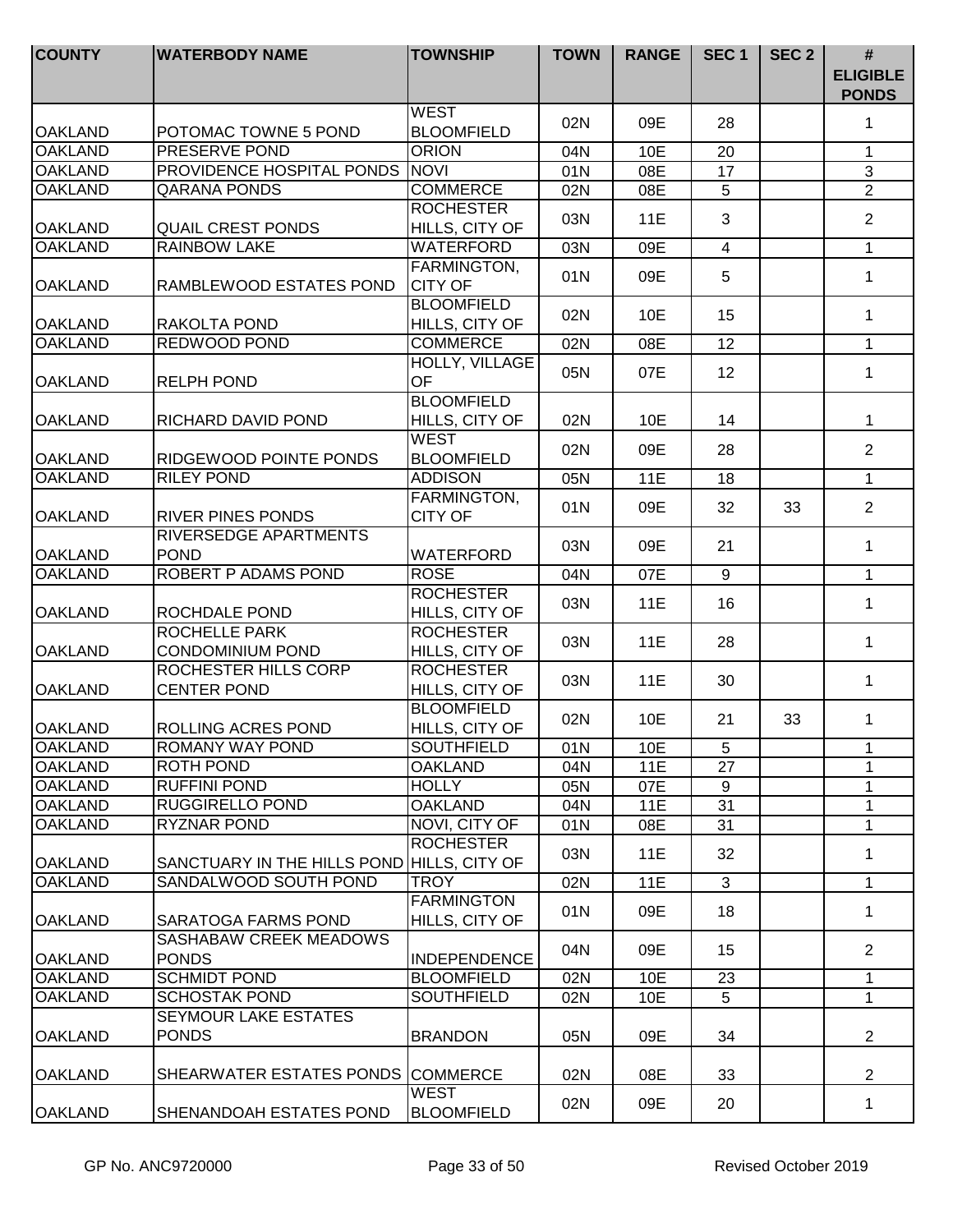| <b>COUNTY</b>  | <b>WATERBODY NAME</b>                                | <b>TOWNSHIP</b>                                       | <b>TOWN</b> | <b>RANGE</b> | SEC <sub>1</sub> | SEC <sub>2</sub> | #<br><b>ELIGIBLE</b><br><b>PONDS</b> |
|----------------|------------------------------------------------------|-------------------------------------------------------|-------------|--------------|------------------|------------------|--------------------------------------|
| <b>OAKLAND</b> | <b>SHORE HILL LAKE</b>                               | <b>BLOOMFIELD</b>                                     | 02N         | 10E          | 18               |                  | 1                                    |
| <b>OAKLAND</b> | <b>SHORES AT STONEGATE</b><br>POINTE OF PONTIAC POND | <b>PONTIAC</b>                                        | 03N         | 10E          | 29               |                  | $\mathbf{1}$                         |
| <b>OAKLAND</b> | SHOREWOOD HILLS PONDS                                | <b>WEST</b><br><b>BLOOMFIELD</b>                      | 02N         | 09E          | 12               |                  | 3                                    |
| <b>OAKLAND</b> | <b>SIMSBURY PONDS</b>                                | <b>WEST</b><br><b>BLOOMFIELD</b>                      | 02N         | 09E          | 34               |                  | $\overline{2}$                       |
| <b>OAKLAND</b> | <b>SMALL LAKE</b>                                    | <b>WEST</b><br><b>BLOOMFIELD</b><br><b>BLOOMFIELD</b> | 02N         | 09E          | 23               |                  | $\mathbf 1$                          |
| <b>OAKLAND</b> | <b>SODON LAKE</b>                                    | HILLS, CITY OF                                        | 02N         | 10E          | 17               |                  | $\mathbf{1}$                         |
| <b>OAKLAND</b> | SOFTWATER LAKE COA POND                              | <b>SPRINGFIELD</b>                                    | 04N         | 08E          | 24               |                  | 1                                    |
| <b>OAKLAND</b> | SOMERSET PLACE POND                                  | <b>TROY</b>                                           | 02N         | 11E          | 17               |                  | $\mathbf{1}$                         |
| <b>OAKLAND</b> | SOUTH SEYMOUR POND                                   | ORTONVILLE,<br><b>VILLAGE OF</b>                      | 05N         | 09E          | 35               |                  | $\mathbf{1}$                         |
| <b>OAKLAND</b> | SOUTHFIELD APARTMENTS<br><b>POND</b>                 | <b>SOUTHFIELD</b>                                     | 01N         | 10E          | 21               |                  | $\mathbf 1$                          |
| <b>OAKLAND</b> | <b>SPRING HAVEN VILLAS POND</b>                      | <b>SOUTHFIELD</b>                                     | 01N         | 10E          | 12               |                  | $\mathbf{1}$                         |
| <b>OAKLAND</b> | SPRING LAKE SOUTH HOA<br><b>POND</b>                 | <b>INDEPENDENCE</b>                                   | 04N         | 09E          | 28               |                  | $\mathbf 1$                          |
| <b>OAKLAND</b> | SPRING LAKE NORTH PONDS                              | <b>INDEPENDENCE</b>                                   | 04N         | 09E          | 28               |                  | $\overline{2}$                       |
| <b>OAKLAND</b> | <b>SPRING MEADOWS POND</b>                           | <b>WEST</b><br><b>BLOOMFIELD</b>                      | 02N         | 09E          | $\overline{7}$   |                  | $\mathbf{1}$                         |
| <b>OAKLAND</b> | <b>SPRINGS APARTMENTS PONDS</b>                      | <b>NOVI</b>                                           | 01N         | 08E          | $\overline{4}$   |                  | 13                                   |
| <b>OAKLAND</b> | ST. MARYS POND                                       | <b>ORCHARD</b><br>LAKE, CITY OF                       | 02N         | 09E          | 11               |                  | $\mathbf{1}$                         |
| <b>OAKLAND</b> | <b>STANDARD FEDERAL PONDS</b>                        | TROY, CITY OF                                         | 02N         | 11E          | 20               |                  | $\overline{2}$                       |
| <b>OAKLAND</b> | STONE RIDGE APARTMENTS<br><b>PONDS</b>               | WIXOM, CITY OF                                        | 01N         | 08E          | 5                |                  | 4                                    |
| <b>OAKLAND</b> | STONEGATE SOUTH of ORION POLAKE ORION                |                                                       | 04N         | 10E          | 36               |                  | 1                                    |
| <b>OAKLAND</b> | <b>STONELEIGH I PONDS</b>                            | <b>LYON</b>                                           | 01N         | 07E          | 28               |                  | $\overline{3}$                       |
| <b>OAKLAND</b> | <b>STONELEIGH II PONDS</b>                           | <b>LYON</b>                                           | 01N         | 07E          | 28               |                  | $\overline{2}$                       |
| <b>OAKLAND</b> | STONY CREEK RIDGE NORTH<br><b>PONDS</b>              | ROCHESTER,<br><b>CITY OF</b>                          | 03N         | 11E          | $\mathbf{1}$     |                  | $\overline{2}$                       |
| <b>OAKLAND</b> | STONY CREEK RIDGE POND                               | <b>ROCHESTER</b><br>HILLS, CITY OF                    | 03N         | 11E          | 12 <sup>2</sup>  |                  | 3                                    |
| <b>OAKLAND</b> | STRATFORD KNOLLS POND                                | <b>ROCHESTER</b><br>HILLS, CITY OF                    | 03N         | 11E          | 17               |                  | $\mathbf{1}$                         |
| <b>OAKLAND</b> | <b>STRATFORD VILLA POND</b>                          | <b>COMMERCE</b>                                       | 02N         | 08E          | 19               |                  | $\mathbf{1}$                         |
| <b>OAKLAND</b> | TAM-O-SHANTER PONDS                                  | <b>WEST</b><br><b>BLOOMFIELD</b>                      | 02N         | 09E          | 23               |                  | 5                                    |
| <b>OAKLAND</b> | <b>TECHNOLOGY PARK POND</b>                          | FARMINGTON,<br><b>CITY OF</b>                         | 01N         | 09E          | 18               |                  | 1                                    |
| <b>OAKLAND</b> | THORN HILL POND                                      | <b>PONTIAC</b>                                        | 03N         | 10E          | 1                |                  | 1                                    |
| <b>OAKLAND</b> | TIFFANY SQUARE POND                                  | <b>SOUTHFIELD</b>                                     | 01N         | 10E          | 8                |                  | 1                                    |
| <b>OAKLAND</b> | TIMBER CREEK POND                                    | <b>HOLLY</b>                                          | 04N         | 07E          | 5                |                  | $\mathbf 1$                          |
| <b>OAKLAND</b> | TIMBER TRACE POND                                    | <b>COMMERCE</b>                                       | 02N         | 08E          | $\overline{2}$   |                  | $\mathbf{1}$                         |
| <b>OAKLAND</b> | <b>TIVERTON POND</b>                                 | <b>BLOOMFIELD</b><br>HILLS, CITY OF                   | 02N         | 10E          | 14               |                  | 1                                    |
| <b>OAKLAND</b> | TOMAHAWK LAKE                                        | <b>HIGHLAND</b>                                       | 03N         | 07E          | 9                |                  | $\mathbf 1$                          |
| <b>OAKLAND</b> | TOWER RIDGE POND                                     | <b>MILFORD</b>                                        | 02N         | 07E          | 11               |                  | $\mathbf{1}$                         |
| <b>OAKLAND</b> | <b>TREYBORN POND</b>                                 | <b>COMMERCE</b>                                       | 02N         | 08E          | 25               |                  | $\mathbf{1}$                         |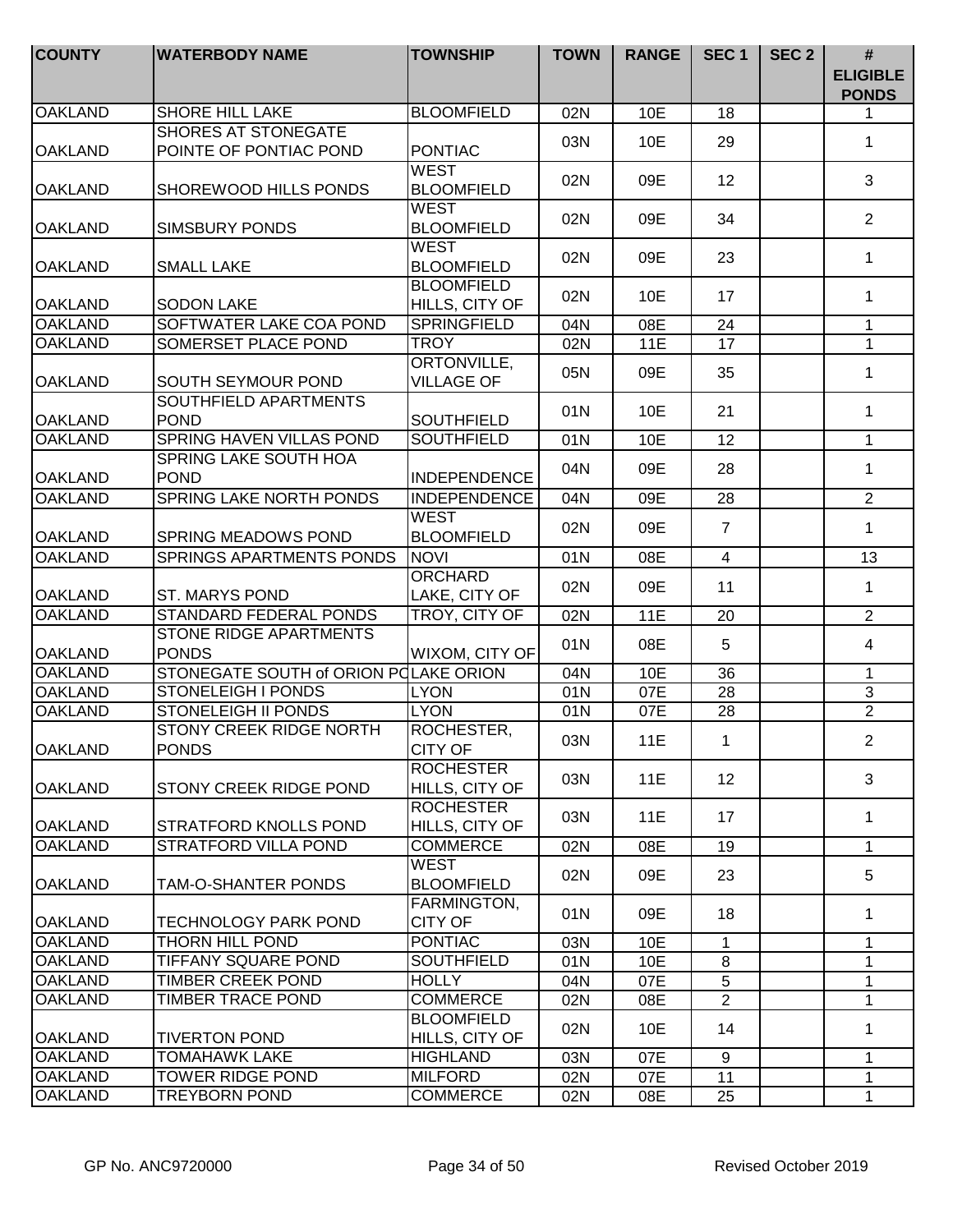| <b>COUNTY</b>  | <b>WATERBODY NAME</b>                                         | <b>TOWNSHIP</b>                        | <b>TOWN</b> | <b>RANGE</b> | SEC <sub>1</sub> | SEC <sub>2</sub> | #<br><b>ELIGIBLE</b><br><b>PONDS</b> |
|----------------|---------------------------------------------------------------|----------------------------------------|-------------|--------------|------------------|------------------|--------------------------------------|
| <b>OAKLAND</b> | TRILLIUM VILLAGE POND                                         | <b>INDEPENDENCE</b>                    | 04N         | 09E          | 29               |                  | 1                                    |
| <b>OAKLAND</b> | <b>TROTTER POINTE VILLAGE</b><br><b>POND</b>                  | <b>LYON</b>                            | 01N         | 07E          | 18               |                  | $\mathbf 1$                          |
| <b>OAKLAND</b> | TROTTER PONDS                                                 | <b>FARMINGTON</b><br>HILLS, CITY OF    | 01N         | 09E          | 12               |                  | $\overline{2}$                       |
| <b>OAKLAND</b> | <b>TROY LAKE</b>                                              | TROY, CITY OF                          | 02N         | 11E          | $\mathbf{1}$     |                  | $\mathbf{1}$                         |
| <b>OAKLAND</b> | <b>TROY MARKET PLACE PONDS</b>                                | TROY, CITY OF                          | 02N         | 11E          | 22               |                  | $\overline{2}$                       |
| <b>OAKLAND</b> | <b>TURNBERRY ESTATES</b>                                      | <b>NOVI</b>                            | 01N         | 08E          | 36               |                  | 1                                    |
| <b>OAKLAND</b> | <b>TWELVE ORCHARDS POND</b>                                   | <b>FARMINGTON</b>                      | 01N         | 9E           | $\overline{14}$  |                  | $\overline{1}$                       |
| <b>OAKLAND</b> | TWIN BEACH GOLF COURSE<br><b>PONDS</b>                        | <b>WEST</b><br><b>BLOOMFIELD</b>       | 02N         | 09E          | 18               |                  | $6\phantom{1}$                       |
| <b>OAKLAND</b> | <b>TWIN BEACH POND</b>                                        | <b>WEST</b><br><b>BLOOMFIELD</b>       | 02N         | 09E          | 19               |                  | 1                                    |
| <b>OAKLAND</b> | TWIN SUN LAKES POND                                           | <b>COMMERCE</b>                        | 02N         | 08E          | 28               |                  | $\mathbf{1}$                         |
| <b>OAKLAND</b> | <b>U.S. REAL PROPERTY PONDS</b>                               | WIXOM, CITY OF                         | 01N         | 08E          | 6                |                  | $\overline{4}$                       |
| <b>OAKLAND</b> | <b>VALENCIA ESTATES POND</b>                                  | <b>NOVI</b>                            | 01N         | 08E          | $\overline{20}$  |                  | $\mathbf{1}$                         |
| <b>OAKLAND</b> | <b>VAUGHAN CROSSING POND</b>                                  | <b>BLOOMFIELD</b><br>HILLS, CITY OF    | 02N         | 10E          | 15               |                  | $\mathbf 1$                          |
| <b>OAKLAND</b> | <b>VERNOR ESTATES PONDS</b>                                   | <b>BLOOMFIELD</b>                      | 02N         | 10E          | $\overline{16}$  |                  | $\overline{2}$                       |
| <b>OAKLAND</b> | <b>VILLA MONTCLAIR PONDS</b>                                  | <b>AUBURN HILLS,</b><br><b>CITY OF</b> | 03N         | 10E          | $\mathbf 1$      |                  | 3                                    |
| <b>OAKLAND</b> | <b>VILLAGE GREEN OF</b><br><b>FARMINGTON HILLS POND</b>       | FARMINGTON,<br><b>CITY OF</b>          | 01N         | 09E          | $6\phantom{1}$   |                  | $\mathbf{1}$                         |
| <b>OAKLAND</b> | <b>VILLAGE GREEN OF REGENTS</b><br>PARK OF TROY               | TROY, CITY OF                          | 02N         | 11E          | 29               |                  | $\mathbf{1}$                         |
| <b>OAKLAND</b> | <b>VILLAGE GREEN OF</b><br>ROCHESTER DOWNTOWN<br><b>PONDS</b> | <b>ROCHESTER</b>                       | 03N         | 11E          | 11               |                  | $\overline{7}$                       |
| <b>OAKLAND</b> | <b>VILLAGE GREEN OF</b><br>ROCHESTER HILLS POND               | <b>ROCHESTER</b><br>HILLS, CITY OF     | 03N         | 11E          | 36               |                  | $\mathbf{1}$                         |
| <b>OAKLAND</b> | <b>VILLAGE GREEN OF TROY EAST</b><br><b>PONDS</b>             | TROY, CITY OF                          | 02N         | 11E          | 25               |                  | 4                                    |
| <b>OAKLAND</b> | <b>VILLAGE SQUARE SUBDIVISION</b><br><b>POND</b>              | <b>WEST</b><br><b>BLOOMFIELD</b>       | 02N         | 09E          | 33               |                  | 1                                    |
| <b>OAKLAND</b> | VILLAS OF MAPLE CREEK POND                                    | <b>WEST</b><br><b>BLOOMFIELD</b>       | 02N         | 09E          | 34               |                  | 1                                    |
| <b>OAKLAND</b> | VILLAS OF NORTHRIDGE PONDS IINDEPENDENCE                      |                                        | 04N         | 09E          | 23               |                  | $\overline{2}$                       |
| <b>OAKLAND</b> | VINEWOOD DETENTION POND                                       | <b>AUBURN HILLS,</b><br><b>CITY OF</b> | 03N         | 10E          | 9                |                  | $\mathbf{1}$                         |
| <b>OAKLAND</b> | VOLTAGGIO POND                                                | <b>GROVELAND</b>                       | 05N         | 08E          | $\overline{2}$   |                  | $\mathbf{1}$                         |
| <b>OAKLAND</b> | <b>VWOA CORPORATE</b><br><b>HEADQUARTERS POND</b>             | <b>AUBURN HILLS,</b><br><b>CITY OF</b> | 03N         | 10E          | 25               |                  | $\mathbf{1}$                         |
| <b>OAKLAND</b> | WABEEK HOLLOW POND                                            | <b>BLOOMFIELD</b><br>HILLS, CITY OF    | 02N         | 10E          | $\overline{7}$   |                  | $\mathbf{1}$                         |
| <b>OAKLAND</b> | <b>WABEEK ON THE LAKE PONDS</b>                               | <b>BLOOMFIELD</b>                      | 02N         | 10E          | 18               |                  | $\overline{2}$                       |
| <b>OAKLAND</b> | <b>WALDEN POND</b>                                            | <b>COMMERCE</b>                        | 02N         | 08E          | 35               |                  | 1                                    |
| <b>OAKLAND</b> | <b>WALNUT RIDGE PONDS</b>                                     | <b>FARMINGTON</b>                      | 01N         | 09E          | 31               |                  | $\overline{4}$                       |
| <b>OAKLAND</b> | <b>WATERFORD CIVIC CENTER</b><br><b>POND</b>                  | <b>WATERFORD</b>                       | 03N         | 09E          | 16               |                  | 1                                    |
| <b>OAKLAND</b> | <b>WATERSTONE PONDS</b>                                       | <b>OXFORD</b>                          | 05N         | 10E          | 21               |                  | 3                                    |
| <b>OAKLAND</b> | <b>WEATHERSTONE POND</b>                                      | <b>WHITE LAKE</b>                      | 03N         | 08E          | 36               |                  | $\mathbf{1}$                         |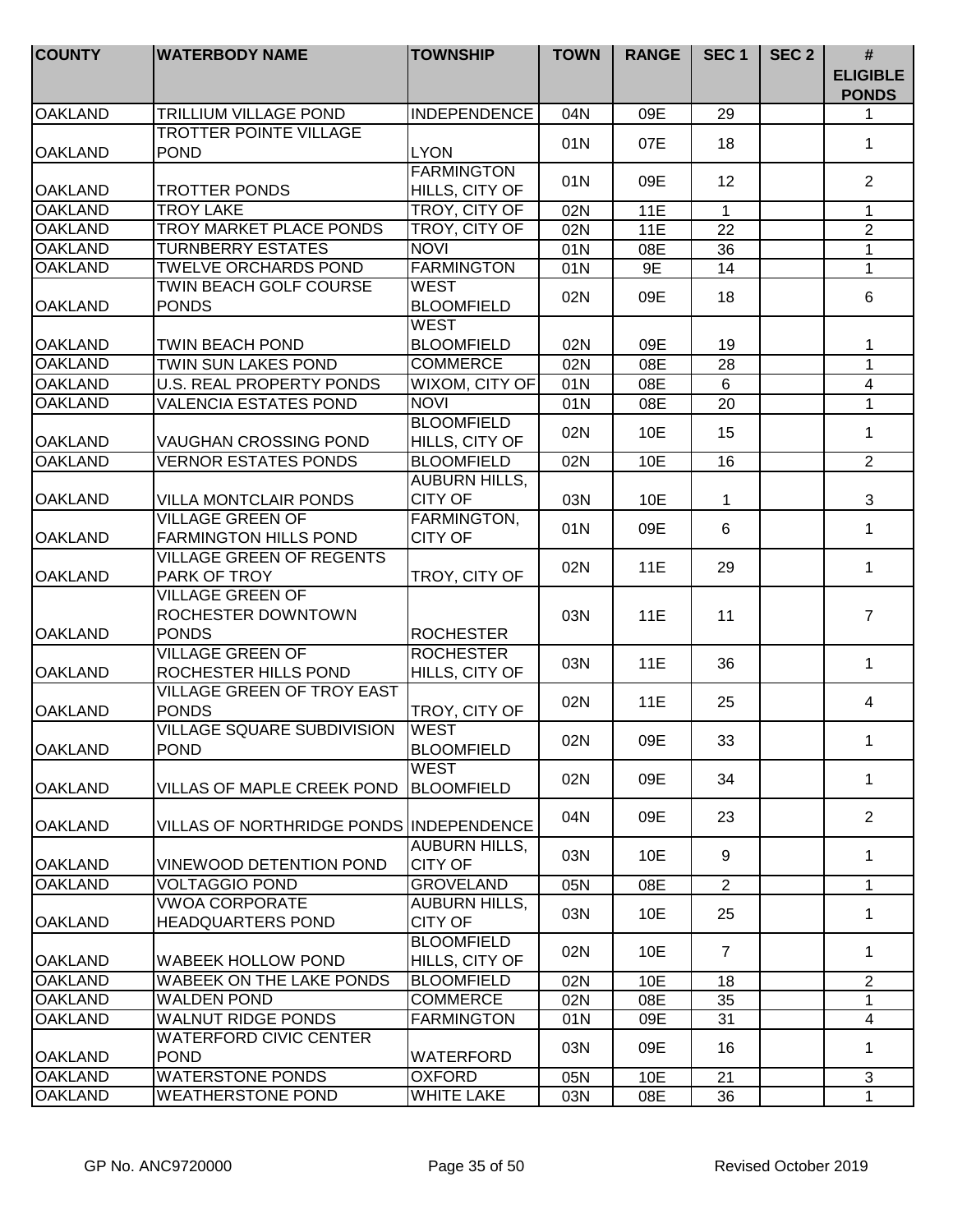| <b>COUNTY</b>  | <b>WATERBODY NAME</b>                           | <b>TOWNSHIP</b>                     | <b>TOWN</b> | <b>RANGE</b> | SEC <sub>1</sub> | SEC <sub>2</sub> | $\#$<br><b>ELIGIBLE</b><br><b>PONDS</b> |
|----------------|-------------------------------------------------|-------------------------------------|-------------|--------------|------------------|------------------|-----------------------------------------|
|                | <b>WELLINGTON PLACE MANOR</b>                   | <b>BLOOMFIELD</b>                   | 01N         | 10E          | 8                |                  | 1                                       |
| <b>OAKLAND</b> | <b>POND</b>                                     | HILLS, CITY OF                      |             |              |                  |                  |                                         |
| <b>OAKLAND</b> | <b>WENSON POND</b>                              | <b>FARMINGTON</b>                   | 01N         | 09E          | 15               |                  | $\mathbf{1}$                            |
| <b>OAKLAND</b> | <b>WEST BLOOMFIELD POND</b>                     | <b>WEST</b><br><b>BLOOMFIELD</b>    | 02N         | 09E          | 21               |                  | 1                                       |
| <b>OAKLAND</b> | <b>WEST POINTE PONDS</b>                        | <b>WATERFORD</b>                    | 03N         | 09E          | $6\phantom{1}$   |                  | $\overline{2}$                          |
| <b>OAKLAND</b> | <b>WESTWOOD COMMONS POND</b>                    | <b>SOUTHFIELD</b>                   | 01N         | 10E          | 10               |                  | $\mathbf{1}$                            |
| <b>OAKLAND</b> | <b>WHEELER POND</b>                             | NOVI, CITY OF                       | 01N         | 08E          | 31               |                  | $\mathbf{1}$                            |
| <b>OAKLAND</b> | <b>WHETHERSTONE POND</b>                        | <b>WHITE LAKE</b>                   | 03N         | 08E          | 36               |                  | 1                                       |
| <b>OAKLAND</b> | <b>WHISPERING MEADOWS POND</b>                  | <b>NOVI</b>                         | 01N         | 08E          | 36               |                  | 1                                       |
| <b>OAKLAND</b> | <b>WILDFLOWER POND</b>                          | <b>ROCHESTER HIL</b>                | 3N          | 13E          | 35               |                  | 1                                       |
| <b>OAKLAND</b> | <b>WILDFLOWERS OF CLARKSTON</b><br><b>PONDS</b> | <b>INDEPENDENCE</b>                 | 04N         | 09E          | 36               |                  | $\overline{2}$                          |
| <b>OAKLAND</b> | <b>WILLIAMS LAKE CROSSINGS</b><br><b>POND</b>   | <b>WHITE LAKE</b>                   | 03N         | 08E          | 25               |                  | 1                                       |
| <b>OAKLAND</b> | <b>WILLOWBROOK FARM POND</b>                    | <b>NOVI</b>                         | 01N         | 08E          | 24               |                  | $\overline{\mathbf{4}}$                 |
| <b>OAKLAND</b> | <b>WINDMILL LAKE</b>                            | <b>FARMINGTON</b><br>HILLS, CITY OF | 01N         | 09E          | 13               |                  | 1                                       |
| <b>OAKLAND</b> | <b>WINDSONG WEST POND</b>                       | <b>WATERFORD</b>                    | 03N         | 09E          | 33               |                  | $\mathbf{1}$                            |
| <b>OAKLAND</b> | <b>WING LAKE FARMS POND</b>                     | <b>BLOOMFIELD</b><br>HILLS, CITY OF | 02N         | 10E          | 31               |                  | $\mathbf{1}$                            |
| <b>OAKLAND</b> | <b>WISNE POND</b>                               | <b>NOVI</b>                         | 01N         | 08E          | 36               |                  | $\mathbf{1}$                            |
| <b>OAKLAND</b> | <b>WIXOM MEADOWS POND</b>                       | <b>WIXOM</b>                        | 01N         | 08E          | $\overline{7}$   |                  | $\overline{2}$                          |
| <b>OAKLAND</b> | <b>WOOD POND</b>                                | <b>BLOOMFIELD</b><br>HILLS, CITY OF | 02N         | 10E          | 11               |                  | 1                                       |
| <b>OAKLAND</b> | <b>WOODLANDS BASIN POND</b>                     | <b>WEST</b><br><b>BLOOMFIELD</b>    | 02N         | 09E          | 15               | 22               | $\mathbf{1}$                            |
| <b>OAKLAND</b> | WOODLANDS OF RIVERSIDE<br><b>COA POND</b>       | <b>HOLLY</b>                        | 05N         | 07E          | 33               |                  | $\mathbf 1$                             |
| <b>OAKLAND</b> | <b>WOODLAND PARK POND</b>                       | <b>AVON</b>                         | 03N         | <b>11E</b>   | 28               |                  | 1                                       |
| <b>OAKLAND</b> | WOODS EDGE ESTATES POND                         | <b>COMMERCE</b>                     | 02N         | 08E          | 12               |                  | 1                                       |
| <b>OAKLAND</b> | WOODSIDE BIBLE CHURCH POND WHITE LAKE           |                                     | 03N         | 08E          | 13               |                  | 1                                       |
| <b>OAKLAND</b> | <b>WOODWIND POND</b>                            | <b>LYON</b>                         | 01N         | 07E          | 23               |                  | $\mathbf 1$                             |
| IOAKLAND       | <b>WYNSTONE SUBDIVISION</b><br><b>PONDS</b>     | <b>OAKLAND</b>                      | 04N         | 11E          | $\overline{2}$   |                  | 3                                       |
| <b>OCEANA</b>  | <b>MARIE LAKE</b>                               | <b>GOLDEN</b>                       | 15N         | <b>18W</b>   | 20               |                  | $\mathbf 1$                             |
| <b>OGEMAW</b>  | <b>BERG'S POND</b>                              | <b>ROSE</b>                         | 24N         | 03E          | 20               |                  | 3                                       |
| <b>OGEMAW</b>  | <b>DACK'S POND</b>                              | <b>WEST BRANCH</b>                  | <b>22N</b>  | 02E          | 32               |                  | $\mathbf{1}$                            |
| <b>OGEMAW</b>  | <b>HOBSON'S POND</b>                            | <b>WEST BRANCH</b>                  | 22N         | 02E          | 5                |                  | $\mathbf{1}$                            |
| <b>OGEMAW</b>  | <b>HODGINS' PONDS</b>                           | <b>WEST BRANCH</b>                  | 02N         | 02E          | 19               |                  | $\overline{2}$                          |
| <b>OGEMAW</b>  | <b>M ARBOUR'S POND</b>                          | <b>WEST BRANCH</b>                  | 22N         | 02E          | 18               |                  | $\mathbf 1$                             |
| <b>OGEMAW</b>  | NORTH LANDINGS CONDO<br><b>POND</b>             | <b>ROSE</b>                         | 24N         | 02E          | 24               |                  | 1                                       |
|                | OGEMAW COUNTY                                   |                                     |             |              |                  |                  |                                         |
| <b>OGEMAW</b>  | <b>FAIRGROUNDS POND</b>                         | <b>WEST BRANCH</b>                  | 22N         | 04E          | 4                |                  | $\mathbf{1}$                            |
| <b>OGEMAW</b>  | PARLIAMENT'S POND                               | <b>WEST BRANCH</b>                  | <b>22N</b>  | 02E          | 1                |                  | $\mathbf{1}$                            |
| <b>OGEMAW</b>  | <b>REDD'S POND</b>                              | <b>HORTON</b>                       | 21N         | 02E          | 18               |                  | 1                                       |
| <b>OGEMAW</b>  | ROBELLI'S POND                                  | <b>WEST BRANCH</b>                  | 22N         | 02E          | 26               |                  | 1                                       |
| <b>OGEMAW</b>  | <b>ROSS'S POND</b>                              | <b>ROSE</b>                         | 24N         | 03E          | 30               |                  | 1                                       |
| <b>OGEMAW</b>  | <b>SCHREMS POND</b>                             | <b>WEST BRANCH</b>                  | <b>22N</b>  | 02E          | 9                |                  | 1                                       |
| <b>OGEMAW</b>  | <b>VOLCANO'S POND</b>                           | <b>HORTON</b>                       | 21N         | 02E          | 14               |                  | 1                                       |
| <b>OGEMAW</b>  | <b>WYMER'S POND</b>                             | <b>WEST BRANCH</b>                  | 22N         | 02E          | 8                |                  | 1                                       |
| <b>OGEMAW</b>  | <b>ZAMBECK'S POND</b>                           | <b>HORTON</b>                       | 21N         | 02E          | 9                |                  | 1                                       |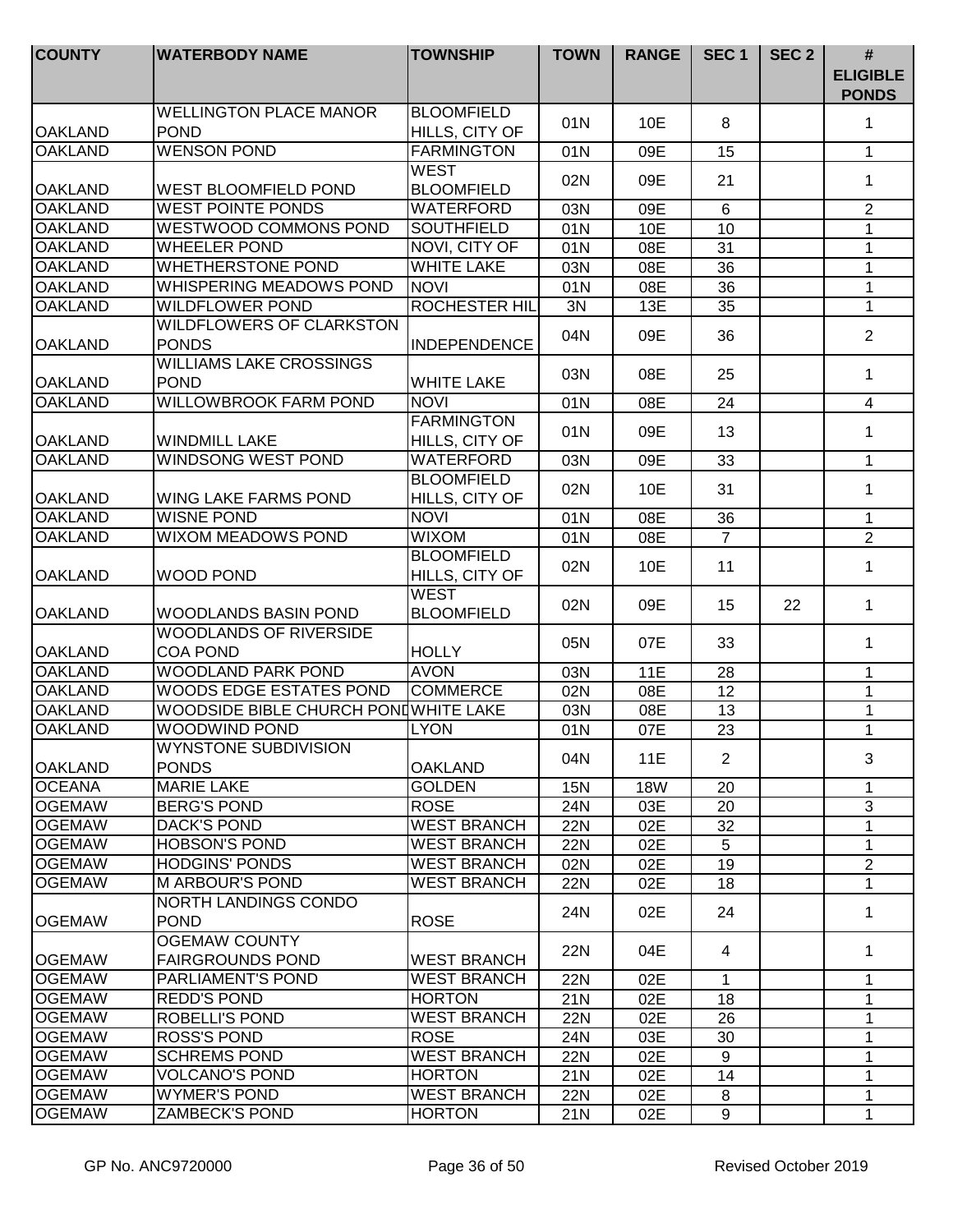| <b>COUNTY</b>                  | <b>WATERBODY NAME</b>                        | <b>TOWNSHIP</b>                       | <b>TOWN</b> | <b>RANGE</b> | SEC <sub>1</sub>  | SEC <sub>2</sub> | $\#$                            |
|--------------------------------|----------------------------------------------|---------------------------------------|-------------|--------------|-------------------|------------------|---------------------------------|
|                                |                                              |                                       |             |              |                   |                  | <b>ELIGIBLE</b><br><b>PONDS</b> |
| <b>OSCEOLA</b>                 | JEFF VINCENT POND                            | <b>EVART</b>                          | 18N         | 08W          | 15                |                  | 1                               |
| <b>OSCEOLA</b>                 | <b>PROEFROCK POND</b>                        | <b>LINCOLN</b>                        | 18N         | 10W          | 23                |                  | 1                               |
| <b>OSCODA</b>                  | <b>WHITTECAR'S POND</b>                      | <b>COMINS</b>                         | 27N         | 03E          | 36                |                  | 1                               |
| <b>OTTAWA</b>                  | 1021 PAW PAW POND                            | <b>HOLLAND</b>                        | 05N         | <b>15W</b>   | 22                | 27               | 1                               |
| <b>OTTAWA</b>                  | <b>AKER POND</b>                             | <b>CROCKERY</b>                       | 08N         | <b>15W</b>   | 19                |                  | $\mathbf 1$                     |
|                                | ALLENDALE TOWNSHIP LIBRARY                   |                                       | 07N         | 14W          | 23                |                  | 1                               |
| <b>OTTAWA</b><br><b>OTTAWA</b> | <b>POND</b>                                  | <b>TALLMADGE</b>                      |             |              |                   |                  |                                 |
| <b>OTTAWA</b>                  | ANDDRE'S CROSSING POND<br>ARCADIA WOODS POND | <b>GEORGETOWN</b><br><b>ALLENDALE</b> | 06N         | <b>13W</b>   | 24                |                  | 1                               |
| <b>OTTAWA</b>                  | <b>ARROWHEAD LAKE</b>                        | <b>ZEELAND</b>                        | 07N         | 14W          | 33                |                  | $\mathbf{1}$                    |
| <b>OTTAWA</b>                  | <b>BALDWIN POND</b>                          | <b>OLIVE</b>                          | 05N         | 14W          | 30<br>13          |                  | 1<br>1                          |
|                                | <b>BAY MEADOWS COTTAGES</b>                  |                                       | 06N         | <b>15W</b>   |                   |                  |                                 |
| <b>OTTAWA</b>                  | <b>PONDS</b>                                 | <b>PARK</b>                           | 05N         | <b>16W</b>   | 24                |                  | 5                               |
| <b>OTTAWA</b>                  | <b>BERGER LAKE</b>                           | <b>GEORGETOWN</b>                     | 06N         | <b>13W</b>   | 3                 |                  | 1                               |
| <b>OTTAWA</b>                  | <b>BINGHAM ST. POND</b>                      | <b>ZEELAND</b>                        | 06N         | <b>15W</b>   | 25                |                  | 1                               |
| <b>OTTAWA</b>                  | <b>BJW BURGHORST POND</b>                    | <b>HOLLAND</b>                        | 05N         | <b>15W</b>   | 22                |                  | 1                               |
| <b>OTTAWA</b>                  | <b>BLACK STAR CONDOS POND</b>                | <b>HUDSONVILLE</b>                    | 06N         | <b>13W</b>   | 17                |                  | 1                               |
| <b>OTTAWA</b>                  | <b>BLUFF LAKE #1</b>                         | <b>ZEELAND</b>                        | 05N         | 14W          | 30                |                  | 1                               |
| <b>OTTAWA</b>                  | <b>BLUFF LAKE #3</b>                         | <b>ZEELAND</b>                        | 05N         | 14W          | 30                |                  | 1                               |
| <b>OTTAWA</b>                  | <b>BLUFF LAKE #4</b>                         | <b>ZEELAND</b>                        | 05N         | <b>14W</b>   | 30                |                  | 1                               |
| <b>OTTAWA</b>                  | <b>BOSGRAAF POND</b>                         | <b>GEORGETOWN</b>                     | 06N         | <b>13W</b>   | 31                |                  | 1                               |
| <b>OTTAWA</b>                  | <b>BREMERTON PLACE POND</b>                  | <b>ZEELAND</b>                        | 05N         | <b>14W</b>   | 20                |                  | 1                               |
| <b>OTTAWA</b>                  | <b>BREWER POND</b>                           | <b>GEORGETOWN</b>                     | 06N         | <b>13W</b>   | 17                |                  | 1                               |
| <b>OTTAWA</b>                  | <b>BRIDGE WATER POND</b>                     | <b>HOLLAND</b>                        | 05N         | <b>15W</b>   | 14                |                  | $\mathbf{1}$                    |
|                                |                                              | ZEELAND, CITY                         |             |              |                   |                  |                                 |
| <b>OTTAWA</b>                  | <b>BRIDGEWATER SQUARE POND</b>               | OF                                    | 05N         | 14W          | $\overline{7}$    |                  | 1                               |
| <b>OTTAWA</b>                  | <b>BROOKLAND ESTATES</b>                     | <b>ALLENDALE</b>                      | 07N         | 14W          | 23                |                  | 1                               |
| <b>OTTAWA</b>                  | <b>BROOKLAND ESTATES POND</b>                | <b>ALLENDALE</b>                      | 07N         | 14W          | 23                |                  | 1                               |
| <b>OTTAWA</b>                  | <b>CAMERON POND</b>                          | <b>GRAND HAVEN</b>                    | 08N         | <b>16W</b>   | 25                |                  | $\mathbf{1}$                    |
|                                | CLEARVIEW APARTMENT                          |                                       | 05N         | <b>15W</b>   | 9                 |                  | 3                               |
| <b>OTTAWA</b>                  | <b>PONDS</b>                                 | <b>HOLLAND</b>                        |             |              |                   |                  |                                 |
| <b>OTTAWA</b>                  | <b>CORVETTE POND</b>                         | <b>TALLMADGE</b>                      | 06N         | <b>13W</b>   | 11                |                  | 1                               |
| <b>OTTAWA</b>                  | <b>COTTONWOOD LAKE</b>                       | <b>GEORGETOWN</b>                     | 06N         | <b>13W</b>   | 11                |                  | $\mathbf{1}$                    |
| <b>OTTAWA</b>                  | COUNTY LINE EXCAVATING                       | <b>JAMESTOWN</b>                      | 05N         | 13W          | $12 \overline{ }$ |                  | 1                               |
| <b>OTTAWA</b>                  | <b>CROSSWINDS ASSOCIATION</b><br><b>POND</b> | <b>PARK</b>                           | 05N         | 16W          | 26                |                  | 1                               |
| <b>OTTAWA</b>                  | <b>CRYSTAL LAKE</b>                          | <b>TALLMADGE</b>                      | 06N         | <b>13W</b>   | 22                |                  | 1                               |
| <b>OTTAWA</b>                  | <b>CURNICK POND</b>                          | <b>ZEELAND</b>                        | 05N         | 14W          | 30                |                  | 1                               |
| <b>OTTAWA</b>                  | <b>CURTIS H BROWN POND</b>                   | <b>HOLLAND</b>                        | 05N         | <b>15W</b>   | 22                |                  | 1                               |
| <b>OTTAWA</b>                  | <b>CUTTER PARK POND#2</b>                    | <b>GRAND HAVEN</b>                    | 07N         | <b>16W</b>   | 11                |                  | 1                               |
| <b>OTTAWA</b>                  | DALES CONDO POND                             | <b>ALLENDALE</b>                      | 07N         | 14W          | 23                |                  | $\mathbf 1$                     |
| <b>OTTAWA</b>                  | <b>DENHERDER POND</b>                        | <b>HOLLAND</b>                        | 05N         | <b>15W</b>   | 14                |                  | $\mathbf{1}$                    |
| <b>OTTAWA</b>                  | <b>DEWITT POND</b>                           | <b>HOLLAND</b>                        | 05N         | <b>15W</b>   | 26                |                  | $\mathbf{1}$                    |
|                                | <b>DEWPOINT EAST ESTATES</b>                 |                                       |             |              |                   |                  |                                 |
| <b>OTTAWA</b>                  | <b>POND</b>                                  | <b>TALLMADGE</b>                      | 07N         | 14W          | 25                |                  | 1                               |
| <b>OTTAWA</b>                  | <b>DEWPOINT WEST</b>                         | <b>ALLENDALE</b>                      | 07N         | 14W          | 23                |                  | 1                               |
| <b>OTTAWA</b>                  | <b>DEWYS POND</b>                            | <b>WRIGHT</b>                         | 08N         | <b>13W</b>   | 25                |                  | 1                               |
| <b>OTTAWA</b>                  | DOGWOOD MEADOWS POND                         | <b>SPRING LAKE</b>                    | 08N         | <b>16W</b>   | 9                 |                  | $\mathbf 1$                     |
| <b>OTTAWA</b>                  | DUTCH VILLAGE POND                           | <b>HOLLAND</b>                        | 05N         | <b>15W</b>   | 21                |                  | $\mathbf 1$                     |
| <b>OTTAWA</b>                  | <b>EAGLES ROOST POND</b>                     | <b>GEORGETOWN</b>                     | 06N         | 13W          | 17                |                  | $\mathbf 1$                     |
|                                | <b>EDGEWATER TOWNHOMES</b>                   |                                       | 06N         | 13W          | 13                |                  | 1                               |
| <b>OTTAWA</b>                  | <b>POND</b>                                  | <b>GEORGETOWN</b>                     |             |              |                   |                  |                                 |
| <b>OTTAWA</b>                  | <b>ELZINGA POND</b>                          | <b>ZEELAND</b>                        | 05N         | <b>14W</b>   | 20                |                  | $\mathbf{1}$                    |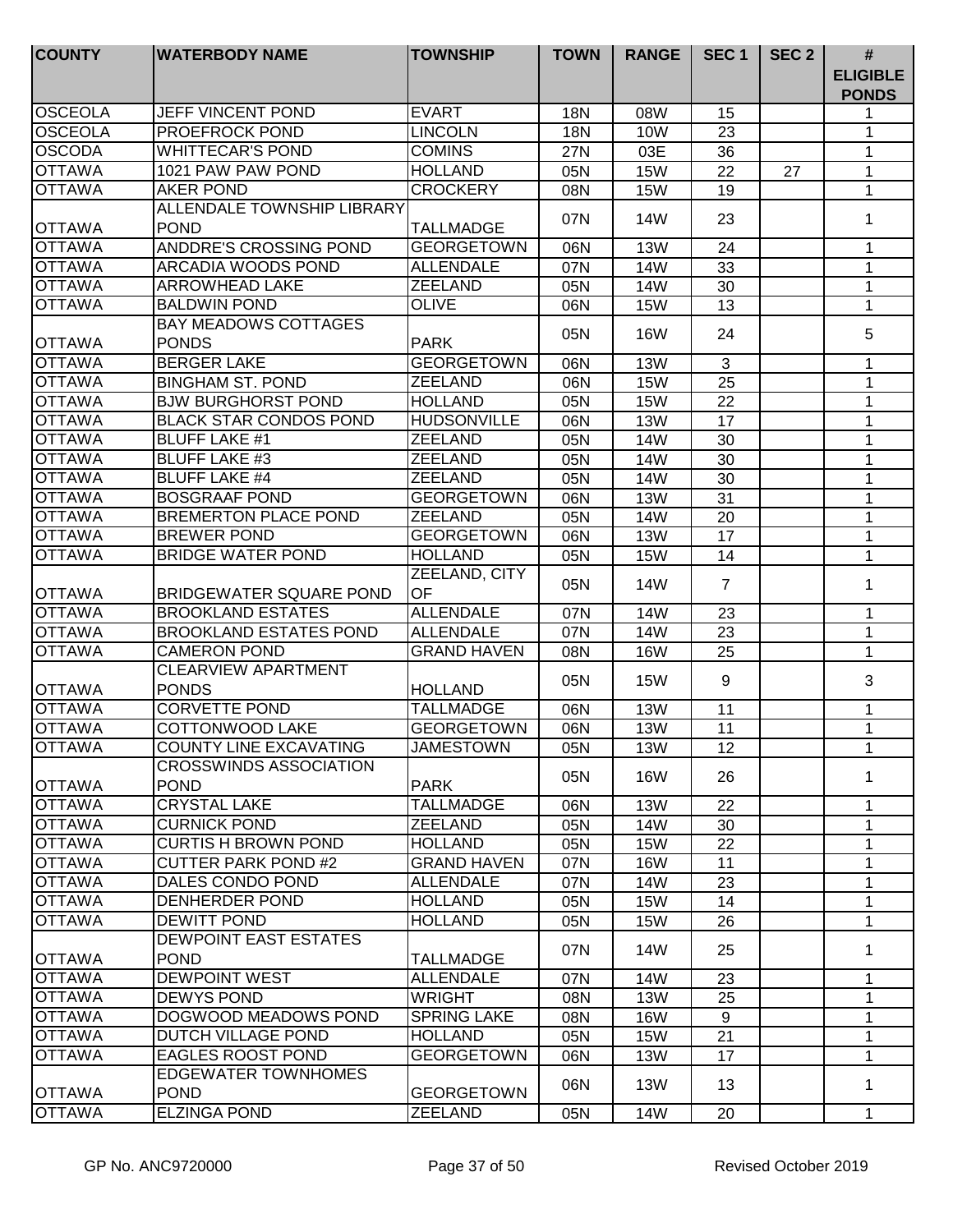| <b>COUNTY</b> | <b>WATERBODY NAME</b>                                    | <b>TOWNSHIP</b>                | <b>TOWN</b> | <b>RANGE</b> | SEC <sub>1</sub> | SEC <sub>2</sub> | #<br><b>ELIGIBLE</b><br><b>PONDS</b> |
|---------------|----------------------------------------------------------|--------------------------------|-------------|--------------|------------------|------------------|--------------------------------------|
| <b>OTTAWA</b> | <b>FOUNTAIN VIEW POND</b>                                | <b>COOPERSVILLE</b>            | 08N         | 14W          | 26               |                  | 1                                    |
| <b>OTTAWA</b> | <b>GENTEX PONDS</b>                                      | <b>ZEELAND</b>                 | 05N         | 14W          | 18               |                  | $\overline{2}$                       |
| <b>OTTAWA</b> | <b>GENTEX WATERFALL POND</b>                             | <b>ZEELAND</b>                 | 05N         | <b>14W</b>   | 18               |                  | 1                                    |
| <b>OTTAWA</b> | <b>GEORGETOWN SHORES POND</b>                            | <b>GEORGETOWN</b>              | 06N         | <b>13W</b>   | 26               |                  | 1                                    |
| <b>OTTAWA</b> | <b>GLEN EAGLE EAST</b>                                   | <b>GEORGETOWN</b>              | 06N         | <b>13W</b>   | $\overline{26}$  |                  | 6                                    |
| <b>OTTAWA</b> | <b>GLENEAGLE MOORES POND</b>                             | <b>GEORGETOWN</b>              | 06N         | <b>13W</b>   | 26               |                  | $\mathbf{1}$                         |
| <b>OTTAWA</b> | <b>GRAND VALLEY STATE</b><br>UNIVERSITY POND             | <b>ALLENDALE</b>               | 07N         | <b>13W</b>   | 30               |                  | 1                                    |
| <b>OTTAWA</b> | <b>GRAND VILLAGE POND</b>                                | <b>GEORGETOWN</b>              | 06N         | <b>13W</b>   | 24               |                  | $\mathbf 1$                          |
| <b>OTTAWA</b> | <b>GRASMAN POND</b>                                      | <b>GEORGETOWN</b>              | 06N         | <b>13W</b>   | 8                |                  | $\mathbf{1}$                         |
| <b>OTTAWA</b> | GREEN MEADOW CONDO POND                                  | <b>TALLMADGE</b>               | 06N         | <b>13W</b>   | 27               |                  | 1                                    |
| <b>OTTAWA</b> | HAGER PARK WEST PONDS                                    | <b>GEORGETOWN</b>              | 06N         | <b>13W</b>   | 9                |                  | $\overline{2}$                       |
| <b>OTTAWA</b> | <b>HATHAWAY LAKE</b>                                     | <b>CROCKERY</b>                | 08N         | <b>15W</b>   | 17               |                  | $\mathbf{1}$                         |
| <b>OTTAWA</b> | HEMLOCK RIDGE ESTATES PONDSPRING LAKE                    |                                | 08N         | <b>16W</b>   | 3                |                  | $\overline{2}$                       |
| <b>OTTAWA</b> | <b>HERMAN MILLER DISTRIBUTION</b><br><b>POND</b>         | <b>HOLLAND</b>                 | 05N         | <b>15W</b>   | 25               |                  | 1                                    |
| <b>OTTAWA</b> | <b>HERMAN MILLER PONDS</b>                               | <b>ZEELAND</b>                 | 05N         | <b>14W</b>   | 17               |                  | $\overline{2}$                       |
| <b>OTTAWA</b> | <b>HEYBOER POND</b>                                      | ZEELAND, CITY<br>OF            | 05N         | 14W          | 10               |                  | 1                                    |
| <b>OTTAWA</b> | <b>HICKORY WOODS FARM</b><br><b>SUBDIVISION</b>          | <b>HOLLAND</b>                 | 05N         | <b>15W</b>   | 10               |                  | 1                                    |
| <b>OTTAWA</b> | <b>HIDDEN FOREST POND</b>                                | <b>ALLENDALE</b>               | 07N         | <b>14W</b>   | 21               |                  | 1                                    |
| <b>OTTAWA</b> | <b>HIDDEN SHORES WEST POND</b>                           | <b>ALLENDALE</b>               | 07N         | <b>14W</b>   | $\overline{28}$  |                  | $\mathbf{1}$                         |
| <b>OTTAWA</b> | <b>HIGHLAND VIEW POND</b>                                | <b>ZEELAND</b>                 | 05N         | <b>14W</b>   | 30               |                  | $\mathbf{1}$                         |
| <b>OTTAWA</b> | HOLLAND FISH AND GAME CLUB HOLLAND, CITY<br><b>PONDS</b> | OF                             | 05N         | <b>15W</b>   | 23               |                  | 4                                    |
| <b>OTTAWA</b> | <b>HOLLANDIA GARDENS POND</b>                            | <b>HOLLAND</b>                 | 05N         | <b>15W</b>   | 5                |                  | 1                                    |
| <b>OTTAWA</b> | <b>HOLSEM POND</b>                                       | HUDSONVILLE,<br><b>CITY OF</b> | 06N         | <b>13W</b>   | 36               |                  | 1                                    |
| <b>OTTAWA</b> | <b>HORNER POND</b>                                       | <b>ALLENDALE</b>               | 07N         | <b>14W</b>   | 32               |                  | 1                                    |
| <b>OTTAWA</b> | HUDSONVILLE REFORMED<br><b>CHURCH POND</b>               | <b>JAMESTOWN</b>               | 05N         | 13W          | 5                |                  | 1                                    |
| <b>OTTAWA</b> | <b>HUIZENGA PARK POND</b>                                | <b>HOLLAND</b>                 | 05N         | <b>15W</b>   | 24               |                  | 1                                    |
| <b>OTTAWA</b> | <b>INNOTEC POND</b>                                      | ZEELAND, CITY<br><b>OF</b>     | 05N         | 14W          | 18               |                  | 1                                    |
| <b>OTTAWA</b> | <b>JASON JOHNSON POND</b>                                | <b>HOLLAND</b>                 | 05N         | <b>15W</b>   | 23               |                  | $\mathbf 1$                          |
| <b>OTTAWA</b> | <b>JENNIE LAKE</b>                                       | <b>GEORGETOWN</b>              | 06N         | <b>13W</b>   | 18               |                  | $\mathbf{1}$                         |
| <b>OTTAWA</b> | <b>JADE LAKE</b>                                         | <b>ALLENDALE</b>               | 07N         | 14W          | 33               |                  | 1                                    |
| <b>OTTAWA</b> | <b>JOHNSON POND</b>                                      | <b>ZEELAND</b>                 | 05N         | 14W          | 5                |                  | 1                                    |
| <b>OTTAWA</b> | JORDAN-LANCE POND                                        | <b>ALLENDALE</b>               | 07N         | 14W          | $\overline{25}$  |                  | $\mathbf{1}$                         |
| <b>OTTAWA</b> | <b>K&amp;G TOOL POND</b>                                 | <b>GRAND HAVEN</b>             | 08N         | <b>16W</b>   | 34               |                  | 1                                    |
| <b>OTTAWA</b> | <b>KATIE POND</b>                                        | <b>GEORGETOWN</b>              | 06N         | <b>13W</b>   | 17               |                  | 1                                    |
| <b>OTTAWA</b> | <b>KENSINGTON PRESERVE POND</b><br>KNOLLWOOD ASSOCIATION | <b>TALLMADGE</b>               | 07N         | <b>13W</b>   | 12 <sup>°</sup>  |                  | 1                                    |
| <b>OTTAWA</b> | <b>POND</b>                                              | <b>HOLLAND</b>                 | 05N         | <b>15W</b>   | 35               |                  | 1                                    |
| <b>OTTAWA</b> | KNOPER COURT POND                                        | <b>ALLENDALE</b>               | 7N          | 14W          | 15               |                  | $\mathbf{1}$                         |
| <b>OTTAWA</b> | <b>KOSTA POND</b>                                        | HUDSONVILLE,<br><b>CITY OF</b> | 06N         | <b>13W</b>   | 36               |                  | 1                                    |
| <b>OTTAWA</b> | KOZY KOVE POND                                           | <b>TALLMADGE</b>               | 07N         | <b>13W</b>   | 13               |                  | 1                                    |
| <b>OTTAWA</b> | LAKES OF HOLLAND PONDS                                   | <b>HOLLAND</b>                 | 05N         | <b>15W</b>   | $\overline{7}$   |                  | 3                                    |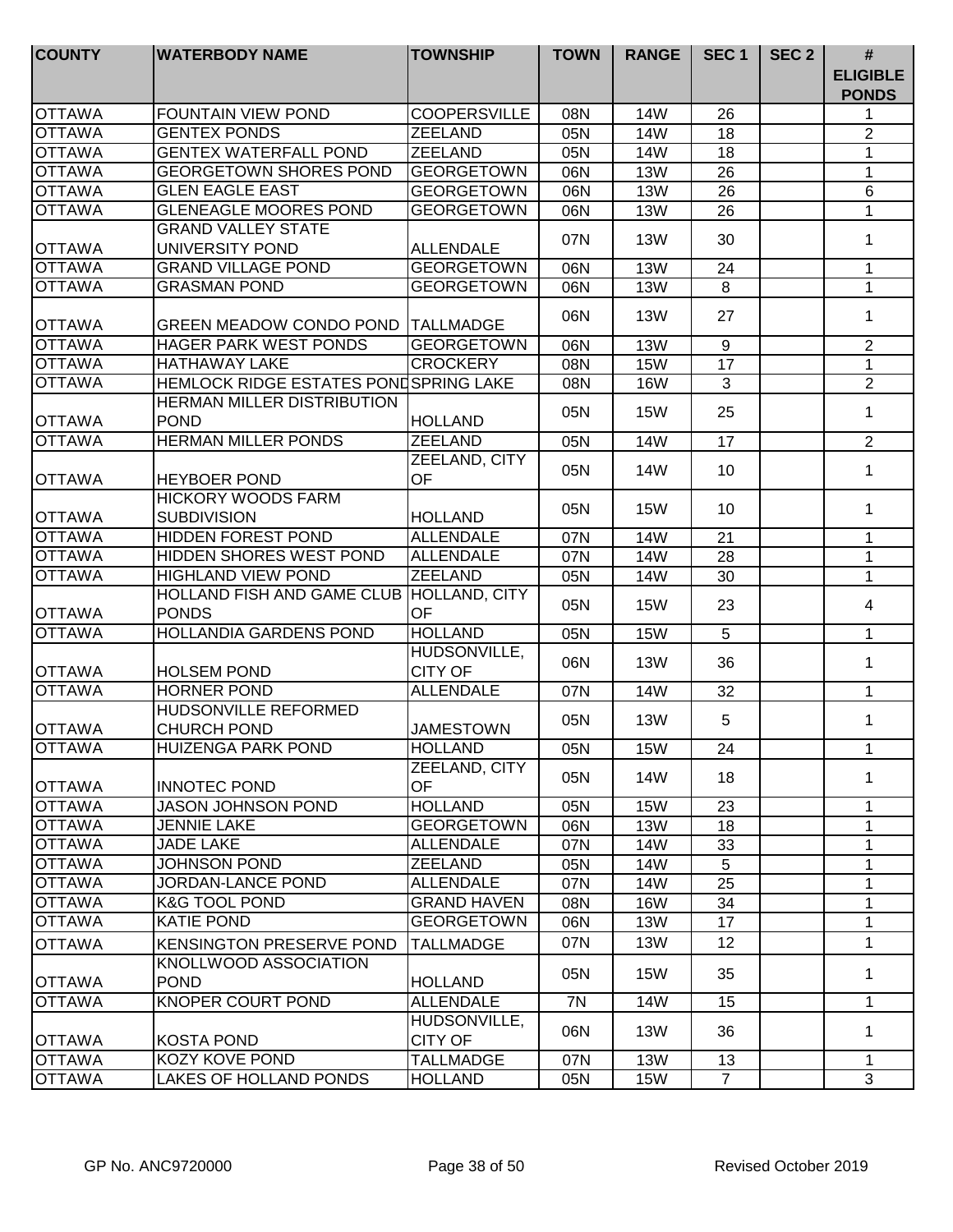| <b>COUNTY</b>                  | <b>WATERBODY NAME</b>                   | <b>TOWNSHIP</b>                       | <b>TOWN</b> | <b>RANGE</b>             | SEC <sub>1</sub>      | SEC <sub>2</sub> | $\#$<br><b>ELIGIBLE</b><br><b>PONDS</b> |
|--------------------------------|-----------------------------------------|---------------------------------------|-------------|--------------------------|-----------------------|------------------|-----------------------------------------|
| <b>OTTAWA</b>                  | LAKESHORE MEDICAL CAMPUS<br><b>POND</b> | HOLLAND                               | 05N         | <b>15W</b>               | 9                     |                  | 1                                       |
| <b>OTTAWA</b>                  | LAKEWOOD 112TH POND                     | <b>HOLLAND</b>                        | 05N         | <b>15W</b>               | 15                    |                  | $\mathbf{1}$                            |
|                                | LAKEWOOD BUSINESS CONDO                 |                                       |             |                          |                       |                  |                                         |
| <b>OTTAWA</b>                  | <b>POND</b>                             | <b>HOLLAND</b>                        | 05N         | <b>15W</b>               | 23                    |                  | 1                                       |
|                                | LAKEWOOD CONDOMINIUM                    |                                       | 05N         | <b>15W</b>               | 19                    |                  | 2                                       |
| <b>OTTAWA</b>                  | <b>PONDS</b>                            | <b>HOLLAND</b>                        |             |                          |                       |                  |                                         |
| <b>OTTAWA</b>                  | LAKEWOOD PONDS                          | <b>HOLLAND</b>                        | 05N         | <b>15W</b>               | 22                    |                  | 3                                       |
| <b>OTTAWA</b>                  | <b>LEE POND</b>                         | <b>TALLMADGE</b>                      | 07N         | <b>13W</b>               | 3                     |                  | 1                                       |
| <b>OTTAWA</b>                  | <b>LEEGWATER POND</b>                   | <b>BLENDON</b>                        | 06N         | 14W                      | 30                    |                  | 1                                       |
| <b>OTTAWA</b>                  | <b>LEONARD ROAD POND</b>                | <b>SPRING LAKE</b>                    | 08N         | <b>15W</b>               | 30                    |                  | 1                                       |
| <b>OTTAWA</b>                  | <b>LITTLE BASS CREEK POND</b>           | <b>ALLENDALE</b>                      | 07N         | <b>14W</b>               | 29                    |                  | 1                                       |
| <b>OTTAWA</b>                  | LONE PINE ESTATES PONDS                 | <b>ALLENDALE</b>                      | 07N         | <b>14W</b>               | 35                    |                  | $\overline{2}$                          |
| <b>OTTAWA</b>                  | <b>LUMINA POND</b>                      | <b>TALLMADGE</b>                      | 06N         | <b>13W</b>               | 11                    |                  | $\mathbf 1$                             |
| <b>OTTAWA</b>                  | <b>LYON'S POND</b>                      | <b>BLENDON</b>                        | 06N         | 14W                      | 23                    |                  | $\mathbf{1}$                            |
| <b>OTTAWA</b>                  | <b>MACATAWA BANK POND</b>               | <b>HOLLAND</b>                        | 05N         | <b>15W</b>               | 23                    |                  | $\mathbf 1$                             |
| <b>OTTAWA</b>                  | <b>MAGNA MIRRORS PONDS</b>              | <b>HOLLAND</b>                        | 05N         | <b>15W</b>               | 8                     |                  | $\overline{2}$                          |
| <b>OTTAWA</b>                  | <b>MASON LAKE ESTATE</b>                | <b>HOLLAND</b>                        | 05N         | <b>15W</b>               | 36                    |                  | 1                                       |
| <b>OTTAWA</b>                  | McCURRY / VERPLANK POND                 | <b>ROBINSON</b>                       | 08N         | <b>15W</b>               | 31                    |                  | 1                                       |
| <b>OTTAWA</b><br><b>OTTAWA</b> | <b>MEADOWS EAST POND</b>                | <b>GEORGETOWN</b><br><b>TALLMADGE</b> | 06N         | <b>13W</b>               | 27                    |                  | 1                                       |
| <b>OTTAWA</b>                  | <b>MONZA POND</b>                       |                                       | 06N         | <b>13W</b>               | 11                    |                  | $\mathbf 1$                             |
| <b>OTTAWA</b>                  | <b>MTEC POND</b><br><b>MULDER POND</b>  | <b>OLIVE</b><br><b>OLIVE</b>          | 06N<br>06N  | <b>15W</b><br><b>15W</b> | 20<br>$\overline{10}$ | 5                | $\mathbf 1$<br>$\mathbf{1}$             |
|                                |                                         |                                       |             |                          |                       |                  |                                         |
| <b>OTTAWA</b>                  | NAUTICAL NOOK CONDO PONDS PARK          |                                       | 05N         | <b>16W</b>               | 12                    |                  | $\overline{2}$                          |
| <b>OTTAWA</b>                  | <b>NEUBECKER POND</b>                   | <b>TALLMADGE</b>                      | 07N         | <b>13W</b>               | 11                    |                  | $\mathbf{1}$                            |
|                                | OAK CREST COMMUNITY OF                  |                                       |             |                          |                       |                  |                                         |
| <b>OTTAWA</b>                  | <b>HOLLAND PONDS</b>                    | <b>HOLLAND</b>                        | 05N         | <b>15W</b>               | 15                    |                  | 3                                       |
|                                | OAK CREST COMMUNITY OF                  |                                       |             |                          |                       |                  |                                         |
| <b>OTTAWA</b>                  | <b>SPRING LAKE PONDS</b>                | <b>SPRING LAKE</b>                    | 08N         | <b>16W</b>               | 9                     |                  | $\overline{2}$                          |
| <b>OTTAWA</b>                  | OAK CREST HEALTH POND                   | <b>GEORGETOWN</b>                     | 06N         | <b>13W</b>               | 14                    |                  | $\mathbf{1}$                            |
| <b>OTTAWA</b>                  | OAK CREST MANORS INC.<br><b>PONDS</b>   | <b>SPRING LAKE</b>                    | 08N         | 16W                      | 9                     |                  | $\overline{2}$                          |
| <b>JOTTAWA</b>                 | ODL POND                                | <b>IZEELAND</b>                       | 05N         | 14W                      | 18                    |                  | 1.                                      |
| <b>OTTAWA</b>                  | <b>PARSONS WALK POND</b>                | <b>SPRING LAKE</b>                    | 9N          | <b>16W</b>               | 33                    |                  | 1                                       |
| <b>OTTAWA</b>                  | PINE ISLAND POND                        | <b>PARK</b>                           | 05N         | <b>16W</b>               | 22                    |                  | 1                                       |
| <b>OTTAWA</b>                  | PINE VALLEY POND                        | <b>ALLENDALE</b>                      | 07N         | 14W                      | 28                    |                  | 1                                       |
| <b>OTTAWA</b>                  | PINEWOOD LAKE                           | <b>HOLLAND</b>                        | 05N         | <b>15W</b>               | 19                    |                  | 1                                       |
| <b>OTTAWA</b>                  | POINTE LAKE VILLAGE PONDS               | <b>HOLLAND</b>                        | 05N         | <b>15W</b>               | 15                    |                  | 4                                       |
| <b>OTTAWA</b>                  | QUINCY STREET MEAT POND                 | <b>HOLLAND</b>                        | 05N         | <b>15W</b>               | 8                     |                  | 1                                       |
| <b>OTTAWA</b>                  | RANDALL STREET POND                     | <b>POLKTON</b>                        | 08N         | 14W                      | 24                    |                  | 1                                       |
| <b>OTTAWA</b>                  | RANGER DIE POND                         | <b>COOPERSVILLE</b>                   | 8N          | 14W                      | 22                    |                  | 1                                       |
| <b>OTTAWA</b>                  | <b>REEDS POND</b>                       | <b>HUDSONVILLE</b>                    | 06N         | 14W                      | 24                    |                  | 1                                       |
| <b>OTTAWA</b>                  | <b>REFLECTIONS POND</b>                 | ZEELAND                               | 05N         | 14W                      | 30                    |                  | 1                                       |
| <b>OTTAWA</b>                  | <b>REGENCY LAKE</b>                     | <b>HOLLAND</b>                        | 05N         | <b>15W</b>               | 14                    |                  | 1                                       |
| <b>OTTAWA</b>                  | RETREAT POND, THE                       | <b>GRAND HAVEN</b>                    | 07N         | <b>16W</b>               | 16                    |                  | 1                                       |
| <b>OTTAWA</b>                  | <b>RILEY RIDGE POND</b>                 | <b>HOLLAND</b>                        | 05N         | 15W                      | 15                    |                  | 1                                       |
| <b>OTTAWA</b>                  | RIOPELLE POND                           | <b>SPRING LAKE</b>                    | 08N         | 16W                      | 28                    |                  | 1                                       |
| <b>OTTAWA</b>                  | ROBBINS / KLEMPEL PONDS                 | <b>SPRING LAKE</b>                    | 08N         | 16W                      | 34                    |                  | 3                                       |
| <b>OTTAWA</b>                  | ROLLING HILLS LAKE                      | <b>GEORGETOWN</b>                     | 06N         | 13W                      | 16                    |                  | 1                                       |
| <b>OTTAWA</b>                  | ROSEWOOD POND                           | <b>TALLMADGE</b>                      | 06N         | <b>13W</b>               | 18                    |                  | 1                                       |
| <b>OTTAWA</b>                  | ROYAL PARK CONDO PONDS                  | <b>HOLLAND</b>                        | 05N         | <b>15W</b>               | 24                    |                  | 10 <sup>°</sup>                         |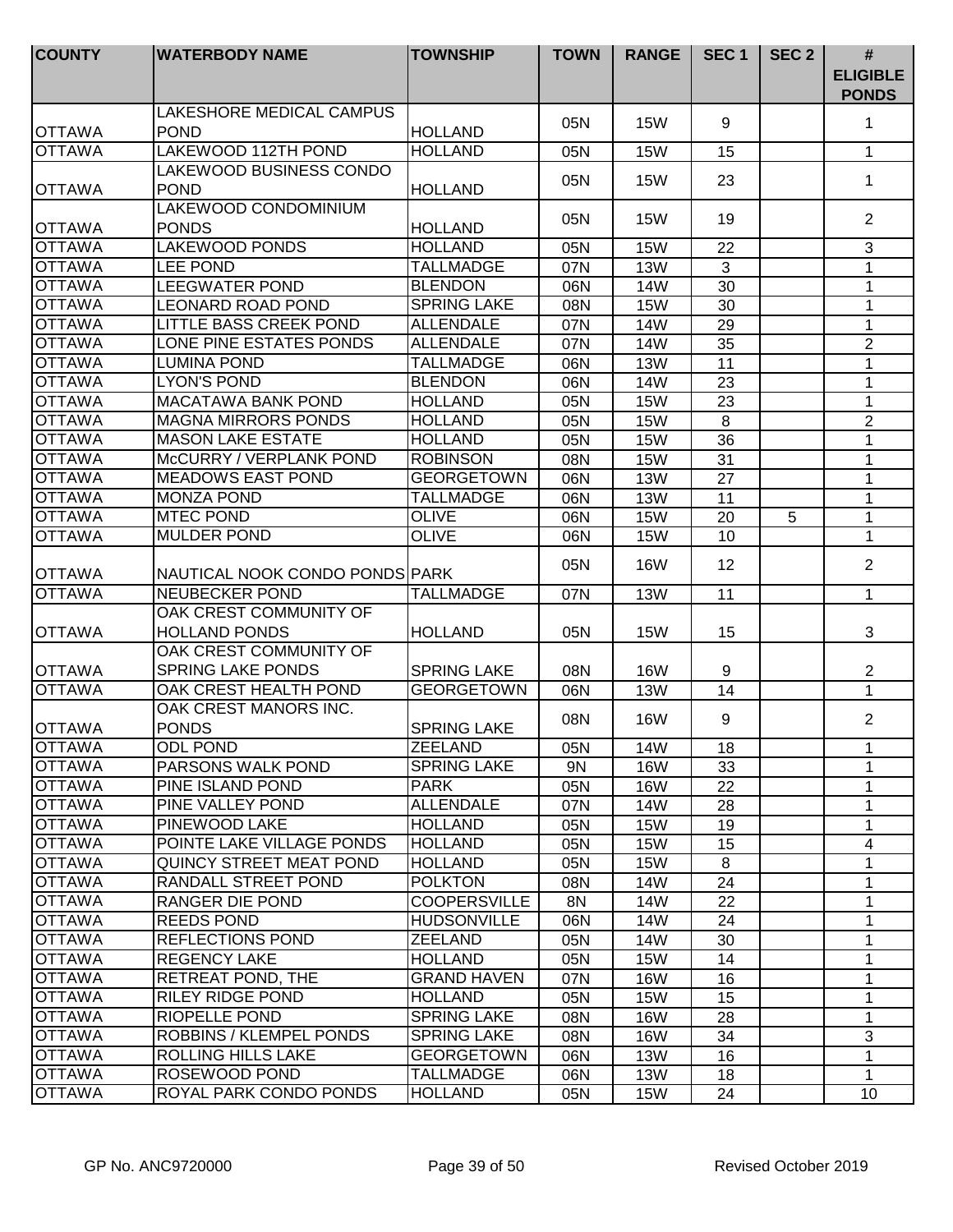| <b>COUNTY</b>                  | <b>WATERBODY NAME</b>                                | <b>TOWNSHIP</b>     | <b>TOWN</b> | <b>RANGE</b> | SEC <sub>1</sub> | SEC <sub>2</sub> | $\#$<br><b>ELIGIBLE</b><br><b>PONDS</b> |
|--------------------------------|------------------------------------------------------|---------------------|-------------|--------------|------------------|------------------|-----------------------------------------|
| <b>OTTAWA</b>                  | ROYAL PARK LAND COMPANY<br><b>POND</b>               | <b>HOLLAND</b>      | 05N         | <b>15W</b>   | 24               |                  | 1                                       |
| <b>OTTAWA</b>                  | ROYAL PARK PLACE PONDS                               | <b>HOLLAND</b>      | 05N         | <b>15W</b>   | 24               |                  | $\overline{2}$                          |
|                                |                                                      | ZEELAND, CITY       |             |              |                  |                  |                                         |
| <b>OTTAWA</b>                  | ROYAL PARK VILLAS PONDS                              | <b>OF</b>           | 05N         | <b>15W</b>   | 24               | 6                | 3                                       |
| <b>OTTAWA</b>                  | ROZEVELD RIDGE PONDS                                 | <b>GEORGETOWN</b>   | 06N         | <b>13W</b>   | 34               |                  | $\overline{2}$                          |
| <b>OTTAWA</b>                  | SADDLEBROOK FARMS POND                               | <b>SPRING LAKE</b>  | 08N         | <b>16W</b>   | 13               |                  | $\mathbf{1}$                            |
| <b>OTTAWA</b>                  | SAND LAKE (BLUFF LAKE #2)                            | <b>ZEELAND</b>      | 05N         | 14W          | 30               |                  | $\mathbf{1}$                            |
|                                | SAVANNAH LAKE AND                                    |                     | 05N         | <b>15W</b>   | 25               |                  | $\overline{2}$                          |
| <b>OTTAWA</b>                  | <b>SWITCHGRASS LAKE</b>                              | <b>HOLLAND</b>      |             |              |                  |                  |                                         |
| <b>OTTAWA</b>                  | <b>SCHOUT POND</b>                                   | <b>ZEELAND</b>      | 05N         | <b>15W</b>   | 14               |                  | $\mathbf{1}$                            |
| <b>OTTAWA</b>                  | SPRING MEADOW CONDO POND JAMESTOWN                   |                     | 05N         | <b>13W</b>   | 9                |                  | 1                                       |
| <b>OTTAWA</b>                  | <b>STANTON POND</b>                                  | <b>HUDSONVILLE</b>  | 06N         | 14W          | $\mathbf{1}$     |                  | 1                                       |
| <b>OTTAWA</b>                  | <b>STERK POND</b>                                    | <b>JENISON</b>      | 06N         | <b>13W</b>   | 13               |                  | 1                                       |
| <b>OTTAWA</b>                  | <b>STOW COMPANY POND</b>                             | <b>HOLLAND</b>      | 05N         | <b>15W</b>   | 8                |                  | $\sqrt{2}$                              |
| <b>OTTAWA</b>                  | <b>STYE POND</b>                                     | <b>BLENDON</b>      | 06N         | <b>14W</b>   | 11               |                  | $\mathbf 1$                             |
| <b>OTTAWA</b>                  | <b>SUNCREST LAKE</b>                                 | <b>GEORGETOWN</b>   | 06N         | <b>13W</b>   | 24               |                  | 1                                       |
| <b>OTTAWA</b>                  | <b>SUNNYDALE POND</b>                                | <b>GEORGETOWN</b>   | 06N         | <b>13W</b>   | 30               |                  | 1                                       |
| <b>OTTAWA</b>                  | <b>SUNNYVIEW LAKE</b>                                | <b>TALLMADGE</b>    | 06N         | <b>13W</b>   | 24               |                  | 1                                       |
| <b>OTTAWA</b>                  | <b>SUNRISE POND</b>                                  | <b>GEORGETOWN</b>   | 06N         | <b>13W</b>   | 27               |                  | $\mathbf 1$                             |
| <b>OTTAWA</b>                  | <b>SUTHERLAND SPRING</b><br><b>CONDOMINIUMS POND</b> | <b>BLENDON</b>      | 06N         | 14W          | 24               |                  | 1                                       |
| <b>OTTAWA</b>                  | <b>TANTRE POND</b>                                   | <b>CROCKERY</b>     | 08N         | 15W          | $\overline{15}$  |                  | 1                                       |
| <b>OTTAWA</b>                  | <b>TEAL POND</b>                                     | <b>GEORGETOWN</b>   | 06N         | <b>13W</b>   | 17               |                  | $\mathbf{1}$                            |
| <b>OTTAWA</b>                  | TENNANT COMMERCIAL PONDS HOLLAND                     |                     | 05N         | <b>15W</b>   | 5                |                  | 3                                       |
| <b>OTTAWA</b>                  | <b>TERRACE SQUARE POND</b>                           | <b>HOLLAND</b>      | 05N         | <b>15W</b>   | 24               |                  | $\mathbf{1}$                            |
| <b>OTTAWA</b>                  | <b>THORNAPPLE RIDGE POND</b>                         | <b>HOLLAND</b>      | 05N         | <b>15W</b>   | 33               |                  | 1                                       |
| <b>OTTAWA</b>                  | <b>TIFFANY SHORES PONDS</b>                          | <b>PARK</b>         | 05N         | <b>16W</b>   | 22               |                  | $\mathfrak{S}$                          |
| <b>OTTAWA</b>                  | TOTAL LOGISTIC CONTROL<br><b>POND</b>                | ZEELAND, CITY<br>OF | 05N         | 14W          | 17               |                  | 1                                       |
| <b>OTTAWA</b>                  | <b>TRENDWAY POND</b>                                 | <b>HOLLAND</b>      | 05N         | <b>15W</b>   | 5                |                  | $\overline{2}$                          |
| <b>OTTAWA</b>                  | TRILOGY DENTAL PARTNERS<br><b>POND</b>               | <b>SPRING LAKE</b>  | 08N         | <b>16W</b>   | 28               |                  | 1.                                      |
| <b>OTTAWA</b>                  | UNITY CHRISTIAN POND                                 | <b>GEORGETOWN</b>   | 06N         | <b>13W</b>   | 30               |                  | 1                                       |
| <b>OTTAWA</b>                  | UNITY TIMBERS PONDS                                  | <b>GEORGETOWN</b>   | 06N         | <b>13W</b>   | 31               |                  | $\overline{2}$                          |
| <b>OTTAWA</b>                  | VAN KOEVERING POND                                   | <b>HOLLAND</b>      | 05N         | <b>15W</b>   | 13               |                  | $\mathbf 1$                             |
| <b>OTTAWA</b>                  | VAN PINES NURSERY POND                               | PORT SHELDON        | 06N         | <b>16W</b>   | 13               |                  | $\mathbf 1$                             |
| <b>OTTAWA</b>                  | <b>VANDERVEEN POND</b>                               | <b>TALLMADGE</b>    | 07N         | 14W          | 15               |                  | $\mathbf{1}$                            |
| <b>OTTAWA</b>                  | <b>VILLAGE CONDO POND</b>                            | <b>TALLMADGE</b>    | 07N         | 14W          | 23               |                  | $\mathbf 1$                             |
| <b>OTTAWA</b>                  | <b>VILLAGE OF SAVANNAH POND</b>                      | <b>HOLLAND</b>      | 05N         | <b>15W</b>   | 25               |                  | 1                                       |
| <b>OTTAWA</b>                  | <b>VRUGGINK POND</b>                                 | <b>ALLENDALE</b>    | 07N         | 14W          | 33               |                  | 1                                       |
| <b>OTTAWA</b>                  | <b>WATERFORD CONDOMINIUM</b><br><b>PONDS</b>         | <b>HOLLAND</b>      | 05N         | 05W          | 15               |                  | $\overline{7}$                          |
| <b>OTTAWA</b>                  | <b>WATER'S EDGE OF ALLENDALE</b><br><b>POND</b>      | ALLENDALE           | 07N         | 14W          | 28               |                  | $\mathbf 1$                             |
| <b>OTTAWA</b>                  | <b>WATERWAYS PINES POND</b>                          | <b>PARK</b>         | 05N         | <b>16W</b>   | 23               |                  | $\mathbf{1}$                            |
|                                | <b>WAVERLY SHORES VILLAGE</b>                        |                     |             |              |                  |                  |                                         |
| <b>OTTAWA</b>                  | <b>PONDS</b>                                         | <b>HOLLAND</b>      | 05N         | <b>15W</b>   | 10               |                  | 3                                       |
| <b>OTTAWA</b>                  | <b>WEST OLIVE ESTATES PONDS</b>                      | PORT SHELDON        | 06N         | <b>16W</b>   | $\mathbf 1$      |                  | 2                                       |
| <b>OTTAWA</b><br><b>OTTAWA</b> | WHITE STAG POND                                      | <b>GEORGETOWN</b>   | 06N         | <b>13W</b>   | 36               |                  | 1                                       |
|                                | WHITETAIL WOODS PONDS                                | <b>BLENDON</b>      | 06N         | 14W          | 13               |                  | $\overline{2}$                          |
| <b>OTTAWA</b>                  | <b>WIGEONS / PLAKKES PONDS</b>                       | <b>HOLLAND</b>      | 05N         | 15W          | 19               |                  | $\overline{2}$                          |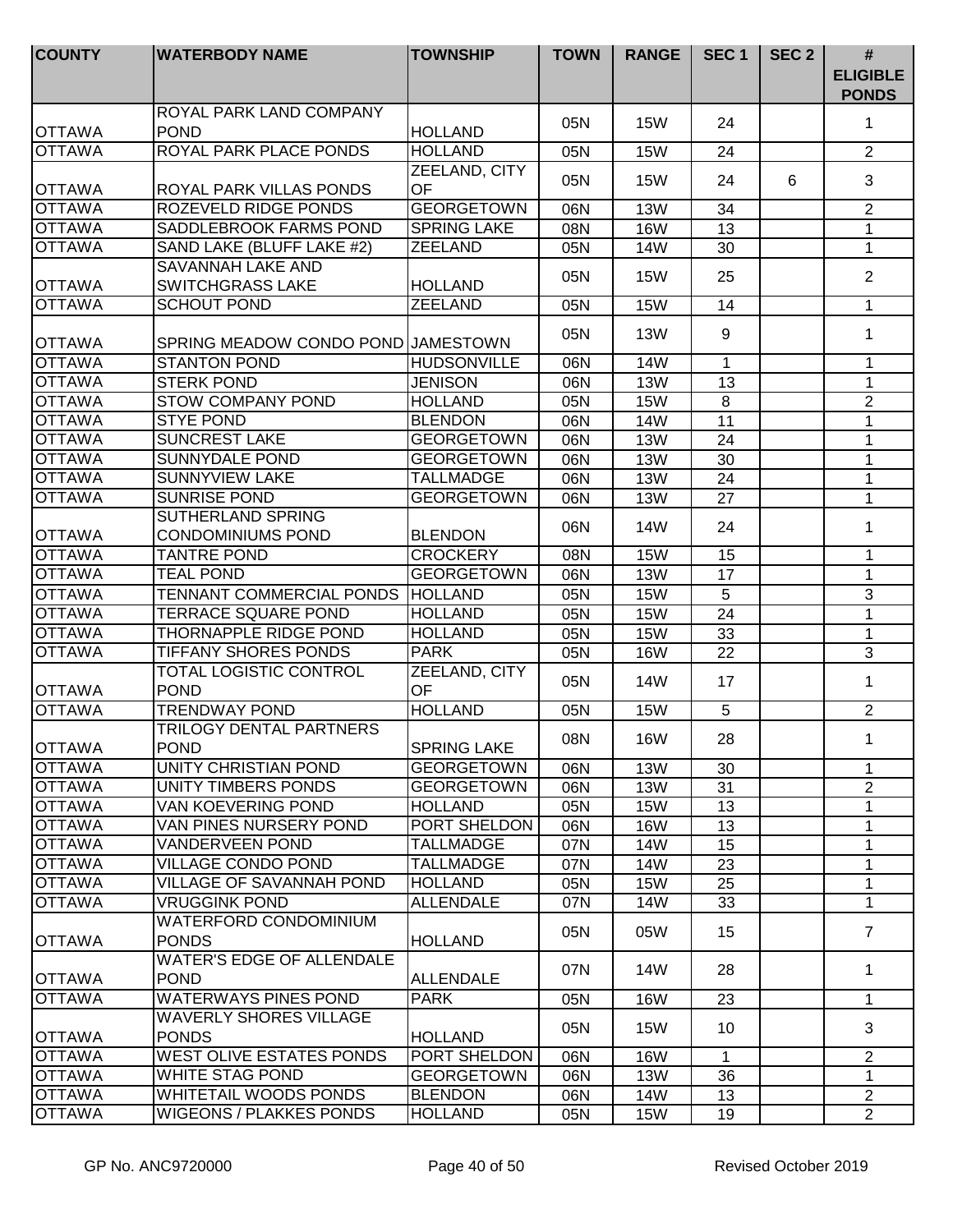| <b>COUNTY</b>    | <b>WATERBODY NAME</b>                       | <b>TOWNSHIP</b>      | <b>TOWN</b> | <b>RANGE</b> | SEC <sub>1</sub> | SEC <sub>2</sub> | #                               |
|------------------|---------------------------------------------|----------------------|-------------|--------------|------------------|------------------|---------------------------------|
|                  |                                             |                      |             |              |                  |                  | <b>ELIGIBLE</b><br><b>PONDS</b> |
| <b>OTTAWA</b>    | <b>WILDFLOWER POND</b>                      | <b>PARK</b>          | 05N         | <b>16W</b>   | 23               |                  | 1                               |
| <b>OTTAWA</b>    | <b>WILLSHIRE POND</b>                       | <b>HOLLAND</b>       | 05N         | <b>15W</b>   | 33               |                  | 1                               |
|                  | WINDEMERE CONDOMINIUM                       |                      | 05N         | <b>15W</b>   | 24               |                  | 1                               |
| <b>OTTAWA</b>    | <b>POND</b>                                 | <b>HOLLAND</b>       |             |              |                  |                  |                                 |
| <b>OTTAWA</b>    | WINDMILL LAKES PONDS #1 & #2 HOLLAND        |                      | 05N         | <b>15W</b>   | 16               |                  | 2                               |
| <b>OTTAWA</b>    | <b>WINDSOR HILL PONDS</b>                   | <b>JAMESTOWN</b>     | 05N         | <b>13W</b>   | 5                |                  | $\overline{4}$                  |
| <b>OTTAWA</b>    | WINTER OAKS POND                            | <b>PARK</b>          | 05N         | <b>16W</b>   | 24               |                  | $\mathbf 1$                     |
| <b>OTTAWA</b>    | <b>WJQ POND</b>                             | ZEELAND, CITY<br>OF  | 05N         | <b>15W</b>   | 24               |                  | 1                               |
| <b>OTTAWA</b>    | <b>WOODCREST PARK POND</b>                  | <b>GEORGETOWN</b>    | 06N         | <b>13W</b>   | 14               |                  | $\mathbf 1$                     |
| <b>OTTAWA</b>    | <b>WOODSIDE GREEN PONDS</b>                 | <b>HOLLAND</b>       | 05N         | <b>15W</b>   | 11               |                  | 3                               |
| <b>OTTAWA</b>    | <b>ZEELAND CEMETERY POND</b>                | ZEELAND              | 05N         | <b>14W</b>   | 19               |                  | $\mathbf{1}$                    |
| <b>ROSCOMMON</b> | <b>GARDNER'S POND</b>                       | <b>MARKEY</b>        | 23N         | 03W          | 17               |                  | $\overline{2}$                  |
| <b>ROSCOMMON</b> | <b>THOMAS' POND</b>                         | <b>RICHFIELD</b>     | 23N         | 01W          | 23               |                  | 1                               |
| <b>SAGINAW</b>   | <b>AUSTYN LAKE</b>                          | <b>SWAN</b>          | <b>11N</b>  | 03E          | 17               |                  | 1                               |
| <b>SAGINAW</b>   | <b>BAY PARK POND</b>                        | <b>SAGINAW</b>       | <b>12N</b>  | 04E          | 2                |                  | $\mathbf{1}$                    |
| <b>SAGINAW</b>   | <b>BRIDGEVIEW CENTER POND</b>               | <b>ZILWAUKEE</b>     | 13N         | 05E          | 31               |                  | 1                               |
| <b>SAGINAW</b>   | <b>CLARK POND</b>                           | <b>LAKEFIELD</b>     | <b>11N</b>  | 01E          | 10               |                  | 1                               |
|                  | COBBLESTONE POINTE CONDO                    |                      |             |              |                  |                  |                                 |
| <b>SAGINAW</b>   | <b>POND</b>                                 | <b>SAGINAW</b>       | 12N         | 04E          | $\overline{4}$   |                  | 1                               |
| <b>SAGINAW</b>   | <b>CROSSINGS POND</b>                       | <b>SAGINAW</b>       | <b>12N</b>  | 04E          | $\overline{4}$   |                  | 1                               |
| <b>SAGINAW</b>   | <b>ELEAZER'S POND</b>                       | <b>BIRCH RUN</b>     | 10N         | 06E          | 5                |                  | 1                               |
| <b>SAGINAW</b>   | <b>FREIER POND</b>                          | <b>TITTABAWASSEE</b> | 13N         | 03E          | 32               |                  | 1                               |
| <b>SAGINAW</b>   | <b>FRIEND POND</b>                          | <b>FRANKENMUTH</b>   | <b>11N</b>  | 06E          | 29               |                  | $\mathbf{1}$                    |
| <b>SAGINAW</b>   | <b>HESS LAKE</b>                            | <b>RICHLAND</b>      | <b>12N</b>  | 02E          | 33               |                  | $\mathbf{1}$                    |
| <b>SAGINAW</b>   | <b>LAMB'S POND</b>                          | <b>FREEMONT</b>      | <b>11N</b>  | 02E          | $\mathbf{1}$     |                  | $\mathbf{1}$                    |
| <b>SAGINAW</b>   | <b>LUMBERMAN'S POND</b>                     | <b>THOMAS</b>        | <b>12N</b>  | 03E          | 16               |                  | 1                               |
| <b>SAGINAW</b>   | <b>MALLARD COVE PONDS</b>                   | <b>THOMAS</b>        | <b>12N</b>  | 04E          | 9                |                  | $\overline{4}$                  |
| <b>SAGINAW</b>   | <b>MATOY POND</b>                           | <b>THOMAS</b>        | <b>12N</b>  | 03E          | 14               |                  | 1                               |
| <b>SAGINAW</b>   | <b>MICKIES POND</b>                         | <b>THOMAS</b>        | <b>12N</b>  | 03E          | 2                |                  | 1                               |
| <b>SAGINAW</b>   | <b>MOORMAN POND</b>                         | <b>SWAN CREEK</b>    | <b>11N</b>  | 03E          | 1                |                  | 1                               |
| SAGINAW          | PONDVIEW CONDOMINIUM<br><b>POND</b>         | <b>THOMAS</b>        | <b>12N</b>  | 03E          | 25               |                  | 1                               |
| <b>SAGINAW</b>   | PORTER POND                                 | <b>BRIDGEPORT</b>    | <b>11N</b>  | 05E          | 14               |                  | 1                               |
| SAGINAW          | PURDY POND                                  | <b>BLUMFIELD</b>     | <b>12N</b>  | 06E          | 15               |                  | 1                               |
| <b>SAGINAW</b>   | ROETHKE PARK POND                           | <b>THOMAS</b>        | <b>12N</b>  | 03E          | 27               |                  | 1                               |
| <b>SAGINAW</b>   | ROLLING GREEN CONDOMINIUM<br><b>POND</b>    | <b>THOMAS</b>        | <b>12N</b>  | 04E          | 17               |                  | 1                               |
| <b>SAGINAW</b>   | ROLLING GREEN GOLF COURSE                   | <b>SAGINAW</b>       | <b>12N</b>  | 4E           | 17               |                  | $\mathbf 1$                     |
| <b>SAGINAW</b>   | <b>SAGINAW COUNTRY CLUB</b><br><b>PONDS</b> | <b>SAGINAW</b>       | <b>12N</b>  | 04E          | 28               |                  | 4                               |
| SAGINAW          | <b>SCHWARTZ POND</b>                        | <b>TITTABAWASSEE</b> | 13N         | 03E          | 33               |                  | $\mathbf{1}$                    |
| <b>SAGINAW</b>   | <b>SCHWARZ POND</b>                         | <b>SAGINAW</b>       | 12N         | 03E          | 1                |                  | $\mathbf 1$                     |
| SAGINAW          | <b>SPATZ POND</b>                           | <b>THOMAS</b>        | <b>12N</b>  | 03E          | 16               |                  | 1                               |
|                  | SPRING LAKE CONDOMINIUM                     |                      |             |              |                  |                  |                                 |
| <b>SAGINAW</b>   | <b>PONDS</b>                                | <b>SAGINAW</b>       | 12N         | 03E          | 13               |                  | 2                               |
| SAGINAW          | THE PINES POND                              | <b>THOMAS</b>        | <b>12N</b>  | 04E          | 17               | 18               | 1                               |
| SAGINAW          | THOMAS, LAKE                                | <b>SWAN CREEK</b>    | 11N         | 03E          | 4                |                  | 1                               |
|                  | <b>TITTABAWASSEE TOWNSHIP</b>               |                      | 13N         | 03E          | 8                |                  | 1                               |
| <b>SAGINAW</b>   | <b>PARK PONDS</b>                           | <b>TITTABAWASSEE</b> |             |              |                  |                  |                                 |
| <b>SAGINAW</b>   | VAN ROBSKI POND                             | <b>THOMAS</b>        | <b>12N</b>  | 03E          | 35               |                  | 1                               |
| SAGINAW          | YACKEL POND                                 | <b>THOMAS</b>        | <b>12N</b>  | 03E          | 14               |                  | $\mathbf 1$                     |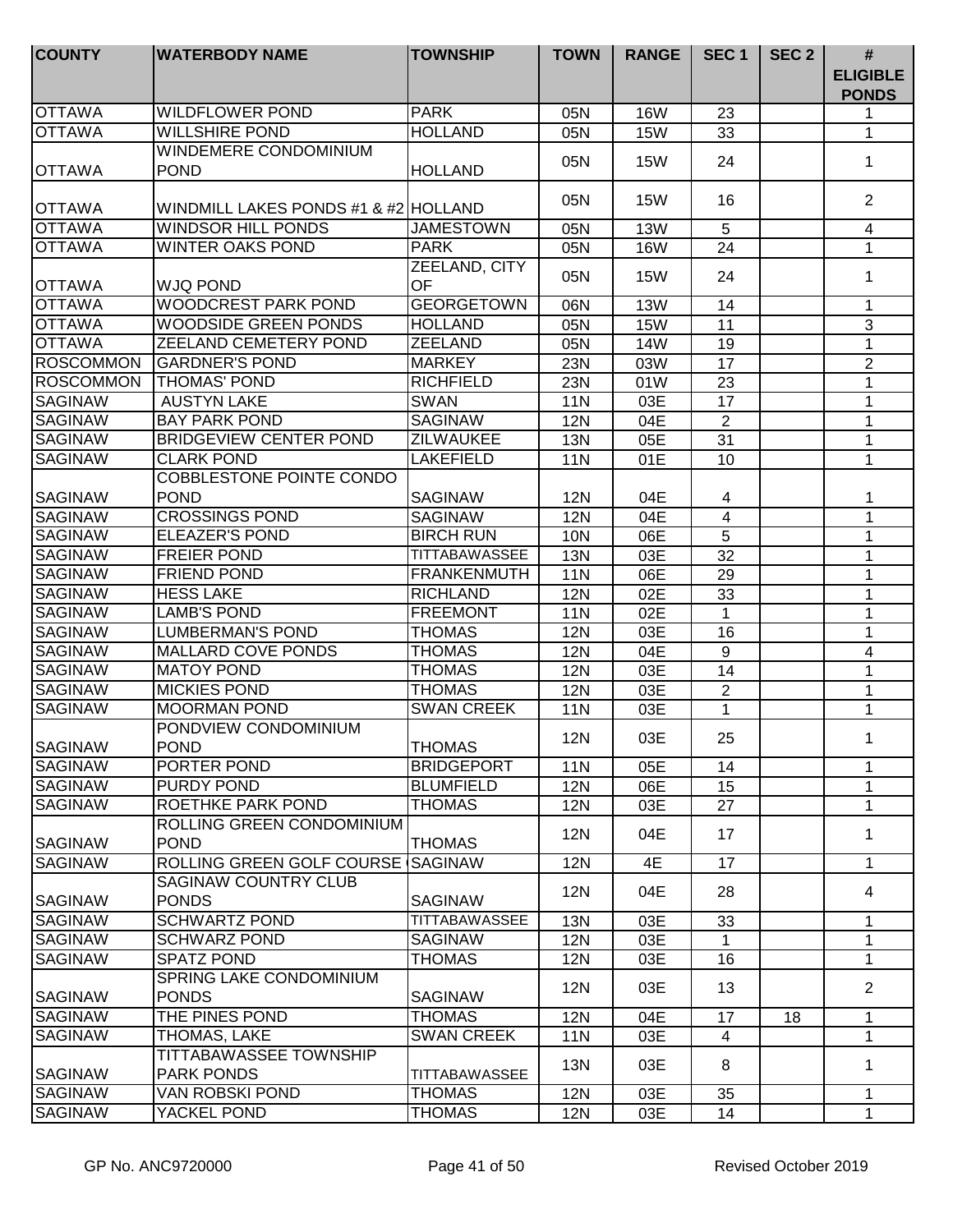| <b>COUNTY</b>      | <b>WATERBODY NAME</b>                    | <b>TOWNSHIP</b>               | <b>TOWN</b> | <b>RANGE</b> | SEC <sub>1</sub> | SEC <sub>2</sub> | #<br><b>ELIGIBLE</b><br><b>PONDS</b> |
|--------------------|------------------------------------------|-------------------------------|-------------|--------------|------------------|------------------|--------------------------------------|
| <b>SAINT CLAIR</b> | <b>BENO POND</b>                         | <b>COLUMBUS</b>               | 05N         | 15E          | 33               |                  | 1                                    |
| <b>SAINT CLAIR</b> | <b>BLACK FOREST ESTATES POND</b>         | <b>PORT HURON</b>             | 07N         | 17E          | 33               |                  | $\mathbf{1}$                         |
| <b>SAINT CLAIR</b> | <b>BLUE WATER POND</b>                   | <b>ST. CLAIR</b>              | 05N         | <b>17E</b>   | $\overline{7}$   |                  | $\mathbf{1}$                         |
| <b>SAINT CLAIR</b> | <b>CRYSTAL VILLAGE POND</b>              | MARYSVILLE,<br><b>CITY OF</b> | 06N         | <b>17E</b>   | 32               |                  | $\mathbf{1}$                         |
| <b>SAINT CLAIR</b> | <b>CUTTLE CREEK POND</b>                 | ST. CLAIR, CITY<br><b>OF</b>  | 05N         | <b>17E</b>   | 6                |                  | $\mathbf 1$                          |
| <b>SAINT CLAIR</b> | <b>DeCOOK POND</b>                       | <b>ST. CLAIR</b>              | 05N         | 16E          | 8                |                  | 1                                    |
| <b>SAINT CLAIR</b> | DOWNRIVER LAWN and LANDSCACITY OF        | MARYSVILLE,                   | 5N          | 17E          | 18               |                  | 1                                    |
| <b>SAINT CLAIR</b> | <b>DRAKE POND</b>                        | <b>COTTRELLVILLE</b>          | 03N         | 16E          | $\overline{3}$   |                  | $\mathbf{1}$                         |
| <b>SAINT CLAIR</b> | <b>EMERALD POND</b>                      | MARYSVILLE,<br><b>CITY OF</b> | 06N         | 17E          | 31               |                  | $\mathbf{1}$                         |
| <b>SAINT CLAIR</b> | <b>FOLSKE POND</b>                       | CASCO                         | 04N         | 15E          | 26               |                  | 1                                    |
| <b>SAINT CLAIR</b> | <b>GORMAN POND</b>                       | <b>ALGONAC, CITY</b><br>OF    | 03N         | 16E          | 5                |                  | 1                                    |
| <b>SAINT CLAIR</b> | H.I.S.C.F.A. POND                        | <b>HARSENS ISLAND</b>         | 02N         | 16E          | 9                |                  | $\mathbf{1}$                         |
| <b>SAINT CLAIR</b> | <b>LAKE MIRIAM</b>                       | <b>FORT GRATIOT</b>           | 07N         | <b>17E</b>   | 28               |                  | 1                                    |
| <b>SAINT CLAIR</b> | <b>LOEFFLER POND</b>                     | <b>BROCKWAY</b>               | 08N         | 14E          | 31               |                  | $\mathbf{1}$                         |
| <b>SAINT CLAIR</b> | <b>MARYSVILLE MANOR POND</b>             | MARYSVILLE,<br><b>CITY OF</b> | 06N         | <b>17E</b>   | 32               |                  | 1                                    |
| <b>SAINT CLAIR</b> | <b>PINERY POND</b>                       | ST. CLAIR                     | 05N         | <b>16E</b>   | 36               |                  | $\mathbf{1}$                         |
| <b>SAINT CLAIR</b> | PK CONTRACTING POND                      | CASCO                         | 04N         | 15E          | 33               |                  | $\mathbf{1}$                         |
| <b>SAINT CLAIR</b> | <b>ROBERTS POND</b>                      | <b>WALES</b>                  | 06N         | 15E          | 35               |                  | 1                                    |
| <b>SAINT CLAIR</b> | <b>ROY POND</b>                          | <b>KENOCKEE</b>               | 07N         | 15E          | 9                |                  | $\mathbf{1}$                         |
| <b>SAINT CLAIR</b> | <b>WHETSTONE POND</b>                    | <b>IRA</b>                    | 03N         | 15E          | 12               |                  | $\mathbf{1}$                         |
| <b>SAINT CLAIR</b> | WOODED TWIGS POND                        | <b>FORT GRATIOT</b>           | 07N         | 17E          | 28               |                  | $\mathbf{1}$                         |
| <b>SANILAC</b>     | <b>GREEN BUSH II POND</b>                | <b>LEXINGTON</b>              | 10N         | 16E          | 36               |                  | 1                                    |
| <b>SHIAWASSEE</b>  | <b>CAMPBELL POND</b>                     | <b>CALEDONIA</b>              | 07N         | 03E          | 33               |                  | 1                                    |
| <b>SHIAWASSEE</b>  | <b>ROLL POND</b>                         | <b>PERRY</b>                  | 05N         | 02E          | 25               |                  | $\mathbf 1$                          |
| <b>SHIAWASSEE</b>  | <b>SENNEKER POND</b>                     | <b>WOODHULL</b>               | 05N         | 01E          | 24               |                  | 1                                    |
| <b>SHIAWASSEE</b>  | <b>SHADRICK POND</b>                     | <b>BURNS</b>                  | 05N         | 04E          | 19               |                  | $\mathbf{1}$                         |
| <b>SHIAWASSEE</b>  | VCS POND                                 | PERRY                         | 05N         | 02E          | 10               |                  | 1                                    |
| <b>TUSCOLA</b>     | <b>BOLT POND</b>                         | <b>VASSAR</b>                 | 11N         | 08E          | 25               |                  | $\mathbf 1$                          |
| <b>TUSCOLA</b>     | <b>EAGLE ROCK PONDS</b>                  | <b>DENMARK</b>                | <b>12N</b>  | 07E          | 18               |                  | $\overline{2}$                       |
| <b>TUSCOLA</b>     | <b>LOVELAND PONDS</b>                    | <b>MILLINGTON</b>             | 10N         | 08E          | 36               |                  | $\overline{2}$                       |
| <b>TUSCOLA</b>     | <b>WESLEYAN WOODS POND</b>               | <b>VASSER</b>                 | <b>11N</b>  | 8E           | $\overline{4}$   |                  | 3                                    |
| <b>TUSCOLA</b>     | <b>ZEHNDER POND</b>                      | <b>TUSCOLA</b>                | 11N         | 07E          | 29               |                  | $\mathbf{1}$                         |
| <b>VAN BUREN</b>   | <b>RED ARROW POND</b>                    | <b>ANTWERP</b>                | 03S         | 13W          | 1                |                  | $\mathbf{1}$                         |
| <b>VAN BUREN</b>   | SUNNYBROOK RV RESORT<br><b>POND</b>      | <b>GENEVA</b>                 | 01S         | <b>16W</b>   | 6                |                  | $\mathbf{1}$                         |
| <b>WASHTENAW</b>   | 777 EISENHOWER DETENTION<br><b>PONDS</b> | <b>PITTSFIELD</b>             | 03S         | 06E          | 4                |                  | $\overline{2}$                       |
| <b>WASHTENAW</b>   | <b>AMBERLY GROVE PONDS</b>               | <b>YPSILANTI</b>              | 03S         | 07E          | 33               |                  | $\overline{2}$                       |
| <b>WASHTENAW</b>   | <b>ARBOR GLEN PONDS</b>                  | <b>PITTSFIELD</b>             | 03S         | 06E          | 23               |                  | $\overline{2}$                       |
| <b>WASHTENAW</b>   | <b>ARBOR KNOLL PONDS</b>                 | <b>PITTSFIELD</b>             | 03S         | 06E          | 23               |                  | $\overline{2}$                       |
| <b>WASHTENAW</b>   | ARBOR LANDINGS<br><b>APARTMENTS POND</b> | <b>SCIO</b>                   | 02S         | 05E          | 24               |                  | 1                                    |
| <b>WASHTENAW</b>   | <b>ARBOR MEADOWS POND</b>                | <b>PITTSFIELD</b>             | 03S         | 06E          | 24               |                  | $\overline{2}$                       |
| <b>WASHTENAW</b>   | <b>ARBOR WOODS PONDS</b>                 | <b>SUPERIOR</b>               | 02S         | 07E          | 35               |                  | $\overline{4}$                       |
| <b>WASHTENAW</b>   | <b>ASHFORD PLACE PONDS</b>               | ANN ARBOR,<br><b>CITY OF</b>  | 02S         | 06E          | 15               |                  | $2^{\circ}$                          |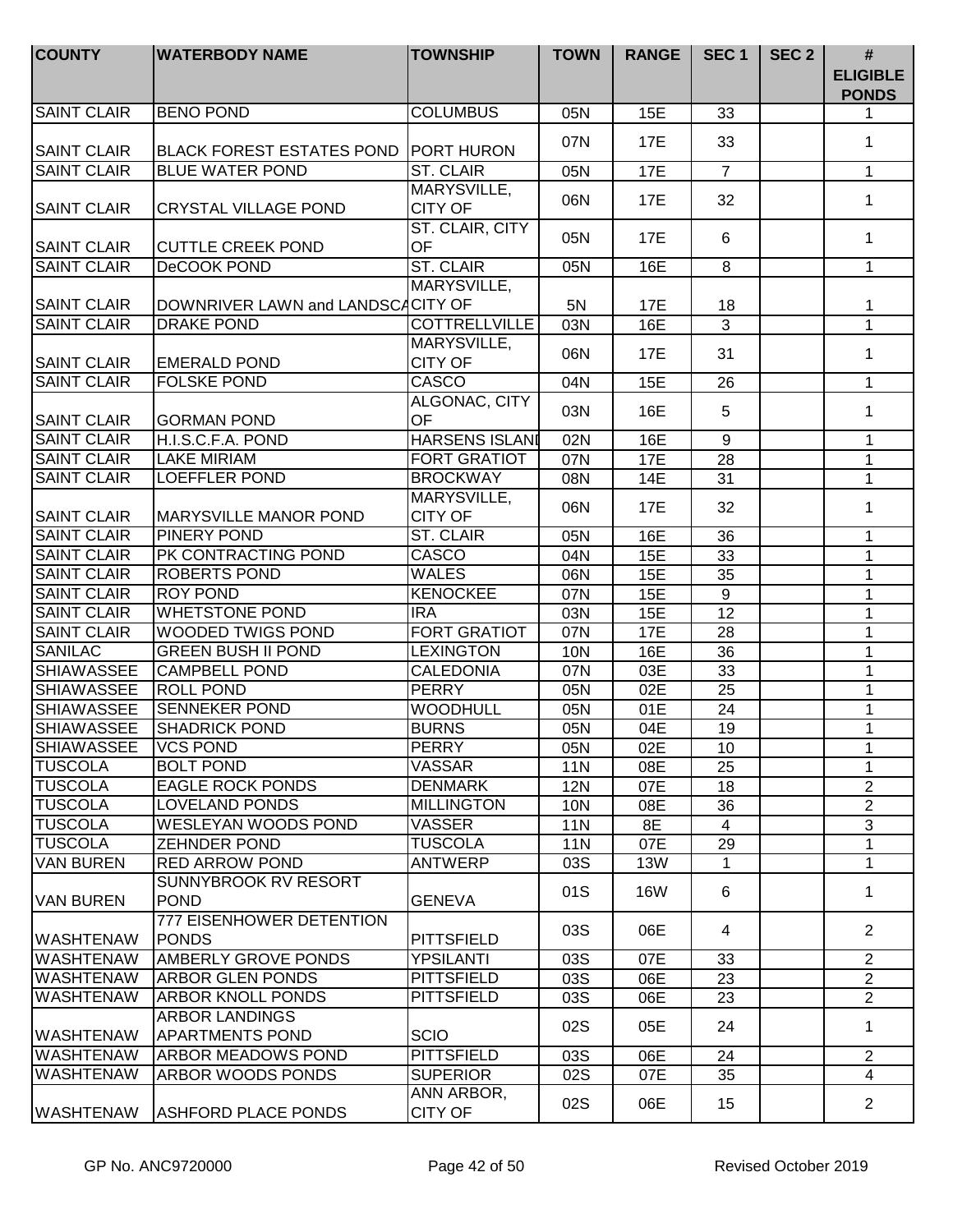| <b>COUNTY</b>    | <b>WATERBODY NAME</b>                 | <b>TOWNSHIP</b>   | <b>TOWN</b> | <b>RANGE</b> | SEC <sub>1</sub> | SEC <sub>2</sub> | #<br><b>ELIGIBLE</b> |
|------------------|---------------------------------------|-------------------|-------------|--------------|------------------|------------------|----------------------|
|                  |                                       |                   |             |              |                  |                  | <b>PONDS</b>         |
| <b>WASHTENAW</b> | <b>ASHFORD VILLAGE PONDS</b>          | <b>PITTSFIELD</b> | 03S         | 06E          | 24               |                  | $\overline{2}$       |
| <b>WASHTENAW</b> | <b>AUTUMN WOODS POND</b>              | <b>SUPERIOR</b>   | 02N         | 07E          | 34               |                  | $\mathbf 1$          |
|                  | <b>BARTON HILLS COUNTRY CLUB</b>      | <b>ANN ARBOR,</b> | 02S         | 06E          | $\overline{7}$   |                  | 3                    |
| <b>WASHTENAW</b> | <b>PONDS</b>                          | <b>CITY OF</b>    |             |              |                  |                  |                      |
| <b>WASHTENAW</b> | <b>BELLEMEADE PONDS</b>               | <b>AUGUSTA</b>    | 04S         | 07E          | 9                |                  | $\overline{2}$       |
| <b>WASHTENAW</b> | <b>BOSCO FARMS PONDS</b>              | <b>SALEM</b>      | 01S         | 07E          | 28               |                  | $\overline{2}$       |
| <b>WASHTENAW</b> | <b>BOULDER PARK POND</b>              | <b>SCIO</b>       | 02S         | 05E          | 5                |                  | $\mathbf{1}$         |
| <b>WASHTENAW</b> | <b>BOWENS ROAD POND</b>               | <b>MANCHESTER</b> | 4S          | 3E           | 24               |                  | $\mathbf{1}$         |
| <b>WASHTENAW</b> | <b>BROOKSIDE PONDS</b>                | <b>YPSILANTI</b>  | 02S         | 07E          | 34               |                  | 5                    |
| <b>WASHTENAW</b> | <b>BROOKSIDE COMMONS POND</b>         | <b>PITTSFIELD</b> | 03S         | 06E          | 5                |                  | 1                    |
| <b>WASHTENAW</b> | <b>BROWN POND</b>                     | <b>LIMA</b>       | 02S         | 04E          | 12               |                  | $\mathbf{1}$         |
|                  | <b>BURLINGTON OFFICE CENTER</b>       |                   | 03S         | 06E          | 5                |                  | 1                    |
| <b>WASHTENAW</b> | <b>POND</b>                           | <b>PITTSFIELD</b> |             |              |                  |                  |                      |
| <b>WASHTENAW</b> | <b>CATHERINE COURT POND</b>           | <b>LODI</b>       | 03S         | 05E          | 27               |                  | $\mathbf{1}$         |
| <b>WASHTENAW</b> | <b>CENTENNIAL PARK POND</b>           | <b>PITTSFIELD</b> | 3S          | 6E           | 29               |                  | $\mathbf{1}$         |
|                  |                                       | CHELSEA,          |             |              |                  |                  |                      |
| <b>WASHTENAW</b> | <b>CHELSEA FAIRWAYS PONDS</b>         | <b>VILLAGE OF</b> | 02S         | 04E          | 18               |                  | 6                    |
| <b>WASHTENAW</b> | <b>CONNELLY POND</b>                  | <b>NORTHFIELD</b> | 01S         | 06E          | 26               |                  | $\mathbf 1$          |
| <b>WASHTENAW</b> | COTTONWOOD CONDO POND                 | <b>SCIO</b>       | 02S         | 05E          | 5                |                  | $\mathbf{1}$         |
|                  | <b>COUNTRY FRENCH ESTATES</b>         |                   |             |              |                  |                  |                      |
| <b>WASHTENAW</b> | <b>PONDS</b>                          | <b>ANN ARBOR</b>  | 02S         | 05E          | 28               |                  | 3                    |
|                  | <b>CREEKSIDE VILLAGE EAST</b>         |                   |             |              |                  |                  |                      |
| <b>WASHTENAW</b> | PONDS                                 | <b>YPSILANTI</b>  | 03S         | 07E          | 26               | 35               | $\overline{2}$       |
|                  | <b>CREEKSIDE VILLAGE MASTER</b>       |                   |             |              |                  |                  |                      |
| <b>WASHTENAW</b> | POND                                  | <b>YPSILANTI</b>  | 03S         | 07E          | 26               |                  | $\mathbf 1$          |
|                  | <b>CREEKSIDE VILLAGE SOUTH</b>        |                   |             |              |                  |                  |                      |
| <b>WASHTENAW</b> | <b>PONDS</b>                          | <b>YPSILANTI</b>  | 03S         | 07E          | 34               |                  | $\overline{2}$       |
| <b>WASHTENAW</b> | <b>DAUT POND</b>                      | <b>SYLVAN</b>     | 02S         | 03E          | 10               |                  | $\mathbf{1}$         |
|                  | <b>DOMINOS FARMS PETTING</b>          |                   |             |              |                  |                  |                      |
| <b>WASHTENAW</b> | <b>FARM POND</b>                      | <b>ANN ARBOR</b>  | 02S         | 06E          | 12               |                  | $\overline{2}$       |
|                  | EAGLE CREST GOLF RESORT               |                   |             |              |                  |                  |                      |
| <b>WASHTENAW</b> | <b>PONDS</b>                          | <b>YPSILANTI</b>  | 03S         | 07E          | 16               |                  | 4                    |
|                  |                                       | CHELSEA,          |             |              |                  |                  |                      |
| WASHTENAW        | <b>FIELDSTONE VILLAGE POND</b>        | VILLAGE OF        | 02S         | 03E          | 12               |                  | 1.                   |
| <b>WASHTENAW</b> | <b>FLEMING CREEK POND</b>             | <b>ANN ARBOR</b>  | 02S         | 06E          | 13               |                  | 1                    |
| <b>WASHTENAW</b> | <b>FORD LAKE VILLAGE PONDS</b>        | <b>YPSILANTI</b>  | 03S         | 07E          | 22               |                  | $\overline{2}$       |
| <b>WASHTENAW</b> | <b>FORTE POND</b>                     | <b>SCIO</b>       | 02S         | 05E          | 35               |                  | 1                    |
| <b>WASHTENAW</b> | <b>FOX GLEN POND</b>                  | <b>PITTSFIELD</b> | 03S         | 06E          | 8                |                  | 1                    |
| <b>WASHTENAW</b> | <b>FOX POINTE POND</b>                | <b>PITTSFIELD</b> | 03S         | 06E          | 8                |                  | 1                    |
| <b>WASHTENAW</b> | <b>FOX RIDGE COURT POND</b>           | <b>PITTSFIELD</b> | 03S         | 05E          | 23               |                  | $\mathbf 1$          |
| <b>WASHTENAW</b> | <b>GEORGETOWN POND</b>                | <b>PITTSFIELD</b> | 03S         | 06E          | 4                |                  | $\mathbf{1}$         |
|                  |                                       | ANN ARBOR,        |             |              |                  |                  |                      |
| <b>WASHTENAW</b> | <b>GLACIER HILLS PONDS</b>            | <b>CITY OF</b>    | 02S         | 06E          | 24               |                  | 3                    |
| <b>WASHTENAW</b> | <b>GLACIER PONDS</b>                  | <b>SCIO</b>       | 02S         | 05E          | 3                |                  | 2                    |
| <b>WASHTENAW</b> | <b>GLENCOE HILLS POND</b>             | <b>PITTSFIELD</b> | 03S         | 06E          | 1                |                  | 1                    |
| <b>WASHTENAW</b> | <b>GODEK POND</b>                     | <b>LODI</b>       | 03S         | 05E          | 3                |                  | 1                    |
| <b>WASHTENAW</b> | <b>GOLFSIDE LAKE</b>                  | <b>PITTSFIELD</b> | 03S         | 06E          | 1                |                  | 1                    |
| <b>WASHTENAW</b> | <b>GREEN FARM HOA PONDS</b>           | <b>YPSILANTI</b>  | 03S         | 07E          | 33               |                  | 3                    |
| <b>WASHTENAW</b> | <b>HALL STREET POND</b>               | ANN ABOR          | 02S         | 06E          | 33               |                  | 1                    |
| <b>WASHTENAW</b> | <b>HIDDEN CREEK PONDS</b>             | <b>PITTSFIELD</b> | 03S         | 06E          | 27               |                  | $\overline{2}$       |
| <b>WASHTENAW</b> | HIDDEN VALLEY APARTMENTS POPITTSFIELD |                   | 03S         | 06E          | 5                |                  | 1                    |
|                  |                                       |                   |             |              |                  |                  |                      |
| <b>WASHTENAW</b> | HUNT CLUB APARTMENT PONDS PITTSFIELD  |                   | 03S         | 06E          | 13               |                  | 4                    |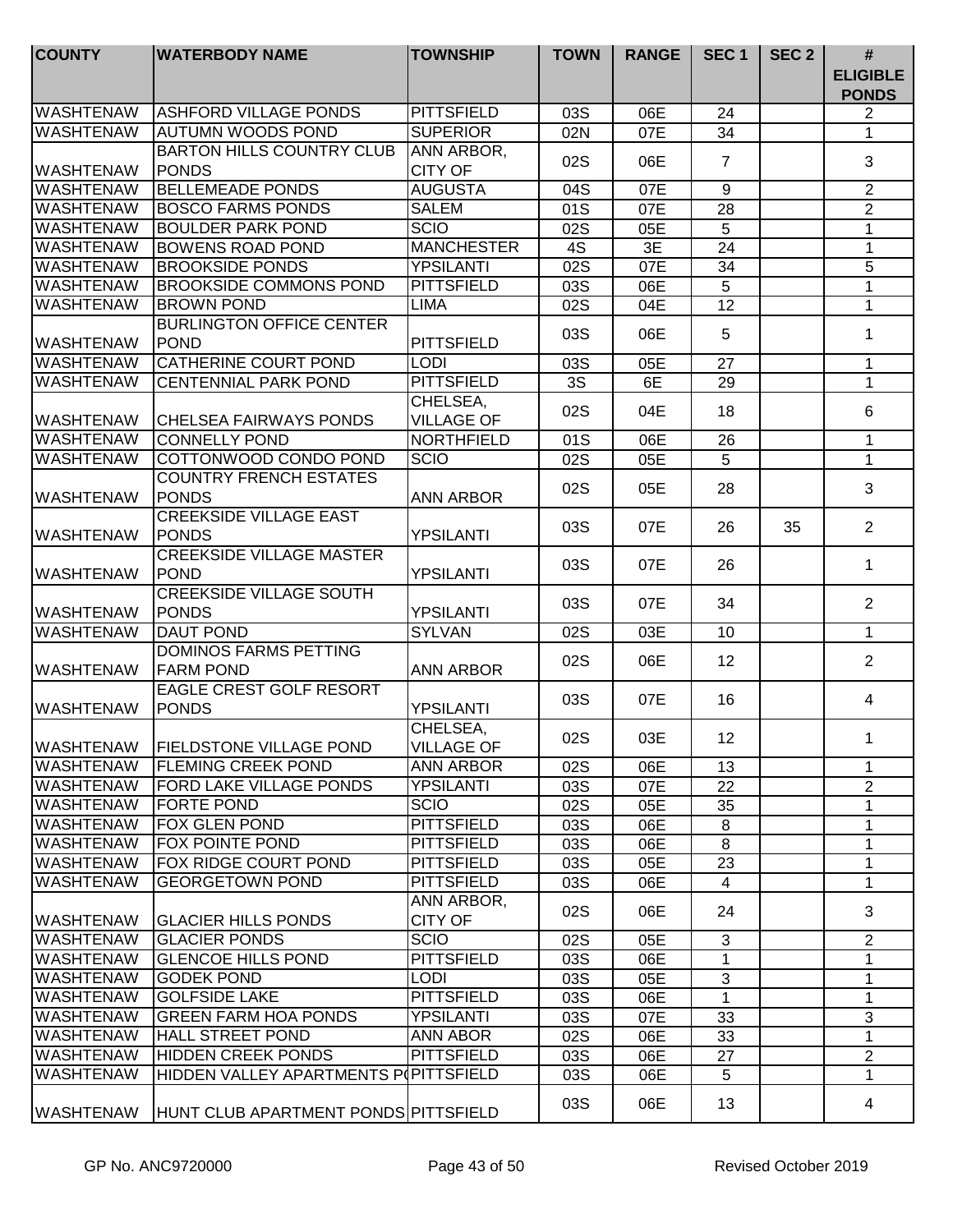| <b>COUNTY</b>    | <b>WATERBODY NAME</b>                  | <b>TOWNSHIP</b>   | <b>TOWN</b> | <b>RANGE</b> | SEC <sub>1</sub> | SEC <sub>2</sub> | #<br><b>ELIGIBLE</b><br><b>PONDS</b> |
|------------------|----------------------------------------|-------------------|-------------|--------------|------------------|------------------|--------------------------------------|
|                  |                                        | ANN ARBOR,        |             |              |                  |                  |                                      |
| <b>WASHTENAW</b> | <b>HURON CHASE POND</b>                | <b>CITY OF</b>    | 02S         | 06E          | 35               |                  | 1                                    |
|                  |                                        | ANN ARBOR,        |             |              |                  |                  |                                      |
| <b>WASHTENAW</b> | <b>IHA MEDICAL CENTER</b>              | <b>CITY OF</b>    | 02S         | 06E          | 13               |                  | 2                                    |
| <b>WASHTENAW</b> | <b>INGLEWOOD PONDS</b>                 | <b>PITTSFIELD</b> | 03S         | 06E          | 21               |                  | $\overline{2}$                       |
|                  | JOMAR TECHNOLOGY PARK                  |                   |             |              |                  |                  |                                      |
| <b>WASHTENAW</b> | <b>PONDS</b>                           | <b>NORTHFIELD</b> | 01S         | 06E          | 20               |                  | $\overline{2}$                       |
|                  |                                        |                   | 03S         | 07E          | 26               |                  | 3                                    |
| <b>WASHTENAW</b> | ILAKE VIEW COMMUNITY PONDS IYPSILANTI  |                   |             |              |                  |                  |                                      |
| <b>WASHTENAW</b> | <b>LANS LAKE</b>                       | <b>PITTSFIELD</b> | 03S         | 06E          | 6                |                  | 1                                    |
| <b>WASHTENAW</b> | <b>LAUREL GARDENS POND</b>             | <b>ANN ARBOR</b>  | 02S         | 06E          | 24               |                  | $\mathbf{1}$                         |
| <b>WASHTENAW</b> | <b>LINCOLN PINES PONDS</b>             | <b>AUGUSTA</b>    | 04S         | 07E          | $\overline{4}$   |                  | 5                                    |
|                  |                                        | <b>WHITEMORE</b>  | 01S         | 05E          | 3                |                  | 1                                    |
| <b>WASHTENAW</b> | <b>LORIEN POND</b>                     | LAKE              |             |              |                  |                  |                                      |
| <b>WASHTENAW</b> | <b>MALLARD COVE POND</b>               | <b>PITTSFIELD</b> | 03S         | 06E          | 30               |                  | $\mathbf 1$                          |
| <b>WASHTENAW</b> | <b>MCCONNELL POND</b>                  | <b>FREEDOM</b>    | 03S         | 04E          | 20               |                  | 1                                    |
|                  | <b>MEADOWBROOK OF MILAN</b>            |                   | 04S         | 06E          | 35               |                  | 1                                    |
| <b>WASHTENAW</b> | <b>ENCLAVE POND</b>                    | <b>MILAN</b>      |             |              |                  |                  |                                      |
|                  | <b>MEADOWBROOK OF MILAN</b>            |                   | 04S         | 06E          | 35               |                  | 2                                    |
| <b>WASHTENAW</b> | <b>PONDS</b>                           | MILAN, CITY OF    |             |              |                  |                  |                                      |
|                  |                                        | ANN ARBOR,        | 03N         | 06E          | 6                |                  | 1                                    |
| <b>WASHTENAW</b> | MEADOWBROOK VILLAGE POND CITY OF       |                   |             |              |                  |                  |                                      |
| <b>WASHTENAW</b> | NAUTICA POINTE PONDS                   | <b>YPSILANTI</b>  | 03S         | 07E          | 26               |                  | 3                                    |
| <b>WASHTENAW</b> | <b>NORTH SKY PONDS</b>                 | <b>ANN ARBOR</b>  | 02S         | 06E          | $\overline{12}$  |                  | $\overline{2}$                       |
| <b>WASHTENAW</b> | OAK RAVINE CT. POND                    | <b>NORTHFIELD</b> | 1S          | 06E          | 36               |                  | $\mathbf{1}$                         |
| <b>WASHTENAW</b> | <b>PERRY POND</b>                      | <b>NORTHFIELD</b> | 01S         | 06E          | 1                |                  | $\mathbf 1$                          |
| <b>WASHTENAW</b> | <b>PROSPECT POINTE PONDS</b>           | <b>SUPERIOR</b>   | 02S         | 07E          | 33               |                  | $\overline{3}$                       |
| <b>WASHTENAW</b> | RANCH VALLEY APARTMENTS<br><b>POND</b> | <b>PITTSFIELD</b> | 03S         | 06E          | 8                |                  | $\mathbf{1}$                         |
| <b>WASHTENAW</b> | <b>RAVINES POND</b>                    | <b>SCIO</b>       | 02S         | 05E          | 36               |                  | $\mathbf 1$                          |
|                  | RHETECH WHITMORE LAKE                  |                   | 01S         |              |                  |                  | $\mathbf{1}$                         |
| <b>WASHTENAW</b> | <b>POND</b>                            | <b>NORTHFIELD</b> |             | 06E          | 21               |                  |                                      |
| <b>WASHTENAW</b> | <b>ROSEWIND PONDS 1 &amp; 2</b>        | <b>YPSILANTI</b>  | 03S         | 07E          | 35               |                  | $\overline{2}$                       |
| IWASHTENAW       | IROSEWOOD VILLAGE POND                 | PITTSFIELD        | 03S         | 06E          | 26               |                  | 1                                    |
| <b>WASHTENAW</b> | <b>RUSHTON POND</b>                    | <b>SOUTH LYON</b> | 01S         | 06E          | 11               |                  | 1                                    |
| <b>WASHTENAW</b> | <b>SAGINAW HILLS POND</b>              | <b>SCIO</b>       | 02S         | 05E          | 35               |                  | 1                                    |
| <b>WASHTENAW</b> | <b>SCHROCK POND</b>                    | <b>YPSILANTI</b>  | 03S         | 07E          | 32               |                  | 1                                    |
| <b>WASHTENAW</b> | <b>SCIO FARMS ESTATES PONDS</b>        | <b>SCIO</b>       | 02S         | 05E          | 20               |                  | 6                                    |
| <b>WASHTENAW</b> | <b>SHORE PARK POND</b>                 | <b>PITTSFIELD</b> | 03S         | 06E          | 29               |                  | $\mathbf{1}$                         |
|                  | SPARROW WOOD APARTMENTS ANN ARBOR,     |                   | 03S         | 06E          | $\overline{2}$   |                  | $\overline{2}$                       |
| <b>WASHTENAW</b> | <b>PONDS</b>                           | <b>CITY OF</b>    |             |              |                  |                  |                                      |
| <b>WASHTENAW</b> | ST ANDREWS COURT POND                  | <b>PITTSFIELD</b> | 03S         | 06E          | 18               |                  | $\mathbf{1}$                         |
|                  |                                        | ANN ARBOR,        |             |              |                  |                  |                                      |
| <b>WASHTENAW</b> | STREMICH POND                          | <b>CITY OF</b>    | 01S         | 07E          | 32               |                  | 1                                    |
| <b>WASHTENAW</b> | <b>SWAGER POND</b>                     | <b>LIMA</b>       | 02S         | 04E          | 5                |                  | $\mathbf 1$                          |
| <b>WASHTENAW</b> | <b>TAYLOR POND</b>                     | <b>LODI</b>       | 03S         | 05E          | 13               |                  | 1                                    |
| <b>WASHTENAW</b> | <b>TELLER POND</b>                     | <b>SALEM</b>      | 01S         | 07E          | 35               |                  | 1                                    |
| <b>WASHTENAW</b> | THISTLE DOWN FARMS POND                | <b>PITTSFIELD</b> | 03S         | 06E          | 33               |                  | 1                                    |
| <b>WASHTENAW</b> | <b>TITUS POND</b>                      | <b>NORTHVILLE</b> | 01S         | 07E          | $\overline{2}$   |                  | 1                                    |
| <b>WASHTENAW</b> | <b>TOYOTA TECH CENTER PONDS</b>        | <b>SUPERIOR</b>   | 02S         | 06E          | 24               |                  | 3                                    |
| <b>WASHTENAW</b> | <b>TRAVER LAKE HOA POND</b>            | <b>ANN ARBOR</b>  | 02S         | 06E          | 15               |                  | $\overline{4}$                       |
|                  | <b>TRAVIS POINTE COMMUNITY</b>         |                   | 03S         | 05E          | 13               |                  | 3                                    |
| <b>WASHTENAW</b> | <b>PONDS</b>                           | <b>LODI</b>       |             |              |                  |                  |                                      |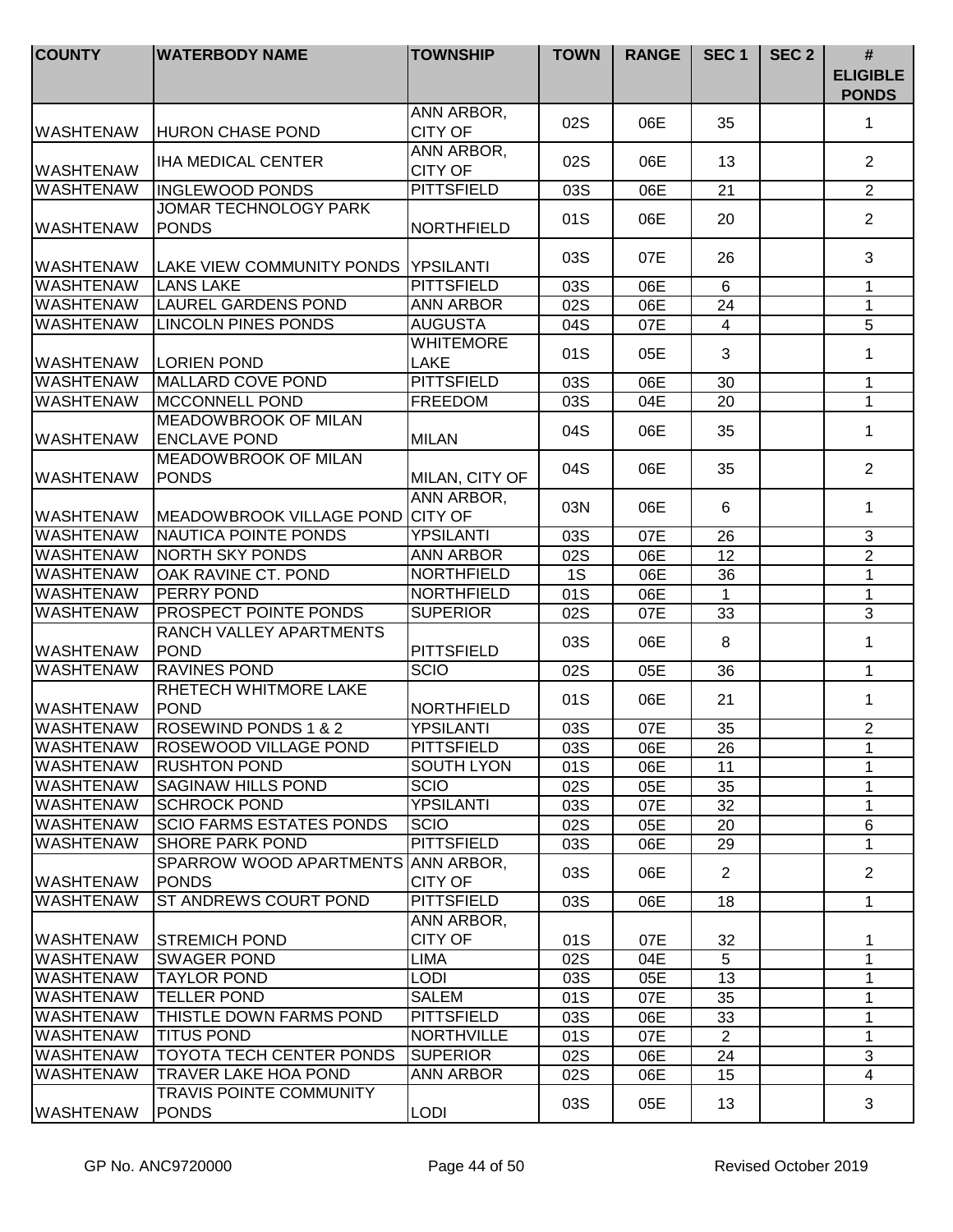| <b>COUNTY</b>                | <b>WATERBODY NAME</b>                                           | <b>TOWNSHIP</b>             | <b>TOWN</b> | <b>RANGE</b> | SEC <sub>1</sub> | SEC <sub>2</sub> | $\#$<br><b>ELIGIBLE</b><br><b>PONDS</b> |
|------------------------------|-----------------------------------------------------------------|-----------------------------|-------------|--------------|------------------|------------------|-----------------------------------------|
| <b>WASHTENAW</b>             | <b>TRAVIS POINTE COUNTRY CLUB LODI</b>                          |                             | 03S         | 05E          | 13               |                  | 2                                       |
| <b>WASHTENAW</b>             | <b>TRAVIS POINTE SOUTH POND</b>                                 | <b>LODI</b>                 | 03S         | 05E          | 24               |                  | 1                                       |
| <b>WASHTENAW</b>             | <b>TREMONT PARK POND</b>                                        | <b>YPSILANTI</b>            | 03S         | 07E          | 35               |                  | 1                                       |
| <b>WASHTENAW</b>             | <b>TWIN ISLANDS POND</b>                                        | <b>PITTSFIELD</b>           | 03S         | 06E          | 19               |                  | 1                                       |
| <b>WASHTENAW</b>             | <b>VALENTINE POND</b>                                           | <b>WEBSTER</b>              | 01S         | 05E          | 10               |                  | $\mathbf 1$                             |
| <b>WASHTENAW</b>             | <b>VALLEY RANCH POND</b>                                        | <b>PITTSFIELD</b>           | 03S         | 06E          | 8                |                  | 1                                       |
| <b>WASHTENAW</b>             | VILLAGE GREEN OF ANN ARBOR ANN ARBOR,<br><b>PONDS</b>           | <b>CITY OF</b>              | 02S         | 06E          | 25               |                  | 4                                       |
| <b>WASHTENAW</b>             | <b>WARNER LAKE</b>                                              | <b>PITTSFIELD</b>           | 03S         | 06E          | 18               |                  | 1                                       |
| <b>WASHTENAW</b>             | <b>WEBSTER POND</b>                                             | <b>MANCHESTER</b>           | 04S         | 03E          | 25               |                  | $\mathbf 1$                             |
| <b>WASHTENAW</b>             | <b>WESTRIDGE PONDS</b>                                          | <b>WEBSTER</b>              | 01S         | 05E          | 31               |                  | $\overline{4}$                          |
| <b>WASHTENAW</b>             | <b>WHISPERING MEADOWS PONDS YPSILANTI</b>                       |                             | 03N         | 07E          | 27               |                  | $\overline{2}$                          |
| <b>WASHTENAW</b>             | <b>WILDWOOD POND</b>                                            | <b>LODI</b>                 | 03S         | 05E          | 25               |                  | 1                                       |
| <b>WASHTENAW</b>             | <b>WINDEMERE PARK POND</b>                                      | <b>ANN ARBOR</b>            | 02S         | 06E          | 11               | 10               | 3                                       |
| <b>WASHTENAW</b>             | WOODLAND MEADOWS LAKE                                           | <b>PITTSFIELD</b>           | 03S         | 06E          | 5                |                  | $\mathbf{1}$                            |
| <b>WASHTENAW</b>             | WOODSIDE VILLAGE PONDS                                          | <b>SUPERIOR</b>             | 02S         | 07E          | 36               |                  | $\overline{c}$                          |
| <b>WASHTENAW</b>             | <b>YORK PLACE PONDS</b>                                         | <b>YORK</b>                 | 04S         | 06E          | 4                |                  | 3                                       |
| <b>WAYNE</b>                 | ABBEYS OF WESTLAND PONDS                                        | WESTLAND,<br><b>CITY OF</b> | 02S         | 09E          | 17               |                  | 3                                       |
| <b>WAYNE</b>                 | AMERICAN HOUSE POND                                             | TAYLOR, CITY<br>OF          | 03S         | 10E          | 29               |                  | 1                                       |
| <b>WAYNE</b>                 | ANDOVER LAKES PONDS                                             | <b>PLYMOUTH</b>             | 01S         | 08E          | 30               |                  | $\overline{2}$                          |
| <b>WAYNE</b>                 | <b>ANNAPOLIS POINTE PONDS</b>                                   | <b>INKSTER</b>              | 02S         | 09E          | 36               |                  | $\overline{2}$                          |
| <b>WAYNE</b>                 | <b>ANTHONY'S POND</b>                                           | WESTLAND,<br><b>CITY OF</b> | 02S         | 09E          | 6                |                  | 1                                       |
| <b>WAYNE</b>                 | ARLENE ARBORS PONDS                                             | <b>VAN BUREN</b>            | 03S         | 08E          | 27               |                  | $\mathbf{3}$                            |
| <b>WAYNE</b>                 | ASHLEY COURT CONDO PONDS                                        | REDFORD                     | 01S         | 10E          | 20               |                  | $\sqrt{2}$                              |
| <b>WAYNE</b>                 | <b>BANK 1 OFFICE CENTER POND</b>                                | <b>VAN BUREN</b>            | 03S         | 08E          | 11               |                  | 1                                       |
| <b>WAYNE</b>                 | BELLEVILLE CO-OP POND                                           | <b>BELLEVILLE</b>           | 03S         | 08E          | 27               |                  | 1                                       |
| <b>WAYNE</b>                 | BELLEVILLE CO-OP PONDS                                          | <b>VAN BUREN</b>            | 03S         | 08E          | 27               |                  | $\mathbf{2}$                            |
| <b>WAYNE</b>                 | <b>BELLEVILLE ESTATES POND</b>                                  | <b>VAN BUREN</b>            | 03S         | 08E          | 3                |                  | 1                                       |
| <b>WAYNE</b>                 | BRIAR WOOD ESTATES POND                                         | <b>VAN BUREN</b>            | 03S         | 08E          | 29               |                  | 1                                       |
| <b>WAYNE</b>                 | <b>BRIDGEWATER MASTER</b><br><b>ASSOCIATION PONDS</b>           | <b>BROWNSTOWN</b>           | 04S         | 10E          | 19               |                  | 5                                       |
| <b>WAYNE</b>                 | <b>BROOKFIELD ESTATES NORTH</b>                                 | <b>WESTLAND</b>             | 02S         | 09E          | 18               |                  | 3                                       |
| <b>WAYNE</b>                 | <b>BROOKFIELD VILLAGE PONDS</b>                                 | WESTLAND,<br><b>CITY OF</b> | 02S         | 09E          | 18               |                  | 3                                       |
| <b>WAYNE</b>                 | <b>BROOKLANE RIDGE POND</b>                                     | <b>NORTHVILLE</b>           | 01S         | 08E          | 15               |                  | $\mathbf{1}$                            |
| <b>WAYNE</b>                 | <b>BROOKSTONE VILLAGE</b><br>SUBDIVISION POND                   | <b>PLYMOUTH</b>             | 01S         | 08E          | 13               |                  | $\mathbf{1}$                            |
| <b>WAYNE</b>                 | <b>CANTON CLUB EAST</b><br><b>APARTMENTS PONDS</b>              | <b>CANTON</b>               | 02S         | 08E          | 24               |                  | 2                                       |
| <b>WAYNE</b>                 | <b>CANTON COMM/PHEASANT RUN</b><br>G.C. PONDS                   | <b>CANTON</b>               | 02S         | 08E          | 20               | 21               | 26                                      |
| <b>WAYNE</b>                 | <b>CANTON FOREST PONDS</b>                                      | <b>CANTON</b>               | 02S         | 08E          | 11               |                  | $\overline{2}$                          |
| <b>WAYNE</b>                 | CENTRAL PARK PHASE II PONDS CANTON                              |                             | 02S         | 08E          | 20               | 29               | 11                                      |
| <b>WAYNE</b>                 | CENTRAL PARKWAY COA POND                                        | <b>WESTLAND</b>             | 02S         | 09E          | 8                |                  | 1                                       |
| <b>WAYNE</b><br><b>WAYNE</b> | CHALAPH APARTMENTS PONDS WESTLAND<br><b>CHARING CROSS PONDS</b> | <b>CANTON</b>               | 02S<br>02S  | 09E<br>08E   | 25<br>29         |                  | $\overline{2}$<br>$\overline{2}$        |
|                              |                                                                 |                             |             |              |                  |                  |                                         |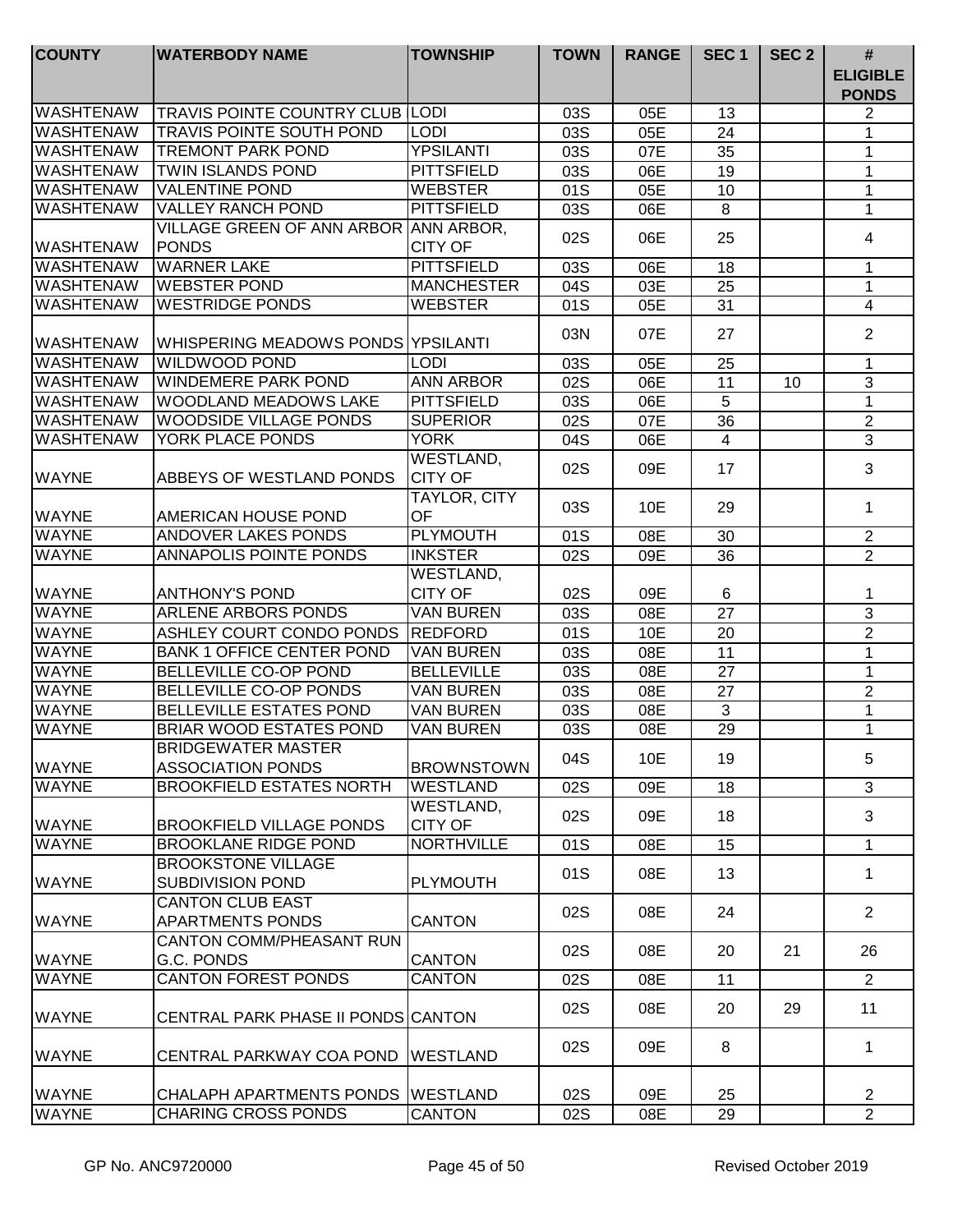| <b>COUNTY</b>                | <b>WATERBODY NAME</b>                                     | <b>TOWNSHIP</b>                    | <b>TOWN</b> | <b>RANGE</b> | SEC <sub>1</sub> | SEC <sub>2</sub> | #<br><b>ELIGIBLE</b><br><b>PONDS</b> |
|------------------------------|-----------------------------------------------------------|------------------------------------|-------------|--------------|------------------|------------------|--------------------------------------|
| <b>WAYNE</b>                 | <b>CHARTER OAKS VILLAGE</b><br><b>PONDS</b>               | <b>TAYLOR</b>                      | 03S         | 10E          | 19               |                  | $\overline{2}$                       |
| <b>WAYNE</b>                 | <b>CHELSEA SQUARE PONDS</b>                               | <b>CANTON</b>                      | 02S         | 08E          | 13               |                  | $\overline{2}$                       |
| <b>WAYNE</b>                 | <b>CHENE PARK POND</b>                                    | <b>DETROIT</b>                     | 02S         | 12E          | 9                |                  | $\mathbf{1}$                         |
| <b>WAYNE</b>                 | CHERRY HILL GARDENS PONDS CANTON                          |                                    | 02S         | 08E          | 20               |                  | $\overline{2}$                       |
| <b>WAYNE</b>                 | CHERRY HILL POINTE PONDS<br>#1                           | <b>CANTON</b>                      | 02S         | 08E          | 13               |                  | $\overline{2}$                       |
| <b>WAYNE</b>                 | <b>CHERRY HILL VILLAGE PONDS</b>                          | <b>CANTON</b>                      | 02S         | 08E          | 19               |                  | 3                                    |
| <b>WAYNE</b>                 | CHERRY KNOLL ESTATES POND                                 | <b>CANTON</b>                      | 02S         | 08E          | 16               |                  | $\mathbf 1$                          |
| <b>WAYNE</b>                 | <b>CHESTER-DEBEAR POND</b>                                | <b>PLYMOUTH</b>                    | 01S         | 08E          | 29               |                  | 1                                    |
| <b>WAYNE</b>                 | <b>CLAREMONT HOA PONDS</b>                                | <b>HURON</b>                       | 04S         | 09E          | 35               |                  | $\overline{4}$                       |
| <b>WAYNE</b>                 | <b>COBBLESTONE CREEK VILLA</b><br><b>PONDS</b>            | <b>VAN BUREN</b>                   | 03S         | 08E          | 29               |                  | 4                                    |
| <b>WAYNE</b>                 | <b>COBBLESTONE RIDGE ESTATES</b>                          | <b>BELLEVILLE</b>                  | 03S         | 08E          | 29               |                  | $\overline{4}$                       |
| <b>WAYNE</b>                 | COBBLESTONE RIDGE SOUTH<br><b>PONDS</b>                   | <b>CANTON</b>                      | 02S         | 08E          | 16               |                  | 4                                    |
| <b>WAYNE</b>                 | COLONY FARMS CONDO PONDS PLYMOUTH                         |                                    | 01S         | 08E          | 32               |                  | $\overline{2}$                       |
| <b>WAYNE</b>                 | <b>COMERICA POND</b>                                      | LIVONIA, CITY<br><b>OF</b>         | 01S         | 09E          | $\overline{7}$   |                  | 1                                    |
| <b>WAYNE</b>                 | <b>COOK POND</b>                                          | <b>NORTHVILLE</b>                  | 01S         | 08E          | $\overline{4}$   |                  | $\mathbf{1}$                         |
| <b>WAYNE</b>                 | <b>COUNTRY CLUB VILLAGE 3</b><br><b>PONDS</b>             | <b>NORTHVILLE</b>                  | 01S         | 08E          | 13               |                  | 3                                    |
| <b>WAYNE</b>                 | <b>COUNTRY CLUB VILLAGE OF</b><br><b>NORTHVILLE PONDS</b> | <b>NORTHVILLE</b>                  | 01S         | 08E          | 13               |                  | 12                                   |
| <b>WAYNE</b>                 | COUNTRY CLUB VILLAGE OF<br>PLYMOUTH PONDS                 | <b>PLYMOUTH</b>                    | 01S         | 08E          | 13               |                  | 3                                    |
| <b>WAYNE</b>                 | <b>COUNTRY WALK #1 PONDS</b>                              | <b>VAN BUREN</b>                   | 03S         | 08E          | 26               |                  | $\mathbf{3}$                         |
| <b>WAYNE</b>                 | <b>COUNTRY WALK 4 PONDS</b>                               | <b>VAN BUREN</b>                   | 03S         | 08E          | 26               |                  | $\overline{2}$                       |
| <b>WAYNE</b>                 | COVES OF BRADBURY PONDS                                   | <b>FLAT ROCK</b>                   | 05S         | 10E          | 4                | 5                | $\overline{2}$                       |
| <b>WAYNE</b>                 | <b>COVES OF CANTON PONDS</b>                              | <b>CANTON</b>                      | 02S         | 08E          | $\overline{2}$   |                  | $\overline{2}$                       |
| <b>WAYNE</b>                 | COVES OF NORTHVILLE POND                                  | <b>INORTHVILLE</b>                 | 01S         | 08E          | 18               |                  | 1                                    |
| <b>WAYNE</b>                 | <b>COVINGTON ESTATES POND</b>                             | WESTLAND                           | 02S         | 09E          | 30               |                  | $\overline{2}$                       |
| <b>WAYNE</b>                 | <b>CRYSTAL CROSSING</b><br>DETENTION POND                 | <b>BERLIN</b>                      | 05S         | 10E          | 14               |                  | 1                                    |
| <b>WAYNE</b>                 | <b>CRYSTAL LAKE</b>                                       | <b>NORTHVILLE</b>                  | 01S         | 08E          | 2                |                  | $\mathbf 1$                          |
| <b>WAYNE</b>                 | DEER CREEK PONDS                                          | <b>CANTON</b>                      | 02S         | 08E          | 24               |                  | $\overline{7}$                       |
| <b>WAYNE</b>                 | DRAKESHIRE POND                                           | <b>SOUTHGATE</b>                   | 03S         | 10E          | 25               |                  | 1                                    |
| <b>WAYNE</b>                 | E.S.A. - CANTON POND                                      | <b>CANTON</b>                      | 02S         | 08E          | 13               |                  | 1                                    |
| <b>WAYNE</b>                 | <b>EATON ESTATES POND</b>                                 | <b>PLYMOUTH</b>                    | 01S         | 08E          | 28               |                  | 1                                    |
| <b>WAYNE</b>                 | ELMWOOD CEMETERY POND<br><b>ENCLAVE POND</b>              | <b>DETROIT</b>                     | 02S         | 12E          | 10               |                  | 1                                    |
| <b>WAYNE</b><br><b>WAYNE</b> | <b>ENCLAVE IN NORTHVILLE POND</b>                         | <b>CANTON</b><br><b>NORTHVILLE</b> | 02S<br>01S  | 08E          | 26<br>11         |                  | $\overline{2}$<br>$\mathbf{1}$       |
|                              |                                                           | DEARBORN,                          | 02S         | 08E<br>10E   | 24               |                  | 1                                    |
| <b>WAYNE</b>                 | <b>FAIRLANE EAST POND</b>                                 | CITY OF                            |             |              |                  |                  |                                      |
| <b>WAYNE</b>                 | <b>FAIRWAYS WEST POND</b>                                 | <b>CANTON</b>                      | 02S         | 08E          | 20               |                  | 1                                    |
| <b>WAYNE</b>                 | <b>FOUNTAIN PARK POND</b>                                 | <b>LIVONIA</b>                     | 01S         | 09E          | 27               |                  | 1                                    |
| <b>WAYNE</b><br><b>WAYNE</b> | FOX POINTE POND<br>FOX RUN PONDS                          | <b>PLYMOUTH</b><br><b>CANTON</b>   | 01S         | 08E          | 29               |                  | 1                                    |
| <b>WAYNE</b>                 | <b>GLENGARY VILLAGE PONDS</b>                             | <b>CANTON</b>                      | 02S<br>02S  | 08E<br>08E   | 8<br>22          |                  | $\overline{2}$<br>$2^{\circ}$        |
|                              |                                                           |                                    |             |              |                  |                  |                                      |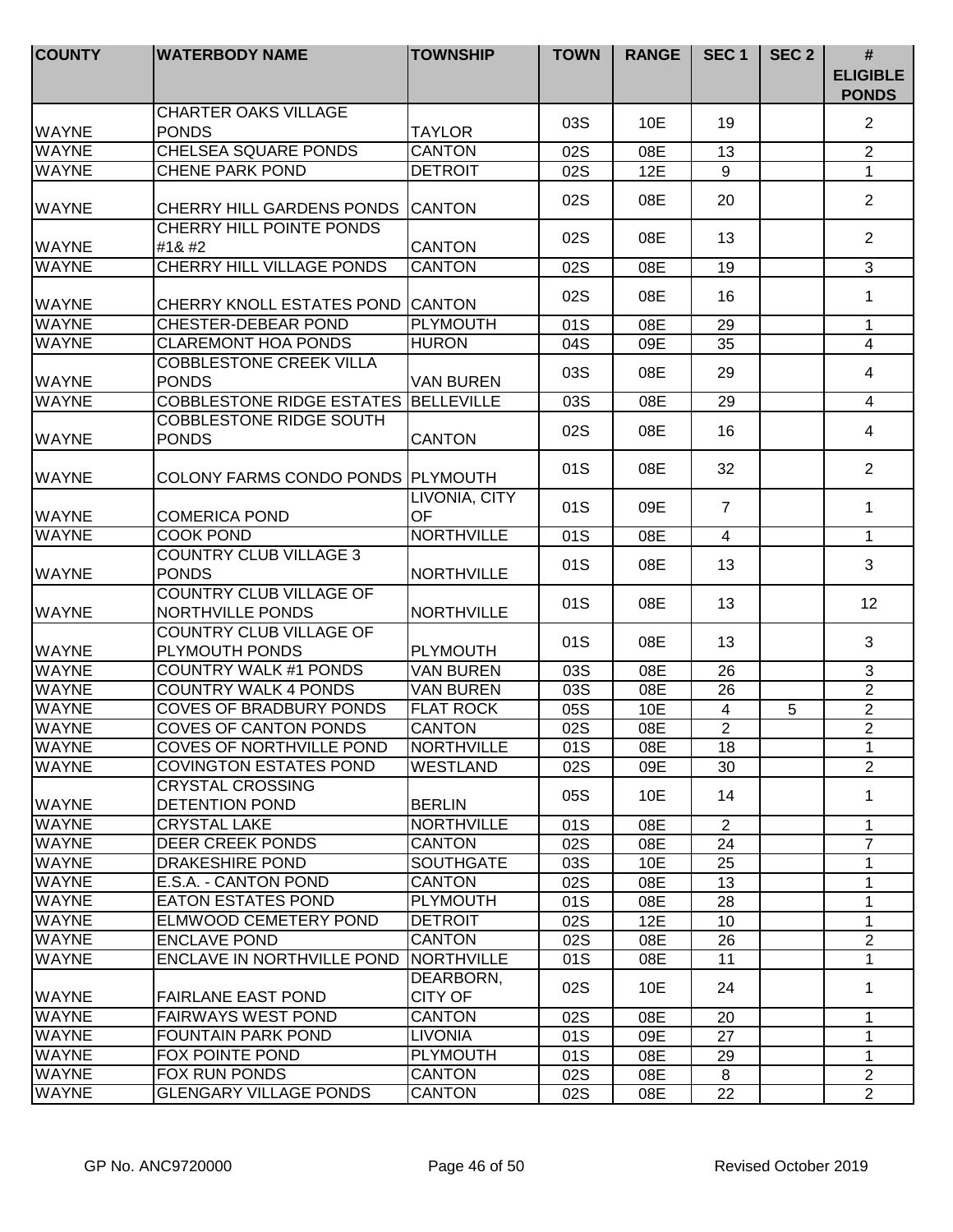| <b>COUNTY</b> | <b>WATERBODY NAME</b>                                   | <b>TOWNSHIP</b>                      | <b>TOWN</b> | <b>RANGE</b> | SEC <sub>1</sub> | SEC <sub>2</sub> | #<br><b>ELIGIBLE</b><br><b>PONDS</b> |
|---------------|---------------------------------------------------------|--------------------------------------|-------------|--------------|------------------|------------------|--------------------------------------|
| <b>WAYNE</b>  | <b>GOLF RIDGE PONDS</b>                                 | LIVONIA, CITY<br>OF                  | 01S         | 09E          | 5                |                  | 3                                    |
| <b>WAYNE</b>  | <b>GOLF SIDE POND</b>                                   | DEARBORN,<br><b>CITY OF</b>          | 02S         | 10E          | 21               |                  | 1                                    |
| <b>WAYNE</b>  | <b>GRAND OAK PONDS</b>                                  | <b>CANTON</b>                        | 02S         | 08E          | 16               |                  | $\overline{2}$                       |
| <b>WAYNE</b>  | <b>GRANDE VISTA POND</b>                                | <b>PLYMOUTH</b>                      | 01S         | 08E          | 8                |                  | 1                                    |
| <b>WAYNE</b>  | <b>GRANDE VISTA POND</b>                                | <b>NORTHVILLE</b>                    | 1S          | 8E           | $\,8\,$          |                  | $\mathbf 1$                          |
| <b>WAYNE</b>  | <b>GREENBRIAR PONDS</b>                                 | <b>VAN BUREN</b>                     | 03S         | 08E          | $\mathbf{3}$     |                  | $\overline{2}$                       |
| <b>WAYNE</b>  | <b>HAGGERTY WOODS POND</b>                              | <b>CANTON</b>                        | 02S         | 08E          | 14               |                  | 1                                    |
| <b>WAYNE</b>  | <b>HAMPTON SQUARE PONDS</b>                             | <b>BROWNSTONE</b>                    | 04S         | 10E          | $\overline{7}$   |                  | $\overline{2}$                       |
| <b>WAYNE</b>  | <b>HARBORTOWN PONDS</b>                                 | <b>DETROIT</b>                       | 02S         | 12E          | 10               |                  | $\overline{2}$                       |
| <b>WAYNE</b>  | HARVEST LANE POND                                       | <b>NEW BOSTON</b>                    | 04S         | 09E          | $\,6$            |                  | 1                                    |
| <b>WAYNE</b>  | <b>HEATHER RIDGE APARTMENTS</b>                         | <b>WESTLAND</b>                      | 02S         | 09E          | 5                |                  | 1                                    |
|               | <b>HEATHERS OF CANTON</b>                               |                                      | 02S         | 08E          | 3                |                  | $\mathbf 1$                          |
| <b>WAYNE</b>  | <b>DETENTION POND</b>                                   | <b>PLYMOUTH</b>                      |             |              |                  |                  |                                      |
| <b>WAYNE</b>  | HENRY FORD COLLEGE PONDS                                | DEARBORN,<br><b>CITY OF</b>          | 02S         | 10E          | 15               |                  | $\overline{2}$                       |
| <b>WAYNE</b>  | <b>HENRY FORD VILLAGE POND</b>                          | DEARBORN,<br><b>CITY OF</b>          | 02S         | 10E          | 12               |                  | 1                                    |
| <b>WAYNE</b>  | <b>HICKORY WOODS PONDS</b>                              | <b>VAN BUREN</b>                     | 03S         | 08E          | 11               |                  | $\overline{4}$                       |
| <b>WAYNE</b>  | HIDDEN RIVER ESTATES PONDS CANTON                       |                                      | 02S         | 08E          | 28               |                  | $\overline{2}$                       |
| <b>WAYNE</b>  | <b>HIGHLANDS ESTATES PONDS</b>                          | ROMULUS, CITY<br>OF                  | 03S         | 09E          | 36               |                  | 3                                    |
| <b>WAYNE</b>  | <b>HUNTERS GROVE POND</b>                               | <b>CANTON</b>                        | 02S         | 08E          | 33               |                  | 1                                    |
| <b>WAYNE</b>  | <b>HURON ESTATES POND</b>                               | <b>HURON</b>                         | 04S         | 09E          | 13               |                  | 1                                    |
| <b>WAYNE</b>  | <b>HURON POINTE PONDS</b>                               | <b>BROWNSTOWN</b>                    | 05S         | 10E          | 11               |                  | $\overline{2}$                       |
| <b>WAYNE</b>  | <b>INERGY HURON FACILITY</b><br><b>PONDS</b>            | <b>HURON</b>                         | 04S         | 09E          | 20               |                  | $\overline{2}$                       |
| <b>WAYNE</b>  | <b>INTERCHANGE WEST BUSINESS</b><br><b>CENTER POND</b>  | <b>VAN BUREN</b>                     | 03S         | 08E          | 1                |                  | $\mathbf 1$                          |
| <b>WAYNE</b>  | <b>JURBAN POND</b>                                      | <b>SUMPTER</b>                       | 04S         | 08E          | 1                |                  | 1                                    |
| <b>WAYNE</b>  | <b>KENSINGTON ESTATES POND</b>                          | <b>BROWNSTONE</b>                    | 04S         | 10E          | 19               |                  | 1                                    |
| <b>WAYNE</b>  | KIRKWAY CONDO ASSOCIATION<br><b>PONDS</b>               | <b>BROWNSTOWN</b>                    | 04S         | 10E          | 27               |                  | $\overline{2}$                       |
| <b>WAYNE</b>  | <b>KUBE POND</b>                                        | <b>VAN BUREN</b>                     | 03S         | 08E          | 25               |                  | $\mathbf{1}$                         |
| <b>WAYNE</b>  | <b>L &amp; W ENGINEERING TECH</b><br><b>CENTER POND</b> | <b>BELLEVILLE,</b><br><b>CITY OF</b> | 03S         | 08E          | 1                |                  | 1                                    |
| <b>WAYNE</b>  | <b>LANDINGS APARTMENTS</b><br><b>PONDS</b>              | WESTLAND,<br><b>CITY OF</b>          | 02S         | 09E          | 8                |                  | 4                                    |
| <b>WAYNE</b>  | <b>LEXINGTON SQUARE POND</b>                            | <b>CANTON</b>                        | 02S         | 08E          | 23               |                  | $\mathbf{1}$                         |
| <b>WAYNE</b>  | <b>LINKS OF PHEASANT RUN</b><br><b>PONDS</b>            | <b>CANTON</b>                        | 02S         | 08E          | 21               | 22               | $\overline{2}$                       |
| <b>WAYNE</b>  | LINKS WEST OF PHEASANT RUN<br><b>PONDS</b>              | <b>CANTON</b>                        | 02S         | 08E          | 28               |                  | 5                                    |
| <b>WAYNE</b>  | <b>MADONNA UNIVERSITY POND</b>                          | LIVONIA, CITY<br>OF                  | 1S          | 9E           | 20               |                  | 1                                    |
| <b>WAYNE</b>  | <b>MAPLE PARK PONDS</b>                                 | <b>CANTON</b>                        | 02S         | 08E          | 26               |                  | $\overline{2}$                       |
| <b>WAYNE</b>  | MAPLE VILLAGE OF SOUTHGATE<br><b>POND</b>               | <b>TAYLOR</b>                        | 03S         | 10E          | 22               |                  | 1                                    |
| <b>WAYNE</b>  | MEADOWBROOK COUNTRY<br><b>CLUB PONDS</b>                | <b>NORTHVILLE</b>                    | 01S         | 08E          | 1                |                  | 5                                    |
| <b>WAYNE</b>  | <b>MEADOW HILL POND</b>                                 | <b>PLYMOUTH</b>                      | 01S         | 08E          | 24               |                  | $\mathbf{1}$                         |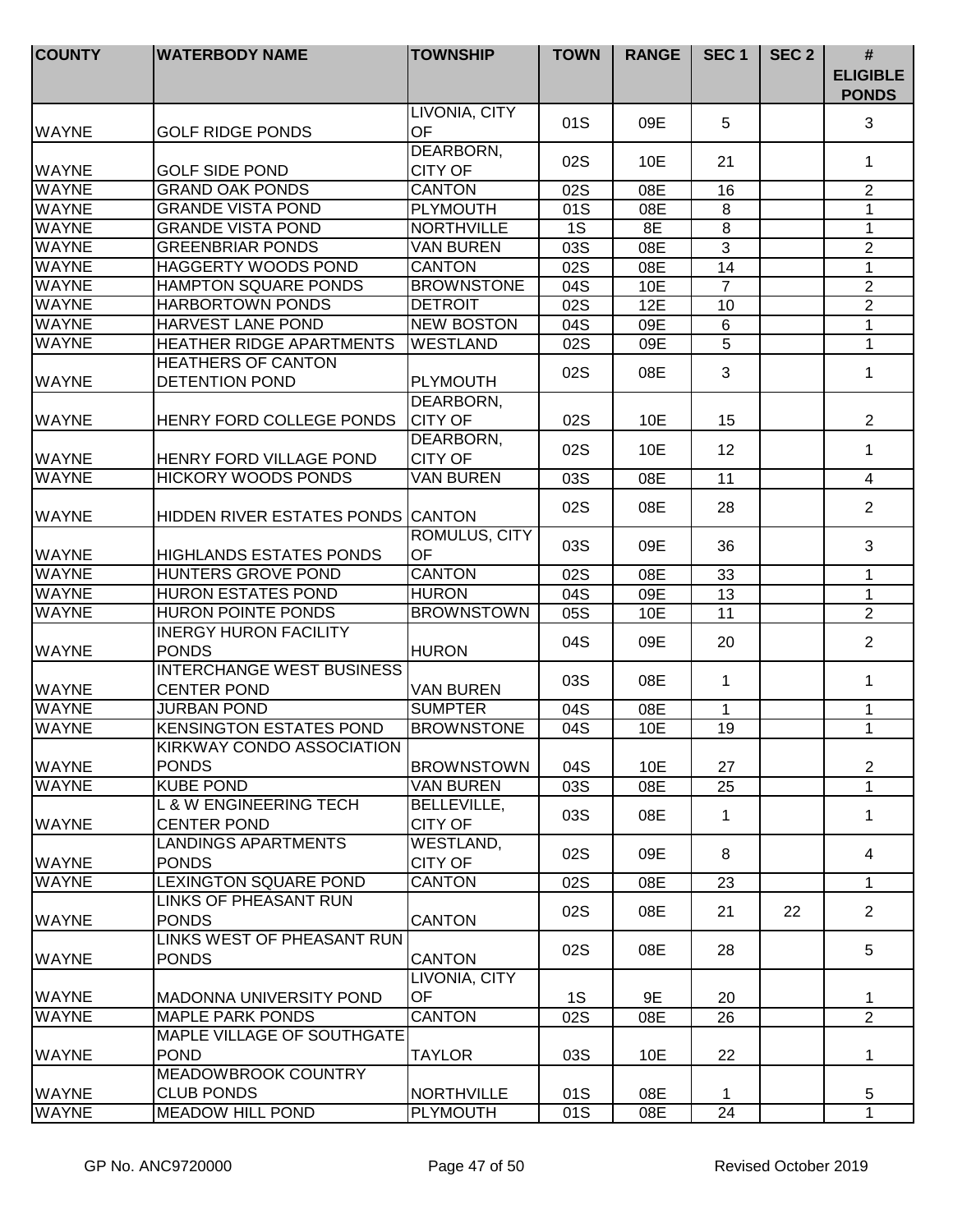| <b>COUNTY</b> | <b>WATERBODY NAME</b>                                 | <b>TOWNSHIP</b>                   | <b>TOWN</b>      | <b>RANGE</b> | SEC <sub>1</sub> | SEC <sub>2</sub> | #<br><b>ELIGIBLE</b><br><b>PONDS</b> |
|---------------|-------------------------------------------------------|-----------------------------------|------------------|--------------|------------------|------------------|--------------------------------------|
| <b>WAYNE</b>  | <b>MEADOW VILLAGES POND #3</b>                        | <b>CANTON</b>                     | 02S              | 08E          | 33               |                  | $\overline{2}$                       |
| <b>WAYNE</b>  | <b>MEADOWS HOMEOWNERS</b><br><b>ASS'N POND</b>        | ROMULUS, CITY<br>OF               | 02S              | 10E          | 19               |                  | 1                                    |
| <b>WAYNE</b>  | <b>MITSUBISHI POND</b>                                | <b>PLYMOUTH</b>                   | 01S              | 08E          | 21               |                  | $\mathbf{1}$                         |
| <b>WAYNE</b>  | <b>NANKIN MILLS POND</b>                              | WESTLAND                          | 2S               | 09E          | 5                |                  | $\mathbf 1$                          |
| <b>WAYNE</b>  | NEWBERRY HOA POND                                     | WESTLAND                          | $\overline{2S}$  | 9E           | $\overline{8}$   |                  | $\mathbf{1}$                         |
| <b>WAYNE</b>  | <b>NEWBURGH PARK CONDO</b><br><b>ASSOCIATION POND</b> | LIVONIA, CITY<br>OF               | 01S              | 09E          | 6                |                  | 1                                    |
| <b>WAYNE</b>  | <b>NORTHVILLE PARK PLACE</b><br><b>PONDS</b>          | <b>NORTHVILLE</b>                 | 01S              | 08E          | 12               |                  | 3                                    |
| <b>WAYNE</b>  | NORTH WOODS POND                                      | <b>CANTON</b>                     | 02S              | 08E          | 28               |                  | $\mathbf 1$                          |
| <b>WAYNE</b>  | OAKWOOD COMMONS PONDS                                 | <b>DEARBORN</b>                   | 02S              | 10E          | 24               |                  | $\overline{2}$                       |
| <b>WAYNE</b>  | ONE HERITAGE PLACE PONDS                              | SOUTHGATE,<br><b>CITY OF</b>      | 03S              | 10E          | 26               |                  | $\overline{2}$                       |
| <b>WAYNE</b>  | <b>OVERBROOK VILLAGE POND</b>                         | <b>TAYLOR</b>                     | 03S              | 10E          | 24               |                  | $\mathbf{1}$                         |
| <b>WAYNE</b>  | PARK PLACE VILLAGE POND                               | SOUTHGATE,<br><b>CITY OF</b>      | 04S              | 10E          | 16               |                  | $\mathbf 1$                          |
| <b>WAYNE</b>  | <b>PARKS OF SHAMROCK</b>                              | <b>REDFORD</b>                    | 01S              | 10E          | 19               |                  | $\overline{2}$                       |
| <b>WAYNE</b>  | PARKWAY MEADOWS CONDO<br>ASSOC.                       | <b>SOUTHGATE</b>                  | 03N              | 10E          | 35               |                  | $\overline{2}$                       |
| <b>WAYNE</b>  | PARKWAY MEADOWS CONDO<br><b>ASSOCIATION</b>           | <b>SOUTHGATE</b>                  | 03S              | 10E          | 35               |                  | $\overline{2}$                       |
| <b>WAYNE</b>  | <b>PAUL POND</b>                                      | <b>WESTLAND</b>                   | $\overline{02S}$ | 09E          | $\overline{5}$   |                  | $\overline{1}$                       |
| <b>WAYNE</b>  | PEBBLE CREEK POND                                     | <b>CANTON</b>                     | 02S              | 08E          | 25               |                  | $\mathbf{1}$                         |
| <b>WAYNE</b>  | PHEASANT GLEN POND                                    | <b>CANTON</b>                     | 02S              | 08E          | 15               |                  | $\mathbf 1$                          |
| <b>WAYNE</b>  | PHEASANT RIDGE HOA PONDS                              | <b>CANTON</b>                     | 02S              | 08E          | $\,8\,$          |                  | $\overline{2}$                       |
| <b>WAYNE</b>  | PIERSON ROAD POND                                     | <b>NORTHVILLE</b>                 | 01S              | 08E          | 1                |                  | $\mathbf{1}$                         |
| <b>WAYNE</b>  | PINEHURST POND                                        | TRENTON, CITY<br>OF               | 04S              | 10E          | 26               |                  | 1                                    |
| <b>WAYNE</b>  | PINEWOOD VILLAGE PONDS                                | ROMULUS, CITY<br><b>OF</b>        | 03S              | 09E          | 4                |                  | $\overline{2}$                       |
| <b>WAYNE</b>  | PLYMOUTH HOMESTEAD PONDS PLYMOUTH                     |                                   | 01S              | 08E          | 28               |                  | 3                                    |
| <b>WAYNE</b>  | PLYMOUTH TOWNSHIP HALL PONPLYMOUTH                    |                                   | 01S              | 08E          | 36               |                  | 1                                    |
| <b>WAYNE</b>  | PLYMOUTH TOWNSHIP PARK<br><b>POND</b>                 | PLYMOUTH                          | 01S              | 08E          | 28               |                  | 1                                    |
| <b>WAYNE</b>  | PONDS AT WHEATLANDS                                   | <b>BROWNSTOWN</b>                 | 04S              | 10E          | 30               |                  | 1                                    |
| <b>WAYNE</b>  | PRESERVES OF ROMULUS<br><b>PONDS</b>                  | <b>ROMULUS</b>                    | 03S              | 09E          | 9                |                  | 1                                    |
| <b>WAYNE</b>  | <b>RAVENSFIELD PONDS</b>                              | <b>CANTON</b>                     | 02S              | 08E          | 32               |                  | 5                                    |
| <b>WAYNE</b>  | <b>RAVINES PONDS #1-4</b>                             | <b>CANTON</b>                     | 02S              | 08E          | 5                |                  | $\overline{4}$                       |
| <b>WAYNE</b>  | <b>REDHAWK LANDING PONDS</b>                          | <b>BROWNSTOWN</b>                 | 04S              | 10E          | 17               |                  | 4                                    |
| <b>WAYNE</b>  | <b>RIDGE HILL ESTATES POND</b>                        | <b>NORTHVILLE</b>                 | 01S              | 08E          | 8                |                  | $\overline{2}$                       |
| <b>WAYNE</b>  | <b>RIVERFONT POND</b>                                 | <b>DETROIT</b>                    | 02S              | 12E          | 19               |                  | 1                                    |
| <b>WAYNE</b>  | RIVER HILL RIDGE PHASE II PONICANTON                  |                                   | 02S              | 08E          | 19               |                  | $\overline{2}$                       |
| <b>WAYNE</b>  | <b>RIVER PARK POND</b>                                | <b>VAN BUREN</b>                  | 03S              | 08E          | 11               |                  | 1                                    |
| <b>WAYNE</b>  | RIVER'S EDGE COA PONDS                                | <b>CANTON</b>                     | 02S              | 08E          | 19               |                  | 5                                    |
| <b>WAYNE</b>  | <b>ROBINSON RIVER PARK PONDS</b>                      | <b>VAN BUREN</b><br>LIVONIA, CITY | 03S              | 08E          | 11               |                  | 3                                    |
| <b>WAYNE</b>  | <b>SARAH ESTATES POND</b>                             | OF                                | 01S              | 09E          | 4                |                  | 1                                    |
| <b>WAYNE</b>  | <b>SCAPPATICCI POND</b>                               | <b>PLYMOUTH</b>                   | 01S              | 08E          | 30               |                  | $\mathbf{1}$                         |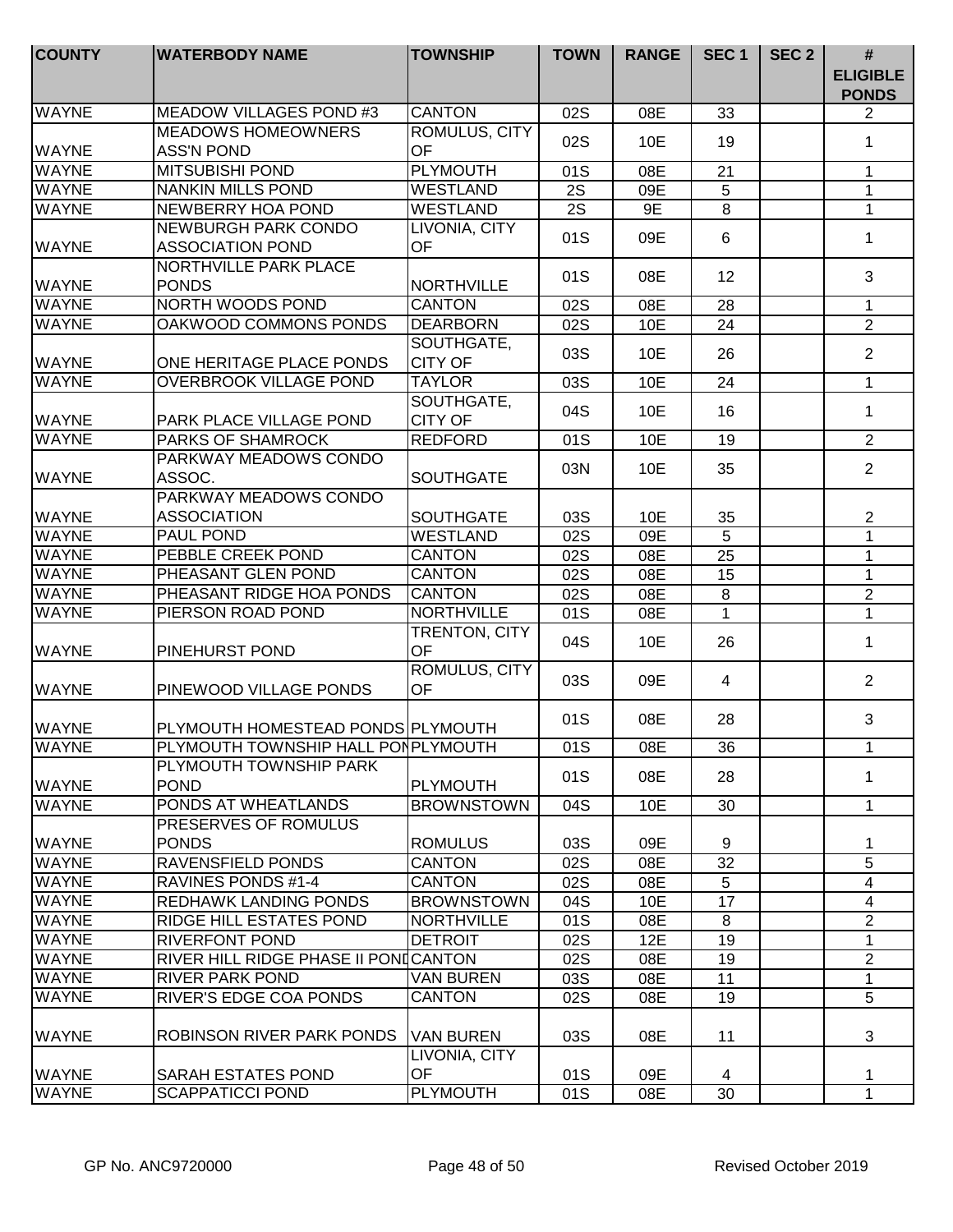| <b>COUNTY</b> | <b>WATERBODY NAME</b>                                 | <b>TOWNSHIP</b>                  | <b>TOWN</b> | <b>RANGE</b> | SEC <sub>1</sub> | SEC <sub>2</sub> | $\#$<br><b>ELIGIBLE</b><br><b>PONDS</b> |
|---------------|-------------------------------------------------------|----------------------------------|-------------|--------------|------------------|------------------|-----------------------------------------|
| <b>WAYNE</b>  | <b>SOUTH HAMPTON POND</b>                             | SOUTHGATE,<br><b>CITY OF</b>     | 03S         | 10E          | 24               |                  | 1                                       |
| <b>WAYNE</b>  | SOUTH POINTE APARTMENT<br><b>POND</b>                 | <b>TAYLOR</b>                    | 03S         | 10E          | 35               |                  | 1                                       |
| <b>WAYNE</b>  | SOUTHAVEN MANOR POND                                  | <b>TAYLOR, CITY</b><br><b>OF</b> | 03S         | 10E          | 29               |                  | 1                                       |
| <b>WAYNE</b>  | SOUTHPORT APARTMENTS<br><b>PONDS</b>                  | <b>VAN BUREN</b>                 | 03S         | 08E          | 14               |                  | 3                                       |
| <b>WAYNE</b>  | <b>SPRINGWATER PARK POND</b>                          | <b>PLYMOUTH</b>                  | 01S         | 08E          | 13               |                  | $\mathbf{1}$                            |
| <b>WAYNE</b>  | <b>SPRINGWATER PARK POND</b>                          | <b>WAYNE</b>                     | 01S         | 08E          | 13               |                  | $\mathbf{1}$                            |
| <b>WAYNE</b>  | <b>STERLING PONDS</b>                                 | LIVONIA, CITY<br>OF              | 01S         | 09E          | 6                |                  | $\overline{2}$                          |
| <b>WAYNE</b>  | <b>STONE RIDGE POND</b>                               | <b>CANTON</b>                    | 02S         | 08E          | $\overline{5}$   |                  | $\overline{2}$                          |
| <b>WAYNE</b>  | STONEYBROOK SUBDIVISION<br><b>POND</b>                | <b>VAN BUREN</b>                 | 03S         | 08E          | 3                |                  | $\mathbf{1}$                            |
| <b>WAYNE</b>  | <b>TALL TIMBER LAKE</b>                               | ROMULUS, CITY<br>OF              | 03S         | 09E          | 6                |                  | $\mathbf{1}$                            |
| <b>WAYNE</b>  | <b>TAYLOR MEADOWS GOLF</b><br><b>COURSE POND</b>      | <b>TAYLOR</b>                    | 03S         | 10E          | 5                |                  | $\overline{2}$                          |
| <b>WAYNE</b>  | THE COMMONS AT VILLAGES OF<br><b>TAYLOR PONDS</b>     | <b>TAYLOR</b>                    | 03S         | 10E          | 31               |                  | $\overline{2}$                          |
| <b>WAYNE</b>  | THE LANDINGS PONDS                                    | <b>CANTON</b>                    | 02S         | 08E          | 18               |                  | $\overline{2}$                          |
| <b>WAYNE</b>  | THE TRADITIONS OF<br><b>CAMBRIDGE POND</b>            | <b>CANTON</b>                    | 02S         | 08E          | 22               |                  | $\mathbf{1}$                            |
| <b>WAYNE</b>  | THE WOODS PONDS                                       | <b>CANTON</b>                    | 02N         | 08E          | 19               |                  | $\overline{2}$                          |
| <b>WAYNE</b>  | <b>TOWNES AT BRIDGEWATER</b><br><b>PONDS</b>          | <b>BROWNSTOWN</b>                | 04S         | 10E          | 19               |                  | 3                                       |
| <b>WAYNE</b>  | TRAIL CREEK DUPLEX PONDS                              | <b>HURON</b>                     | 04S         | 09E          | 23               |                  | 5                                       |
| <b>WAYNE</b>  | <b>TRAIL CREEK HEIGHTS PONDS</b>                      | <b>HURON</b>                     | 04S         | 09E          | 23               |                  | $\overline{2}$                          |
| <b>WAYNE</b>  | <b>TWIN OAKS POND</b>                                 | <b>BROWNSTOWN</b>                | 04S         | 10E          | $\overline{16}$  |                  | $\mathbf{1}$                            |
| <b>WAYNE</b>  | <b>VAN BUREN BUSINESS CENTER</b><br><b>PONDS</b>      | <b>VAN BUREN</b>                 | 03S         | 08E          | 1                |                  | 4                                       |
| <b>WAYNE</b>  | <b>VICTOR PARKWAY CORPORATE</b><br><b>CENTER POND</b> | <b>LIVONIA, CITY</b><br>OF       | 01S         | 09E          | 6                |                  | 1.                                      |
| <b>WAYNE</b>  | <b>VICTORIA COMMONS PONDS</b>                         | VAN BUREN                        | 03S         | 08E          | 27               |                  | 4                                       |
| <b>WAYNE</b>  | <b>VILLAS at MAPLE CREEK PONDS</b>                    | <b>ICANTON</b>                   | 02S         | 08E          | 28               |                  | 2                                       |
| <b>WAYNE</b>  | WALDEN WOODS POND                                     | <b>VAN BUREN</b>                 | 03S         | 08E          | 10               |                  | 1                                       |
| <b>WAYNE</b>  | WALTZ WOODS POND                                      | <b>HURON CHARTEI</b>             | 04S         | 09E          | 31               |                  | 1                                       |
| <b>WAYNE</b>  | WATERSTONE ESTATES PONDS NORTHVILLE                   |                                  | 01S         | 08E          | $\overline{7}$   |                  | $\overline{2}$                          |
| <b>WAYNE</b>  | <b>WESTFIELD ESTATES PONDS</b>                        | <b>CANTON</b>                    | 02S         | 08E          | 24               |                  | $\overline{2}$                          |
| <b>WAYNE</b>  | <b>WESTLAKE APARTMENTS</b><br><b>PONDS</b>            | VAN BUREN                        | 03S         | 08E          | 15               |                  | 3                                       |
| <b>WAYNE</b>  | <b>WESTWOOD FARMS POND</b>                            | <b>BROWNSTOWN</b>                | 04S         | 10E          | 21               |                  | 1                                       |
| <b>WAYNE</b>  | <b>WETHERSFIELD PONDS</b>                             | <b>CANTON</b>                    | 02S         | 08E          | 22               |                  | $\overline{4}$                          |
| <b>WAYNE</b>  | WHISPERING WILLOWS                                    | <b>ROMULUS</b>                   | 03S         | 09E          | 20               |                  | 1                                       |
| <b>WAYNE</b>  | <b>WILDBROOKE PONDS</b>                               | VAN BUREN                        | 03S         | 08E          | 26               | 35               | 3                                       |
| <b>WAYNE</b>  | WOODBRIDGE ESTATES PONDS CANTON                       |                                  | 02S         | 08E          | 32               |                  | $\overline{2}$                          |
| <b>WAYNE</b>  | WOODBRIDGE PONDS                                      | WESTLAND,<br><b>CITY OF</b>      | 02S         | 09E          | 5                |                  | $\overline{2}$                          |
| <b>WAYNE</b>  | <b>WOODCREEK PARK POND</b>                            | <b>FLAT ROCK</b>                 | 04S         | 10E          | 32               |                  | 1                                       |
| <b>WAYNE</b>  | WOODLANDS NORTH PONDS                                 | <b>NORTHVILLE</b>                | 01S         | 08E          | 10               |                  | $\overline{2}$                          |